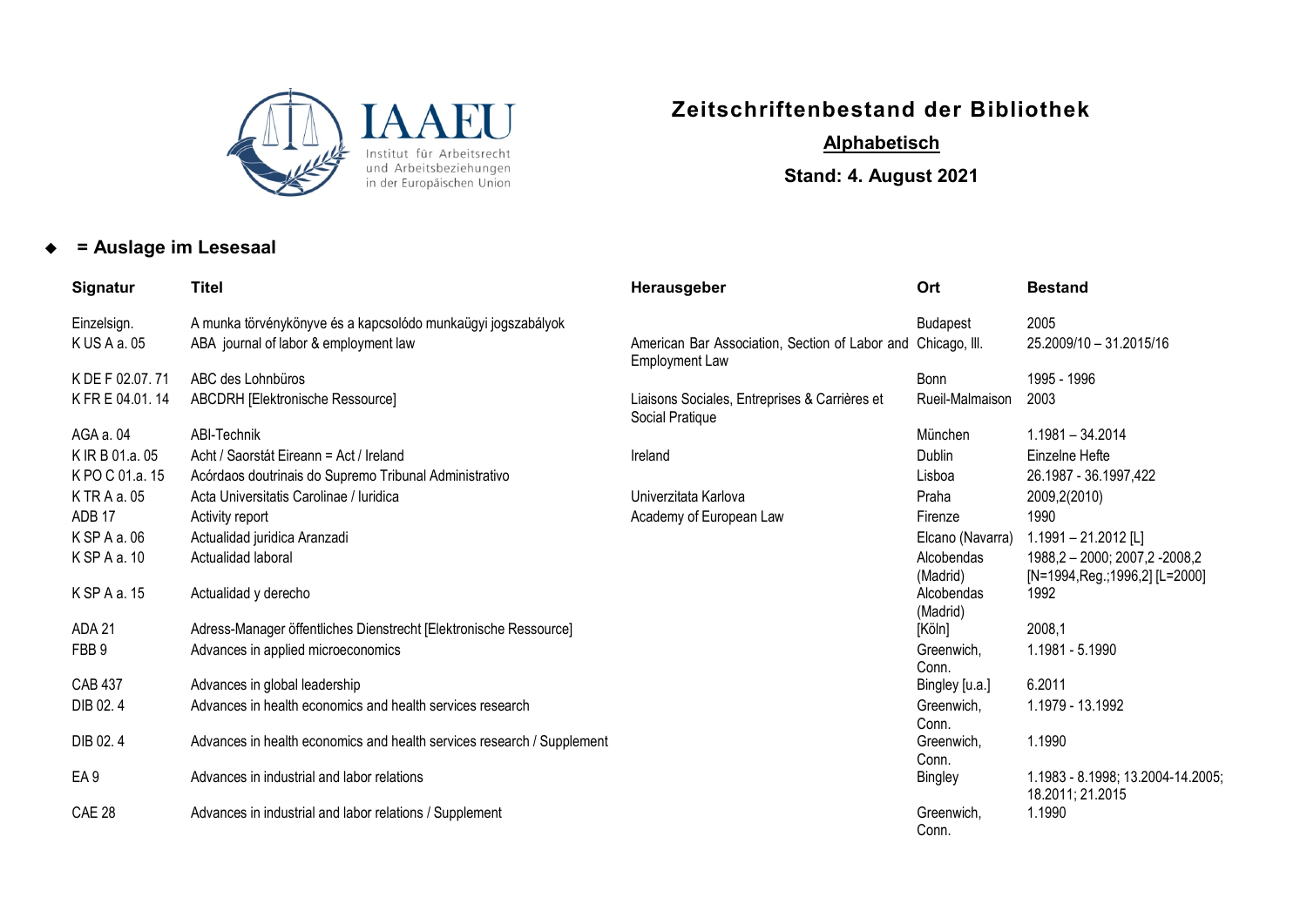|   | Signatur            | <b>Titel</b>                                                                                            | Herausgeber                                                               | Ort                   | <b>Bestand</b>                            | 2 |
|---|---------------------|---------------------------------------------------------------------------------------------------------|---------------------------------------------------------------------------|-----------------------|-------------------------------------------|---|
|   | Einzelsign.         | Advances in information processing in organizations                                                     |                                                                           | Greenwich.<br>Conn.   | 1.1984 - 3.1988                           |   |
|   | CBE 02.42           | Advances in international comparative management                                                        |                                                                           | Greenwich,<br>Conn.   | 1.1984 - 5.1990                           |   |
|   | Einzelsign.         | Advances in international comparative management / Supplement                                           |                                                                           | Greenwich,<br>Conn.   | 1.1984                                    |   |
|   | CCB 02, 108         | Advances in mergers and acquisitions                                                                    |                                                                           | Bingley [u.a.]        | 5.2006; 9.2010                            |   |
|   | CBE 02.43           | Advances in strategic management                                                                        |                                                                           | Greenwich,<br>Conn.   | 1.1983 - 6.1990; 17.2000                  |   |
|   | CAD <sub>68</sub>   | Advances in the economic analysis of participatory and labor-managed firms                              |                                                                           | Greenwich,<br>Conn.   | 1.1985; 3.1988; 5.1995-6.1996;<br>11.2010 |   |
|   | CCB 02.61           | Advances in the study of entrepreneurship, innovation, and economic<br>growth / Supplement              |                                                                           | Greenwich,<br>Conn.   | 1.1988                                    |   |
|   | <b>FBA41</b>        | Advances in working capital management                                                                  |                                                                           | Greenwich,<br>Conn.   | 1.1988                                    |   |
|   | K NL A a. 70        | Adviesbijlage arbo & milieu                                                                             |                                                                           | Alphen aan den<br>Rij | 1995 - 1997                               |   |
| ٠ | B a. 32             | AEA papers and proceedings                                                                              | American Economic Association                                             | Nashville, Tenn.      | Nur die lezten 3 Jahrgänge                |   |
|   | LA a. 22            | Affari sociali internazionali                                                                           |                                                                           | Milano                | 12.1984 - 34.2006,3                       |   |
|   | <b>FDA 46</b>       | Affirmative employment statistics                                                                       | United States Office of Personnel Management                              | Washington, DC        | 1988(1989)                                |   |
|   | <b>ECB 374</b>      | African development perspectives yearbook                                                               | Research Group on African Development<br>Perspectives Bremen              | Münster               | 5.1996(1997)                              |   |
|   | HFB <sub>1</sub>    | Aktionsprogramm allgemeine Entschließung und Einzelentschließungen /<br>European Trade Union Confederat | European Trade Union Confederation                                        | <b>Bruxelles</b>      | 3.1979/82(1979)                           |   |
| ◆ | B o. 70             | Aktuell / [Deutsche Ausgabe] : das Magazin des OGBL. Erschienen: 2018 -                                 | Onofhängege Gewerkschaftsbond Lëtzebuerg                                  | Esch/Alzette          | $2018 -$                                  |   |
|   | B o. 70             | Aktuell : Monatszeitschrift des OGB-L. Erschienen: 1979 - 1989,9                                        | Onofhängege Gewerkschaftsbond Lëtzebuerg                                  | Esch, Alzette         | 1986 - 1989,9                             |   |
|   | B o. 70             | Aktuell : périodique de l'OGB-L. Erschienen: 2007 - 2017                                                | Onofhängege Gewerkschaftsbond Lëtzebuerg                                  | Esch, Alzette         | 2007 - 2017                               |   |
|   | KDEAa.15            | Aktuelles Arbeitsrecht                                                                                  | Ges. für Arbeitsrecht, Gewerblichen<br>Rechtsschutz und Managementschulun | Köln                  | 1990,1; 1999,1; 2006 -                    |   |
|   | HFB <sub>1</sub>    | Allgemeine Entschließung und spezifische Entschließungen/ European<br><b>Trade Union Confederation</b>  | European Trade Union Confederation                                        | <b>Bruxelles</b>      | 4.1982/85 - 5.1985/88                     |   |
|   | HA a. 40            | Allgemeine und berufliche Bildung                                                                       | Task Force Humanressourcen, Allgemeine und<br>Berufliche Bildung, Jugend  | Brüssel               | 0.1990; 1.1991 - 5.1992                   |   |
|   | HA a. 40            | Allgemeine und berufliche Bildung / Dossier                                                             | Task Force Humanressourcen, Allgemeine und<br>Berufliche Bildung, Jugend  | <b>Brüssel</b>        | 0.1990; 1.1991 - 5.1992                   |   |
|   | K SP A a. 40        | Alta dirección                                                                                          |                                                                           | <b>Barcelona</b>      | 25.1989 - 40.2004/05, No.238              |   |
|   | K OS E 06.04.2      | Altersdiskriminierung ; Jahrbuch                                                                        |                                                                           | Wien [u.a.]           | 2010; 2012, 2013                          |   |
|   | $\bullet$ B a. 28   | American economic journal / Applied economics                                                           | American Economic Association                                             | Nashville, Tenn.      | Nur die lezten 3 Jahrgänge                |   |
|   | $\bullet$ B a. 29   | American economic journal / Economic policy                                                             | American Economic Association                                             | Nashville, Tenn.      | Nur die lezten 3 Jahrgänge                |   |
| ◆ | B a. 30             | American economic journal / Macroeconomics                                                              | American Economic Association                                             | Nashville, Tenn.      | Nur die lezten 3 Jahrgänge                |   |
|   | $\triangle$ B a. 31 | American economic journal / Microeconomics                                                              | American Economic Association                                             | Nashville, Tenn.      | Nur die lezten 3 Jahrgänge                |   |
|   |                     |                                                                                                         |                                                                           |                       |                                           |   |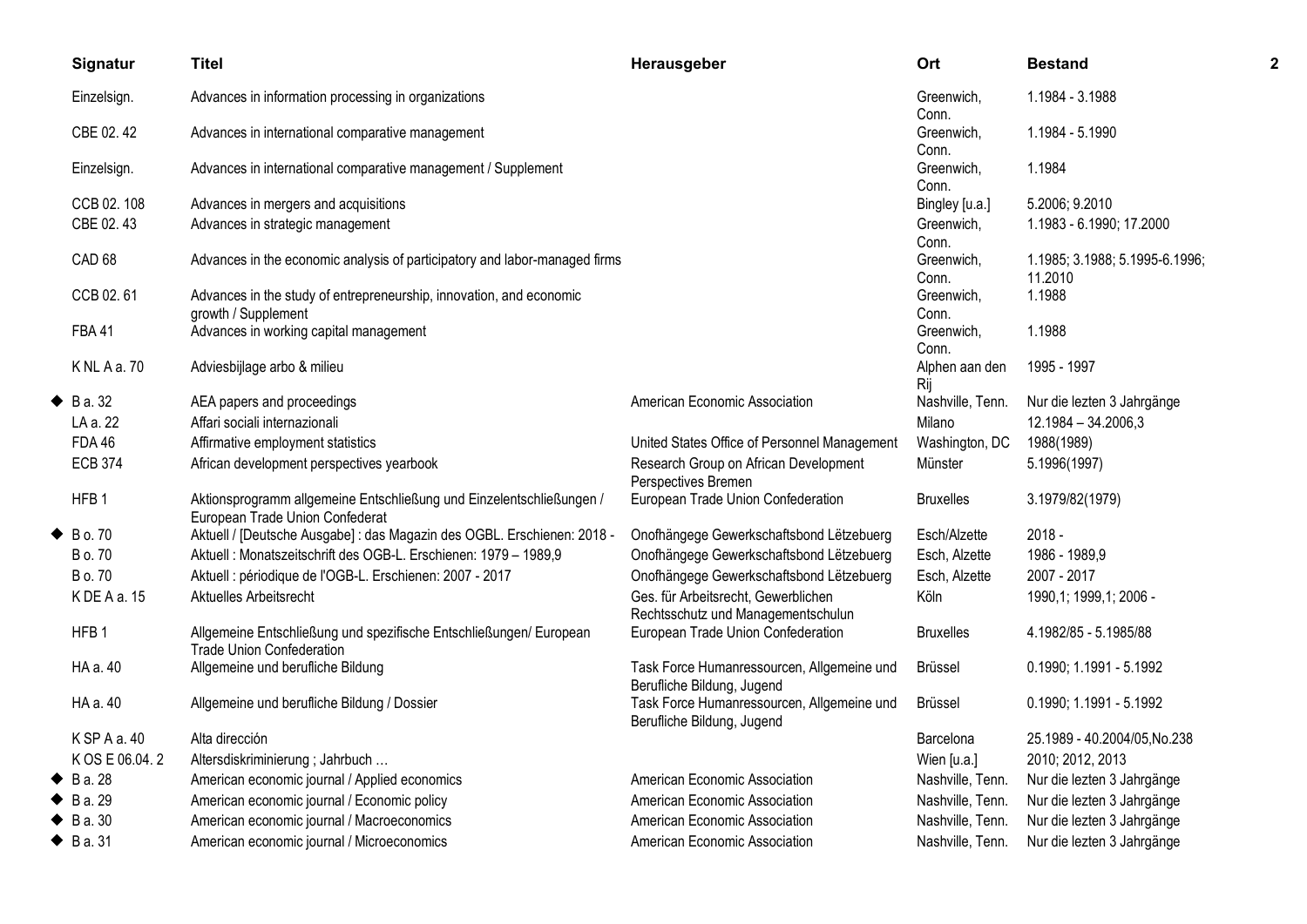|   | Signatur          | <b>Titel</b>                                                                 | Herausgeber                                                                           | Ort                   | <b>Bestand</b>                                                        |  |
|---|-------------------|------------------------------------------------------------------------------|---------------------------------------------------------------------------------------|-----------------------|-----------------------------------------------------------------------|--|
| ◆ | B a. 32           | American economic review                                                     | American Economic Association                                                         | Nashville, Tenn.      | Nur die lezten 3 Jahrgänge                                            |  |
| ◆ | B a. 32           | American economic review / Insights                                          | American Economic Association                                                         | Nashville, Tenn.      | Nur die lezten 3 Jahrgänge                                            |  |
|   | $\bullet$ B a. 33 | American law and economics review                                            | American Law and Economics Association                                                | Oxford                | $7.2005 -$                                                            |  |
|   | KDEAa.20          | Amtliche Nachrichten der Bundesagentur für Arbeit                            | Bundesagentur für Arbeit                                                              | Nürnberg              | $52.2004 - 62.2014,1$                                                 |  |
|   | KDEAa.20          | Amtliche Nachrichten der Bundesanstalt für Arbeit                            | Bundesanstalt für Arbeit                                                              | Nürnberg              | 1.1953 - 51.2003                                                      |  |
|   | HDB <sub>1</sub>  | Amtliches Verzeichnis der Europäischen Union                                 | Europäische Union                                                                     | Luxemburg             | 2005; 2006/07(2006)                                                   |  |
|   | Einzelsign.       | Analyse der strukturellen Entwicklung der deutschen Wirtschaft               | Deutsches Institut für Wirtschaftsforschung                                           | Berlin                | 1992                                                                  |  |
|   | K DE A a. 25      | Angestelltenversicherung (DangVersK)                                         | Bundesversicherungsanstalt für Angestellte                                            | Berlin                | 33.1986 - 52.2005,9                                                   |  |
|   | Einzelsign.       | Annales de la Faculté de Droit de Strasbourg                                 |                                                                                       | Strasbourg            | N.S. 6.2003                                                           |  |
|   | Einzelsign.       | Annales des mines / Numéro spécial                                           |                                                                                       | Saint Etienne         | 1989, février                                                         |  |
|   | Einzelsign.       | Annales du CEEP                                                              | Centre Européen des Entreprises à Participation<br>Publique                           | <b>Bruxelles</b>      | 1994                                                                  |  |
|   | KLXAa.50          | Annales du droit luxembourgeois                                              |                                                                                       | <b>Bruxelles</b>      | 1.1991(1992) -                                                        |  |
|   | Einzelsign.       | Annals of the American Academy of Political and Social Science               | American Academy of Political and Social                                              | Thousand Oaks,<br>Cal | 492.1987; 536.1994                                                    |  |
|   | CEH 05.10         | Annals of the American Conference of Governmental Industrial Hygienists      | American Conference of Governmental Industrial<br>Hygienists                          | Cincinnati, Ohio      | 15.1988                                                               |  |
|   | FCD 96            | Annals of the International Society of Dynamic Games                         | International Society of Dynamic Games                                                | Boston, Mass.         | 3.1995                                                                |  |
|   | B a. 35           | Année de la régulation                                                       | Association Recherche et Régulation                                                   | Paris                 | $1.1997 - 8.2004/05$ [N=4]                                            |  |
|   | IA a. 50          | Annuaire / Institut de Droit International                                   | Institut de Droit International                                                       | Paris                 | $9.1887/88 - 32.1925$ ; 33.1927,2-3<br>[N=10, 12, 17, 10, 27, 30, 31] |  |
|   | HA a. 50          | Annuaire européen = European yearbook                                        |                                                                                       | Dordrecht             | 35.1987(1989) - 45.1997(1999)                                         |  |
|   | ADA 21            | Annuaire officiel d'administration et de législation                         | Service Central de Législation Luxembourg                                             | Luxembourg            | 43.1981 - 46.2000                                                     |  |
|   | FDA7              | Annuaire statistique                                                         | Luxembourg ; Service Central de la Statistique et Luxembourg<br>des Études Économique |                       | 1988/89; 1991; 2002 - 2012                                            |  |
|   | <b>FDA 138</b>    | Annuaire statistique : identité d'une région transfrontalière                | Statistisches Landesamt Saarland; INSEE -<br>Direction Régionale de Lorr              | [Paris]               | 1992                                                                  |  |
|   | K GR A n. 20      | Annual charities review                                                      |                                                                                       | London                | 48.1985-67.1995 [N=49-53;60]                                          |  |
|   | <b>DLA71</b>      | Annual Conference of the European Association of Law and Economics           | European Association of Law and Economics                                             | Leuven                | 11.1994                                                               |  |
|   | CEG 03.138        | Annual economic survey of employee ownership in European countries           | European Federation of Employee Share<br>Ownership                                    | <b>Brussels</b>       | 2011(2012)                                                            |  |
|   | Einzelsign.       | Annual Labor and Employment Law Institute                                    | Labor and Employment Law Institute                                                    | Littleton, Colo.      | 2.1985(1986)                                                          |  |
|   | Einzelsign.       | Annual meeting of the Association of German Economics Research<br>Institutes | Arbeitsgemeinschaft Deutscher                                                         | <b>Berlin</b>         | 67.2004                                                               |  |
|   | K GR A a. 40      | Annual report / Advisory Conciliation and Arbitration Service                | Advisory Conciliation and Arbitration Service                                         | London                | 1.1975 - 2007/08 [N=1979, 1982-<br>83]                                |  |
|   | K GRAa. 45        | Annual report / Central Arbitration Committee                                | <b>Central Arbitration Committee</b>                                                  | London                | 1.1976; 1977 - 2003/04(2004)                                          |  |
|   | KGRAa.55          | Annual report / Equal Opportunities Commission                               | <b>Equal Opportunities Commission</b>                                                 | London                | 2.1977 - 1996 [N=86;90;95]                                            |  |
|   | K IR A a. 54      | Annual report / Equality Agency                                              | <b>Equality Agency</b>                                                                | Dublin                | 1985 - 2005 [N=1988; 1999]                                            |  |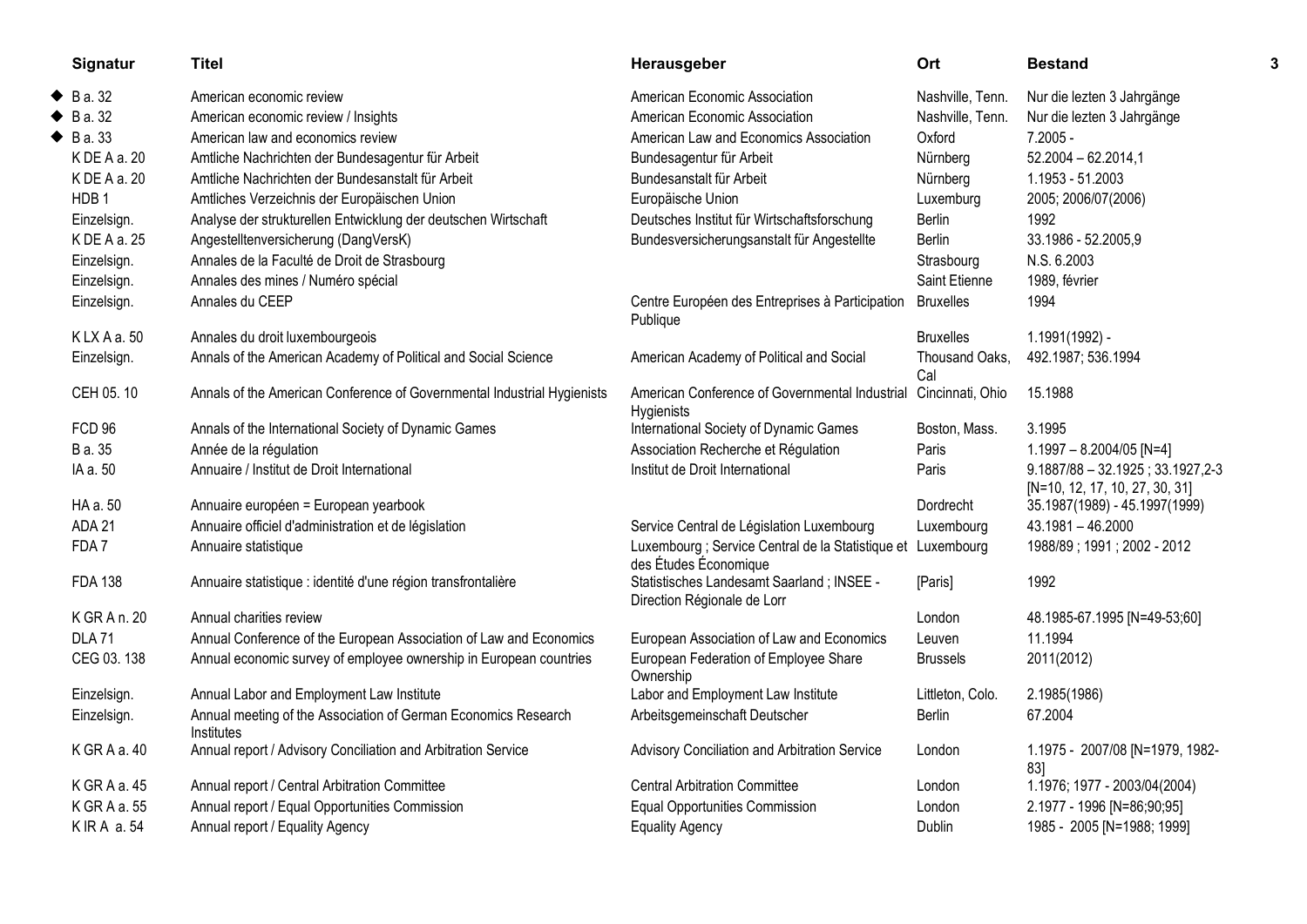| Signatur         | Titel                                                                                              | Herausgeber                                                                          | Ort                      | <b>Bestand</b>                                 |  |
|------------------|----------------------------------------------------------------------------------------------------|--------------------------------------------------------------------------------------|--------------------------|------------------------------------------------|--|
| HEB <sub>2</sub> | Annual report / European Foundation for the Improvement of Living and<br><b>Working Conditions</b> | European Foundation for the Improvement of<br>Living and Working Conditions          | <b>Dublin</b>            | 1998; 2000 - 2003                              |  |
| K SD A a. 50     | Annual report / Försäkringsbolaget SPP                                                             | Försäkringsbolaget SPP                                                               | Stockholm                | 1985 - 1991; 2001 - 2004                       |  |
| K GR A a. 57     | Annual report / General Council of the Bar of England and Wales                                    | General Council of the Bar                                                           | London                   | 1993(1994)                                     |  |
| B a. 50          | Annual report / Institute for Employment Studies                                                   |                                                                                      | Falmer, Brighton         | 1998 - 2000                                    |  |
| B a. 40          | Annual report / Institute for Fiscal Studies                                                       | Institute for Fiscal Studies                                                         | London                   | 1992 -                                         |  |
| B a. 50          | Annual report / Institute of Manpower Studies                                                      | Institute of Manpower Studies                                                        | Falmer, Brighton         | 1988/89 - 1990/91                              |  |
| K IR A a. 50     | Annual report / Ireland, Department of Enterprise, Trade and Employment                            | Department of Enterprise, Trade and<br>Employment                                    | Dublin                   | 1993(1994) - 1998(1999); 1999 -<br>2004        |  |
| K IR A a. 50     | Annual report / Ireland, Department of Labour                                                      | Department of Labour                                                                 | Dublin                   | 1984-1993(1994) [N=1988]                       |  |
| K IR A a. 58     | Annual report / Labour Relations Agency <belfast></belfast>                                        | <b>Labour Relations Agency</b>                                                       | <b>Belfast</b>           | 1984/85(1985) - 1990/91(1992)                  |  |
| B a. 43          | Annual report / Public Services International                                                      | <b>Public Services International</b>                                                 | Ferney-Voltaire          | 1993 - 1996; 2005 -                            |  |
| K SD A a. 49     | Annual report / SPP Livförsäkring                                                                  | SPP Livförsäkring                                                                    | Stockholm                | 1997 - 2000                                    |  |
| K SD A a. 50     | Annual report / Svenska Personal-Pensionskassan                                                    | SPP                                                                                  | <b>Stockholm</b>         | 1984                                           |  |
| K IR C 01.a. 55  | Annual report / The Labour Court                                                                   | Ireland, The Labour Court                                                            | Dublin                   | 40/41.1986/87                                  |  |
| K GR A a. 55     | Annual report and accounts / Equal Opportunities Commisssion                                       | <b>Stationary Office</b>                                                             | London                   | 1999/00(2000) -2005/06(2006)                   |  |
| K IR A a. 58     | Annual report and accounts / Labour Relations Agency <belfast></belfast>                           | <b>Labour Relations Agency</b>                                                       | Belfast                  | 1993/94(1994) -                                |  |
| K GR A a. 60     | Annual report of the Certification Officer                                                         | Certification Office for Trade Unions and<br><b>Employers' Associations</b>          | London                   | 2.1977(1978)-33.2008/09(2009)<br>$[N = 6; 10]$ |  |
| K GR A a. 65     | Annual report of the Commission for Racial Equality                                                | <b>Commission for Racial Equality</b>                                                | London                   | 1978(1979) - 1998(1999)                        |  |
| B a. 48          | Annual report on research / Great Britain, Department of Employment                                | <b>Employment Department</b>                                                         | Sheffield                | 1993                                           |  |
| Einzelsign.      | Annual report on the OECD guidelines for multinational enterprises                                 | <b>OECD</b>                                                                          | Paris                    | 6.2006                                         |  |
| B a. 46          | Annual report, handbook / Institute of Development Studies                                         | Institute of Development Studies                                                     | <b>Brighton</b>          | 1986/87 - 1992/94 [L]                          |  |
| B a. 50          | Annual review / Institute for Employment Studies                                                   |                                                                                      | Falmer, Brighton         | 1995/96 - 1996/97; 2004 -                      |  |
| B a. 50          | Annual review / Institute of Manpower Studies                                                      |                                                                                      | Falmer, Brighton         | 1992 - 1993/94                                 |  |
| K IR A a. 62     | Annual review of Irish law                                                                         |                                                                                      | Dublin                   | 1992(1994)                                     |  |
| GA j. 05         | Annual survey of violations of trade union rights                                                  | International Confederation of Free Trade Unions                                     | <b>Brussels</b>          | 1994(1995) - 1995(1996)                        |  |
| KLXF1            | Aperçu sur la législation de la sécurité sociale au Grand-Duché de<br>Luxembourg                   | Ministère de la Sécurité Sociale ; Inspection<br>Général de la Sécurité S            | Luxembourg               | 1991 - 2001                                    |  |
|                  |                                                                                                    |                                                                                      |                          |                                                |  |
| GCB 01.5         | Application of international labour standards [Elektronische Ressource]                            | Committee of Experts on the Application of<br><b>Conventions and Recommendations</b> | Geneva                   | 2006                                           |  |
| Einzelsign.      | Applied economics quarterly / Supplement                                                           |                                                                                      | Berlin                   | 55.2004                                        |  |
| Einzelsign.      | Aranzadi social / Cuadernos                                                                        |                                                                                      | Pamplona                 | $1.1998 - 58.2017$                             |  |
| K SP C 01.a. 70  | Aranzadi social / Jahreskumulation                                                                 |                                                                                      | Cizur Menor<br>(Navarra) | 1991 - 2017                                    |  |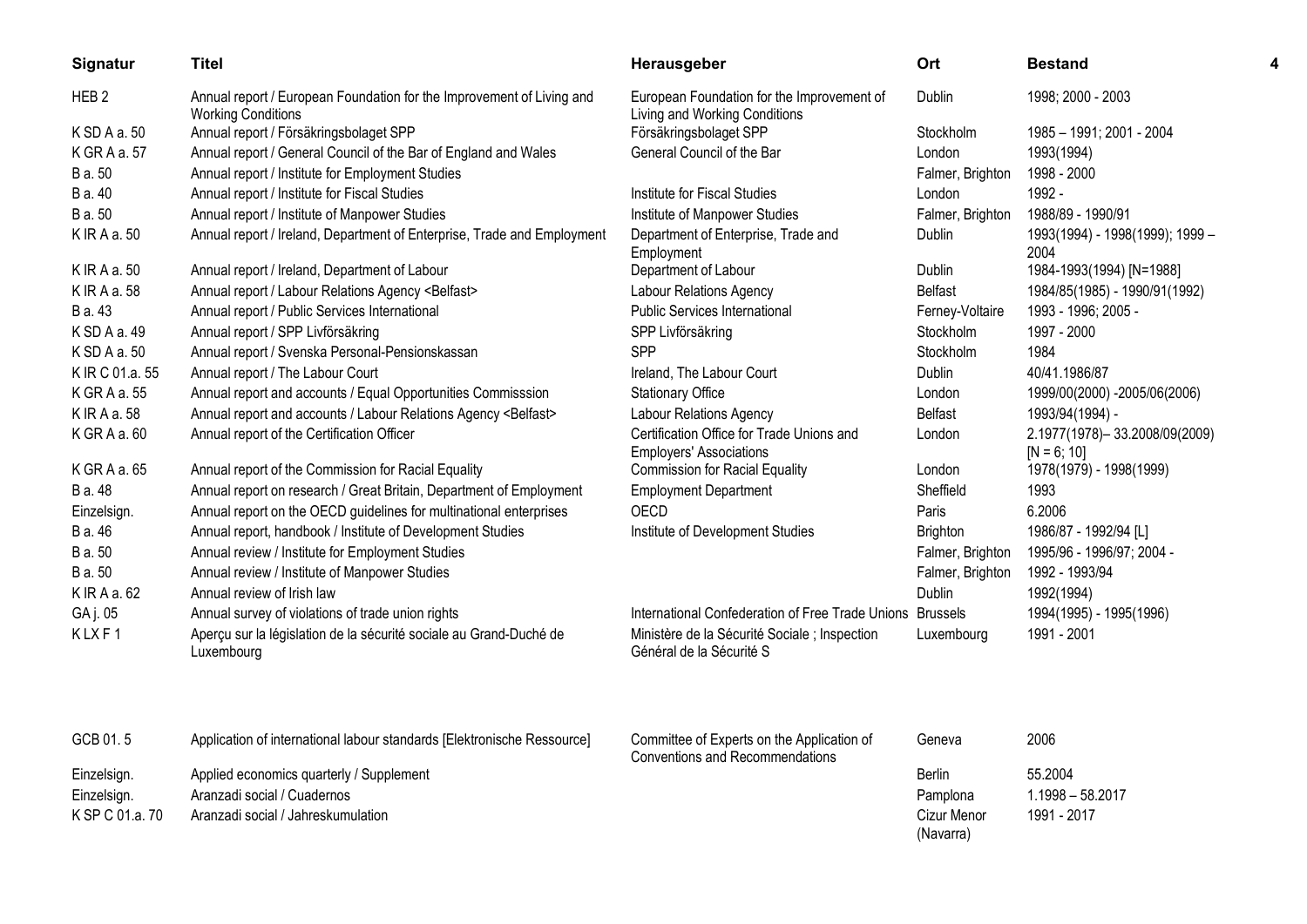| Signatur                  | Titel                                                                                               | Herausgeber                                                               | Ort                         | <b>Bestand</b>                     |  |
|---------------------------|-----------------------------------------------------------------------------------------------------|---------------------------------------------------------------------------|-----------------------------|------------------------------------|--|
| K SP C 01.a. 75           | Aranzadi social / Jurisprudencia social                                                             |                                                                           | Elcano (Navarra)            | 1996-2002, Sept. [N=2001, Dez.]    |  |
| K SP C 01.a. 75           | Aranzadi social / Jurisprudencia social unificada                                                   |                                                                           | Cizur Menor                 | 2002, Okt. - 2008, Juli-Sept.;     |  |
|                           |                                                                                                     |                                                                           | (Navarra)                   | 2009, April/Juni - 2017, Okt.-Dez. |  |
| K SP C 01.a. 71           | Aranzadi social / Revista doctrinal                                                                 |                                                                           | Cizur Menor                 | 1.2008(Mai) - 11.2014(März)        |  |
| $K$ NL A a. 60            | Arbeid                                                                                              |                                                                           | (Navarra)<br>Alphen aan den | 6.1951 - 8.1953                    |  |
|                           |                                                                                                     |                                                                           | Rijn                        |                                    |  |
| $\blacklozenge$ KNLA a.65 | Arbeidsrecht                                                                                        |                                                                           | Deventer                    | 13.2006 -                          |  |
| $\blacklozenge$ KNLAa.68  | Arbeidsrechtelijke annotaties                                                                       |                                                                           | Den Haag                    | $2007 -$                           |  |
| K NO A a. 75              | Arbeidsrett og arbeidsliv                                                                           | Norsk Arbeidsrettslig Forening                                            | Oslo                        | 1.2003/05 - 7.2012/14              |  |
| $\triangle$ B a. 55       | Arbeit                                                                                              |                                                                           | Opladen                     | 1.1992 - 23.2014; 28.2019 -        |  |
| $K$ DD A a. 30            | Arbeit und Arbeitsrecht                                                                             |                                                                           | Berlin, Ost                 | 38.1983 - 45.1990                  |  |
| $\blacklozenge$ KDEAa, 30 | Arbeit und Arbeitsrecht                                                                             |                                                                           | <b>Berlin</b>               | 46.1991 -                          |  |
| KDEAa.34                  | Arbeit und Beruf                                                                                    |                                                                           | Nürnberg                    | 33.1982 - 57.2006                  |  |
| $\blacklozenge$ KDEA a.40 | Arbeit und Recht                                                                                    | Deutscher Gewerkschaftsbund                                               | Köln                        | $1.1953 -$                         |  |
| K DE A a. 45              | Arbeit und Sozialpolitik                                                                            |                                                                           | Baden-Baden                 | $8.1954 - 56.2002$ [N = 33-37]     |  |
| $\bullet$ B a.58          | Arbeit und Wirtschaft                                                                               | Bundeskammer für Arbeiter und Angestellte                                 | Wien                        | 73.2019 -                          |  |
| K DE A a. 50              | Arbeitgeber                                                                                         | Bundesvereinigung der Deutschen<br>Arbeitgeberverbände                    | Düsseldorf                  | 4.1952 - 57.2005                   |  |
| K DE A a. 55              | Arbeitnehmer                                                                                        | Arbeitskammer des Saarlandes                                              | Saarbrücken                 | 24.1976,4 - 64.2016                |  |
| AGA a. 63                 | Arbeits- und Fortbildungstagung der ASpB                                                            | AspB, Arbeitsgemeinschaft der                                             | Leverkusen                  | 21.1987 - 22.1989                  |  |
|                           |                                                                                                     | Spezialbibliotheken                                                       |                             |                                    |  |
| AGA a. 63                 | Arbeits- und Fortbildungstagung der ASpB, Sektion 5 im DBV                                          | ASpB Arbeitsgemeinschaft der<br>Spezialbibliotheken e.V., Sektion 5 im De | Karlsruhe                   | 23.1991 -                          |  |
| K DE E 01.113             | Arbeits- und Sozialrecht                                                                            |                                                                           | Neuwied                     | 1994                               |  |
| KDEB28                    | Arbeits- und Sozialrecht [Computerdatei]                                                            |                                                                           | Heidelberg                  | 2000                               |  |
| <b>HAf. 75</b>            | Arbeits- und Sozialrecht in Deutschland und Europa [Computerdatei]                                  |                                                                           | Starnberg                   | 2005,1.Juli - 14.2012(Juli)        |  |
| $\blacklozenge$ KOSAa.75  | Arbeits- und SozialrechtsKartei: ASoK                                                               |                                                                           | Wien                        | 14.2010 -                          |  |
| B a. 65                   | Arbeits- und Sozialstatistik                                                                        | Bundesminister für Arbeit und Sozialordnung                               | Bonn-Duisdorf               | 27.1976 - 28.1977                  |  |
| B a. 60                   | Arbeits- und Sozialstatistik / Hauptergebnisse                                                      | Bundesminister für Arbeit und Sozialordnung                               | Bonn-Duisdorf               | 1975(1976) - 2001                  |  |
| <b>FDA 18</b>             | Arbeits- und Sozialstatistiken                                                                      | Bundesminister für Arbeit und Sozialordnung                               | Bonn                        | 1976                               |  |
| B a. 65                   | Arbeits- und sozialstatistische Mitteilungen                                                        | Bundesminister für Arbeit und Sozialordnung                               | Bonn                        | 1951 - 1955; 1961 - 1975           |  |
| B a. 65                   | Arbeits- und sozialstatistische Mitteilungen des Bundesministeriums für<br>Arbeit                   | Bundesministerium für Arbeit                                              | Bonn                        | 7.1956 - 8.1957,10                 |  |
| B a. 65                   | Arbeits- und sozialstatistische Mitteilungen des Bundesministeriums für<br>Arbeit und Sozialordnung | Bundesministerium für Arbeit und Sozialordnung                            | <b>Bonn</b>                 | 8.1956,11 - 11.1960                |  |
| B a. 68                   | Arbeitsbericht                                                                                      | Institut für Arbeitsmarkt- und Berufsforschung                            | Nürnberg                    | 20.1982/83 - 26.1995/97            |  |
| B a. 69                   | Arbeitsbeziehungen in Europa                                                                        | Europäische Kommission, Generaldirektion<br>Beschäftigung und Soziales, D | Luxemburg                   | 2000                               |  |
|                           |                                                                                                     |                                                                           |                             |                                    |  |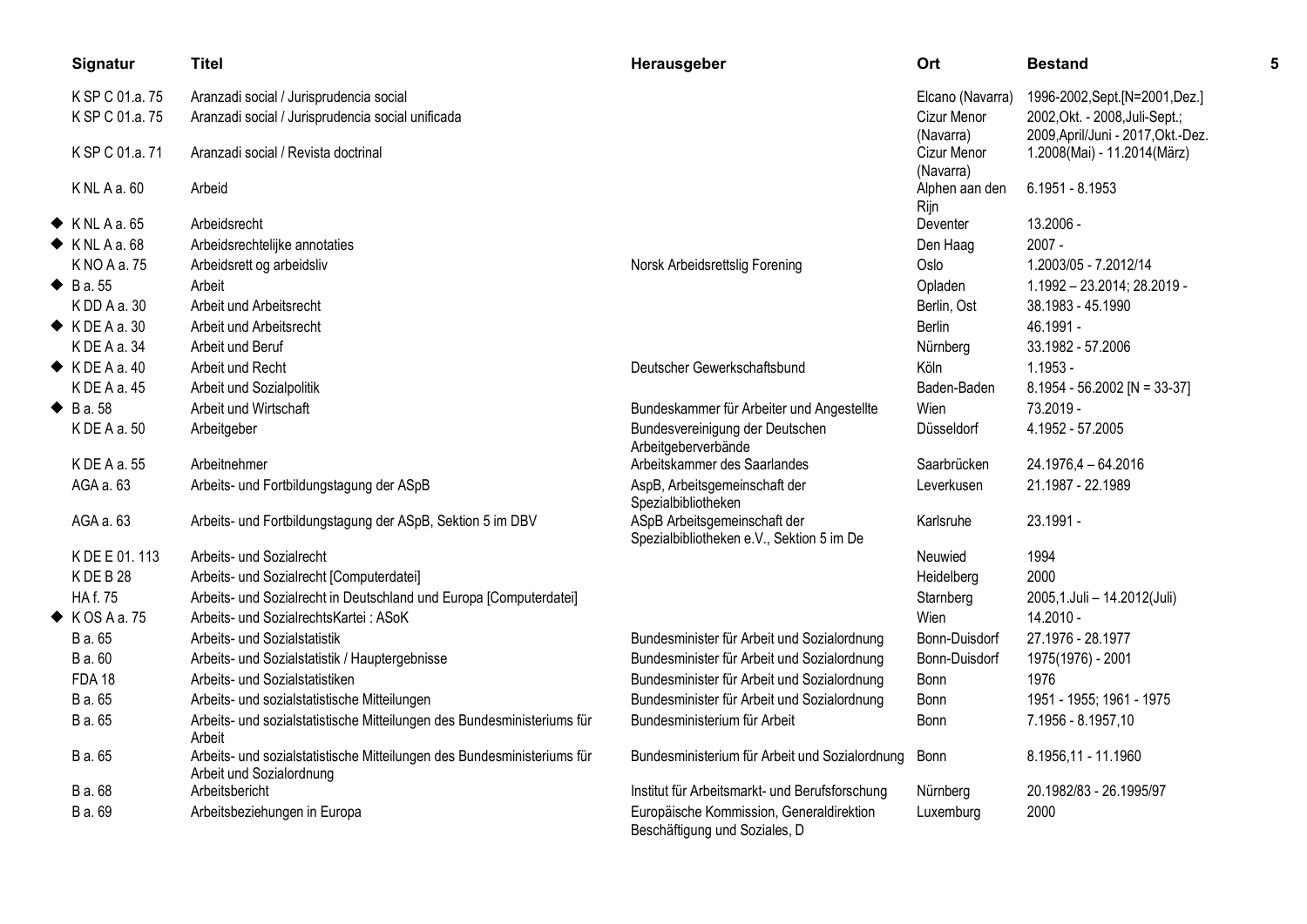| Signatur       | <b>Titel</b>                                                            | Herausgeber                                                               | Ort         | <b>Bestand</b>              |  |
|----------------|-------------------------------------------------------------------------|---------------------------------------------------------------------------|-------------|-----------------------------|--|
| KDEB4          | Arbeitsblatt <stuttgart></stuttgart>                                    | Verwaltung für Arbeit                                                     | Stuttgart   | 1.1949                      |  |
| KDEB3          | Arbeitsblatt für die Britische Zone                                     | Zentralamt für Arbeit                                                     | Lemgo       | 1.1947 - 2.1948             |  |
| ECA 08.4       | Arbeitseinstellungen und Aussperrungen im Gewerbebetriebe in Österreich | Statistisches Departement im K. K.<br>Handelsministerium                  | Wien        | 2.1895(1897) - 4.1898(1899) |  |
| ECA 08.4       | Arbeitseinstellungen und Aussperrungen in Österreich                    | Arbeitsstatisches Amte im K. K.<br>Handelsministerium                     | Wien        | 5.1898(1899)                |  |
| KDEB36         | Arbeitsgesetze der Bundesrepublik Deutschland                           |                                                                           | Bonn        | 1994                        |  |
| AGA a. 58      | Arbeitshefte                                                            | Arbeitsgemeinschaft der Parlaments- und<br>Behördenbibliotheken           | München     | 48.1995 -                   |  |
| <b>FDA 34</b>  | Arbeitskosten / 1                                                       | Eurostat, Statistisches Amt der Europäischen<br>Gemeinschaften            | Luxemburg   | 1978(1983) - 1984(1987)     |  |
| <b>FDA 34</b>  | Arbeitskosten / 2                                                       | Eurostat, Statistisches Amt der Europäischen<br>Gemeinschaften            | Luxemburg   | 1978(1983) - 1984(1987)     |  |
| <b>FDA 158</b> | Arbeitskosten / Erste Ergebnisse                                        | Eurostat, Statistisches Amt der Europäischen<br>Gemeinschaften            | Luxemburg   | 1988(1991)                  |  |
| <b>FDA41</b>   | Arbeitskräfteerhebung der Gemeinschaft                                  | Eurostat, Statistisches Amt der Europäischen<br>Gemeinschaften            | Luxemburg   | 1988(1990)                  |  |
| B a. 71        | Arbeitslosigkeit                                                        | Eurostat, Statistisches Amt der Europäischen<br>Gemeinschaften            | Luxemburg   | 1985 - 1998,10              |  |
| B a. 74        | Arbeitsmarkt                                                            | Bundesvereinigung der Deutschen<br>Arbeitgeberverbände                    | Köln        | 1987 - 1990; 1991,8; 1992   |  |
| <b>DGK 261</b> | Arbeitsmarkt                                                            | Landesarbeitsamt Rheinland-Pfalz-Saarland,<br>Referat Arbeitsmarktbericht | Saarbrücken | $1998(1999) - 2000(2001)$   |  |
| <b>DGA 212</b> | Arbeitsmarkt in Rheinland-Pfalz-Saarland                                | Landesarbeitsamt Rheinland-Pfalz-Saarland                                 | Saarbrücken | 1992(1993)                  |  |
|                |                                                                         |                                                                           |             |                             |  |

| <b>DGA 179</b>           | Arbeitsmarkt-Monitor für die neuen Bundesländer                                                               | Institut für Arbeitsmarkt- und Berufsforschung<br>der Bundesanstalt für Arbeit | Nürnberg       | 1990 - 1992 [L]        |
|--------------------------|---------------------------------------------------------------------------------------------------------------|--------------------------------------------------------------------------------|----------------|------------------------|
| <b>FDA 57</b>            | Arbeitsmarktstatistische Zahlen in Zeitreihenform / Jahreszahlen für die<br><b>Bundesrepublik Deutschland</b> | Institut für Arbeitsmarkt- und Berufsforschung                                 | Nürnberg       | 1988                   |
| HEB <sub>3</sub>         | Arbeitsprogramm                                                                                               | Europäische Stiftung zur Verbesserung der<br>Lebens- und Arbeitsbedingung      | <b>Dublin</b>  | 9.1985; 1987 - 1998    |
| Einzelsign.              | Arbeitsrecht                                                                                                  |                                                                                | Wien           | 2011                   |
| KDD A a.60               | Arbeitsrecht <berlin, -="" 1956="" 1962=""></berlin,>                                                         |                                                                                | <b>Berlin</b>  | 1.1956,Okt. - 7.1962,7 |
| $\blacklozenge$ KSEAa.70 | Arbeitsrecht = Droit du travail                                                                               |                                                                                | Zürich         | 47.2001 -              |
| $\blacklozenge$ KDEAa.62 | Arbeitsrecht aktuell                                                                                          |                                                                                | München [u.a.] | - 2009. ا              |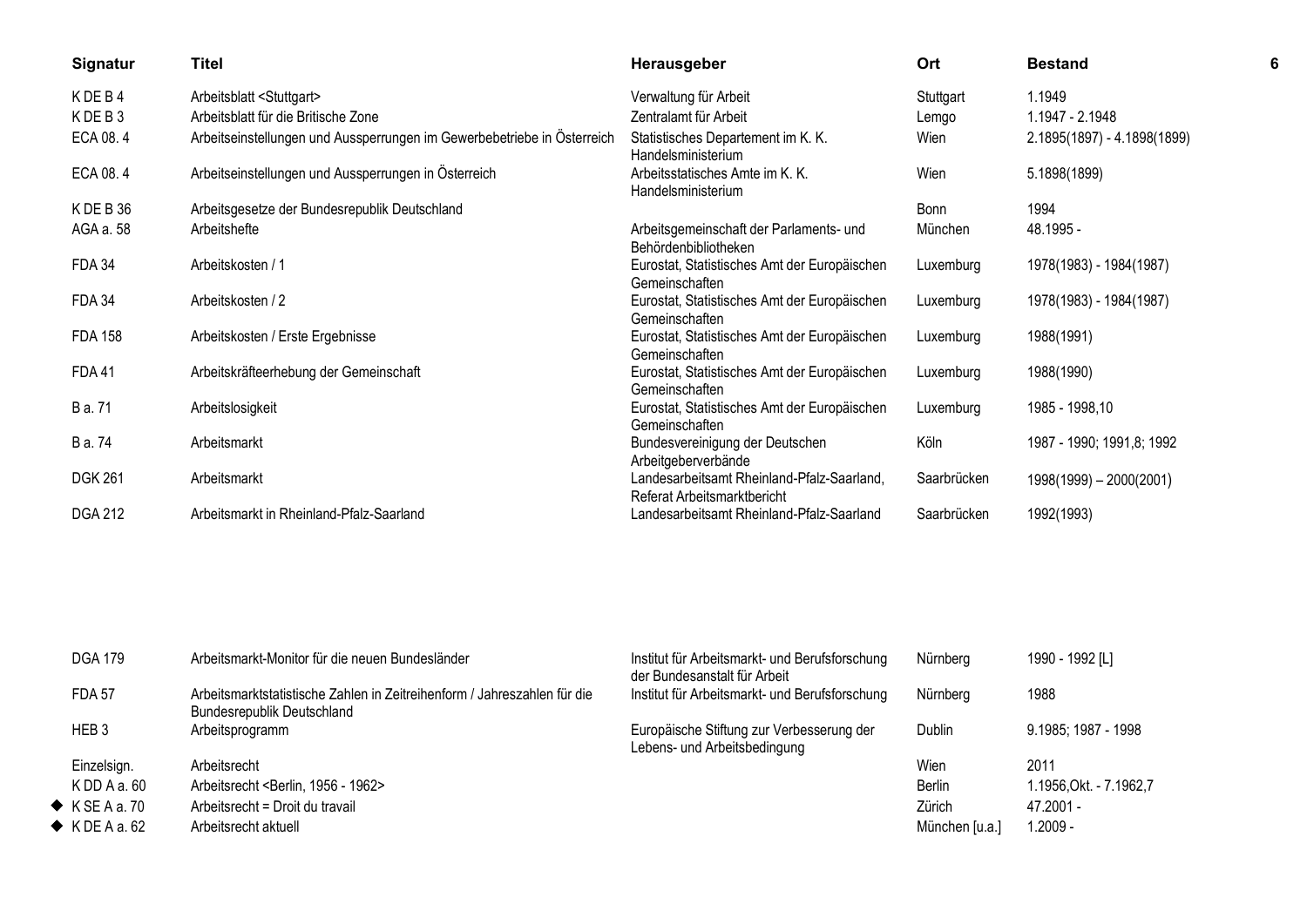| Signatur                     | <b>Titel</b>                                                                         | Herausgeber                                    | Ort                    | <b>Bestand</b>                  | 7 |
|------------------------------|--------------------------------------------------------------------------------------|------------------------------------------------|------------------------|---------------------------------|---|
| K DE A a. 66                 | Arbeitsrecht der Gegenwart (ArbRGegW)                                                |                                                | <b>Berlin</b>          | 1.1963(1964) - 35.1997(1998)    |   |
| $\blacklozenge$ KDEA a.72    | Arbeitsrecht im Betrieb (AiB)                                                        |                                                | Köln                   | [1.] 1980 - [6.] 1985; 7.1986 - |   |
| KDEAa.77                     | Arbeitsrecht in Stichworten                                                          |                                                | Heidelberg             | 1947/48-1965, N.F.1967-2004     |   |
| KDEAa.77                     | Arbeitsrecht in Stichworten / A                                                      |                                                | <b>Bad Homburg</b>     | 20.1966                         |   |
| K SE A a. 70                 | Arbeitsrecht und Arbeitslosenversicherung = Droit du travail et assurance            | Bundesamt für Industrie, Gewerbe und Arbeit,   | Zürich                 | 1.1953 - 46.2000                |   |
|                              | chômage                                                                              | Bern                                           |                        |                                 |   |
| KDEC4                        | Arbeitsrechtliche Entscheidungen des Gewerbe- und Kaufmannsgerichts<br><b>Berlin</b> |                                                | <b>Berlin</b>          | 1.1925 - 2.1927                 |   |
| KDEC <sub>17</sub>           | Arbeitsrechtliche Praxis                                                             |                                                | München                | 1950 - 1954,1                   |   |
| $\blacklozenge$ KDEA a.80    | Arbeits-Rechts-Berater (ArbRB)                                                       |                                                | Köln                   | $2005 -$                        |   |
| K DE A a. 83                 | Arbeitsrechtspraxis                                                                  |                                                | Berlin                 | 1.1928 - 4.1931                 |   |
| KDEC8                        | Arbeitsrechts-Sammlung                                                               |                                                | Berlin                 | 19.1934 - 47.1944,1             |   |
| K DE A a. 89                 | Arbeitssicherheit                                                                    | Bundesminister für Arbeit und Sozialordnung    | Bonn                   | 1985-86;1988;1991;1993;1997     |   |
| CED <sub>84</sub>            | Arbeits-Welten                                                                       |                                                | Marburg                | 1.1996                          |   |
| K DA C 01.a. 50              | Arbejdsretlige domme                                                                 |                                                | Kobenhavn              | 1975-79;1984-89;S.nr.1978/79    |   |
| K DA C 01.a. 55              | Arbejdsretlige kendelser                                                             |                                                | Kobenhavn              | 1984 - 1985                     |   |
| KDAAa.60                     | Arbejdsretligt tidsskrift                                                            |                                                | Kobenhavn              | 1980 -                          |   |
| K SD C 01.a. 70              | Arbetsdomstolens domar                                                               |                                                | Stockholm              | 48.1976-49.1977; 1978(1979) -   |   |
| K SD A a. 75                 | Arbetsmarknadsboken                                                                  |                                                | Stockholm              | 1985 - 1989/90(1989)            |   |
| $\blacklozenge$ KNLAa.70     | Arbo                                                                                 |                                                | Alphen aan den         | $2003 -$                        |   |
|                              |                                                                                      |                                                | Rijn                   |                                 |   |
| K NL A a. 70                 | Arbo & milieu                                                                        |                                                | Alphen aan den         | 1.1993 - 10.2002 [L]            |   |
|                              |                                                                                      |                                                | Rijn                   |                                 |   |
| K NL A a. 75                 | Arbo in de praktijk                                                                  |                                                | Alphen aan den<br>Rijn | 1992                            |   |
| KNLAa.80                     | Arbo reporter                                                                        |                                                | Alphen aan den         | 1991 - 1992                     |   |
|                              |                                                                                      |                                                | Rijn                   |                                 |   |
| K NL E 12.02.1               | Arbomemo                                                                             |                                                | Deventer               | 1984, 1987 - 1995               |   |
| $\blacklozenge$ K SE A a. 78 | ArbR : Mitteilungen des Instituts für Schweizerisches Arbeitsrecht                   | Institut für Schweizerisches Arbeitsrecht      | Bern                   | 1983 -                          |   |
| B a. 77                      | Archiv für Sozialgeschichte                                                          | Friedrich-Ebert-Stiftung                       | Bonn                   | 27.1987; 31.1991                |   |
| K FR A a. 75                 | Archives de Social Pratique [Computerdatei]                                          |                                                | Rueil-Malmaison        | 2001/04(2004) - 2003/06(2006)   |   |
| KFRAa.75                     | Archives de Social Pratique rouge [Computerdatei]                                    |                                                | Rueil-Malmaison        | 2000/02(2002)                   |   |
| KFRAa.85                     | Archives du quotidien [Computerdatei]                                                | Liaisons Sociales Multimédia                   | Paris                  | 1996/98(1999)-2001/03(2004)     |   |
| K IT A a. 75                 | Argomenti di diritto del lavoro                                                      |                                                | Milano                 | $1.1995 - 20.2015$              |   |
| <b>ECB 184</b>               | Argument / Sonderband                                                                |                                                | <b>Berlin</b>          | 2.1974(1976)                    |   |
| B a. 82                      | Argumente zur Wirtschaftspolitik                                                     | Frankfurter Institut für Wirtschaftspolitische | <b>Bad Homburg</b>     | 1.1985 - 47.1993                |   |
|                              |                                                                                      | Forschung e.V.                                 |                        |                                 |   |
| AHD 02.38                    | Aufsatzkatalog [Computerdatei] / Juristisches Seminar der Universität                | Juristisches Seminar der Universität Tübingen  | Tübingen               | 2000, Ausg. März                |   |
| K DE A a. 95                 | Aufsichtsrat                                                                         |                                                | Düsseldorf             | $4.2007 - 12.2015$              |   |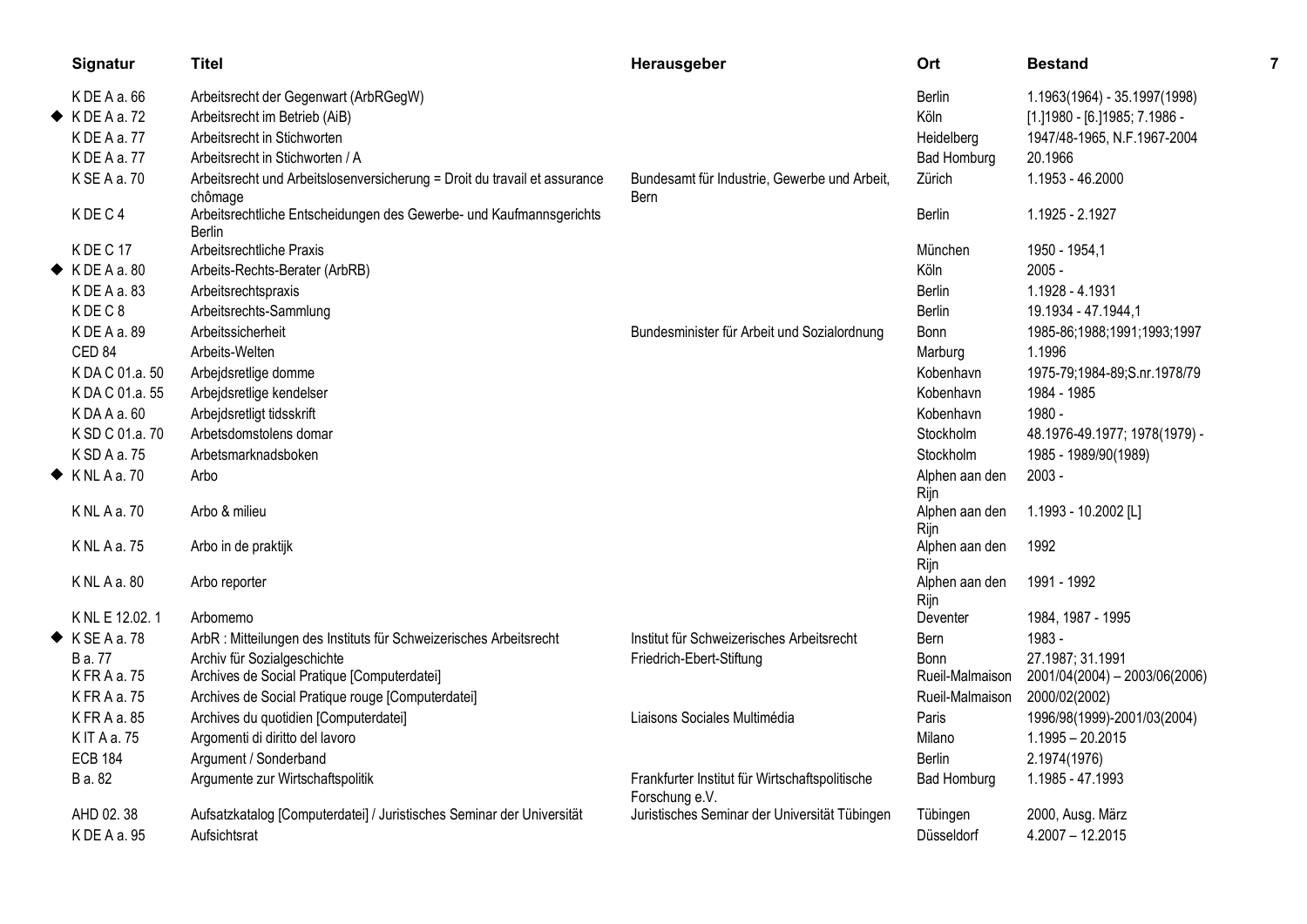| Signatur                   | Titel                                                                                                   | Herausgeber                                                               | Ort               | <b>Bestand</b>                                 | 8 |
|----------------------------|---------------------------------------------------------------------------------------------------------|---------------------------------------------------------------------------|-------------------|------------------------------------------------|---|
| <b>FDA 56</b>              | Ausgaben und Einnahmen des Sozialschutzes                                                               | Eurostat, Statistisches Amt der Europäischen<br>Gemeinschaften            | Luxemburg         | 1985/88(1990)                                  |   |
| K DE G 01.4                | Außenhandel aktuell                                                                                     |                                                                           | Köln              | 1989 - 1990                                    |   |
| KAU A a. 80                | Australian industrial law news                                                                          |                                                                           | North Ryde        | 1995,1 - 1999,9                                |   |
| KAU A a. 80                | Australian industrial law update                                                                        |                                                                           | North Ryde        | 1999,10 - 2000,4 [L]                           |   |
| KAU A a. 90                | Australian journal of labor law                                                                         |                                                                           | Sydney [u.a.]     | 22.2009 -                                      |   |
| KDEC40                     | <b>BAG-Report</b>                                                                                       |                                                                           | Köln              | 5.2005                                         |   |
| B b. 07                    | Bargaining report                                                                                       | Labour Research Department                                                | London            | 33.1984; 47.1986-235.2003                      |   |
| <b>FDA 66</b>              | Basic and structural data                                                                               | Federal Ministry of Education and Sciences                                | <b>Baf Honnef</b> | 1989/90(1989)                                  |   |
| Einzelsign.                | BBJ-Consult-Info                                                                                        | BBJ Consult <berlin, west=""></berlin,>                                   | <b>Berlin</b>     | 4.1988, 1/2; 5.1989, 1/2                       |   |
| $\blacklozenge$ Bb. 16     | Behavioral sciences & the law                                                                           |                                                                           | New York, NY      | 24.2006 -                                      |   |
| Einzelsign.                | Benchmarking working Europe                                                                             | European Trade Union Confederation                                        | <b>Brussels</b>   | 2003                                           |   |
| Einzesign.                 | Benefits and wages                                                                                      | Organisation for Economic Co-Operation and<br>Development                 | Paris             | 5.2007                                         |   |
| B b. 23                    | Bericht / Die Forschung                                                                                 | Wissenschaftszentrum Berlin für Sozialforschung                           | Berlin            | 2002/04(2005)                                  |   |
| <b>B</b> b. 30             | Bericht / Europäisches Beschäftigungsobservatorium                                                      | Europäisches Beschäftigungsobservatorium                                  | Birmingham        | 2001, Frühjahr; 2003, Herbst -                 |   |
| B b. 24                    | Bericht / Publikationen                                                                                 | Wissenschaftszentrum Berlin für Sozialforschung Berlin                    |                   | 2002/04(2005)                                  |   |
| B b. 23                    | Bericht / Wissenschaftszentrum Berlin für Sozialforschung                                               | Wissenschaftszentrum Berlin für Sozialforschung Berlin                    |                   | 3.1984/85-2000/01; 2005/06-<br>2007/08; 2009 - |   |
| B b. 25                    | Bericht an die Regierung des Saarlandes / Arbeitskammer des Saarlandes                                  | Arbeitskammer des Saarlandes                                              | Saarbrücken       | 1984 -                                         |   |
| EBF 03.8                   | Bericht der Geschäftsführung des Gesamtverbandes der Metallindustriellen<br>Arbeitgeberverbände         | Gesamtverband der Metallindustriellen<br>Arbeitgeberverbände              | Köln              | 1985/87(1987)-1987/89(1989)                    |   |
| AGA a. 64                  | Bericht über die  Tagung / Arbeitsgemeinschaft der Spezialbibliotheken                                  | Arbeitsgemeinschaft der Spezialbibliotheken                               | Leverkusen        | 20.1985                                        |   |
| DBB 04.33                  | Bericht über die demographische Lage                                                                    | Europäische Kommission                                                    | Luxemburg         | 1997(1998)                                     |   |
| HA b. 15                   | Bericht über die soziale Entwicklung : Jahr                                                             | Kommission der Europäischen Gemeinschaften                                | Luxemburg         | 1984(1985) - 1985(1986)                        |   |
| DDC 02.5                   | Bericht über staatliche Beihilfen in der Europäischen Gemeinschaft im<br>verarbeitenden Gewerbe und in  | Kommission der Europäischen Gemeinschaften                                | Luxemburg         | 1.1989 - 2.1990                                |   |
| <b>HDB 11</b>              | Bericht von der Kommission an den Rat und das Europäische Parlament<br>über die Durchführung des Weißbu | Kommission der Europäischen Gemeinschaften                                | <b>Brüssel</b>    | 4.1989 - 5.1990                                |   |
| $\blacklozenge$ KUSA b. 20 | Berkeley journal of employment and labor law                                                            | University of California, Berkeley, School of Law                         | Berkeley, Calif.  | 14.1993 -                                      |   |
| K DE E 11.34               | Berufs- und Weiterbildung                                                                               | Deutscher Industrie- und Handelstag                                       | <b>Bonn</b>       | 1983/84(1984)                                  |   |
| HA b. 20                   | Berufsbildung                                                                                           | Europäisches Zentrum für die Förderung der<br>Berufsbildung               | Luxemburg         | 1977 - 36.2005                                 |   |
| HA b. 22                   | Berufsbildung in Europa                                                                                 | Europäisches Zentrum für die Förderung der<br>Berufsbildung               | <b>Berlin</b>     | 1985,11 - 1988                                 |   |
| K DE E 11.35               | Berufsbildung, Weiterbildung, Bildungspolitik                                                           | Deutscher Industrie- und Handelstag                                       | Bonn              | 1987/88 - 1988/89                              |   |
| DHA 01.6                   | Berufsbildungsbericht                                                                                   | Bundesminister für Bildung und Wissenschaft                               | <b>Bad Honnef</b> | 1986, 1989                                     |   |
| DHA 01.70                  | Berufsbildungsbericht NRW                                                                               | Ministerium für Wirtschaft, Mittelstand und<br>Technologie ; Kultusminste | Düsseldorf        | 10.1993                                        |   |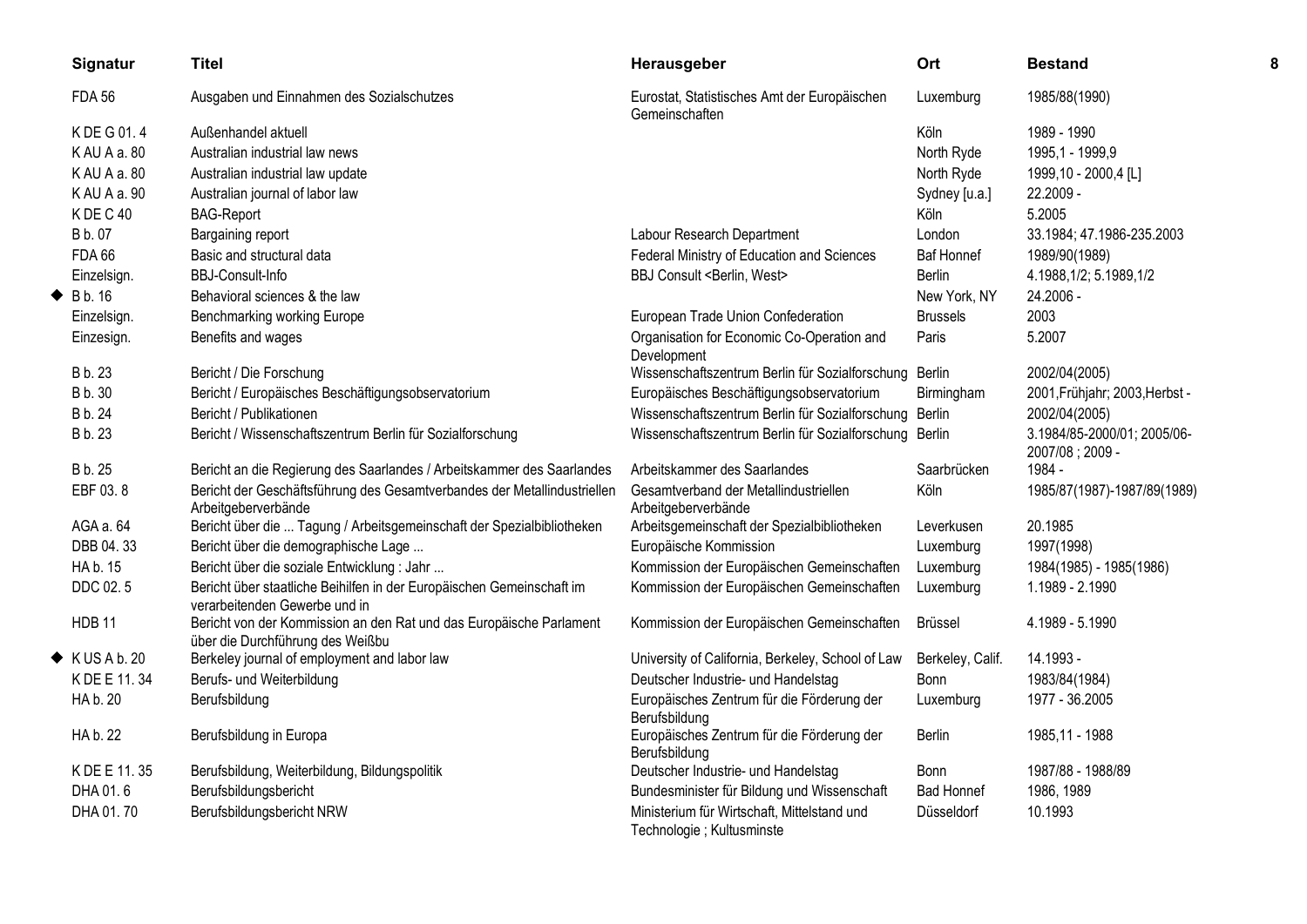| Signatur                  | <b>Titel</b>                                                                         | Herausgeber                                                                                                   | Ort              | <b>Bestand</b>                |  |
|---------------------------|--------------------------------------------------------------------------------------|---------------------------------------------------------------------------------------------------------------|------------------|-------------------------------|--|
| K DE A b. 60              | Berufsgenossenschaft                                                                 | Hauptverband der Gewerblichen<br>Berufsgenossenschaften                                                       | Berlin [u.a.]    | 1952 - 1979,6                 |  |
| <b>FDA43</b>              | Beschäftigtenstatistik                                                               | Eurostat, Statistisches Amt der Europäischen<br>Gemeinschaften                                                | Luxemburg        | 1988(1989)                    |  |
| HA b. 25                  | Beschäftigung in Europa                                                              | Europäische Kommission, Generaldirektion                                                                      | Luxemburg        | 1.1989 - 15.2003(2004)        |  |
| <b>FDA 32</b>             | Beschäftigung und Arbeitslosigkeit                                                   | Eurostat, Statistisches Amt der Europäischen<br>Gemeinschaften                                                | Luxemburg        | 1986; 1988 - 1989             |  |
| <b>FDA 33</b>             | Beschäftigung und Arbeitslosigkeit / Gesamtgrößen                                    | Statistisches Amt der Europäischen<br>Gemeinschaften                                                          | Luxemburg        | 1980/91(1993)-1980/94(1996)   |  |
| <b>B</b> b. 30            | Beschäftigungsobservatorium / SYSDEM-Trends                                          | Europäische Kommission                                                                                        | Berlin           | 28.1997 - 33.1999             |  |
| DGG 01.317                | Beschäftigungsobservatorium / Tableau de bord / Synoptische Tabelle                  | Europäische Kommission, Generaldirektion<br>Beschäftigung, Arbeitsbeziehungen, und Soziale<br>Angelegenheiten | Brüssel          | 2.1994; 1995 - 1997           |  |
| <b>B</b> b. 30            | Beschäftigungsobservatorium / Trends                                                 | Kommission der Europäischen Gemeinschaften,<br>Generaldirektion für Besch                                     | <b>Bruxelles</b> | 1.1990 - 27.1996              |  |
| <b>DAE 127</b>            | Beschäftigungsperspektiven von Treuhandunternehmen                                   | Institut für Arbeitsmarkt- und Berufsforschung,<br>IAB                                                        | Nürnberg         | 1991, April                   |  |
| <b>DAE 127</b>            | Beschäftigungsperspektiven von Treuhandunternehmen und Ex-<br>Treuhandfirmen         | Institut für Arbeitsmarkt- und Berufsforschung,<br>IAB                                                        | Nürnberg         | 1992, Okt.                    |  |
| DBB 04.98                 | Beschreibung der sozialen Lage in Europa                                             | EUROSTAT ; Europäische Kommission,<br>Generaldirektion für Beschäftigung                                      | Luxemburg        | 1.2000                        |  |
| $\blacklozenge$ KDEAb. 20 | <b>Betrieb</b>                                                                       |                                                                                                               | Düsseldorf       | $5.1952 -$                    |  |
| $\blacklozenge$ KDEAb. 28 | Betriebliche Altersversorgung                                                        | Arbeitsgemeinschaft für Betriebliche<br>Alterversorgung, ABA                                                  | Heidelberg       | 29.1974 -                     |  |
| $\blacklozenge$ KDEAb.36  | Betriebs-Berater                                                                     |                                                                                                               | Heidelberg       | 1.1946 -                      |  |
| LA a. 80                  | Betriebs-Berater / Außenwirtschaftsdienst                                            |                                                                                                               | Heidelberg       | 5.1959 - 20.1974              |  |
| K DE A b. 36              | Betriebs-Berater [Elektronische Ressource]                                           |                                                                                                               | Frankfurt, M.    | 2004                          |  |
| <b>FDA 54</b>             | Betriebsergebnisse der Kernkraftwerke                                                | Eurostat, Statistisches Amt der Europäischen<br>Gemeinschaften                                                | Luxemburg        | 1989(1990)                    |  |
| KDEAb.44                  | Betriebskrankenkasse [BKK]                                                           | Bundesverband der Betriebskrankenkassen                                                                       | Essen            | 39.1951 - 84.1996             |  |
| <b>CAF 83</b>             | Betriebspanel Rheinland-Pfalz                                                        | Institut für Wirtschaft, Arbeit und Kultur                                                                    | Mainz            | 1.2000(2002) - 2.2001(2003)   |  |
| <b>CAF 82</b>             | Betriebspanel-Report Rheinland-Pfalz                                                 | IWAK. Institut für Wirtschaft, Arbeit und Kultur                                                              | Mainz            | 3.2002(2003)                  |  |
| K DE A b. 52              | Betriebsrat                                                                          | DAG-Bundesvorstand                                                                                            | Hamburg          | 1978 - 2001 [L]               |  |
| K DE A b. 53              | <b>Betriebsrat</b>                                                                   |                                                                                                               | Seehausen        | $5.2009 - 7.2011$             |  |
| DAC 01.58                 | Betriebsstruktur / Analyse der Ergebnisse                                            | Eurostat, Statistisches Amt der Europäischen<br>Gemeinschaften                                                | Luxemburg        | 1985(1991)                    |  |
| K DE A b. 60              | BG                                                                                   | Hauptverband der gewerblichen<br>Berufsgenossenschaften                                                       | Berlin           | 1979,7 - 123.2011             |  |
| $\blacklozenge$ KDEAb.65  | <b>BG-RCI-Magazin</b>                                                                | <b>BG RCI</b>                                                                                                 | Heidelberg       | $1.2010 -$                    |  |
| AHD 01.b. 20              | Bibliografie van het belgisch sociaal recht = Bibliographie du droit social<br>belge |                                                                                                               | Antwerpen        | 1982/83(1985) - 1987/92(1994) |  |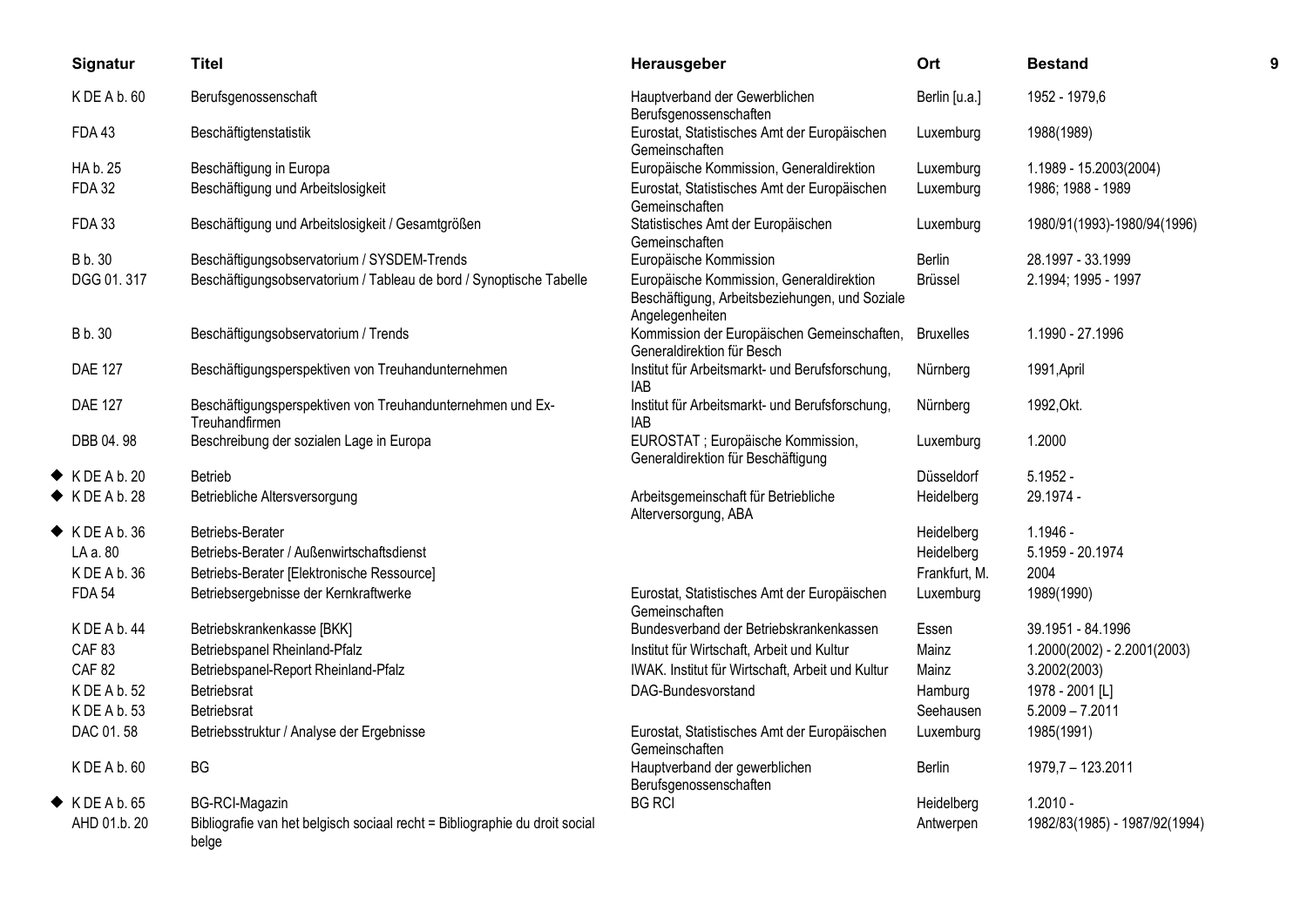| Signatur                | <b>Titel</b>                                                                                            | Herausgeber                                                               | Ort               | <b>Bestand</b>                              | 10 |
|-------------------------|---------------------------------------------------------------------------------------------------------|---------------------------------------------------------------------------|-------------------|---------------------------------------------|----|
| AHD 01.b. 25            | Bibliographie universelle de sécurité sociale = World bibliography of social<br>security                | Association Internationale de la Sécurité Sociale                         | Genève            | 22.1984 - 34.1996                           |    |
| AHD 01.b. 30            | Bibliographie zur europäischen Dimension des Bildungswesens =<br>Bibliography on the European dimension | Deutsches Institut für Internationale<br>Pädagogische Forschung           | Berlin            | 1998/99(2000)                               |    |
| AGA b. 45               | Bibliotheksdienst                                                                                       | Bundesvereinigung Deutscher<br>Bibliotheksverbände (BDB)                  | Berlin            | 18.1984 -                                   |    |
| Einzelsign.             | Bildung auf einen Blick / Analyse                                                                       | Zentrum für Forschung und Innovation im<br>Bildungswesen, Indikatoren für | Paris             | 1.1996                                      |    |
| DHA 01.82               | Bildung auf einen Blick / OECD-Indikatoren                                                              | Zentrum für Forschung und Innovation im<br>Bildungswesen, Indikatoren für | Bielefeld         | 4.1996; 2000; 2003; 2007 -                  |    |
| B b. 45                 | Bildung im Zahlenspiegel                                                                                | <b>Statistisches Bundesamt</b>                                            | Stuttgart         | 1988 - 2004                                 |    |
| B b. 50                 | <b>Bildungspolitische Analyse</b>                                                                       | Centre for Educational Research and Innovation<br><paris></paris>         | Paris             | 1998                                        |    |
| K KA C 01.b. 30         | Bi-monthly bulletin / Canada Labour Relations Board = Bulletin bimestriel                               | Canada Labour Relations Board                                             | Ottawa            | 1987 - 1999                                 |    |
| $\blacklozenge$ B b. 65 | <b>BJIR</b>                                                                                             |                                                                           | Oxford [u.a.]     | 24.1986 -                                   |    |
| K DE A b. 44            | <b>BKK</b>                                                                                              | Bundesverband der Betriebskrankenkassen                                   | Essen             | 85.1997 - 91.2003                           |    |
| K DE A b. 75            | Blätter für Steuerrecht, Sozialversicherung und Arbeitsrecht                                            |                                                                           | Neuwied           | 4.1949 - 40.1985                            |    |
| B b. 52                 | <b>Blickpunkt Wirtschaft</b>                                                                            | Industrie- und Handelskammer                                              | Prüm              | 1991 - 2016                                 |    |
| K PO A b. 60            | Boletim do trabalho e emprego / 1                                                                       | Serviço de Informação Científica e Técnica,<br>Ministério do Emprego e da | Lisboa            | 54.1987 - 55.1988; 63.1996 -<br>74.2007     |    |
| KPO A b. 61             | Boletim do trabalho e emprego / 2                                                                       | Serviço de Informação Científica e Técnica,<br>Ministério do Emprego e da | Lisboa            | 54.1987 - 55.1988; 63.1996 -<br>74.2007,4/6 |    |
| K PO A b. 64            | Boletim do trabalho e emprego / Separata                                                                | Serviçio de Informaçao e Científica e Técnica,<br>Ministerio do Emprego e | Lisboa            | 1997 - 2007                                 |    |
| K SP A b. 60            | Boletin / Ministerio de Trabajo y de Asuntos Sociales                                                   | Ministerio de Trabajo y de Asuntos Sociales                               | Madrid            | 1996,1-3                                    |    |
| K SP A b. 60            | Boletin / Ministerio de Trabajo y Seguridad Social                                                      | Ministerio de Trabajo y Seguridad Social                                  | Madrid            | 1988 - 1995                                 |    |
| LA b. 60                | Boletín de actualidad sociolaboral                                                                      | Oficina Internacional del Trabajo                                         | Madrid            | 1.1987 - 1992 [L]                           |    |
| LA b. 65                | Brill research perspectives in comparative discrimination law                                           |                                                                           | Leiden            | 1.2017,1; 2.2018,1                          |    |
| AAA6                    | Britannica book of the year / Ausgabe Chicago                                                           |                                                                           | Chicago, III.     | 1989 - 1994                                 |    |
| <b>DAB 19</b>           | <b>British social attitudes</b>                                                                         | Social & Community Planning Research                                      | Aldershot, Hants. | 6.1989                                      |    |
| AGA b. 75               | Buch und Bibliothek                                                                                     | Verein der Bibliothekare an öffentlichen<br><b>Bibliotheken</b>           | <b>Bad Honnef</b> | 38.1986 - 47.1995                           |    |
| HDE <sub>1</sub>        | <b>Bulletin</b>                                                                                         | Europäischer Wirtschafts- und Sozialausschuss                             | <b>Brüssel</b>    | 1999 - 2000,2                               |    |
| HDE <sub>1</sub>        | <b>Bulletin</b>                                                                                         | Wirtschafts- und Sozialausschuss                                          | <b>Brüssel</b>    | 1994 - 1998                                 |    |
| HDE 1                   | <b>Bulletin</b>                                                                                         | Wirtschafts- und Sozialausschuss der<br>Europäischen Gemeinschaften       | Luxemburg         | 1985 - 1993 [N=1990,5]                      |    |
| B b. 80                 | Bulletin / Institute for Employment Research                                                            | Institute for Employment Research                                         | Coventry          | 1.1988 - 105.2014                           |    |
| LA b. 85                | Bulletin / Institute for Labor Relations                                                                | Instituut voor Arbeidsrecht                                               | Leuven            | 3.1972                                      |    |
| LA b. 75                | Bulletin de droit comparé du travail et de la sécurité sociale                                          | Université Montesquieu - Bordeaux IV                                      | Pessac            | 1.1981-5.1987; 7.1989; 1993-2010            |    |
| HA b. 80                | Bulletin der Europäischen Gemeinschaften                                                                | Kommission der Europäischen Gemeinschaften,                               | Luxemburg         | 6.1973 - 26.1993                            |    |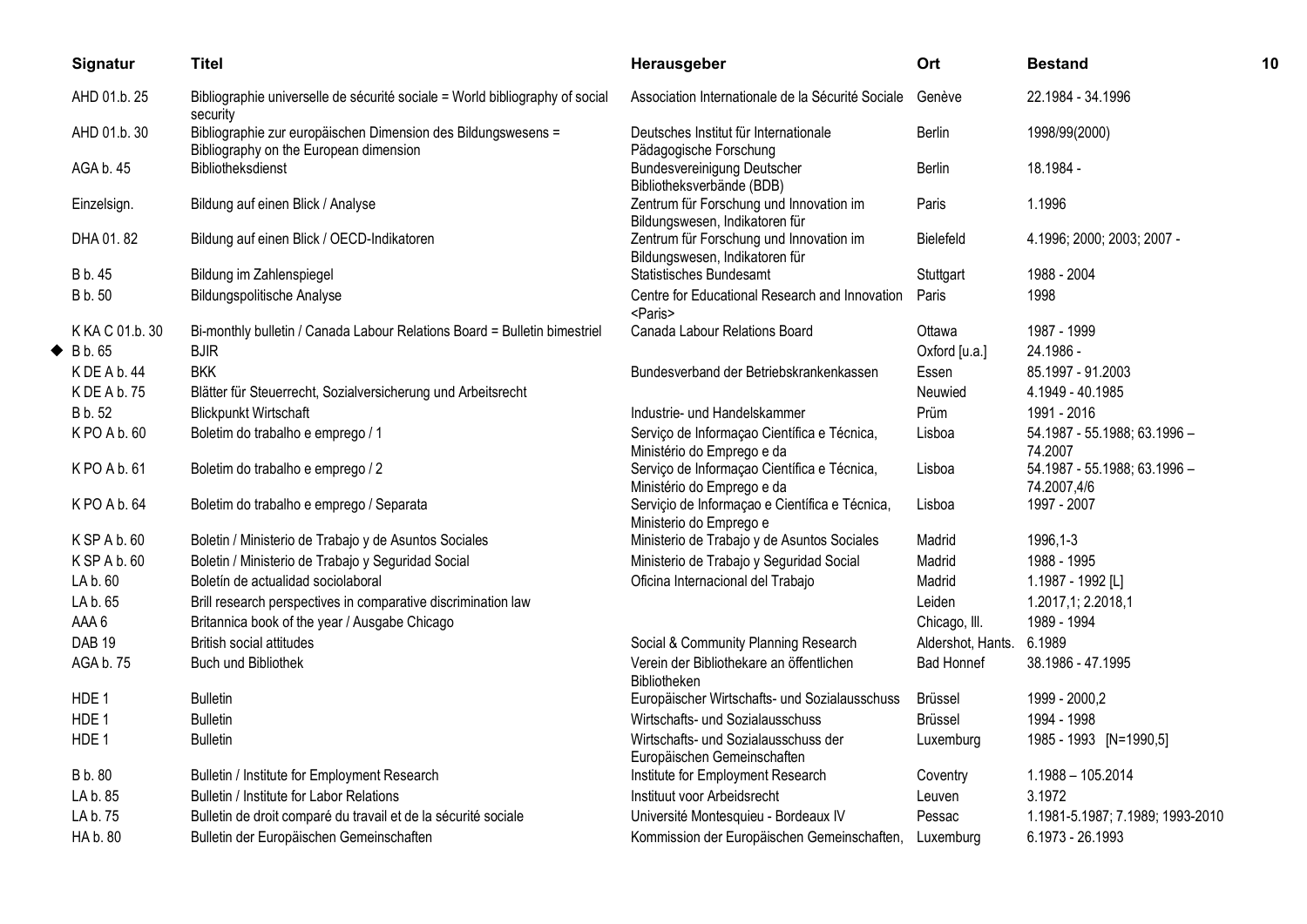| Signatur                  | <b>Titel</b>                                                                                | Herausgeber                                                                          | Ort                     | <b>Bestand</b>               | 11 |
|---------------------------|---------------------------------------------------------------------------------------------|--------------------------------------------------------------------------------------|-------------------------|------------------------------|----|
|                           |                                                                                             | Generalsekretariat                                                                   |                         |                              |    |
| HA b. 80                  | Bulletin der Europäischen Gemeinschaften / Beilage                                          | EGKS, EWG, EAG                                                                       | Luxemburg               | 6.1973 - 26.1993             |    |
| HA b. 80                  | Bulletin der Europäischen Union                                                             | Europäische Kommission                                                               | <b>Brüssel</b>          | 1994 - 2000                  |    |
| HA b. 80                  | Bulletin der Europäischen Union / Beilage                                                   | Europäische Kommission                                                               | <b>Brüssel</b>          | 1994 - 2000                  |    |
| LA b. 80                  | Bulletin der Internationalen Vereinigung für Soziale Sicherheit                             | International Social Security Association                                            | Genf                    | 18.1965 - 19.1966            |    |
| HEB <sub>1</sub>          | Bulletin der Stiftung                                                                       | Europäische Stiftung zur Verbesserung der<br>Lebens- und Arbeitsbedingung            | Dublin                  | 48.1996 - 56.1998            |    |
| K FR C 01.b. 80           | Bulletin des arrêts de la Cour de Cassation                                                 | Cour de Cassation                                                                    | Paris                   | $1957 - 2007$ (L)            |    |
| K FR A b. 65              | Bulletin d'information / Association des Régimes de Rétraites<br>Complémentaires            |                                                                                      | Paris                   | 77.1985 - 89.1988            |    |
| KFRAb. 67                 | Bulletin Joly travail                                                                       |                                                                                      | Issy-les-<br>Moulineaux | 2018                         |    |
|                           |                                                                                             |                                                                                      | Cedex                   |                              |    |
| $\blacklozenge$ KLXAb.80  | Bulletin Luxembourgeois des questions sociales                                              |                                                                                      | Luxembourg              | 1/2.1996 -                   |    |
| $\blacklozenge$ KFRAb.77  | <b>Bulletin Navis social</b>                                                                |                                                                                      | Levallois-Perret        | $2020,2 -$                   |    |
| $\blacklozenge$ LA b. 85  | Bulletin of comparative labour relations                                                    |                                                                                      | Alphen a. d. Rijn       | $6.1975 -$                   |    |
| B b. 90                   | Bulletin of labour statistics                                                               | International Labour Office                                                          | Geneva                  | 1991 - 2009                  |    |
| B b. 91                   | Bulletin of labour statistics / October inquiry results                                     | International Labour Office                                                          | Geneva                  | 1989/90(1991)                |    |
| B b. 90                   | Bulletin of labour statistics / Supplement                                                  | International Labour Office                                                          | Geneva                  | 1991 - 2004                  |    |
| Einzelsign.               | Bulletin officiel / Affaires sociales, ville et intégration                                 | Ministère du Travail et des Affaires Sociales ;<br>Ministère de l'Aménage            | Paris                   | 1996,5 bis                   |    |
| K FR A b. 70              | Bulletin officiel / Conventions collectives                                                 | Ministère des Affaires Sociales et de l'Emploi ;<br>Ministère de l'Agricu            | Paris                   | 1986, 15 - 1988, 26          |    |
| K FR A b. 70              | Bulletin officiel / Conventions collectives                                                 | Ministère du Travail, de l'Emploi et de la<br>Formation Professionnelle;             | Paris                   | 1985/86,14;1988,27-2001,2[L] |    |
| Einzelsign.               | Bulletin officiel / Ministère du Travail, de l'Emploi et de la Formation<br>Professionnelle | Ministère du Travail, de l'Emploi et de la de la<br><b>Formation Professionnelle</b> | Paris                   | 1986,3bis                    |    |
| KFRA b.73                 | Bulletin officiel du travail, de l'emploi et de la formation professionnelle                | Ministère de l'Emploi et de la Solidarité                                            | Paris                   | 1998,17 - 2001,11            |    |
| KFRAb.77                  | <b>Bulletin social Francis Lefebvre</b>                                                     |                                                                                      | Paris                   | $2009 - 2020,1$              |    |
| KFRAb.80                  | Bulletin trimestrielle / Association Générale des Institutions de Retraite des<br>Cadres    |                                                                                      | Paris                   | 150.1987 - 160.1989          |    |
| KDEB5                     | Bundesarbeitsblatt                                                                          | Bundesminister für Arbeit und Sozialordnung                                          | Stuttgart               | 1950 - 2006                  |    |
| B b. 99                   | Bundesbericht Forschung und Innovation                                                      | Bundesministerium für Bildung und Forschung                                          | <b>Berlin</b>           | 2010                         |    |
| <b>DHB 167</b>            | Bundesbericht wissenschaftlicher Nachwuchs                                                  | Konsortium Bundesbericht wissenschaftlicher<br><b>Nachwuchs</b>                      | Bielefeld               | 2.2013                       |    |
| K DE A b. 90              | Bundesversorgungsblatt                                                                      | Bundesminister für Arbeit und Sozialordnung                                          | Stuttgart               | 1952 - 1978                  |    |
| HA b. 90                  | Butterworths EC brief                                                                       | <b>Butterworths European Information Services</b>                                    | London                  | 3.1991/92 - 7.1995/96        |    |
| KPO A c. 15               | Cadernos sindicais                                                                          | Fundacao Oliveira Martins                                                            | Lisboa                  | 1/2.1983 - 9.1987            |    |
| $\blacklozenge$ KFRAc. 05 | Cadres CFDT                                                                                 | Union Confédérale des Ingénieurs et Cadres                                           | Paris                   | 367.1995 -                   |    |
| Einzelsign.               | Cahiers Antwerpen Brussel Gent                                                              |                                                                                      | <b>Brussels</b>         | 2008,5/6                     |    |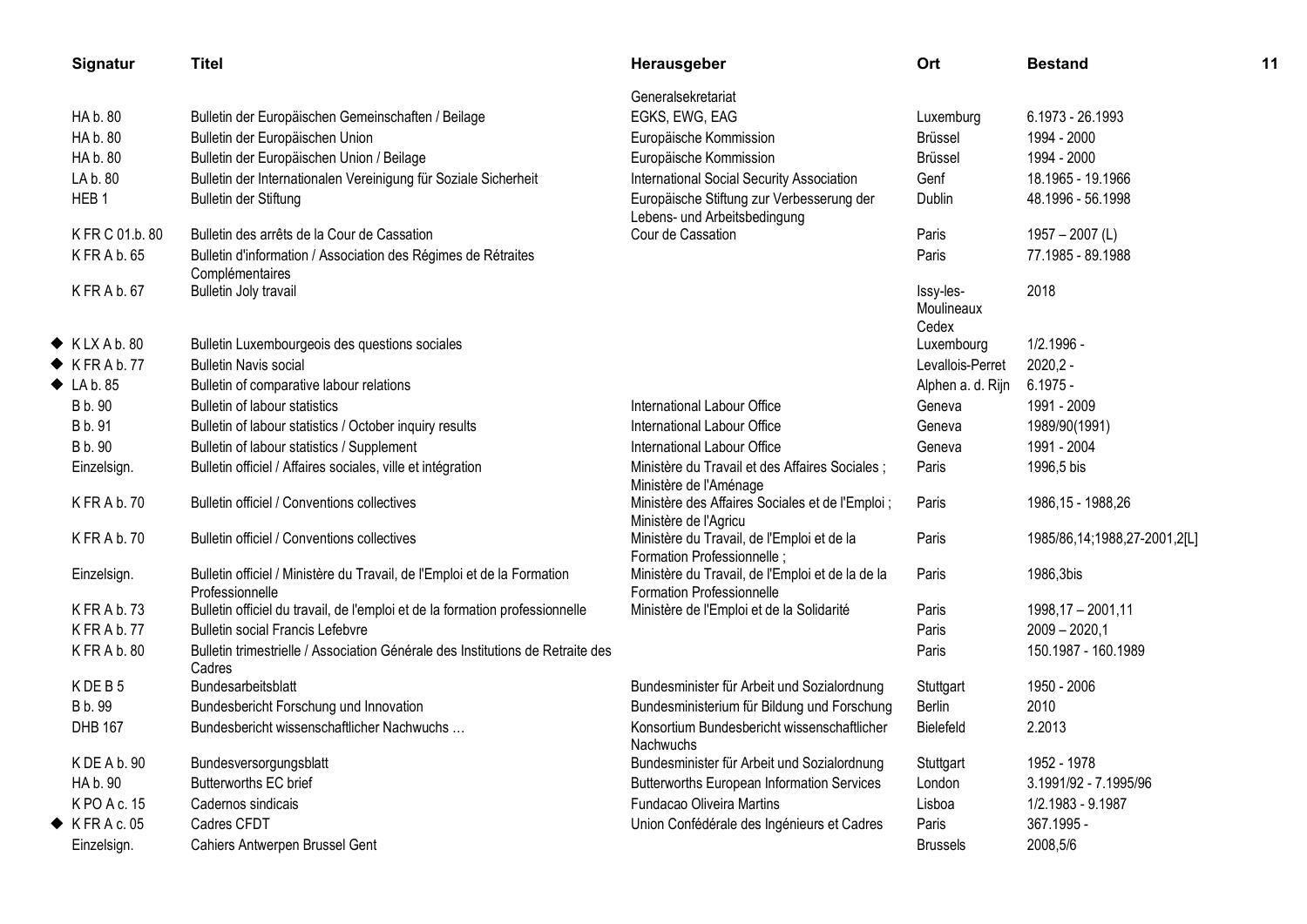| Signatur                  | <b>Titel</b>                                                                                  | Herausgeber                                                               | Ort                  | <b>Bestand</b>                                  | 12 |
|---------------------------|-----------------------------------------------------------------------------------------------|---------------------------------------------------------------------------|----------------------|-------------------------------------------------|----|
| $\blacklozenge$ KFRAc.07  | Cahiers de droit de l'entreprise                                                              |                                                                           | Paris                | $2006 -$                                        |    |
| HA c. 10                  | Cahiers de droit européen                                                                     |                                                                           | <b>Bruxelles</b>     | [1.] 1965 - 31.1995                             |    |
| $\blacklozenge$ KFRAc.08  | Cahiers de la retraite complémentaire                                                         | Agirc et Arrco                                                            | Paris                | $1.2010 -$                                      |    |
| Einzelsign.               | Cahiers français                                                                              |                                                                           | Paris                | 194; 197; 209; 222; 231                         |    |
| $\blacklozenge$ KFRAc. 10 | Cahiers prud'homaux                                                                           | Association d'Etudes Prud'homales                                         | Paris                | 1985 -                                          |    |
| K FR A c. 15              | Cahiers sociaux                                                                               |                                                                           | Paris                | 251.2013 - 309.2018                             |    |
| <b>KFRAc. 15</b>          | Cahiers sociaux du Barreau de Paris                                                           | Ordre des Avocats à la Cour de Paris                                      | Paris                | $1.1988 - 250.2013$                             |    |
| K KA C 01.c. 10           | Canadian cases on employment law = Recueil de jurisprudence canadienne<br>en droit du travail |                                                                           | Scarborough,<br>Ont. | 38.1992 - ser.3, vol.3.2000                     |    |
| $\blacklozenge$ KKAAc.8   | Canadian labour & employment law journal                                                      |                                                                           | Toronto              | 14.2008 -                                       |    |
| K KA A c. 10              | Canadian master labour guide                                                                  |                                                                           | Don Mills, Ont.      | $2.1987 - 9.1995$ [N = 3; 8]                    |    |
| K NL E 14.01.1            | CAO-afspraken                                                                                 | Ministerie van Sociale Zaken en<br>Werkgelegenheid, Dienst Collectieve Ar | 's-Gravenhage        | 1986; 1988 - 1993                               |    |
| K DE E 04.04.143          | Caritas-Korrespondenz / Sonderheft                                                            | Deutscher Caritasverband                                                  | Freiburg i. Br.      | 3.1988                                          |    |
| K NL E 01.17              | CD arbeid [Computerdatei]                                                                     |                                                                           | Den Haag             | 1996,1                                          |    |
| <b>FDA 151</b>            | CD-Statistik / Demo-Version                                                                   | Landesamt für Datenverarbeitung und Statistik<br>Nordrhein-Westfalen      | Düsseldorf           | 1992                                            |    |
| HA c. 30                  | CEDEFOP flash / Deutsche Ausgabe                                                              | CEDEFOP, Europäisches Zentrum für die<br>Förderung der Berufsbildung      | Berlin               | 1988 - 1991                                     |    |
| HA c. 32                  | CEDEFOP flash / Special / Deutsche Ausgabe                                                    | CEDEFOP, Europäisches Centrum für die<br>Förderung der Berufsbildung      | <b>Berlin</b>        | 1992 - 1994                                     |    |
| HA c. 35                  | CEDEFOP news                                                                                  | European Centre for the Development of<br><b>Vocational Training</b>      | Luxembourg           | 1989 - 1990                                     |    |
| K FR C 01.c. 20           | Cent arrêts importants de droit du travail                                                    |                                                                           | Paris                | 1.1978(1980) - 7.1984(1985)                     |    |
| K GR C 01.c. 20           | Central Arbitration Committee : award numbers                                                 | <b>Central Arbitration Committee</b>                                      | London               | 1984, 1/10 - 11/17; 1988, 1.3                   |    |
| $\triangle$ Bc. 38        | Centrepiece                                                                                   | Centre for Economic Performance                                           | London               | 1.1996 -                                        |    |
| HHG 05.38                 | Chancengleichheit für Frauen und Männer in der Europäischen Union;<br>Jahresbericht           | Europäische Kommission, Generaldirektion<br>Beschäftigung und Soziales,   | Luxemburg            | 1.1996(1997); 6.2001(2002)                      |    |
| GCC 04.1                  | Charte sociale européenne : conclusions                                                       | Conseil de l'Europe, Comité d'Experts<br>Indépendants                     | Strasbourg           | 1.1969/70 - 8.1984; 12.1988/89 -<br>17.2004,1,2 |    |
| GCC 04.3                  | Charte sociale européenne : rapport                                                           | Comité Gouvernemental, [Conseil de l'Europe]                              | Strasbourg           | 12.1988/89(1993),1                              |    |
| Einzelsign.               | Chronique internationale de l'IRES / Numéro spécial                                           | Institut de Recherches Économiques et Sociales                            | Noisy-le-Grand       | 48.1997                                         |    |
| K BE A s. 50              | Chroniques de droit social = Sociaalrechtelijke kronieken                                     |                                                                           | <b>Bruxelles</b>     | 1985                                            |    |
| K FR B 02.14              | Code de la sécurité sociale [Computerdatei]                                                   | Union des Caisses Nationales de Sécurité<br>Sociale                       | Paris                | 2005                                            |    |
| KLX B 01.c. 60            | Code du travail luxembourgeois annoté                                                         |                                                                           | Windhof              | $2012 -$                                        |    |
| K US B 01.c. 60           | Code of federal regulations                                                                   | Office of the Federal Register, National Archives<br>and Records Service  | Washington, DC       | 1985; 1991                                      |    |
| K BE B 01.c. 60           | Code social de poche                                                                          |                                                                           | Diegem               | 1988 - 1999/00(1999)                            |    |
| K BE B 01.c. 61           | Code social de poche / Droit de la sécurité sociale                                           |                                                                           | <b>Bruxelles</b>     | 2000/01(2000)                                   |    |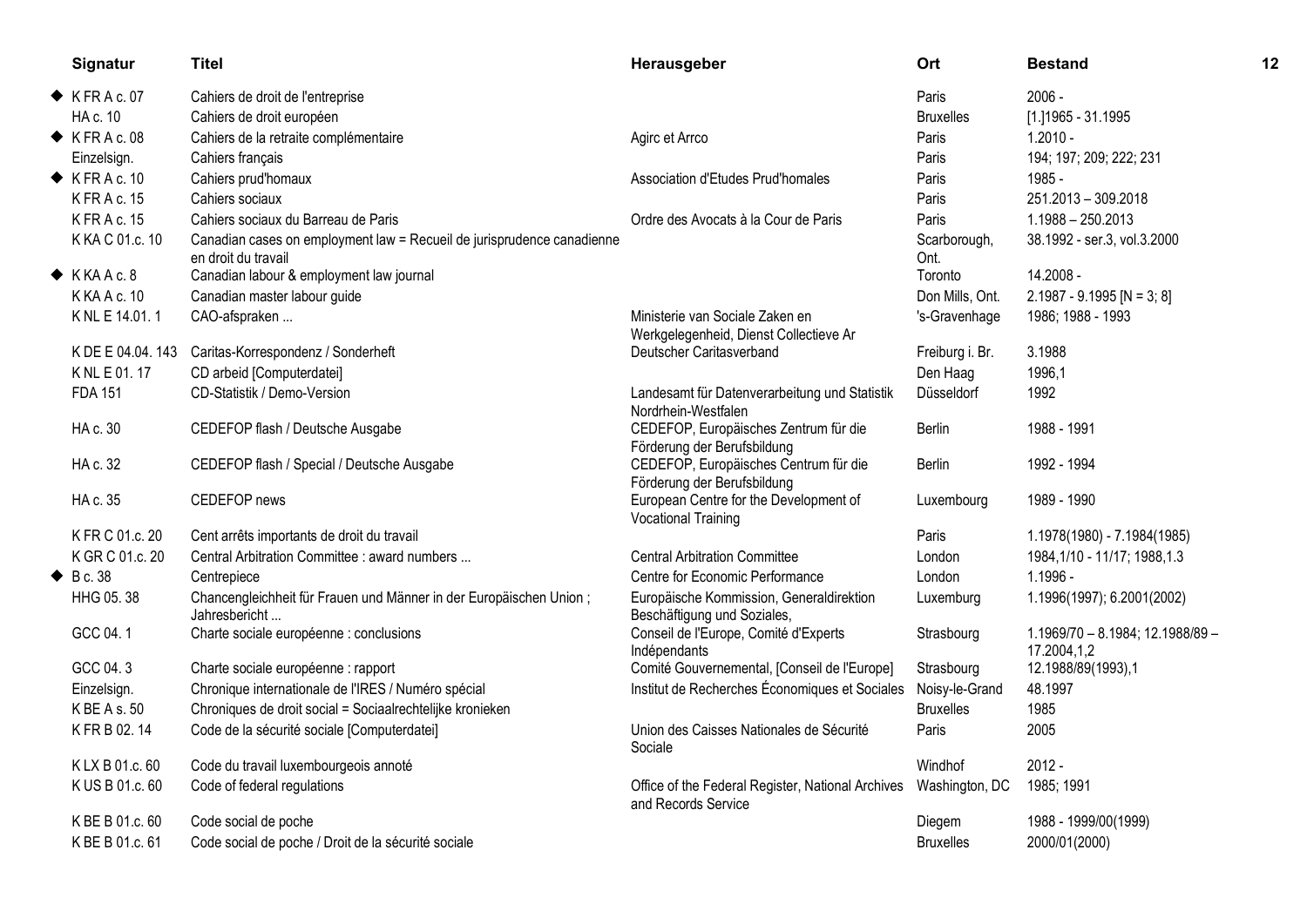| Signatur                        | <b>Titel</b>                                                            | Herausgeber                                                              | Ort                     | <b>Bestand</b>               | 13 |
|---------------------------------|-------------------------------------------------------------------------|--------------------------------------------------------------------------|-------------------------|------------------------------|----|
| K BE B 01.c. 62                 | Code social de poche / Droit du travail                                 |                                                                          | <b>Bruxelles</b>        | 2000/01(2000)                |    |
| K BE B 01.c. 65                 | Codes Larcier / 1                                                       |                                                                          | <b>Bruxelles</b>        | 1980 - 1995                  |    |
| K BE B 01.c. 67                 | Codes Larcier / 3                                                       |                                                                          | <b>Bruxelles</b>        | 1980 - 1997                  |    |
| K BE B 01.c. 67                 | Codes Larcier / 4                                                       |                                                                          | <b>Bruxelles</b>        | 1998 -                       |    |
| K BE B 01.c. 70                 | Codes Larcier / Tables générales                                        |                                                                          | <b>Bruxelles</b>        | 1996 -                       |    |
| $\blacklozenge$ K PO C 01.c. 60 | Colectânea de jurisprudência                                            | Associação Sindical dos Juízes Portugueses                               | Coimbra                 | $9.1984 -$                   |    |
| ◆ KPO C 01.c. 65                | Colectânea de jurisprudência / Acórdaos do Supremo Tribunal de Justiçia | Associação Sindical dos Juízes Portugueses                               | Coimbra                 | $1.1993 -$                   |    |
| <b>ECB 131</b>                  | Collective bargaining in Europe                                         | European Trade Union Institute                                           | <b>Brussels</b>         | 2000(2001); 2002(2003)       |    |
| <b>ECB 131</b>                  | Collective bargaining in Western Europe in  and prospects for           | European Trade Union Institute                                           | <b>Bruxelles</b>        | 1988 - 1989; 1997/98         |    |
| Einzelsign.                     | <b>Colloque Relations Industrielles</b>                                 | Colloque Relations Industrielles. École de<br>Relations Industrielles de | Montréal                | 5.1973/74 - 18.1987(1988)[L] |    |
| K BE E 01.2                     | Commentaire social de poche                                             |                                                                          | Diegem                  | 1989 - 1999/00(1999)         |    |
| HA c. 60                        | Common market law review                                                |                                                                          | Dordrecht [u.a.]        | 1.1963/64 - 32.1995          |    |
| LA c. 45                        | Comparative labor law                                                   | International Society for Labor Law and Social<br>Security               | Los Angeles,<br>Calif   | 1.1976 - 7.1985/86           |    |
| $\blacklozenge$ LA c. 50        | Comparative labor law & policy journal                                  | University of Illinois College of Law                                    | Illinois, III.          | 19.1997/98 -                 |    |
| LA c. 50                        | Comparative labor law journal                                           | University of Pennsylvania Law School                                    | Philadelphia, Pa.       | 8.1986/87 - 18.1996/97       |    |
| LA c. 58                        | Comparative law yearbook                                                | Center for International Legal Studies                                   | Dortrecht               | 1.1977 - 10.1986; 11.1992    |    |
| LA c. 58                        | Comparative law yearbook of international business                      | Center for International Legal Studies                                   | London                  | 12.1990 - 21.1999            |    |
| LA c. 60                        | Comparative law yearbook of international business / Special issue      | Center for International Legal Studies                                   | London                  | 1993 - 1994, 1996 - 1998     |    |
| <b>FDA 182</b>                  | Compendio statistico italiano                                           | Istituto Centrale di Statistica                                          | Roma                    | 1989 - 1990                  |    |
| <b>FDA 119</b>                  | Compensation                                                            | International City Management Association                                | Washington, DC          | 8.1990                       |    |
| Einzelsign.                     | Conditions of work digest                                               | International Labour Office                                              | Geneva                  | 1.1982 - 14.1995             |    |
| <b>FDA 120</b>                  | Conoscere l'Italia = Introducing Italy                                  | Sistema Statistico Nazionale, Istituto Nazionale<br>di Statistica        | Roma                    | 1992                         |    |
| <b>CED 136</b>                  | Contingent workforce strategies sourcebook                              |                                                                          | Los Altos, Calif.       | 2008/09(2008)                |    |
| B c. 60                         | Continuous reporting system on migration                                | Organisation for Economic Co-operation and<br>Development                | Paris                   | 12.1984 - 18.1990            |    |
| <b>FBB 167</b>                  | Convegno Scientifico Annuale                                            | Associazione Italiana per lo Studio dei Sistemi<br>Economici Comparati   | Siena                   | 3.1986                       |    |
| Mikrofiche                      | Cooperative information                                                 | International Labour Office                                              | Geneva                  | 1928 - 1968                  |    |
| <b>ECB 612</b>                  | Coordination of collective bargaining in Europe                         | European Trade Union Institute                                           | <b>Brussels</b>         | 2002(2003)                   |    |
| <b>FDA 147</b>                  | Cost of social security / Comparative tables                            | International Labour Office                                              | Geneva                  | 12.1981/83(1988)             |    |
| K GR A c. 60                    | Counsel                                                                 | Bar of England & Wales                                                   | London                  | 1988 - 2000, Okt. [L]        |    |
| <b>FDA 148</b>                  | Country reports / Central and Eastern Europe                            | Eurostat ; Statistisches Bundesamt                                       | Luxembourg              | 1991                         |    |
| HA c. 75                        | Croatian yearbook of European law & policy                              | University of Zagreb, Faculty of Law                                     | Zagreb                  | $2.2006 -$                   |    |
| KGRAp.62                        | Croner's employment digest                                              |                                                                          | Kingston upon<br>Thames | 318.1991 - 331.1992          |    |
| Einzelsign.                     | Current industrial relations scene in Canada                            | Industrial Relations Centre, Queen's University                          | Kingston, Ont.          | Einzelne Hefte               |    |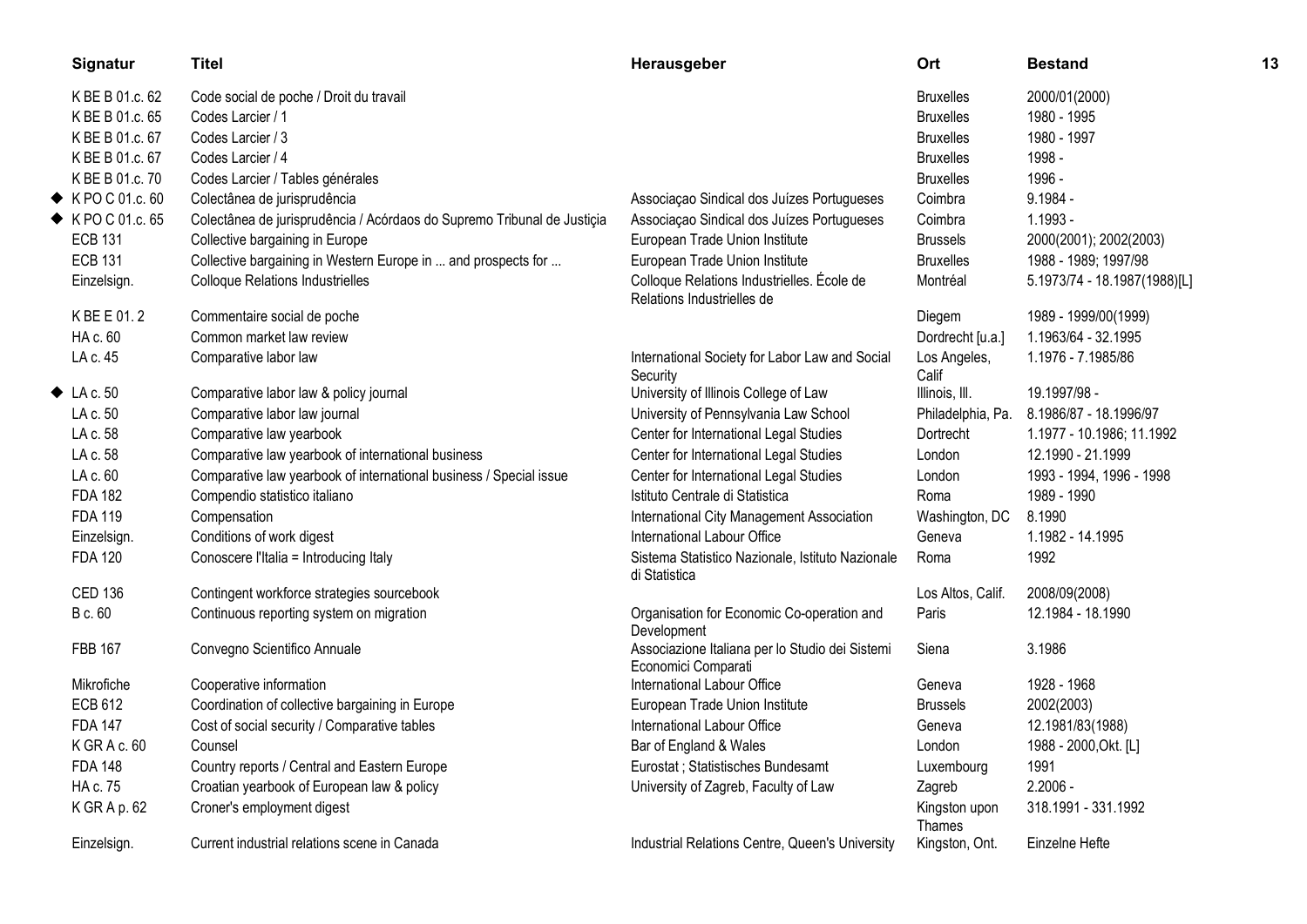| Signatur                  | <b>Titel</b>                                                                                                                                | Herausgeber                                                               | Ort                   | <b>Bestand</b>                                            | 14 |
|---------------------------|---------------------------------------------------------------------------------------------------------------------------------------------|---------------------------------------------------------------------------|-----------------------|-----------------------------------------------------------|----|
| <b>FDA 49</b>             | Current international recommendations on labour statistics                                                                                  | International Labour Office                                               | Geneva                | 1988                                                      |    |
| Einzelsign.               | Current perspectives in social theory                                                                                                       |                                                                           | Bingley [u.a.]        | 28.2011                                                   |    |
| FBC 03.83                 | Current research on occupations and professions                                                                                             |                                                                           | Greenwich,<br>Conn.   | 5.1990                                                    |    |
| IA c. 90                  | Czech yearbook of International law                                                                                                         |                                                                           | Huntington, NY        | 1.2010                                                    |    |
| K IT A d. 05              | D & L                                                                                                                                       |                                                                           | Milano                | 1.1992 - 22.2013,1/2                                      |    |
| Einzelsign.               | Daten des Gesundheitswesens                                                                                                                 | Bundesministerium für Gesundheit                                          | Baden-Baden           | 2001                                                      |    |
| <b>FDA 146</b>            | Daten zur Entwicklung der Energiewirtschaft in der Bundesrepublik<br>Deutschland                                                            | Bundesministerium für Wirtschaft                                          | <b>Bonn</b>           | 1984(1985)                                                |    |
| <b>FDA 12</b>             | Daten zur Lage der Arbeitnehmer im Saarland                                                                                                 | Arbeitskammer des Saarlandes                                              | Saarbrücken           | 1983 - 1989                                               |    |
| <b>FDA 12</b>             | Daten zur wirtschaftlichen und sozialen Lage der Arbeitnehmer im Saarland                                                                   | Arbeitskammer des Saarlandes                                              | Saarbrücken           | 1990 - 1992                                               |    |
| <b>FDA 12</b>             | Daten zur wirtschaftlichen, ökologischen und sozialen Lage der<br>Arbeitnehmer im Saarland                                                  | Arbeitskammer des Saarlandes                                              | Saarbrücken           | 1993 - 1995                                               |    |
| <b>FDA 12</b>             | Daten zur wirtschaftlichen, ökologischen, sozialen und kulturellen Lage der<br>Arbeitnehmerinnen und Ar                                     | Arbeitskammer des Saarlandes                                              | Saarbrücken           | 1996 - 2008                                               |    |
| DAB <sub>62</sub>         | Datenreport                                                                                                                                 | <b>Statistisches Bundesamt</b>                                            | Bonn                  | 1989; 5.1992; 7.1997(3); 15.2016                          |    |
| AGA d. 10                 | DBV-Jahrbuch                                                                                                                                | Deutscher Bibliotheksverband <deutschland></deutschland>                  | <b>Berlin</b>         | 1998(1999)                                                |    |
| LA d. 20                  | Debate laboral                                                                                                                              |                                                                           | San José, Costa<br>Ri | 4.1991,7-8/9                                              |    |
| K US C 01.d. 20           | Decisions and orders of the National Labor Relations Board                                                                                  | National Labor Relations Board                                            | Washington, DC        | $1.1935/36 - 358.2012$ [N = 273]                          |    |
| GCC 02.29                 | Decisions and reports / European Commission of Human Rights = Décisions European Commission of Human Rights<br>et rapports / Commission Eur |                                                                           | Strasbourg            | 83.1995                                                   |    |
| K KA C 01.d. 20           | Decisions information / Canada Labour Relations Board = Décisions<br>informations                                                           | Canada Labor Relations Board                                              | Ottawa                | 1.1974 - 108.1999                                         |    |
| $\blacklozenge$ KSMAd. 20 | Delavci in delodajalci = Employees & employers                                                                                              |                                                                           | Ljubljana             | 14.2014 -                                                 |    |
| $\blacklozenge$ KGIAd. 20 | Deltion ergatikes nomothesias                                                                                                               |                                                                           | Athenai               | 42.1986 -                                                 |    |
| DBB 04.33                 | Demographische Lage in der Europäischen Union: Bericht                                                                                      | Europäische Kommission                                                    | Luxembourg            | 1994(1995) - 1995(1996)                                   |    |
| K DE A d. 20              | Deutsch-deutsche Rechts-Zeitschrift                                                                                                         |                                                                           | München               | 1.1990 - 6.1995                                           |    |
| LA d. 26                  | Deutsche Rechtsprechung auf dem Gebiete des internationalen<br>Privatrechts im Jahre                                                        |                                                                           | Tübingen              | 1926/27(1928) - 1934(1935);<br>1945/49(1952) - 1972(1974) |    |
| AGB <sub>1</sub>          | Deutsche Bibliotheksstatistik / B                                                                                                           | Deutsches Bibliotheksinstitut                                             | Berlin                | 1988; 1993-1994; 1997-1998                                |    |
| AGB <sub>1</sub>          | Deutsche Bibliotheksstatistik / C                                                                                                           | Deutsches Bibliotheksinstitut                                             | <b>Berlin</b>         | 1986;1988; 1992-1994; 1997                                |    |
| B d. 30                   | Deutsche Post <frankfurt, main=""></frankfurt,>                                                                                             | Deutsche Postgewerkschaft                                                 | Frankfurt am<br>Main  | 35.1983 - 49.1997,3                                       |    |
| <b>CEA 14</b>             | Deutsche und internationale Ergebnisse                                                                                                      | Price Waterhouse Cranfield Project on<br>International Strategic Human Re | London                | 1991(1992)                                                |    |
| K DE A d. 30              | Deutsches Arbeitsrecht                                                                                                                      |                                                                           | Berlin                | 1.1933, Aug. - 12.1944, 4                                 |    |
| KDEB2                     | Deutsches Beamten-Jahrbuch / Rheinland-Pfalz                                                                                                |                                                                           | Regensburg            | 2014                                                      |    |
| <b>FDA 185</b>            | Deutschland in Zahlen                                                                                                                       | Institut der Deutschen Wirtschaft, Hauptabt.<br>Wirtschafts- und Sozialwi | Köln                  | 2004; 2005                                                |    |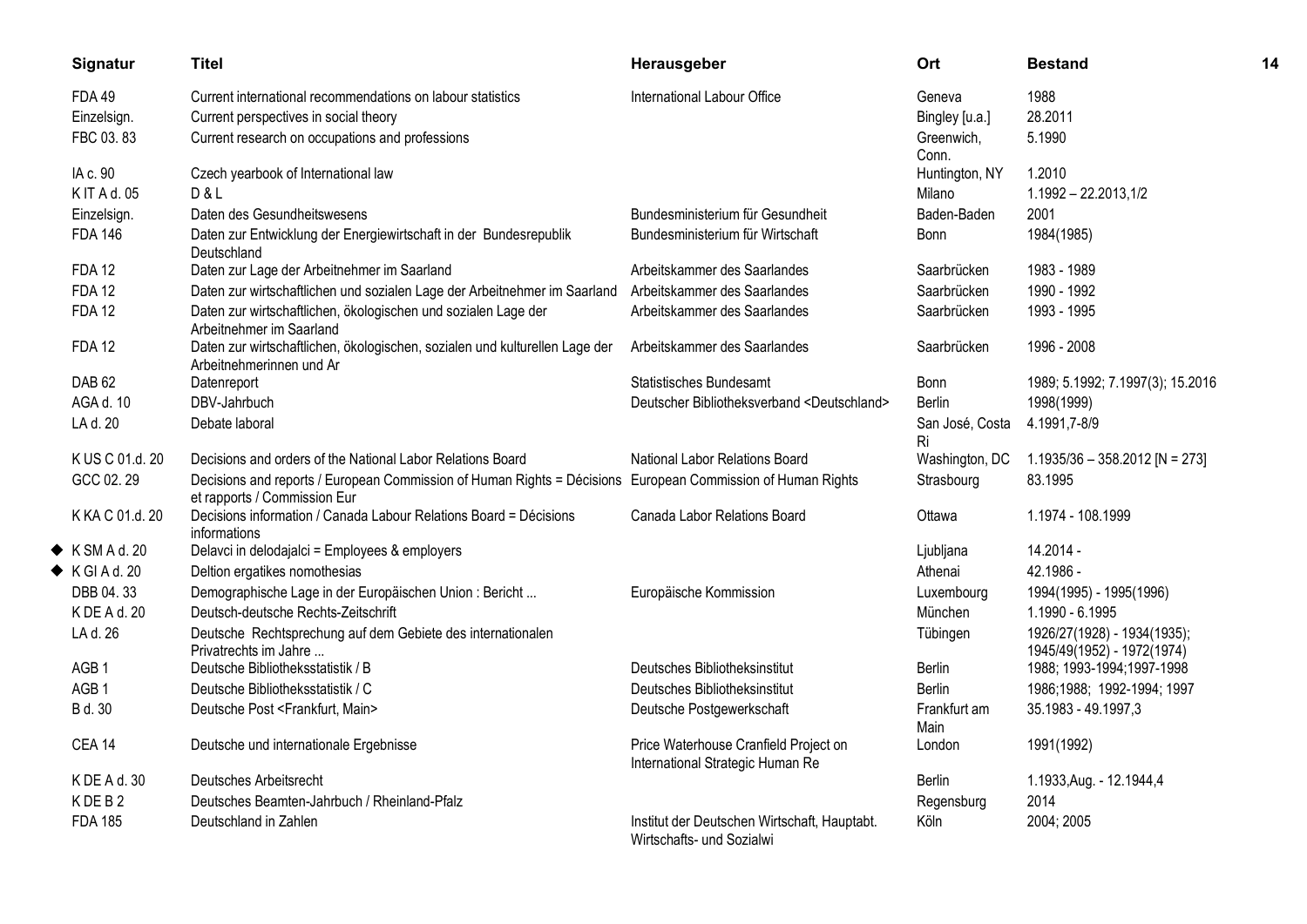| Signatur                    | <b>Titel</b>                                                                            | Herausgeber                                                                     | Ort                         | <b>Bestand</b>                                                  | 15 |
|-----------------------------|-----------------------------------------------------------------------------------------|---------------------------------------------------------------------------------|-----------------------------|-----------------------------------------------------------------|----|
| K DE A d. 45                | Deutschland-Info                                                                        | Bundesvereinigung der Deutschen<br>Arbeiterverbände                             | Köln                        | 1990 - 1991                                                     |    |
| LDB <sub>42</sub>           | Developments in national social security legislation                                    | Council of Europe                                                               | Strasbourg                  | 1988/89(1990) - 1993/94(1995);<br>1996/97(1998) - 1997/98(2000) |    |
| K KA E 01.18                | Développements récents en droit du travail                                              | Service de la Formation Permanente<br>< Montréal>                               | Cowansville,<br>Québec      | 78.1996                                                         |    |
| ABA 04.fr. 4                | Dictionnaire fiduciaire social                                                          |                                                                                 | Paris                       | 7.1988; 17.1998                                                 |    |
| K GR E 13.02.29             | Directory                                                                               | <b>Trades Union Congress</b>                                                    | London                      | 1987                                                            |    |
| LA d. 32                    | Directory of European salary surveys                                                    | <b>IDS European Service</b>                                                     | London                      | 1993/94(1994)                                                   |    |
| K IT E 14.01.72             | Dirigenti di aziende industriali                                                        | Confindustria, Direzione Rapporti Sindacali                                     | Roma                        | 1990; 1992                                                      |    |
| K IT A d. 20                | Diritti lavori mercati                                                                  |                                                                                 | Napoli                      | 6.2008 - 8.2011                                                 |    |
| HA d. 30                    | Diritto comunitario e degli scambi internazionali                                       |                                                                                 | Napoli                      | 25.1986 - 52.2013                                               |    |
| LA d. 35                    | Diritto del commercio internazionale                                                    |                                                                                 | Milano                      | [1.]1987; 2.1988 - 14.2000                                      |    |
| K IT A d. 25                | Diritto del lavoro                                                                      | Ministerio delle Corporazioni                                                   | Roma                        | 1.1927-80.2006 [N=1928,2;1933,2]                                |    |
| $\blacklozenge$ KIT A d. 30 | Diritto delle relazioni industriali                                                     | Associazione Lavoro e Ricerche                                                  | Milano                      | $1.1991 -$                                                      |    |
| $\blacklozenge$ KIT A d. 35 | Diritto e pratica del lavoro                                                            |                                                                                 | Milano                      | $3.1986 -$                                                      |    |
| K IT A d. 40                | Diritto e pratica del lavoro oro                                                        |                                                                                 | Milanofiori Ass.            | $1.1990 - 24.2013$                                              |    |
| K GR E 06.01.1              | Discrimination                                                                          | Industrial Relations Services                                                   | London                      | $1.1988 - 24.2011$ ; 26.2013 -<br>28.2015                       |    |
| $\blacklozenge$ Bd. 44      | Discussion paper / Zentrum für Europäische Wirtschaftspolitik                           | Zentrum für Europäische Wirtschaftspolitik                                      | Mannheim                    | 1997 -                                                          |    |
| B d. 45                     | Discussion papers, research reports [Elektronische Ressource]                           | Forschungsinstitut zur Zukunft der Arbeit (IZA)                                 | <b>Bonn</b>                 | 101/925.2000/03(2003) -                                         |    |
| K KA C 01.d. 30             | Dismissal and employment law digest                                                     |                                                                                 | Aurora, Ont.                | 6.1991/92 - 10.1995/96                                          |    |
| K SP C 01.d. 60             | Doctrina judicial de las Salas de lo Social de los Tribunales Superiores de<br>Justicia |                                                                                 | Madrid                      | 1991-2000 [N=1992]                                              |    |
| K FR E 14.02.1              | Document, travail, emploi / Bilan de la négociation collective                          | Ministère du Travail, de l'Emploi et de la<br>Formation Professionnelle,        | Paris                       | 1985(1986); 1987(1988)                                          |    |
| $\blacklozenge$ KSPAd.60    | Documentación laboral                                                                   | Asociación de Cajas de Ahorros para Relaciones Madrid<br>Laborales              |                             | $1987.3 = 23 -$                                                 |    |
| <b>ECB 520</b>              | Doing business                                                                          | World Bank                                                                      | Washington, D.C. 2008(2007) |                                                                 |    |
| K DE A d. 70                | <b>DOK</b>                                                                              | <b>AOK Bundesverband</b>                                                        | Bonn                        | 71.1989 - 80.1998                                               |    |
| K NO C 01.d. 60             | Dommer og kjennelser av arbeidsretten                                                   |                                                                                 | Oslo                        | 1961(1962) - [N=1964-1965, 1977-<br>1980, 1986]                 |    |
| K NO C 01.d. 64             | Dommer og kjennelser av lokale arbeidsretter                                            |                                                                                 | Oslo                        | 1977/78(1980)-1980(1981)                                        |    |
| ECA 10.333                  | Don Wood lecture                                                                        | Industrial Relations Centre, Queen's University                                 | Kingston, Ont.              | 1996                                                            |    |
| B d. 56                     | Dossiers de la DARES                                                                    | Ministère du Travail et des Affaires Sociales,<br>Direction de l'Animatio       | Paris                       | 1996 - 2001                                                     |    |
| B d. 60                     | Dossiers statistiques du travail et de l'emploi                                         | Ministère des Affaires Sociales et de l'Emploi                                  | Paris                       | 1.1984 - 21.1986; 1992,78                                       |    |
| ◆ KOS C 01.d. 80            | <b>DRdAinfas</b>                                                                        | Bundeskammer für Arbeiter und Angestellte                                       | Wien                        | $2015 -$                                                        |    |
| KLXF1                       | Droit de la sécurité sociale                                                            | Ministère de la Sécurité Sociale, Inspection<br>Générale de la Sécurité Sociale | Luxembourg                  | 2001 - 2007; 2009 - 2010; 2012 -<br>2017; 2020 -                |    |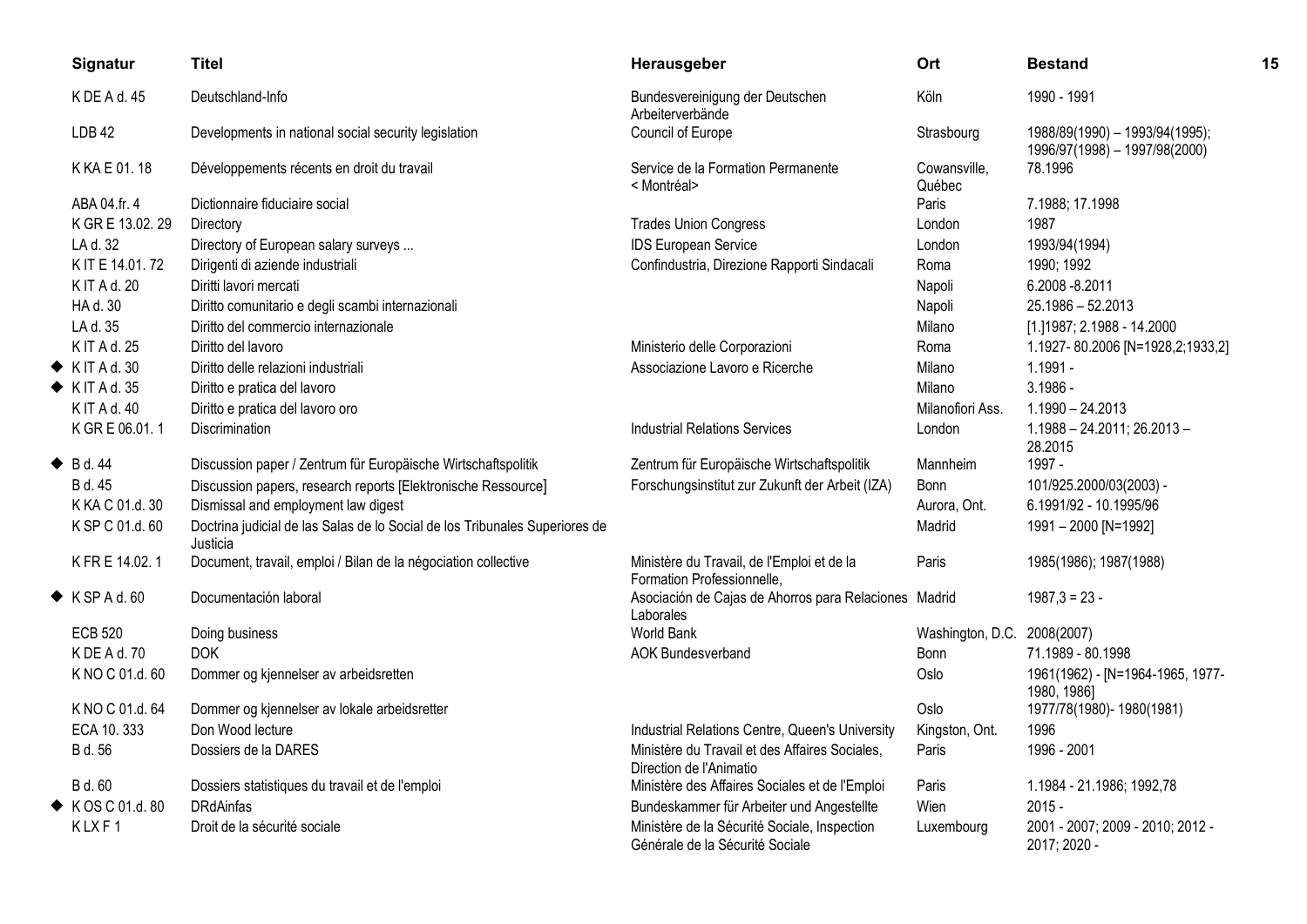|   | Signatur                  | <b>Titel</b>                                                         | Herausgeber                                                               | Ort             | <b>Bestand</b>                                                        | 16 |
|---|---------------------------|----------------------------------------------------------------------|---------------------------------------------------------------------------|-----------------|-----------------------------------------------------------------------|----|
|   | K FR A d. 50              | Droit du travail                                                     | Cour de Cassation                                                         | Paris Cedex     | $1.1988 - 86.2009$                                                    |    |
|   | KFRAd.60                  | Droit du travail                                                     |                                                                           | Paris           | 36.1985 - 42.1991                                                     |    |
|   | K FR A d. 60              | Droit du travail et de la sécurité sociale                           |                                                                           | Paris           | 43.1992 - 47.1996,11                                                  |    |
|   | HA d. 75                  | Droit et CEE affaires international                                  | Association pour l'Expansion et la Connaissance<br>du Droit               | Paris           | 434.1985 - 447.1986                                                   |    |
|   | IA d. 75                  | Droit international privé                                            | Comité Français de Droit International Privé                              | Paris           | 1986/88(1989)-1991/93(1994)                                           |    |
|   | $\blacklozenge$ KFRAd.70  | Droit ouvrier                                                        | Confédération Générale du Travail                                         | Montreuil Cedex | N.S. 295.1973 -                                                       |    |
|   | $\blacklozenge$ KFRAd. 80 | Droit social                                                         |                                                                           | Paris           | 1.1938 - 28.1965; 1966 -                                              |    |
|   | K IR A d. 80              | Dublin University law journal                                        | <b>Trinity College</b>                                                    | <b>Dublin</b>   | 13.1991                                                               |    |
|   | LA e. 05                  | Eastlex                                                              |                                                                           | Wien            | 7.2009 - 11.2013                                                      |    |
|   | Einzelsign.               | East-West review of social policy                                    |                                                                           | Den Bosch       | 2.1996/97,2                                                           |    |
|   | KUSAe.10                  | EBRI issue brief                                                     | Employee Benefit Research Institute                                       | Washington, DC  | 1987 - 1996 [L=1987-1988]                                             |    |
|   | KUSAe.18                  | <b>EBRI</b> notes                                                    | Employee Benefit Research Institute                                       | Washington, DC  | 14.1993 - 17.1996                                                     |    |
|   | K US A e. 25              | EBRI's benefit outlook                                               | Employee Benefit Research Institute                                       | Washington, DC  | 1990, Sept. - 1992, Febr.                                             |    |
|   | Einzelsign.               | Economia del lavoro                                                  | CERES, Centro di Ricerche Economiche e<br>Sociali                         | Roma            | 1988, 1/2; 1988, 4/1989, 1                                            |    |
|   | B e. 12                   | Economia e lavoro                                                    |                                                                           | Roma            | 23.1989, 3; 24.1990, 1 - 2; 25.1991 -<br>26.1992,3; 29.1995 - 48.2014 |    |
|   | KGRAe.10                  | Economic & labour market review                                      |                                                                           | Basingstoke     | $1.2007 - 10.2016,1$                                                  |    |
|   | FBB 162                   | Economic perspectives                                                |                                                                           | Chur            | 4.1986                                                                |    |
|   | Einzelsign.               | Economic report                                                      | <b>Employment Policy Institute</b>                                        | London          | 8.1994,7-8                                                            |    |
|   | B e. 15                   | Economic research programme                                          | Institute for Labour Law and Industrial Relations<br>in the European Comm | Trier           | 1993/95; 1994 - 2000                                                  |    |
|   | B e. 20                   | Economics and politics                                               |                                                                           | Oxford          | 1.1989 - 7.1995                                                       |    |
|   | FDA 9                     | Economie lorraine / Tableaux                                         | Institut National de la Statistique et des Etudes<br>Economiques          | Paris           | 1992                                                                  |    |
|   | Einzelsign.               | Economie prospective internationale                                  | Centre d'Etudes Prospectives et d'Informations<br>Internationales         | Paris           | 33.1988                                                               |    |
| ◆ | B e. 28                   | Economist                                                            |                                                                           | London          | 311.1989 - [L]                                                        |    |
|   | Einzelsign.               | Education at a glance / OECD indicators                              | Centre for Educational Research and Innovation,<br>Organisation for Econo | Paris           | 2004                                                                  |    |
|   | <b>FDA 105</b>            | Education in OECD countries = L'enseignement dans les pays de l'OCDE | Organisation for Economic Co-operation and<br>Development                 | Paris           | 1987/88(1990)                                                         |    |
|   | B e. 33                   | Education policy analysis                                            | Organisation for Economic Co-operation and<br>Development                 | Paris           | 2003                                                                  |    |
|   | Einzelsign.               | EFA global monitoring report                                         | Education for All                                                         | Paris           | 2003/04                                                               |    |
|   | Einzelsign.               | EFA global monitoring report / Summary report                        | Education for All                                                         | Paris           | 2003/04                                                               |    |
|   | HA e. 22                  | EG-Informationen                                                     | Kommission der Europäischen Gemeinschaften                                | Bonn            | 1.1989 - 18.1990;1991 - 1993                                          |    |
|   | HA e. 22                  | EG-Informationen / Dokumente und Publikationen                       | Kommission der Europäischen Gemeinschaften                                | Bonn            | 1990, Okt. - 1992                                                     |    |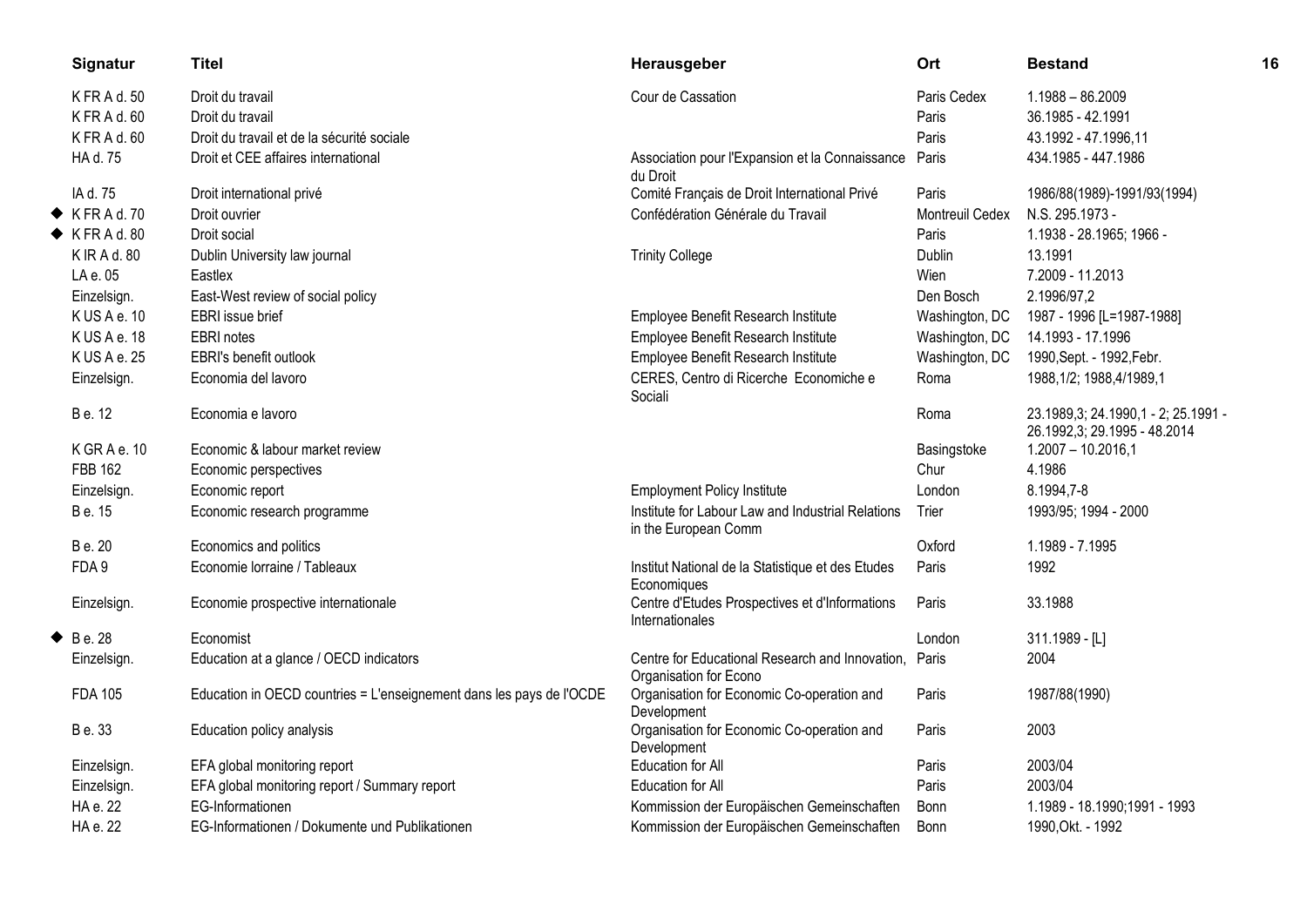|   | Signatur                        | <b>Titel</b>                                                     | Herausgeber                                                                | Ort                   | <b>Bestand</b>                                                       | 17 |
|---|---------------------------------|------------------------------------------------------------------|----------------------------------------------------------------------------|-----------------------|----------------------------------------------------------------------|----|
|   | HA e. 15                        | EG-Magazin                                                       |                                                                            | Baden-Baden           | 1987 - 1994,4                                                        |    |
|   | HA e. 15                        | EG-Magazin                                                       | Europäische Gemeinschaften                                                 | Bonn                  | 1980 - 1986                                                          |    |
|   | HA e. 19                        | EG-Mikrosammlung                                                 | Europäische Gemeinschaften                                                 | Luxemburg             | 1986                                                                 |    |
|   | HA e. 24                        | EG-Nachrichten / Berichte und Informationen                      | Kommission der Europäischen Gemeinschaften                                 | Bonn                  | 1987 - 1992,2                                                        |    |
|   | HA e. 25                        | EG-Nachrichten / Berichte und Informationen, Dokumentation       | Kommission der Europäischen Gemeinschaften                                 | Bonn                  | 1987 - 1991                                                          |    |
|   | HA e. 21                        | EG-Nachrichten / Dokumente und Publikationen                     | Kommission der Europäischen Gemeinschaften                                 | <b>Bonn</b>           | 1987 - 1990,8                                                        |    |
|   | B e. 35                         | EIRO annual review                                               | European Industrial Relations Observatory                                  | Dublin                | 1.1997(1998) - 5.2001(2002)                                          |    |
|   | LA e. 30                        | EISS yearbook                                                    | European Institute for Social Security                                     | Deventer              | 1974/77; 1978/80,2; 1980/81,2 -<br>1982/83; 1991 - 1996; 1998 - 2001 |    |
|   | <b>FDA 17</b>                   | Empirische Sozialforschung                                       | Zentralarchiv für Empirische Sozialforschung an<br>der Universität zu Köln | Frankfurt/Main        | 1987; 1989; 1992; 1994-1997                                          |    |
|   | CEH 01.26                       | Employee benefit issues                                          | International Foundation of Employee Benefit<br>Plans                      | Brookfield, Wis.      | 31.1989(1990)                                                        |    |
|   | KUSAe.18                        | Employee benefit notes                                           | Employee Benefit Research Institute                                        | Washington, DC        | 8.1987 - 13.1992                                                     |    |
|   | CEH 01.19                       | Employee benefits                                                | U.S. Chamber of Commerce, Research Centre                                  | Washington, DC        | 1989                                                                 |    |
|   | K US E 05.01.8                  | Employee fringe and welfare benefit plans                        |                                                                            | St. Paul, Minn.       | 1991; 1994                                                           |    |
|   | Einzelsign.                     | Employee relations                                               |                                                                            | <b>Bradford</b>       | 9.1987, 3; 9.1987, 5; 12.1990, 2                                     |    |
|   | $\blacklozenge$ KUSA e.55       | Employee relations law journal                                   |                                                                            | New York, NY          | 1.1975/76 -                                                          |    |
|   | <b>FDA 99</b>                   | Employment and wages                                             | US Department of Labor, Bureau of Labor<br><b>Statistics</b>               | Washington, DC        | 1983(1985); 1985(1986)                                               |    |
|   | K GR A p. 60                    | Employment case digest                                           |                                                                            | Kingston upon<br>Tham | 94.2000 - 125.2002 [L]                                               |    |
|   | K GR A p. 62                    | Employment digest                                                |                                                                            | Kingston upon<br>Tham | 500.2000 - 559.2002 [L]                                              |    |
|   | K GRAe. 40                      | Employment gazette                                               | Department of Employment                                                   | London                | 98.1990 - 103.1995,10                                                |    |
|   | HA e. 28                        | <b>Employment in Europe</b>                                      | Commission of the European Communities,<br>Directorate-General             | Luxemburg             | 1.1989 - 2.1990                                                      |    |
|   | $\blacklozenge$ K IR C 01.e. 50 | Employment law report                                            |                                                                            | <b>Dublin</b>         | 1.1990 - [N=1998,3-4;2000,5]                                         |    |
|   | Einzelsign.                     | Employment law update                                            |                                                                            | New York, NY          | 2004                                                                 |    |
|   | B e. 46                         | Employment outlook                                               | Organisation for Economic Co-operation and<br>Development                  | Paris                 | 9.1991-[16].1998                                                     |    |
| ◆ | B e. 48                         | Employment research                                              | W. E. Upjohn Institute for Employment Research                             | Kalamazoo, MI         | 1.1994,1 - [Verbrauchsmat.]                                          |    |
|   | K KA E 01.13                    | Employment standards legislation in Canada                       | Labour Canada                                                              | Ottawa                | 1990                                                                 |    |
|   | <b>CAC 233</b>                  | Entrepreneurship at a glance                                     | OECD                                                                       | Paris                 | 2011                                                                 |    |
|   | KDEC <sub>10</sub>              | Entscheidungen des Bundesarbeitsgerichts                         | Bundesarbeitsgericht                                                       | Heidelberg            | $1.1955 -$                                                           |    |
|   | KDEC <sub>2</sub>               | Entscheidungen des Bundesgerichtshofes in Zivilsachen            | Bundesgerichtshof                                                          | Köln [u.a.]           | 1.1951 - 152.2003                                                    |    |
|   | KDEC <sub>15</sub>              | Entscheidungen des Bundessozialgerichts                          | Bundessozialgericht                                                        | Köln                  | 1.1955/56 - 116.2015                                                 |    |
|   | KDEC <sub>13</sub>              | Entscheidungen des Bundesverfassungsgerichts                     | Bundesverfassungsgericht                                                   | Tübingen              | $1.1952(1953) - 137.2015$                                            |    |
|   | GCC 03.1                        | Entscheidungen des Europäischen Gerichtshofes für Menschenrechte | Europäischer Gerichtshof für Menschenrechte                                | Köln [u.a.]           | 1.1960/68 - 3.1971/74                                                |    |
|   |                                 |                                                                  |                                                                            |                       |                                                                      |    |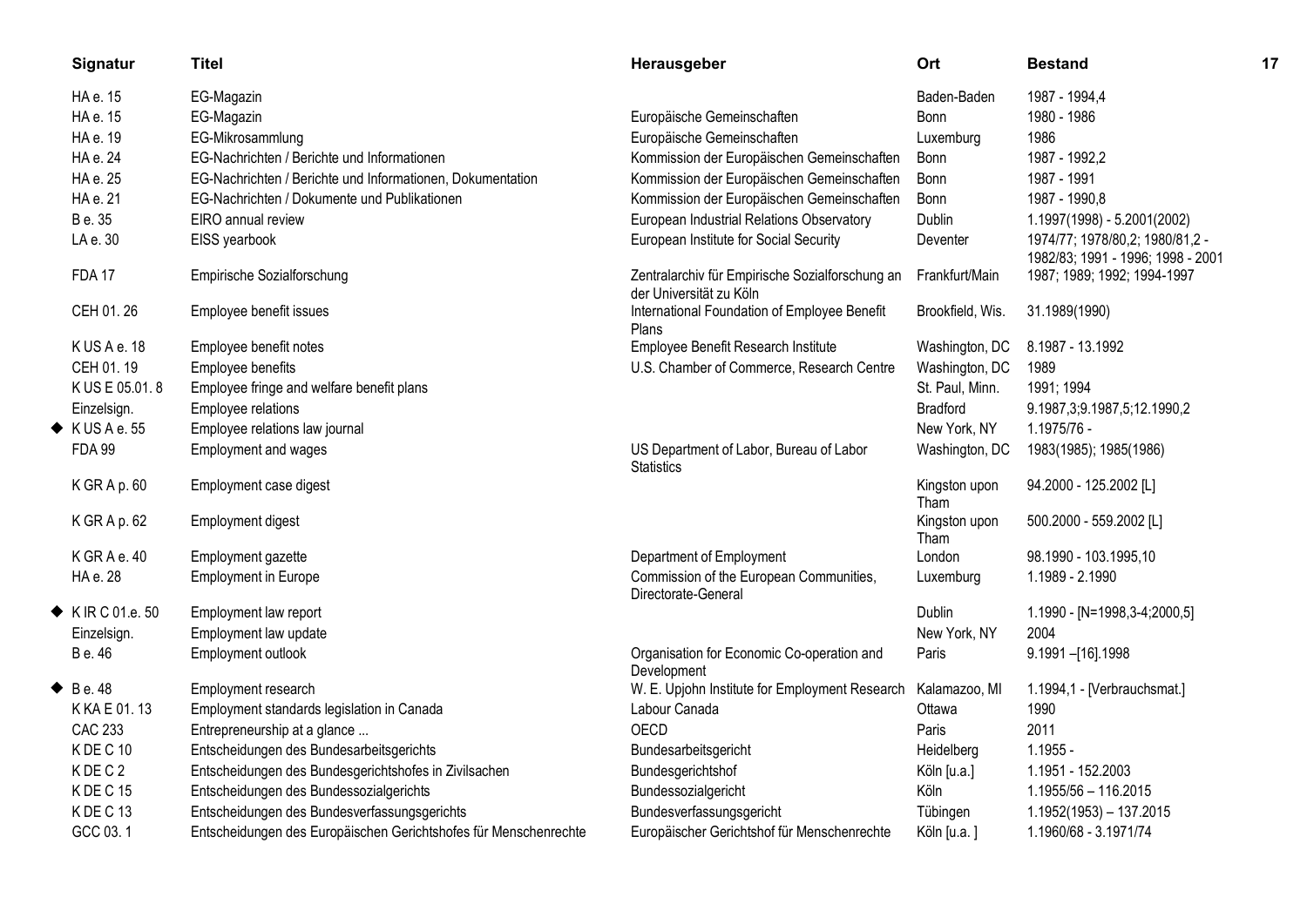| Signatur                 | <b>Titel</b>                                                                    | Herausgeber                                                                                                                             | Ort              | <b>Bestand</b>                | 18 |
|--------------------------|---------------------------------------------------------------------------------|-----------------------------------------------------------------------------------------------------------------------------------------|------------------|-------------------------------|----|
| KDEC9                    | Entscheidungen des Reichsarbeitsgerichts                                        |                                                                                                                                         | <b>Berlin</b>    | 1.1927/28(1928) - 27.1942     |    |
| KDEC7                    | Entscheidungen des Reichsarbeitsgerichts und der Landesarbeitsgerichte          |                                                                                                                                         | <b>Mannheim</b>  | 1.1927(1928) - 18.1933        |    |
| KDEC1                    | Entscheidungen des Reichsgerichts in Zivilsachen                                | Reichsgericht                                                                                                                           | Berlin           | 1.1880 - 172.1945,2           |    |
| KDEC3                    | Entscheidungen und Mitteilungen des Reichsversicherungsamts                     |                                                                                                                                         | <b>Berlin</b>    | 1.1913/14(1914) - 51.1944     |    |
| KDEC <sub>16</sub>       | Entscheidungen zum Mitbestimmungsgesetz                                         |                                                                                                                                         | <b>Berlin</b>    | 1.1976/79(81)-2.1980/82(84)   |    |
| KDEAe.50                 | Entscheidungen zum Wirtschaftsrecht                                             |                                                                                                                                         | Köln             | $1.1985 - 31.2015$            |    |
| K DE E 04.03.1           | Entscheidungssammlung zum Arbeitnehmerüberlassungsgesetz                        |                                                                                                                                         | Neuwied          | [1.] 1981; 2.1985 - 3.1988    |    |
| HFB <sub>1</sub>         | Entschließungen / European Trade Union Confederation                            | Europäischer Gewerkschaftsbund                                                                                                          | <b>Bruxelles</b> | 6.1988 - 7.1991               |    |
| <b>DGK 223</b>           | Entwicklungen in Nordrhein-Westfalen                                            | Landesamt für Datenverarbeitung und Statistik<br>Nordrhein-Westfalen                                                                    | Düsseldorf       | 1992(1993) - 1996(1997)       |    |
| $\blacklozenge$ KGIAe.70 | Epitheoresis ergatiku dikaiu                                                    |                                                                                                                                         | Athenai          | 20.1961 -                     |    |
| K GI B 01.e. 70          | Epitheoresis ergatiku dikaiu / Kodikas                                          |                                                                                                                                         | Athenai          | 41.1982 - 57.1998             |    |
| K GI B 01.e. 70          | Epitheoresis ergatiku dikaiu / Kodix                                            |                                                                                                                                         | Athenai          | 35.1976 - 40.1981             |    |
| K US C 01.e. 70          | Equal employment law update                                                     |                                                                                                                                         | Washington, DC   | 1996/98(1998)                 |    |
| $K$ GR A e. 60           | Equal opportunities review                                                      | <b>Industrial Relations Services</b>                                                                                                    | London           | 1985, Mai/Juni-2001, Mai/Juni |    |
| B e. 50                  | Ereignisse / World Confederation of Labour                                      | Weltverband der Arbeitnehmer                                                                                                            | <b>Bruxelles</b> | 6.1990 - 9.1995               |    |
| K ZY A e. 75             | Ergatike epitheorese = Labour review                                            | Dimeiaion periodikon Hypourgeiov Ergasias kai<br>Koinonikon Asphaliseon                                                                 | Leukosia         | 45.1989 - 47.1990             |    |
| <b>CEA 15</b>            | Ergebnisbericht                                                                 | Price Waterhouse Cranfield Project on<br>International Strategic Human Re                                                               | London           | 1992(1993)                    |    |
| <b>CEA 13</b>            | Ergebnisse der Umfrage                                                          | Price Waterhouse Cranfield Project on<br>International Strategic Human Re                                                               | London           | 1989/90(1991)                 |    |
| <b>FDA 35</b>            | Erhebung über Arbeitskräfte                                                     | Eurostat, Statistisches Amt der Europäischen<br>Gemeinschaften                                                                          | Luxemburg        | 1986(1988) - 1998(2000)       |    |
| <b>FDA 36</b>            | Erhebung über Arbeitskräfte / Methodik und Definitionen                         | Eurostat, Statistisches Amt der Europäischen<br>Gemeinschaften                                                                          | Luxemburg        | 1988; 1992(1993)              |    |
| Einzelsign.              | Eröffnung des  Studienjahres  im Aufbaustudiengang "Europäische<br>Integration" | Universität Saarbrücken; Europa-Institut                                                                                                | Saarbrücken      | 6.1985/86 - 1995/96 [L]       |    |
| KDEAe.75                 | Ersatzkasse                                                                     | Verband der Angestellten-Krankenkassen e.V.                                                                                             | Lütjensee        | 28.1948 - 83.2003             |    |
| KDEAe.80                 | Ersatzkassen-Report                                                             | Verband der Angestellten-Krankenkassen e.V.                                                                                             | Siegburg         | 1985 - 2003 [L]               |    |
| AGA e. 75                | Erwerbung in Deutschen Bibliotheken                                             |                                                                                                                                         | Wiesbaden        | 6.2002/03(2002)               |    |
| HEB <sub>1</sub>         | ES news                                                                         | Europäische Stiftung zur Verbesserung der<br>Lebens- und Arbeitsbedingungen                                                             | Dublin           | 1.1986 - 25.1990              |    |
| K UN A e. 80             | Essays of Faculty of Law University of Pécs                                     |                                                                                                                                         | Pécs             | 2011                          |    |
| KZYAe.80                 | Etesia ekthese = Annual report                                                  | Kypriakē Dēmokratia, Hypurgeion Ergasias kai<br>Koinōnikon Asphaliseōn = Republic of Cyprus,<br>Ministry of Labour and Social Insurance | Leukōsia         | 1990 - 2006                   |    |
| KFRE 11.7                | Études et expérimentations en formation continue                                | Délégation à la Formation Professionnelle,<br>Ministère du Travail, de l'                                                               | Paris            | 1990,7                        |    |
| HA e. 34                 | EU im Jahr                                                                      | Europäische Kommission, Generaldirektion                                                                                                |                  | 2015(2016) -                  |    |
|                          |                                                                                 |                                                                                                                                         |                  |                               |    |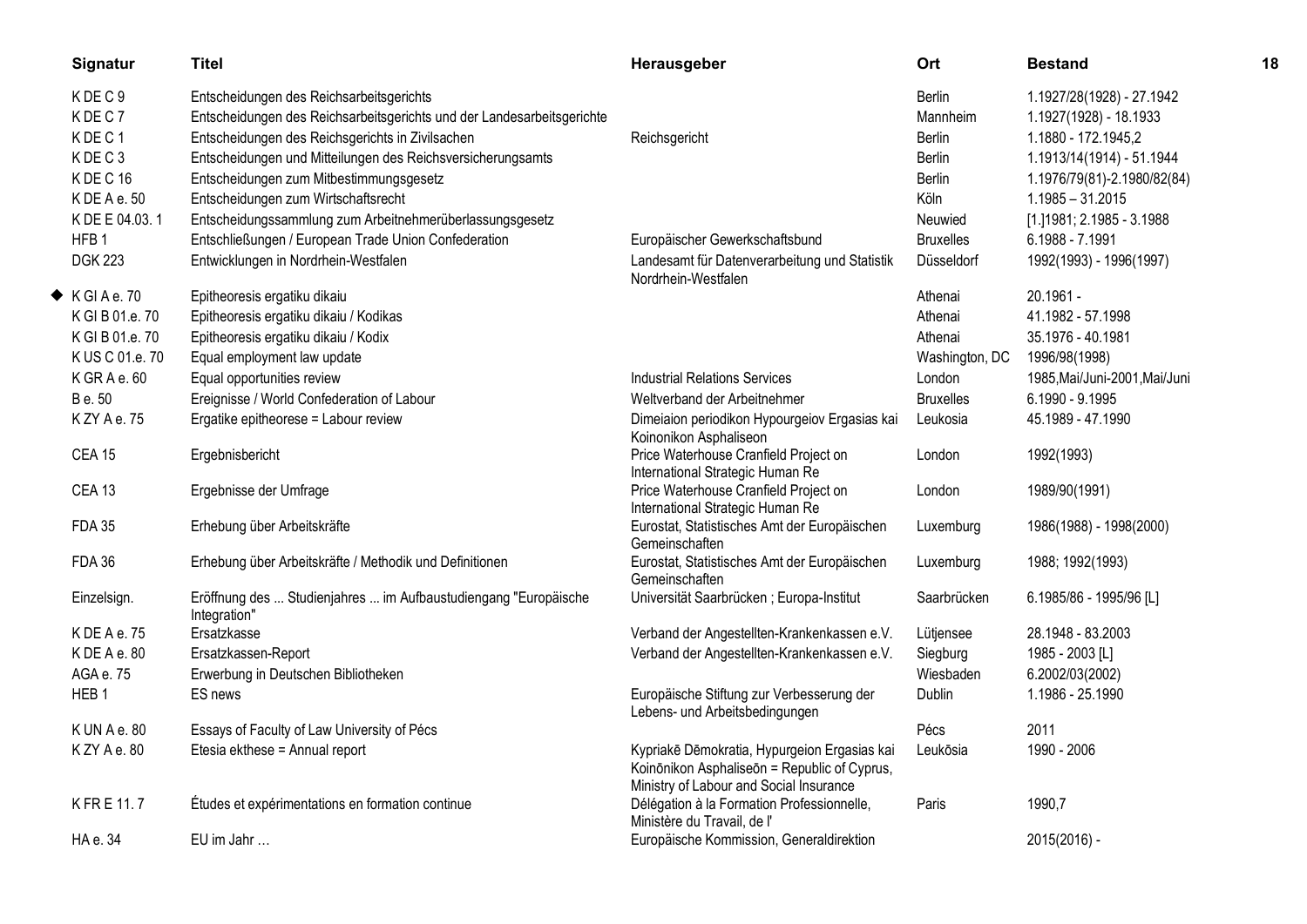| Signatur                 | <b>Titel</b>                                                                         | Herausgeber                                                                    | Ort              | <b>Bestand</b>                             | 19 |
|--------------------------|--------------------------------------------------------------------------------------|--------------------------------------------------------------------------------|------------------|--------------------------------------------|----|
|                          |                                                                                      | Kommunikation, Bürgerinformation                                               |                  |                                            |    |
| HA e. 22                 | EU-Informationen                                                                     | Vertretung der Europäischen Kommission in<br>Deutschland                       | Bonn             | 1994 - 1997                                |    |
| HA e. 15                 | EU-Magazin                                                                           | Europäische Union                                                              | Baden-Baden      | 1994,5 - 35.2003,6                         |    |
| HA e. 24                 | EU-Nachrichten                                                                       | Europäische Kommission, Vertretung in der<br><b>Bundesrepublik Deutschland</b> | Bonn             | 1995 -                                     |    |
| HA e. 25                 | EU-Nachrichten / Dokumentation                                                       | Europäische Kommission, Vertretung in der<br><b>Bundesrepublik Deutschland</b> | <b>Bonn</b>      | 1995 - 1999; 2001 - 2009                   |    |
| HA e. 40                 | EuroAS                                                                               |                                                                                | Köln             | 0.1992; 1.1993 - 17.2009                   |    |
| HA e. 45                 | Euro-Brief                                                                           |                                                                                | Köln             | 1.1991 - 5.1995                            |    |
| ADA 11                   | Euro-guide                                                                           |                                                                                | <b>Bruxelles</b> | 29.2012                                    |    |
| HA e. 50                 | EuroInfo                                                                             | Bundesvereinigung der Deutschen<br>Arbeitgeberverbände                         | Köln             | 1989,5 - 2008,7(Dez.) [L = 1990 -<br>1991] |    |
| <b>FDA 140</b>           | Europa in Zahlen                                                                     | Eurostat                                                                       | Luxemburg        | 1.1988 - 4.1995                            |    |
| <b>FDA 193</b>           | Europa in Zahlen                                                                     | Eurostat                                                                       | Luxemburg        | 2008                                       |    |
| <b>FDA 193</b>           | Europa in Zahlen [Elektronische Ressource]                                           | Eurostat                                                                       | Luxemburg        | 2008                                       |    |
| HA e. 56                 | Europa ohne Grenzen                                                                  | Kommission der Europäischen Gemeinschaften,<br>Generaldirektion Audiovisu      | Luxemburg        | 1993 - 1997                                |    |
| <b>B</b> s. 24           | Europa sindacal nel                                                                  | Centro di Studi Sociali e Sindacali                                            | Bologna          | 2.1981(1982) - 3.1982(1984)                |    |
| <b>B</b> s. 24           | Europa sindacale agli inizi degli anni                                               | Centro di Studi Sociali e Sindacali                                            | Bologna          | 1.1980(1982)                               |    |
| <b>AAA 15</b>            | Europa year-book                                                                     |                                                                                | London           | 1985; 1987                                 |    |
| Einzelsign.              | Europäische Dokumentation                                                            | Kommission der Europäischen Gemeinschaften                                     | Luxemburg        | 1980,6 - 1990,3 [L]                        |    |
| AHD 01.e. 80             | Europäische Integration / Auswahlbibliographie                                       | Kommission der Europäischen Gemeinschaften;<br>Arbeitskreis Europäische        | Bonn             | 1.1974 - 85.1997                           |    |
| HA e. 62                 | Europäische Integration / Dokumentation                                              | Europäische Gemeinschaften, Presse- und<br>Informationsbüro, Bonn; Arbei       | Bonn             | 1.1982 - 4.1985                            |    |
| HA e. 64                 | Europäische Integration / Mitteilungen des Arbeitskreises Europäische<br>Integration | Kommission der Europäischen Gemeinschaften,<br>Vertretung in der               | Bonn             | 1.1981 - 17.1989                           |    |
| <b>FDA 35</b>            | Europäische Sozialstatistik / Ergebnisse der Arbeitskräfteerhebung                   | Europäische Kommission, Eurostat                                               | Luxemburg        | 1999(2000) - 2000(2001)                    |    |
| <b>FDA 35</b>            | Europäische Sozialstatistik / Erhebung über Arbeitskräfte                            | Europäische Kommission, Eurostat                                               | Luxemburg        | 2001(2002) - 2002(2003)                    |    |
| HEB <sub>7</sub>         | Europäische Umfrage über Arbeitsbedingungen                                          | Europäische Stiftung zur Verbesserung der<br>Lebens- und Arbeitsbedingungen    | Luxemburg        | 3.2000(2002)                               |    |
| $\blacklozenge$ LA e. 70 | Europäische Zeitschrift für Arbeitsrecht : EuZA = European journal of labour<br>law  |                                                                                | München          | $1.2008 -$                                 |    |
| HA e. 67                 | Europäische Zeitschrift für Berufsbildung                                            | <b>CEDEFOP</b>                                                                 | Thessaloniki     | 37.2006 - 45.2008                          |    |
| H A e. 70                | Europäische Zeitschrift für Wirtschaftsrecht (EuZW)                                  |                                                                                | München          | 1.1990 -                                   |    |
| LA e. 80                 | Europäische Zeitschrift zum Antidiskriminierungsrecht                                | Europ. Kommission, Beschäftigung,<br>Angelegenheiten und Chancengleichheit     | Soziale Brüssel  | 2.2005 - 13.2011                           |    |
| HA e. 72                 | Europäischer Informationsbulletin für Gewerkschaften                                 | MBO Education and Training Ltd. Mit<br>Unterstützung der Kommission der E      | <b>Brüssel</b>   | 1996,2 - 1998,3                            |    |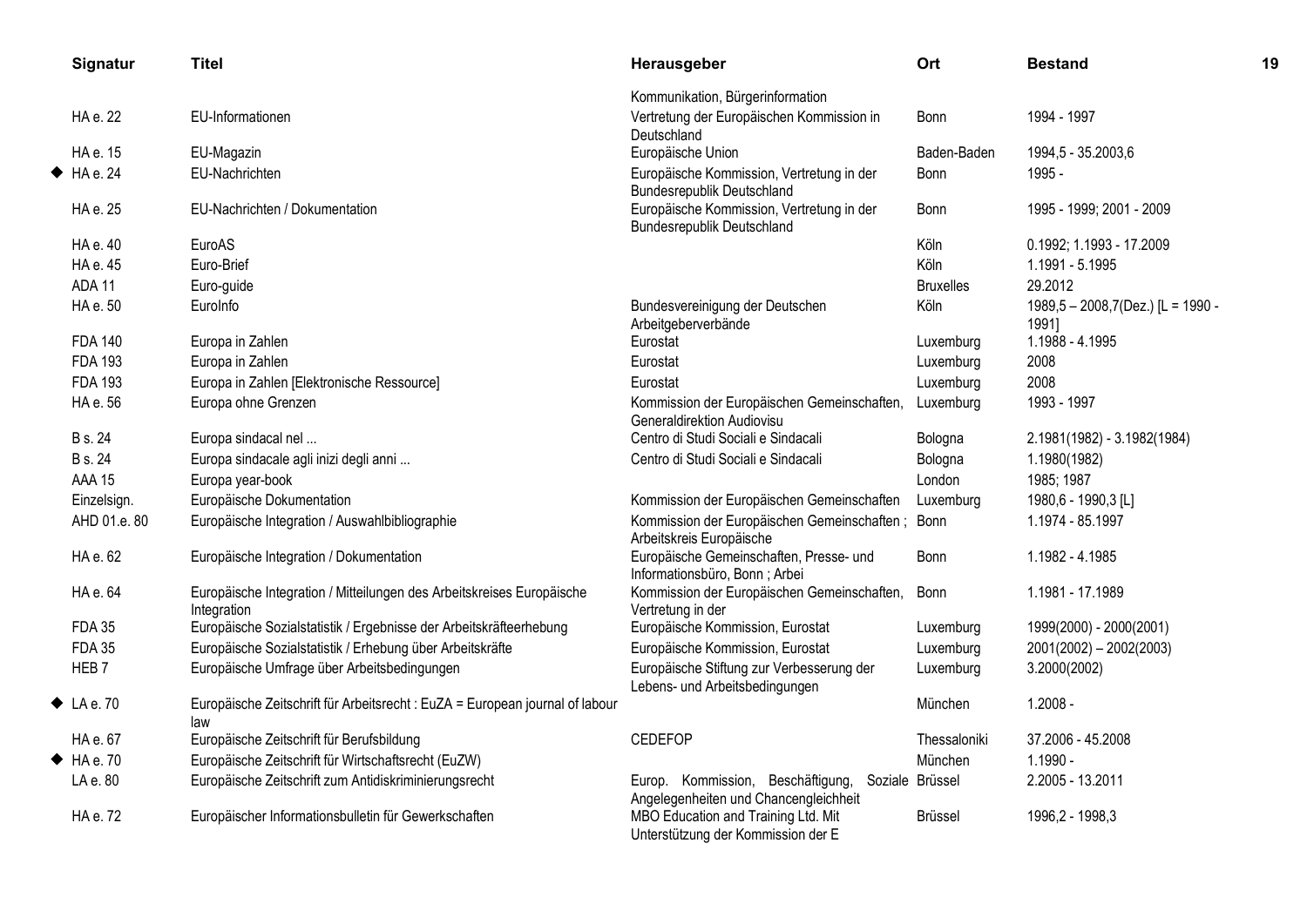| Signatur                 | <b>Titel</b>                                    | Herausgeber                                                                                   | Ort                 | <b>Bestand</b>                  | 20 |
|--------------------------|-------------------------------------------------|-----------------------------------------------------------------------------------------------|---------------------|---------------------------------|----|
| $HA$ e. 75               | Europarecht (EuR)                               | Wissenschaftliche Gesellschaft für Europarecht                                                | Baden-Baden         | 4.1969 - [N=9.1974; 13.1978]    |    |
| HAe.75                   | Europarecht / Beiheft                           |                                                                                               | Baden-Baden         | 1990 -                          |    |
| HA e. 75                 | Europarecht [Computerdatei]                     |                                                                                               | Baden-Baden         | 33.1998(1999) - 2005(2006)      |    |
| HA e. 76                 | Europe                                          |                                                                                               | Paris               | 1.1991 - 6.1996                 |    |
| ADA 33                   | Europe info                                     |                                                                                               | Luxemburg           | 1995                            |    |
| LA e. 81                 | European anti-discrimination law review         | European Commission, Employment and Social Brussels<br>Affairs, Action against Discrimination |                     | 14.2012 - 19.2014               |    |
| HA e. 78                 | European Communities encyclopedia and directory |                                                                                               | London              | 1.1992(1991)                    |    |
| HA e. 80                 | European Community                              |                                                                                               | Oxford              | 1992(1993)                      |    |
| <b>FDA 144</b>           | European economies in graphs and figures        | Ifo Institute for Economic Research                                                           | München             | 2.1970/92=1991/92(1991)         |    |
| Einzelsign.              | European economy / Reports and studies          | Commission of the European Communities,<br>Directorate-General for Econom                     | Luxemburg           | 3.1993                          |    |
| HA e. 82                 | European employment law cases                   | European Employment Lawyers Association                                                       | Den Haag            | $2012 -$                        |    |
| B e. 75                  | European employment review                      | <b>Industrial Relations Services</b>                                                          | Sutton              | 396.2007 - 398.2007             |    |
| $\blacklozenge$ LA e. 85 | European equality law review                    | Publ. Office of the European Union                                                            | Luxemburg           | $2015 -$                        |    |
| B e. 75                  | European industrial relations review            | <b>Industrial Relations Services</b>                                                          | London              | 72.1980 - 395.2006              |    |
| HA e. 84                 | European information bulletin                   | Trade Union Division of the Commission of the<br>European Communities                         | Sheffield           | 1985                            |    |
| $\triangle$ Be. 79       | European journal of industrial relations        |                                                                                               | London              | $1.1995 -$                      |    |
| B e. 81                  | European journal of law and economics           |                                                                                               | Dordrecht           | 1.1994 - 34.2012                |    |
| HA e. 86                 | European journal of social law                  |                                                                                               | <b>Brugge</b>       | $2011 - 2013$                   |    |
| HA e. 67                 | European journal of vocational training         | <b>CEDEFOP</b>                                                                                | Thessaloniki        | 46.2009 - 47.2009               |    |
| HA e. 88                 | European labour forum                           | Socialist Group in the European Parliament                                                    | Nottingham          | 1.1990 - 20.1998/99             |    |
| $\blacklozenge$ LA e. 90 | European labour law journal                     |                                                                                               | Mortsel             | $1.2010 -$                      |    |
| B e. 85                  | European management journal                     |                                                                                               | Oxford              | 4.1986,3; 5.1987 - 13.1995      |    |
| $\blacklozenge$ Be. 88   | European management review                      |                                                                                               | Basingstoke         | $1.2004 -$                      |    |
| GCC 04.3                 | European social charter (revised) : conclusions | European Committee of Social Rights, Council of Strasbourg<br>Europe                          |                     | 2002 - 2007                     |    |
| GCC 04.2                 | European social charter : conclusions           | Council of Europe, Committee of Independent<br>Experts                                        | Strasbourg          | 1.1969/70 - 18.2007             |    |
| GCC 04.4                 | European social charter : report                | Governmental Committee, [Council of Europe]                                                   | Strasbourg          | 10.1984/85,1 - 14.1999; 17.2000 |    |
| B e. 93                  | European trade union yearbook                   | European Trade Union Institute (ETUI)                                                         | <b>Brussels</b>     | 1997(1998) - 2001(2002)         |    |
| HA e. 80                 | European Union : annual review                  |                                                                                               | Oxford              | 1993-1997; 1998/99-2004/05      |    |
| B e. 65                  | Euro-PTT-Info / Deutsche Ausgabe                | Internationale du Personnel des Postes,<br>Télégraphes et Téléphones                          | Le<br>Lignon/Genève | 1991 - 1993                     |    |
| <b>FDA 28</b>            | Eurostat Jahrbuch der Regionen                  | Europäische Gemeinschaften, Kommission,<br>Statistisches Amt                                  | Luxembourg          | 2007; 2008                      |    |
| HA e. 95                 | Evropejska integracija i pravo                  | Ministerstvo na Pravosadieto                                                                  | Sofija              | 1.2005                          |    |
| <b>KIRAi.70</b>          | Expert witnesses directory                      |                                                                                               | Dublin              | 1.1998 - 2.1999                 |    |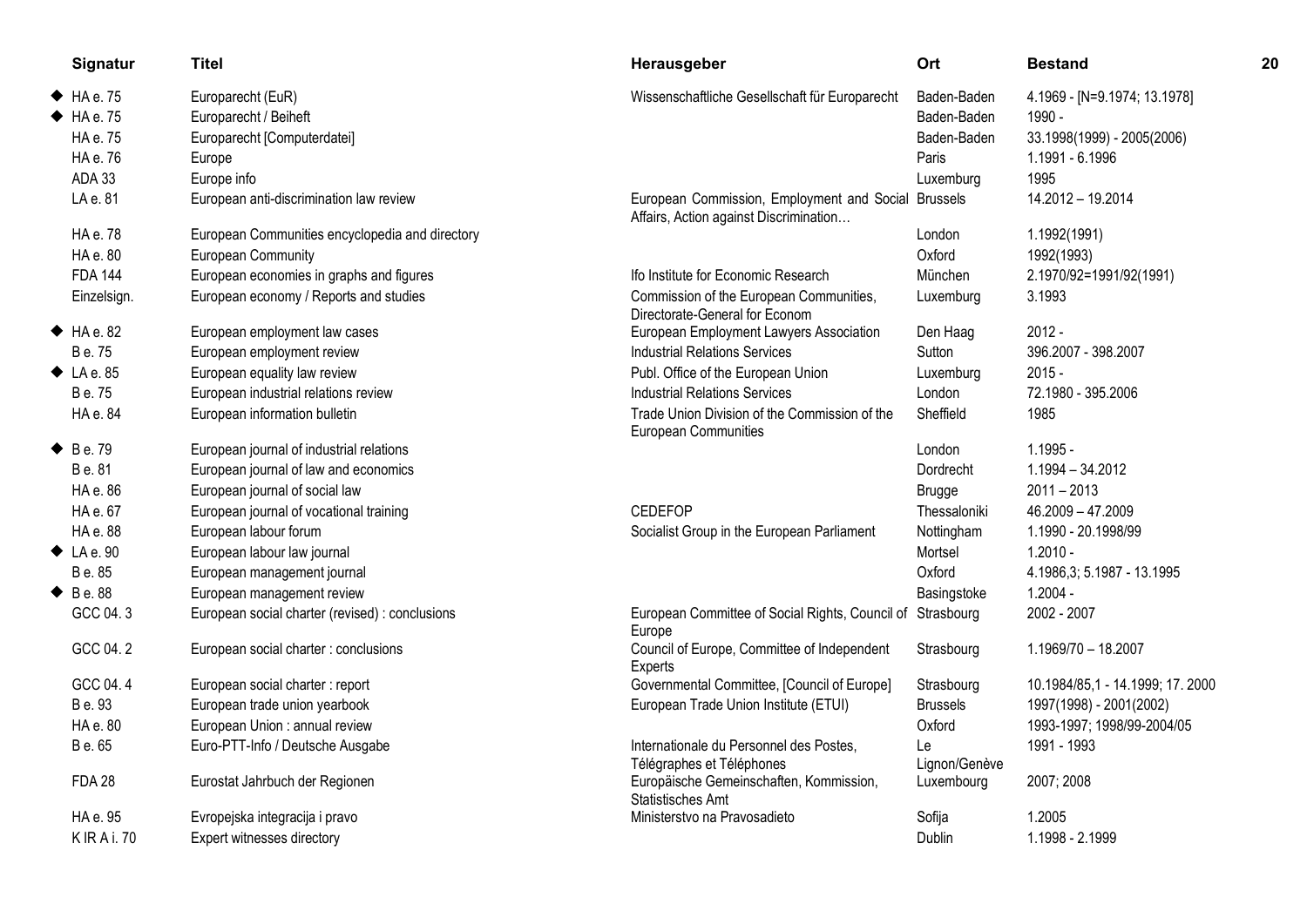| Signatur                 | Titel                                                                                            | Herausgeber                                                                       | Ort                  | <b>Bestand</b>                  | 21 |
|--------------------------|--------------------------------------------------------------------------------------------------|-----------------------------------------------------------------------------------|----------------------|---------------------------------|----|
| $\blacklozenge$ KDEAf.07 | Fachanwalt Arbeitsrecht (FA)                                                                     |                                                                                   | Neuwied              | $2006 -$                        |    |
| K DE A f. 07-CD          | Fachanwalt Arbeitsrecht [Elektronische Ressource]                                                |                                                                                   | Neuwied              | 1997/2005(2005)-1997/2006(2007) |    |
| <b>FDA 65</b>            | Fachserie / 1 / 4 / 1 / 1                                                                        | <b>Statistisches Bundesamt</b>                                                    | Stuttgart            | 1989(1990)                      |    |
| <b>FDA 114</b>           | Fachserie / 2 / 1 / 5 / 1                                                                        | <b>Statistisches Bundesamt</b>                                                    | Stuttgart            | 1987(1990)                      |    |
| K SE A f. 17             | Familienfragen / Familie und Gesellschaft                                                        | Zentralstelle für Familienfragen (ZSFF),<br>Bundesamt für Sozialversicherung      | Bern                 | $1998 - 2004$                   |    |
| K SE A f. 15             | Familienfragen = Questions familiales                                                            | Zentralstelle für Familienfragen am Bundesamt<br>für Sozialversicherung           | Bern                 | $1987 - 2005,1$                 |    |
| Einzelsign.              | Fehlzeiten-Report                                                                                |                                                                                   | Berlin               | 2002; 2005; 2007; 2009          |    |
| Einzelsign.              | Feuillet rapide Francis Lefebvre                                                                 |                                                                                   | Paris                | $19.2001,1 = 31$                |    |
| KFRE 11.1                | Fiches pratiques de la formation continue                                                        | Centre INFFO                                                                      | Paris                | 1994 - 2000                     |    |
| KFRE 11.1                | Fiches pratiques de la formation continue / Hors série                                           | Centre INFFO                                                                      | Paris                | 1998                            |    |
| KFRE 11.1                | Fiches pratiques de la formation continue / Mise à jour du mois                                  | Centre INFFO                                                                      | Paris                | 1994 - 2000                     |    |
| <b>DEA 51</b>            | Financial market trends                                                                          | Organisation for Economic Co-operation and<br>Development                         | Paris                | 74.1999                         |    |
| GCB 03.6                 | Financial report and audited financial statements for the  financial period<br>and report of the | International Labour Organisation                                                 | Geneva               | 57.1980/81(1982)                |    |
| <b>DEB 23</b>            | Finanzbericht                                                                                    | Bundesminister der Finanzen                                                       | <b>Bonn</b>          | 1991                            |    |
| K FI B 01.f. 30          | Finlands lag                                                                                     | Finlands Juristförbund                                                            | Helsingfors          | 1986 - 2009; 2012 - 2014        |    |
| <b>B</b> f. 50           | Flash / Confédération Mondiale du Travail                                                        | Confédération Mondiale du Travail                                                 | <b>Bruxelles</b>     | 313.1988 - 505.1996 [N=439]     |    |
| B f. 62                  | Foreign labor trends                                                                             | U.S. Department of Labor, Bureau of<br>International Labor Affairs                | Washington, DC       | 1994,2 - 1995,22 [N=1995,9]     |    |
| K SD B 01.f. 60          | Föreskrifter om statlig tjänsterpensionering                                                     | Statens Arbetsgivarverk                                                           | Stockholm            | 1987 - 1988; 1991               |    |
| K SD B 01.f. 67          | Författningar för statliga arbetsgivare                                                          | Arbetsgivarverket                                                                 | Stockholm            | $2009 -$                        |    |
| K SD B 01.f. 65          | Författningar om statligt reglerade tjänster                                                     | Statens Arbetsgivarverk                                                           | Stockholm            | 1987 - 1994                     |    |
| K SD B 01.f. 67          | Författningsboken                                                                                | Arbetsgivarverket                                                                 | Stockholm            | 1995 - 2008                     |    |
| FDC <sub>5</sub>         | Forschungsbericht / Universität Trier und Theologische Fakultät                                  | Universität Trier ; Theologische Fakultät                                         | Trier                | 3.1983/85(1986) - 1995/96       |    |
| HA f. 50                 | Forum                                                                                            | Europäische Kommission, Generaldirektion<br>Beschäftigung, Arbeitsbeziehungen     | Luxembourg           | 1.1997 - 2.1998; Spezial 2000   |    |
| <b>B</b> f. 74           | Forum Arbeit                                                                                     |                                                                                   | Köln                 | 1991 - 1992                     |    |
| HHI 02.01.4              | Forum Internationale                                                                             | Forum Internationale                                                              | Deventer             | 1.1983,10                       |    |
| <b>FDA 10</b>            | France et ses régions                                                                            | Institut National de la Statistique et des Etudes<br>Economiques                  | Paris                | 1993                            |    |
| EBB 01.21                | Frankfurter Hefte                                                                                |                                                                                   | Frankfurt am<br>Main | 24.1969,50                      |    |
| B f. 80                  | Frankreich-Jahrbuch                                                                              | Deutsch-Französisches Institut                                                    | Opladen              | 1.1988 - 4.1991                 |    |
| HA f. 65                 | Frauen Europas                                                                                   | Kommission der Europäischen Gemeinschaften,<br>Generaldirektion Informati         | <b>Bruxelles</b>     | 37.1984 - 70.1992               |    |
| HA f. 66                 | Frauen Europas / Nachtrag                                                                        | Kommission der Europäischen Gemeinschaften, Brüssel<br>Generaldirektion Informati |                      | 12.1983 - 26.1987               |    |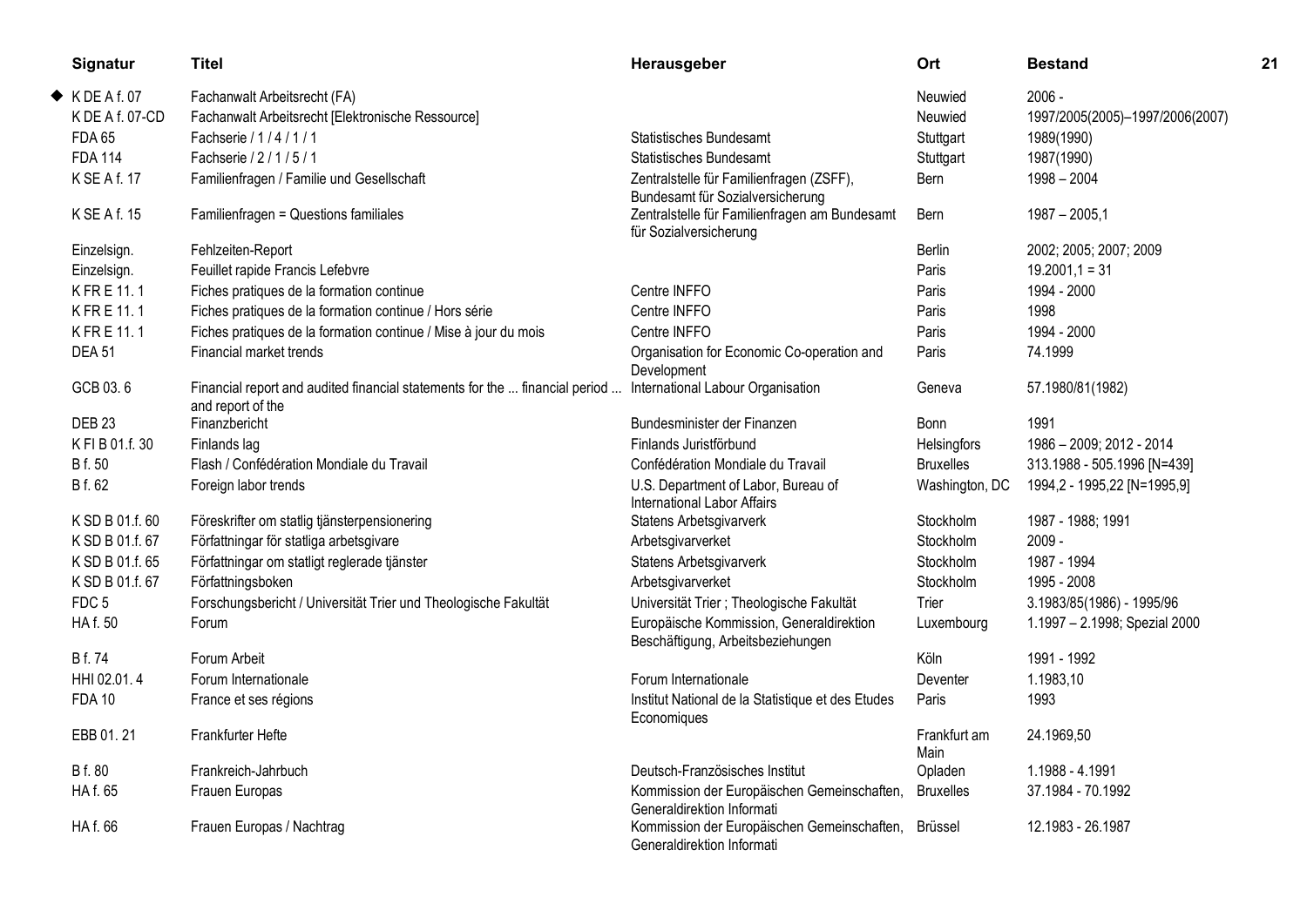| Signatur               | <b>Titel</b>                                                                           | Herausgeber                                                                         | Ort              | <b>Bestand</b>                                  | 22 |
|------------------------|----------------------------------------------------------------------------------------|-------------------------------------------------------------------------------------|------------------|-------------------------------------------------|----|
| HA f. 66               | Frauen Europas / Sonderhefte                                                           | Kommission der Europäischen Gemeinschaften,<br>Generaldirektion Informati           | Brüssel          | 27.1988 - 46.1998 [N=37-40]                     |    |
| B f. 83                | Frauen in Familie, Beruf und Gesellschaft                                              | <b>Statistisches Bundesamt</b>                                                      | Mainz            | 1987                                            |    |
| B f. 85                | Frauen und Arbeit                                                                      | Abteilung Frauen im DGB-Bundesvorstand                                              | Düsseldorf       | 1986 - 1992,1                                   |    |
| K SE A f. 70           | Frauenfragen = Questions au féminin                                                    | Eidgenössische Kommission für Frauenfragen;<br>Bundesamt für Kulturpfleg            | Bern             | 1984 -                                          |    |
| <b>B</b> f. 90         | Frontiers in health policy research                                                    | National Bureau of Economic Research                                                | Cambridge, Mass. | 1.1998                                          |    |
| K DE A f. 60           | Fundheft für Arbeits- und Sozialrecht                                                  |                                                                                     | München          | 24.1978(1979)-45.1999(2001)                     |    |
| KDEAf.60               | Fundheft für Arbeitsrecht                                                              |                                                                                     | München          | 7.1960(1962) - 23.1977(1978)                    |    |
| K DE A f. 72           | Fundheft für Zivilrecht                                                                |                                                                                     | München          | 7.1960/61 - 41.1995                             |    |
| KDEAf.78               | Fundstellen- und Inhaltsnachweis Arbeits- und Sozialrecht                              |                                                                                     | Starnberg        | 1985 - 57.2001 [N=55-56]                        |    |
| HA f. 75               | Fundstellen- und Inhaltsnachweis Arbeits- und Sozialrecht in Deutschland<br>und Europa |                                                                                     | Starnberg        | [1.] 1992 - [2.] 1992; 3.1993 -                 |    |
| KDEAf.84               | Fundstellennachweis / B                                                                | Bundesminister der Justiz                                                           | Bonn             | 1988(1989) - 2011(2012)                         |    |
| HA f. 80               | Fundstellennachweis des geltenden Gemeinschaftsrechts                                  | Europäische Gemeinschaften                                                          | Luxembourg       | 13.1989 - 42.2004                               |    |
| K DE E 04.04. 3(2)     | Fundstellenregister arbeitsrechtlich relevanter Regelungen                             | Sekretariat der Deutschen Bischofskonferenz                                         | <b>Bonn</b>      | 2.1986(1987)                                    |    |
| Einzelsign.            | Gemeinsamer Bericht über die soziale Eingliederung                                     | Europäische Kommission, Generaldirektion<br>Beschäftigung und Soziales, Referat E.2 | Luxemburg        | 2002=2001; 2004=2003                            |    |
| <b>FDA 25</b>          | General government accounts and statistics                                             | Eurostat                                                                            | Luxemburg        | 1970/87(1990)                                   |    |
| K GI A g. 20           | Genikon eureterion nomologias kai nomothesias ergatiku dikaiu                          |                                                                                     | Athenai          | 1971 - 1990                                     |    |
| <b>FDA 98</b>          | Geographic profile of employment and unemployment                                      | US Deparment of Labor, Bureau of Labor<br><b>Statistics</b>                         | Washington, DC   | 1990(1991)                                      |    |
| $\blacklozenge$ Bg. 18 | German journal of human resource management                                            |                                                                                     | London           | $30.2016 -$                                     |    |
| HA g. 20               | Gesamtbericht über die Tätigkeit der Europäischen Gemeinschaften                       | Kommission der Europäischen Gemeinschaften                                          | Brüssel          | 1.1967 - 27.1993 [N=5.1971]                     |    |
| HA g. 20               | Gesamtbericht über die Tätigkeit der Europäischen Union                                | Europäische Kommission                                                              | <b>Brüssel</b>   | 1994(1995)-2008(2009);<br>2011(2012)-2012(2013) |    |
| B g. 20                | Geschäftsbericht des Bundesvorstandes des Deutschen<br>Gewerkschaftsbundes             | Deutscher Gewerkschaftsbund                                                         | Köln             | [1.]1950/51(1952)-3.1954/55                     |    |
| Einzelsign.            | Gesellschaft auf einen Blick                                                           | Organisation for Economic Co-operation and<br>Development                           | Paris            | 2006(2007)                                      |    |
| K DE A g. 30           | Gesellschafts- und Wirtschaftsrecht : GWR                                              |                                                                                     | München          | $1.2009 - 7.2015$                               |    |
| K DE A g. 02           | Gesundheit und Gesellschaft                                                            | AOK-Bundesverband                                                                   | Bonn             | [1.] 1998, 7 - 4.2001                           |    |
| K DE A g. 40           | Gesundheits- und Sozialpolitik                                                         |                                                                                     | Baden-Baden      | $57.2003 - 69.2015$                             |    |
| <b>FDA 113</b>         | Gesundheitswesen                                                                       | Institut für Medizinische Statistik und<br>Datenverarbeitung                        | <b>Berlin</b>    | 25.1989(1990)                                   |    |
| Einzelsign.            | Gewerkschaften und die Transnationalen                                                 | Internationaler Bund Freier Gewerkschaften                                          | <b>Brüssel</b>   | Sonderausg. 3.1983                              |    |
| EA 86                  | Gewerkschaften und Klassenkampf                                                        |                                                                                     | Frankfurt/Main   | 1972 - 1974                                     |    |
| B g. 43                | Gewerkschafter                                                                         | <b>IG Metall</b>                                                                    | Frankfurt, M.    | 1955/56,1959-1960, 1984-1994                    |    |
| B g. 48                | Gewerkschaftliche Monatshefte                                                          | Bundesvorstand des Deutschen<br>Gewerkschaftsbundes                                 | Köln-Deutz       | 1.1950 - 54.2003                                |    |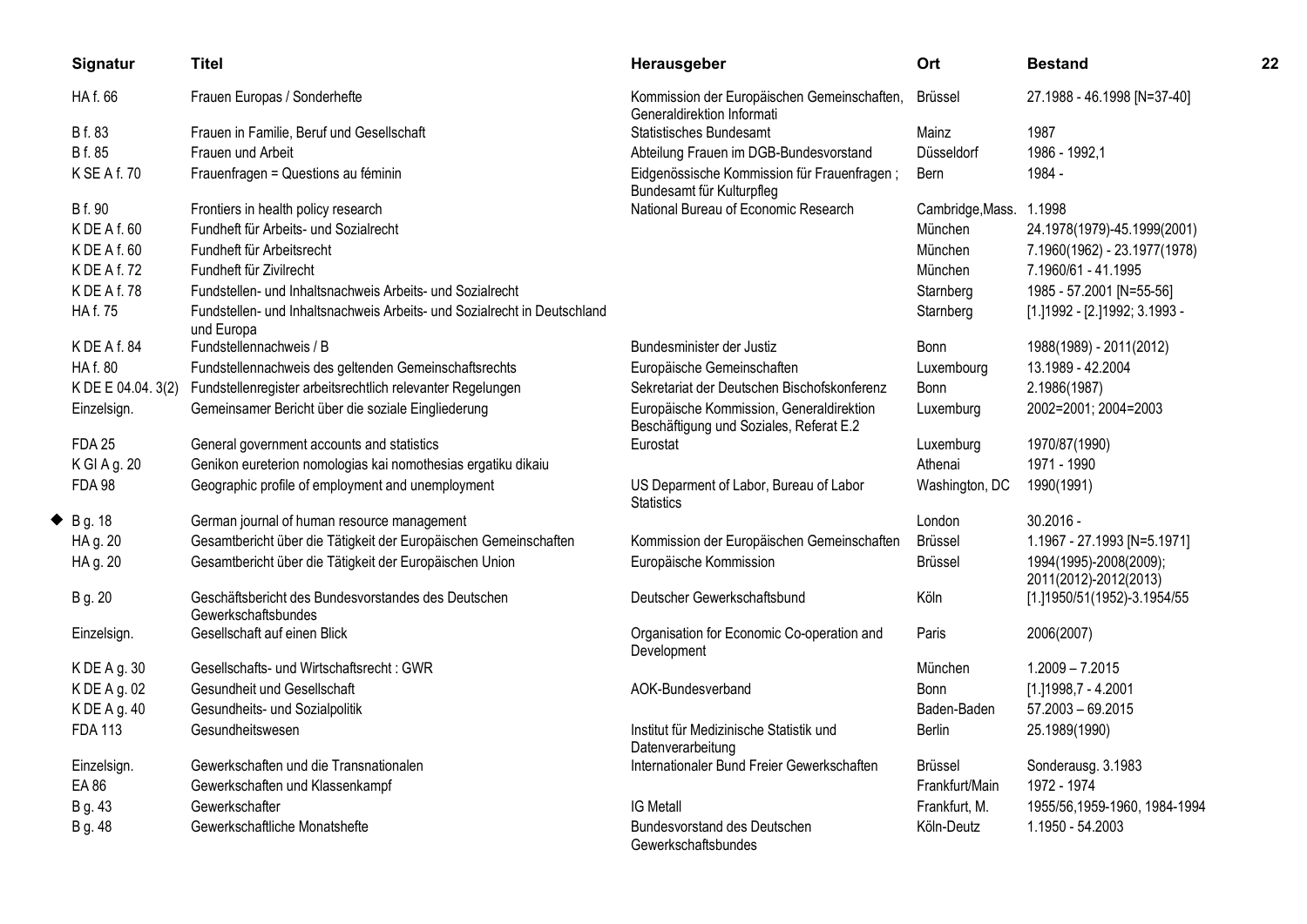| Signatur                   | Titel                                                                              | Herausgeber                                                  | Ort             | <b>Bestand</b>                                 | 23 |
|----------------------------|------------------------------------------------------------------------------------|--------------------------------------------------------------|-----------------|------------------------------------------------|----|
| B g. 52                    | Gewerkschaftliche Praxis                                                           | Deutsche Postgewerkschaft                                    | Frankfurt a. M. | 26.1981 - 45.2000                              |    |
| EBF 02.117                 | Gewerkschaftshandbuch                                                              |                                                              | Köln            | 2.1989/90(1989)                                |    |
| B g. 70                    | Gewerkschaftsreport                                                                | Institut der Deutschen Wirtschaft                            | Köln            | 18.1984 - 25.1991,5                            |    |
| $\blacklozenge$ KIT Ag. 25 | Giornale di diritto del lavoro e di relazioni industriali                          |                                                              | Milano          | $1.1979 -$                                     |    |
| KITC <sub>1</sub>          | Giurisprudenza commerciale                                                         |                                                              | Milano          | $1.1974 - 40.2013$                             |    |
| KITC <sub>1</sub>          | Giurisprudenza commerciale [Computerdatei]                                         |                                                              | Milano          | 1997(1998); 1997/98(1999);<br>1995/2004(2005)  |    |
| KITC <sub>2</sub>          | Giurisprudenza costituzionale                                                      |                                                              | Milano          | 1956 - 1975; 1990 - 2000                       |    |
| KITC3                      | Giurisprudenza italiana                                                            |                                                              | Torino          | 124.1972 - 155.2003 [L]                        |    |
| KITC4                      | Giurisprudenza piemontese                                                          | Unione Industriale Torino                                    | Torino          | 1985 - 2000                                    |    |
| <b>DC 154</b>              | Global competitiveness report                                                      | World Economic Forum                                         | New York, NY    | 1999                                           |    |
| <b>ECB 514</b>             | Global employment trends                                                           | International Labour Office                                  | Geneva          | [1.]2002(2003); 2012                           |    |
| B g. 78                    | Global wage report                                                                 | International Labour Office                                  | Geneva          | 1.2008/09(2008); 4.2014/15(2015)               |    |
| K SU B 02.2                | Government gazette / South Africa                                                  | Republic of South Africa                                     | Pretoria        | 366.1995,1877=Nr.16861                         |    |
| $\triangle$ LAg. 70        | GPR : Zeitschrift für Gemeinschaftsprivatrecht                                     |                                                              | München         | $6.2009 -$                                     |    |
| <b>DGA 192</b>             | Guía laboral                                                                       | Minsiterio de Trabajo y Seguridad Social                     | Madrid          | 5.1991 - 6.1992                                |    |
| <b>DGA 192</b>             | Guía laboral  y de asuntos sociales                                                | Ministerio de Trabajo y Asuntos Sociales                     | Madrid          | 10.1996                                        |    |
| $\blacklozenge$ KIT Ag. 80 | Guida al lavoro                                                                    |                                                              | Milano          | 22.2018 -                                      |    |
| K IT E 01.70               | Guida pratica del lavoratore                                                       |                                                              | Roma            | 1987; 1989                                     |    |
| Einzelsign.                | Guide pratique du droit du travail                                                 | Ministère du Travail et des Affaires Sociales                | Paris           | 1996/97(1996); 7.2005; 12.2012                 |    |
| K FR E 14.01.13            | Guide pratique le Lamy négociation d'entreprise                                    |                                                              | Paris           | $2019 -$                                       |    |
| <b>FDA78</b>               | Guide to official statistics                                                       | <b>General Statistical Office</b>                            | London          | 5.1986(1990)                                   |    |
| K US E 06.01.              | Guidebook to fair employment practices                                             | <b>Commerce Clearing House</b>                               | Chicago, III.   | 1984, 1986, 1989, 1991, 1993                   |    |
| K US E 01.72               | Guidebook to labor relations                                                       |                                                              | New York, NY    | 22.1983; 25.1989                               |    |
| K DE A g. 90               | Gutachten zum internationalen und ausländischen Privatrecht                        | Deutscher Rat für Internationales Privatrecht                | Baden-Baden     | 1965/1966(1968); 1997(1999)                    |    |
| <b>FDA 60</b>              | Handbook of industrial statistics                                                  | United Nations Industrial Development<br>Organization        | Vienna          | 1990                                           |    |
| K IR C 01.h. 10            | Handbook of Irish case law                                                         |                                                              | <b>Dublin</b>   | [2.]1984 - 7.1989                              |    |
| <b>FDA 102</b>             | Handbook of labor statistics                                                       | US Department of Labor, Bureau of Labor<br><b>Statistics</b> | Washington, DC  | 1989                                           |    |
| DGB 01.168                 | Handbuch Arbeitsmarkt                                                              | <b>IAB</b>                                                   | Nürnberg        | 2009; 2013                                     |    |
| ADB <sub>21</sub>          | Handbuch der Universitäten und Fachhochschulen Deutschland, Österreich,<br>Schweiz |                                                              | München         | 15.2005                                        |    |
| AGI <sub>2</sub>           | Handbuch der Wirtschaftsdatenbanken                                                | Scientific Consulting Dr. Schulte-Hillen                     | Köln            | 1997                                           |    |
| HA h. 20                   | Hellenike epitheorese europaiku dikaiu = Revue hellénique de droit<br>européen     | Kentro Diethnus kai Europaiku Oikonomiku<br>Dikaiu           | Kalamaria       | [8.] 1988 - [10.] 1990, 11.1991 -<br>13.1993,1 |    |
| <b>FDA 97</b>              | Historical statistics = Statistiques rétrospectives                                | Organisation for Economic Co-operation and<br>Development    | Paris           | 1960/80; 1960/87 - 1960/89                     |    |
| <b>FDA 170</b>             | Hoppenstedt Börsenforum [Computerdatei]                                            |                                                              | Darmstadt       | 1995/96(1996)-1999/00(2000)                    |    |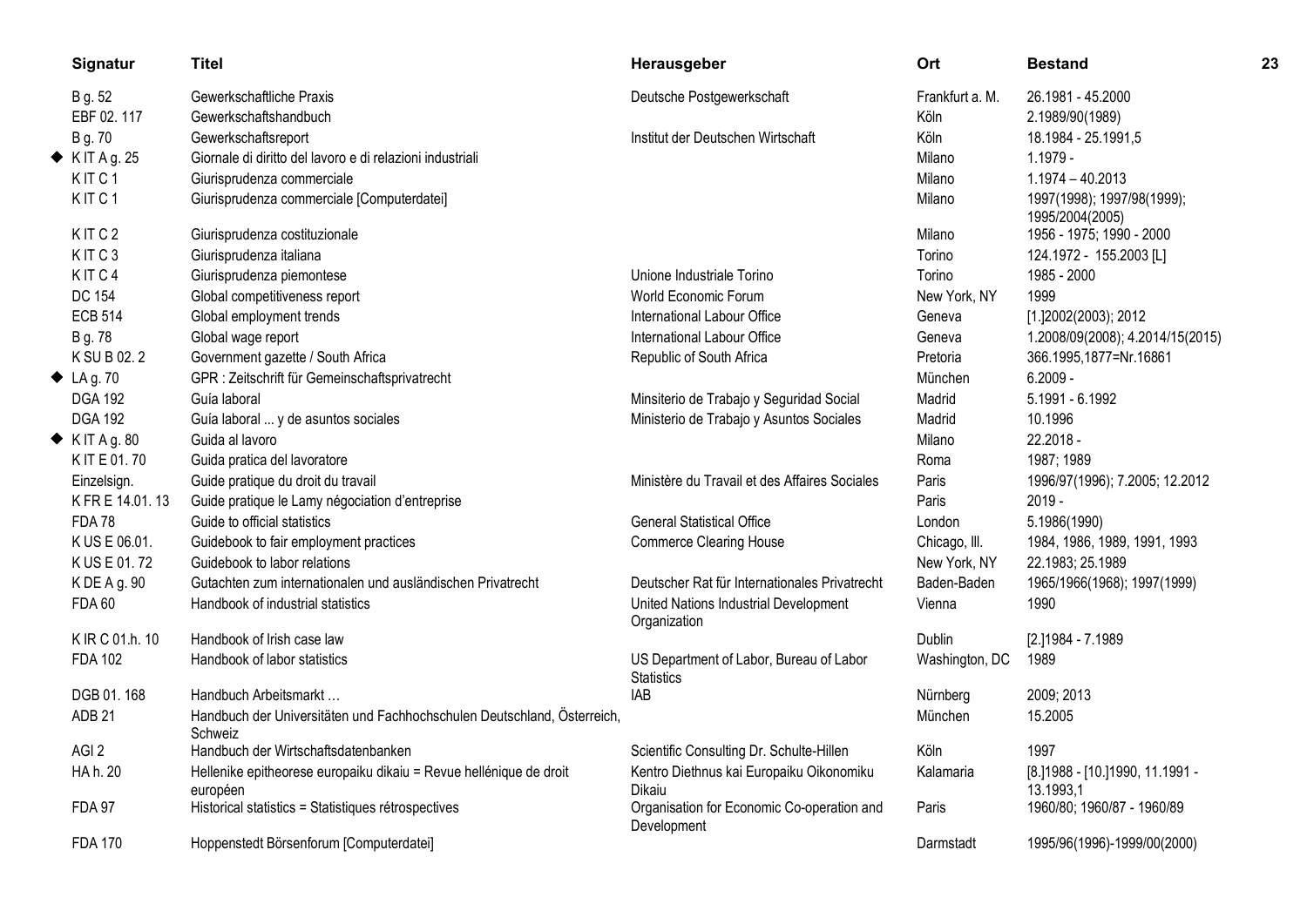| Signatur                  | <b>Titel</b>                                   | Herausgeber                                                                    | Ort                       | <b>Bestand</b>               | 24 |
|---------------------------|------------------------------------------------|--------------------------------------------------------------------------------|---------------------------|------------------------------|----|
| ADC <sub>1</sub>          | Hoppenstedt Firmendatenbank [Computerdatei]    |                                                                                | Darmstadt                 | 1997,2 - 2003,1              |    |
| K UN A h. 75              | HR & munkajog                                  |                                                                                | <b>Budapest</b>           | $3.2012,10 - 7.2016$         |    |
| <b>DBA 223</b>            | Human development report                       | United Nations Development Programme<br>(UNDP)                                 | New York, NY              | [14.]2003                    |    |
| <b>CBA 180</b>            | Human performance                              |                                                                                | Hillsdale, NJ             | 10.1997,20                   |    |
| $\blacklozenge$ Bh. 80    | Human resource management journal              |                                                                                | London                    | 1.1990/91 -                  |    |
| <b>CEA 59</b>             | Human resource management yearbook             |                                                                                | London                    | 1989(1988) - 1990/91(1990)   |    |
| <b>CEA 41</b>             | Human resources yearbook                       |                                                                                | Englewood Cliffs,<br>N.J. | 1990                         |    |
| B i. 010                  | IAB-Arbeitsbericht                             | Institut für Arbeitsmarkt- und Berufsforschung                                 | Nürnberg                  | 27.1997/99 - 28.1999/01      |    |
| B i. 050                  | IAB-Forschungsbericht                          | Institut für Arbeitsmarkt- und Berufsforschung                                 | Nürnberg                  | 2004                         |    |
| B i. 010                  | IAB-Jahresbericht                              | Institut für Arbeitsmarkt- und Berufsforschung                                 | Nürnberg                  | $1.2003(2004) -$             |    |
|                           |                                                | der Bundesagentur für Arbeit                                                   |                           |                              |    |
| $\blacklozenge$ B i. 030  | IAB-Kurzbericht                                | Institut für Arbeitsmarkt- und Berufsforschung<br>der Bundesanstalt für Arbeit | Nürnberg                  | 1992 -                       |    |
| B i. 040                  | IAB-Materialien                                | Institut für Arbeitsmarkt- und Berufsforschung                                 | Nürnberg                  | 1999 - 2003                  |    |
|                           |                                                | der Bundesanstalt für Arbeit                                                   |                           |                              |    |
| B i. 050                  | IAB-Werkstattbericht                           | Institut für Arbeitsmarkt- und Berufsforschung                                 | Nürnberg                  | 1991 - 2003                  |    |
| GA i. 04                  | IAO-Nachrichten                                | der Bundesanstalt für Arbeit<br>Internationales Arbeitsamt ; Internationale    | Genf                      | 20.1984 - 28.1992,3          |    |
|                           |                                                | Arbeitsorganisation                                                            |                           |                              |    |
| <b>HA i. 15</b>           | ICEL bulletin : European legal developments    | Irish Centre for European Law                                                  | <b>Dublin</b>             | 35.1994 - 64.1997            |    |
| KGRAi. 15                 | IDS brief                                      | <b>Incomes Data Services</b>                                                   | London                    | 340.1987 - 778.2005          |    |
| KGRAi. 18                 | IDS brief / Employment law supplement          | <b>Incomes Data Services</b>                                                   | London                    | 43.1985 - 69.1993 [N=47]     |    |
| KGRAi. 18                 | IDS brief / Supplement                         | <b>Incomes Data Services</b>                                                   | London                    | 24.1979 - 39.1983 [N=27; 29] |    |
| LA i. 24                  | IDS employment Europe                          | <b>Incomes Data Services</b>                                                   | London                    | 400.1995 - 509.2004          |    |
| $\blacklozenge$ KGRAi. 15 | IDS employment law brief                       | Incomes Data Services                                                          | London                    | 779.2005 -                   |    |
| KGRAi. 18                 | IDS employment law supplement                  | <b>Incomes Data Services</b>                                                   | London                    | 1994 - 2009                  |    |
| LA i. 24                  | IDS European report                            | <b>Incomes Data Services</b>                                                   | London                    | 1988-1989;1991-1995 [L=1988] |    |
| K GRAi. 26                | <b>IDS</b> focus                               | <b>Incomes Data Services</b>                                                   | London                    | 55.1990 - 100.2001/02        |    |
| K GRAi. 29                | IDS pensions service / Bulletin                | <b>Incomes Data Services</b>                                                   | London                    | 1986 - 2000                  |    |
| K GR A i. 30              | IDS pensions service / Pension scheme profiles | <b>Incomes Data Services</b>                                                   | London                    | 2000/01(2000)                |    |
| K GR A i. 31              | IDS pensions service / Pensions in practice    | <b>Incomes Data Services</b>                                                   | London                    | 1997/98 - 2000/01            |    |
| KGRAi.35                  | <b>IDS</b> studies                             | <b>Incomes Data Services</b>                                                   | London                    | 641.1998-698.2000;726.2002 - |    |
| KGRAi.35                  | <b>IDS</b> study                               | <b>Incomes Data Services</b>                                                   | London                    | 250.1981 - 640.1997 [L]      |    |
| LA i. 24                  | IDS/PA European report                         | Incomes Data Services                                                          | London                    | 287.1987 - 321.1988 [L]      |    |
| B i. 070                  | IES annual review                              | Institute for Employment Studies                                               | Falmer, Brighton          | 2001 - 2003                  |    |
| <b>FDA 79</b>             | Ifo-Spiegel der Wirtschaft                     | Ifo-Institut für Wirtschaftsforschung                                          | Frankfurt/Main            | 1990/91(1990)                |    |
| GCB 01.3                  | Ilolex [Computerdatei]                         | International Labour Organization                                              | Geneva                    | 2003 - 2006                  |    |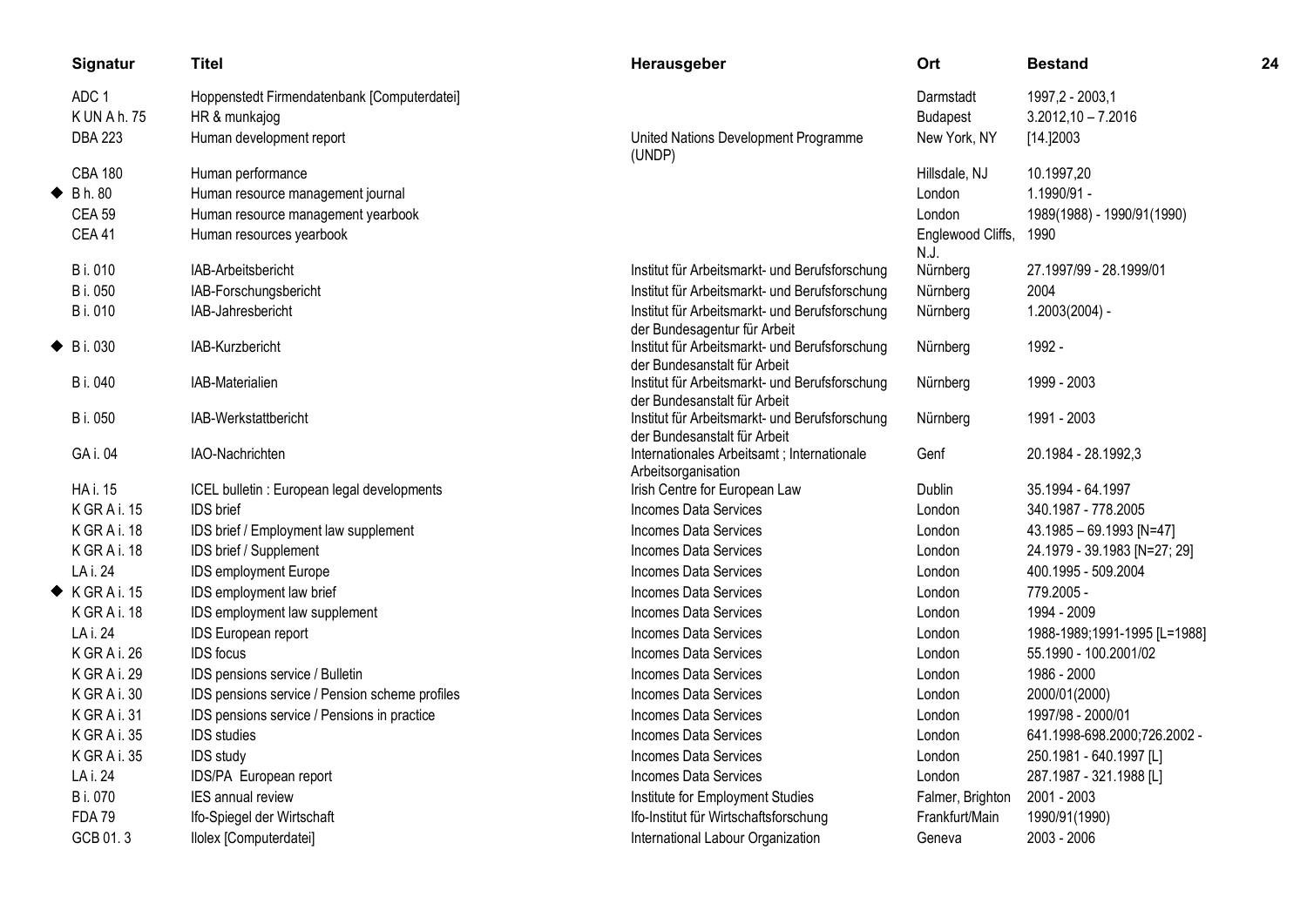| Signatur                 | <b>Titel</b>                                                            | Herausgeber                                                                          | Ort                      | <b>Bestand</b>                             | 25 |
|--------------------------|-------------------------------------------------------------------------|--------------------------------------------------------------------------------------|--------------------------|--------------------------------------------|----|
| $\blacklozenge$ B i. 280 | ILR review                                                              | New York State School of Industrial and Labor<br><b>Relations</b>                    | Thousand Oaks.<br>Calif. | 68.2015 -                                  |    |
| B i. 190                 | IMB-Bulletin über Gesundheit und Sicherheit am Arbeitsplatz             | Internationaler Metallgewerkschaftsbund                                              | Genf                     | 1.1978 - 27.1990                           |    |
| B i. 220                 | IMB-Nachrichten                                                         | Internationaler Metallgewerkschaftsbund                                              | Genf                     | 1987 - 1999,4                              |    |
| HCA <sub>2</sub>         | Index A - Z                                                             | Court of Justice of the European Communities                                         | Luxembourg               | 1996 -                                     |    |
| <b>FDA 26</b>            | Industria                                                               | Eurostat, Statistisches Amt der Europäischen<br>Gemeinschaften                       | Luxembourg               | 1988(1989)                                 |    |
| B i. 280                 | Industrial and labor relations review                                   | New York State School of Industrial and Labor<br>Relations                           | Ithaca, NY               | $1.1947/48 - 64.2010/11,1$ [N = 7-8,<br>13 |    |
| K GR C 01.i. 50          | Industrial cases reports                                                | Incorporated Council of Law Reporting for<br><b>England and Wales</b>                | London                   | 1975 - 2015                                |    |
| K GR C 01.i. 50          | Industrial court reports                                                | Incorporated Council of Law Reporting for<br><b>England and Wales</b>                | London                   | 1972 - 1974                                |    |
| B i. 300                 | Industrial crisis quarterly                                             |                                                                                      | Amsterdam                | 41.1990                                    |    |
| $\blacklozenge$ KGRAi.55 | Industrial law journal                                                  |                                                                                      | Oxford                   | $1.1972 -$                                 |    |
| DDC 02.27                | Industrial policy in OECD countries                                     | OECD                                                                                 | Paris                    | 1989, 1991, 1992                           |    |
| $\blacklozenge$ B i. 330 | Industrial relations                                                    | Institute of Industrial Relations, University of<br>California                       | Berkeley, Calif.         | 14.1975 -                                  |    |
| B i. 365                 | Industrial relations developments in Europe                             | European Foundation for the Improvement of<br>Living and Working Conditions          | Luxembourg               | 2002 - 2004; 2006 - 2009                   |    |
| <b>B</b> i. 375          | Industrial relations in Europe                                          | European Commission, Directorate-General for<br><b>Employment and Social Affairs</b> | Luxembourg               | $3.2004 -$                                 |    |
| $\blacklozenge$ B i. 380 | Industrial relations journal                                            |                                                                                      | Oxford                   | 20.1989 -                                  |    |
| B i. 381                 | Industrial relations journal : European annual review                   |                                                                                      | Oxford                   | 1997(1998)                                 |    |
| KUSAi.60                 | Industrial relations law journal                                        | University of California, Berkeley, School of Law                                    | Berkeley, Calif.         | 1.1976/77 - 13.1991/92                     |    |
| K GR C 01.i. 55          | Industrial relations law reports                                        |                                                                                      | London                   | $1.1972 - 44.2015$                         |    |
| K GRAi.65                | Industrial relations legal information bulletin                         |                                                                                      | London                   | 248.1984 - 391.1989                        |    |
| K KA E 14.01.12          | Industrial relations legislation in Canada                              | Labour Canada                                                                        | Ottawa                   | 1990                                       |    |
| B i. 430                 | Industrial relations review and report                                  |                                                                                      | London                   | 1988 - 1994                                |    |
| <b>FDA 81</b>            | Industrial structure statistics                                         | OECD                                                                                 | Paris                    | 1988(1991)                                 |    |
| K GR C 01.i. 60          | Industrial tribunal reports                                             |                                                                                      | London                   | 1966 - 1978                                |    |
| $\blacklozenge$ B i. 465 | Industrielle Beziehungen                                                |                                                                                      | Mering                   | 1.1994 -                                   |    |
| KDEAb.96                 | <b>Inform</b>                                                           | <b>Bundesverband Zeitarbeit</b>                                                      | Bonn                     | 1988,7 - 1994,6                            |    |
| K SP A i. 55             | Información laboral                                                     |                                                                                      | Valladolid               | 1988                                       |    |
| K FR A q. 20             | Informateur du chef d'entreprise                                        |                                                                                      | Paris                    | [39.]1951 - 65.1977,1                      |    |
| <b>HA i. 40</b>          | Information bulletin of the Steel Industry Safety and Health Commission | Europäische Gemeinschaften / Allgemeiner<br>Ausschuß für die Arbeitssicherheit       | Luxembourg               | 3.1983                                     |    |
| B i. 550                 | Information note                                                        | <b>Labour Relations Agency</b>                                                       | <b>Belfast</b>           | 1.1984 - 29.1997                           |    |
| K OS C 01.i. 50          | Informationen aus dem Arbeits- und Sozialrecht                          | Kammer für Arbeiter und Angestellte für Wien                                         | Wien                     | 1984 - 2014                                |    |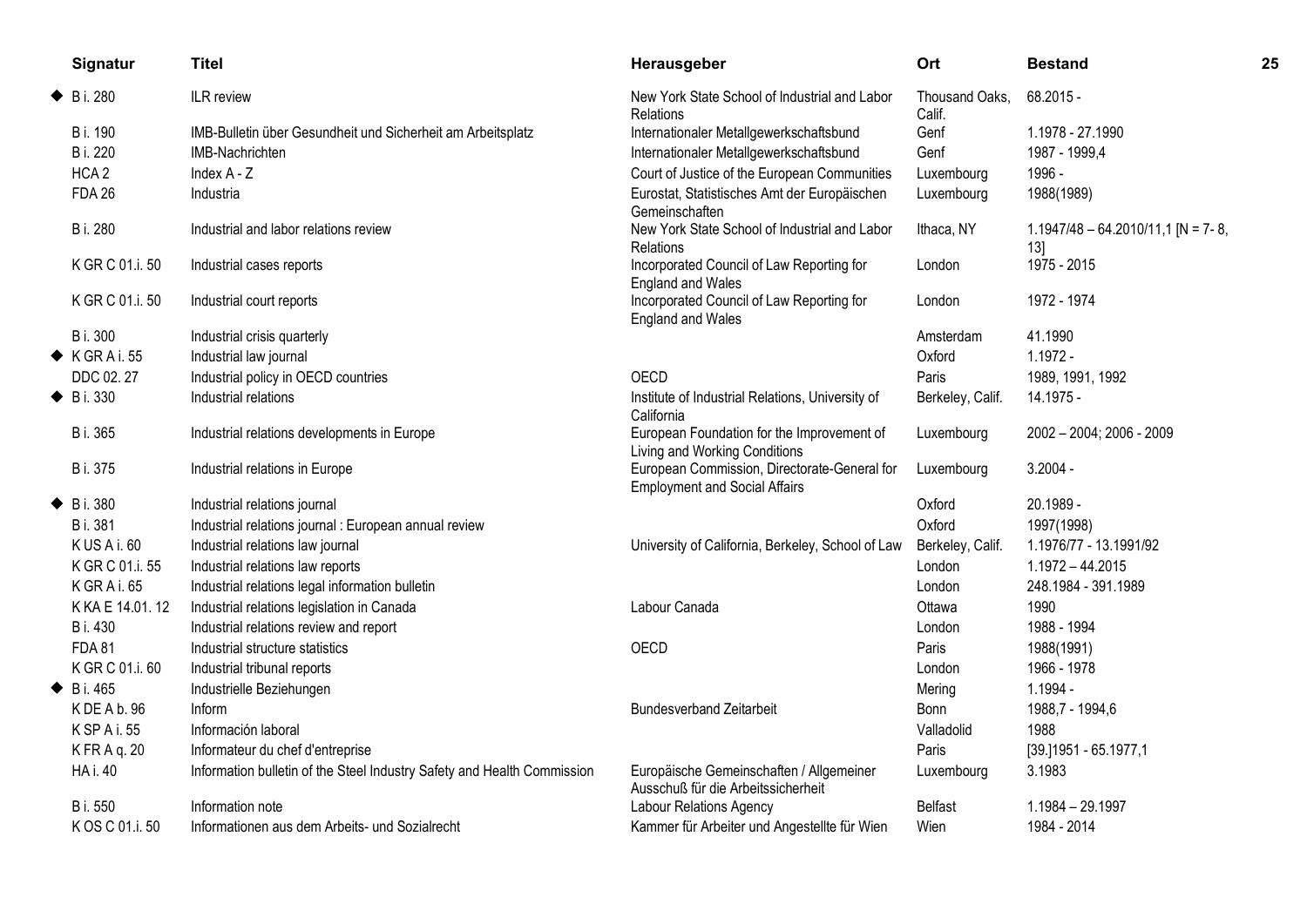|   | Signatur                 | <b>Titel</b>                                                                                            | Herausgeber                                                                                                 | Ort                   | <b>Bestand</b>               | 26 |
|---|--------------------------|---------------------------------------------------------------------------------------------------------|-------------------------------------------------------------------------------------------------------------|-----------------------|------------------------------|----|
|   | KFRAi.50                 | Informations juridiques                                                                                 | Conféderation Générale du Travail Force<br>Ouvrière                                                         | Paris                 | 1986 - 1992 [N=1991,1]       |    |
|   | <b>HA i. 40</b>          | Informationsbulletin des Allgemeinen Ausschusses für die Arbeitssicherheit<br>und den Gesundheitsschutz | Europäische Gemeinschaften / Allgemeiner<br>Ausschuß für die Arbeitssicherheit und den<br>Gesundheitsschutz | Luxemburg             | 1983, März                   |    |
|   | <b>HA i. 40</b>          | Informationsbulletin des Allgemeinen Ausschusses für die Arbeitssicherheit<br>und den Gesundheitsschutz | Europäische Gemeinschaften / Allgemeiner<br>Ausschuß für die Arbeitssicherheit und den<br>Gesundheitsschutz | Luxemburg             | 1.1982 - 8.1986 [N=3.1983]   |    |
|   | <b>HA i. 45</b>          | Informationsbulletin für Gewerkschaften                                                                 | MBO Education and Training Ltd. Mit<br>Unterstützung der Kommission der E                                   | Brüssel               | 1986 - 1996,1 [N=1993,2]     |    |
|   | Einzelsign.              | Informations-Dienst                                                                                     | Gesellschaft für Versicherungswissenschaft und<br>-Gestaltung                                               | Köln                  | 303.2004                     |    |
|   | B i. 660                 | Innovation policy and the economy                                                                       | National Bureau of Economic Research                                                                        | Cambridge,<br>Mass.   | $1.2000(2001) - 15.2015$     |    |
|   | K OS E 01.37             | Innsbrucker Jahrbuch zum Arbeitsrecht und Sozialrecht                                                   |                                                                                                             | Wien                  | 2015(2016)                   |    |
|   | B i. 690                 | Integration                                                                                             | Institut für Europäische Rechtspolitik;<br>Arbeitskreis Europäische Integration                             | Bonn                  | 15.1992 - 38.2015            |    |
|   | Einzelsign.              | Intérêts privés                                                                                         |                                                                                                             | Paris                 | 1986, April = No. 407        |    |
|   | HDB <sub>1</sub>         | Interinstitutionelles Verzeichnis                                                                       | Europäische Union                                                                                           | Luxemburg             | 2000                         |    |
|   | <b>B</b> i. 710          | International contributions to labour studies                                                           |                                                                                                             | London                | 1.1991-3.1993; 5.1995-6.1996 |    |
|   | GA i. 50                 | International digest of health legislation                                                              | World Health Organization                                                                                   | Geneva                | 35.1984 - 50.1999            |    |
|   | <b>ECB 39</b>            | International handbook of participation in organizations                                                |                                                                                                             | Oxford                | 1.1989 - 3.1993              |    |
|   | $\blacklozenge$ LA i. 50 | International journal of comparative labour law and industrial relations                                |                                                                                                             | Deventer              | $1.1985 -$                   |    |
|   | <b>B</b> i. 740          | International journal of comparative sociology                                                          |                                                                                                             | Leiden                | 21.1989 - 36.1995            |    |
|   | <b>B</b> i. 760          | International journal of human resource management                                                      |                                                                                                             | London                | 2.1991 - 6.1995              |    |
|   | B i. 765                 | International journal of labour research                                                                | Bureau of Workers' Activities of the ILO                                                                    | Geneva                | $1.2009 - 4.2012$            |    |
| ◆ | <b>B</b> i. 770          | International journal of the economics of business                                                      |                                                                                                             | Abington,<br>Oxfordsh | $1.1994,3 -$                 |    |
|   | AHD 01.i. 60             | International labour documentation                                                                      | International Labour Office, Central Library and<br>Documentation Branch                                    | Geneva                | 1996 - 2001                  |    |
|   | LA i. 55                 | International labour law reports                                                                        |                                                                                                             | Dordrecht             | 1.1974/75(1978) -            |    |
|   | $\triangleleft$ GA i. 58 | International labour review                                                                             | International Labour Office                                                                                 | Geneva                | $1.1921 - [1 - 122 = MF]$    |    |
|   | GCB 01.4                 | International labour standards electronic library [Elektronische Ressource]                             | International Labour Standards Department,<br>International Labour Office                                   | Geneva                | 2006                         |    |
|   | <b>DGI 268</b>           | International migration outlook                                                                         | OECD                                                                                                        | Paris                 | 31.2007; 33.2009; 35.2011    |    |
|   | Einzelsign.              | International political economy yearbook                                                                |                                                                                                             | Boulder, Colo.        | 9.1996                       |    |
|   | Einzelsign.              | International review of comparative public policy                                                       |                                                                                                             | Greenwich,<br>Conn.   | 1.1989 - 2.1990              |    |
|   | <b>B</b> i. 780          | International review of industrial and organizational psychology                                        |                                                                                                             | Chichester [u.a.]     | 1988; 1999; 2003 - 2009      |    |
|   | $\blacklozenge$ B i. 790 | International review of law and economics                                                               |                                                                                                             | Stoneham              | 1.1981 - [1-8=MF]            |    |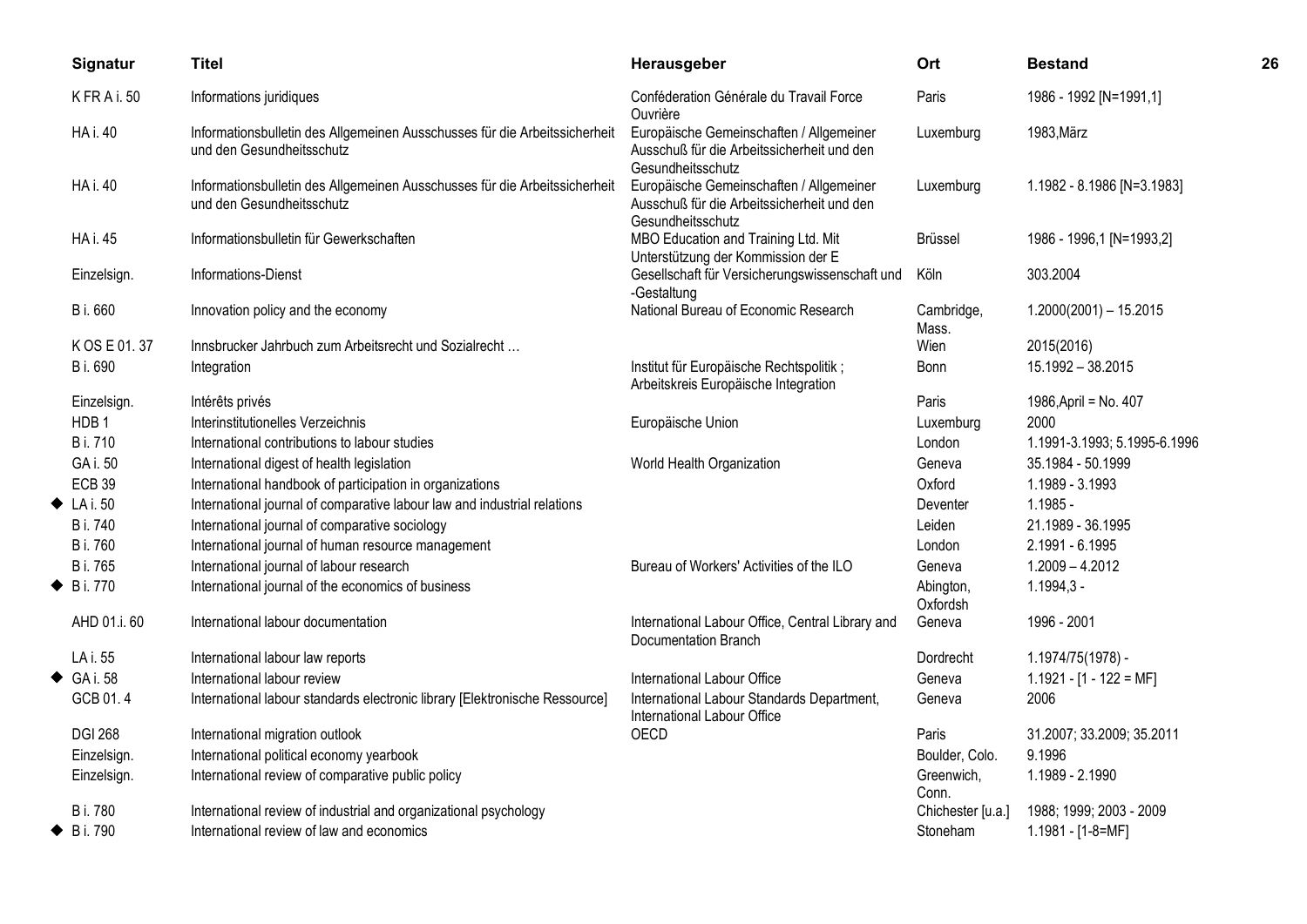|   | Signatur                 | <b>Titel</b>                                                                                            | Herausgeber                                                              | Ort                    | <b>Bestand</b>           | 27 |
|---|--------------------------|---------------------------------------------------------------------------------------------------------|--------------------------------------------------------------------------|------------------------|--------------------------|----|
|   | DKA3                     | International social movement research                                                                  |                                                                          | Greenwich,<br>Conn.    | 1.1988 - 2.1989          |    |
| ◆ | LA i. 60                 | International social security review                                                                    | <b>International Social Security Association</b>                         | Geneva                 | 67.2014 -                |    |
|   | B i. 800                 | International trade business law review                                                                 |                                                                          | Coogee, NSW<br>[u.a.]  | 10.2006(2007)            |    |
|   | <b>FDA 60</b>            | International yearbook of industrial statistics                                                         | UNIDO, United Nations Industrial Development<br>Organization             | Cheltenham             | 2004 - 2007              |    |
|   | ECB <sub>40</sub>        | International yearbook of organizational democracy for the study of<br>participation, cooperation and p |                                                                          | Chichester             | 2.1984 - 3.1986          |    |
|   | <b>ECB 40</b>            | International yearbook of organizational democracy for the study of<br>participation, cooperation and p |                                                                          | Chichester             | 2.1984 - 3.1986          |    |
|   | B i. 810                 | Internationale Chronik zur Arbeitsmarktpolitik                                                          | Wissenschaftszentrum Berlin für Sozialforschung Berlin                   |                        | 1.1980 - 39.1990         |    |
|   | LA i. 60                 | Internationale Revue für soziale Sicherheit                                                             | Internationale Vereinigung für Soziale Sicherheit                        | Genf                   | $20.1967 - 60.2007$      |    |
|   | GCB 04.1                 | Internationale Sammlung der Arbeitsrechtsprechung                                                       | Internationales Arbeitsamt                                               | Genf                   | 1.1925 - 11.1935/36      |    |
|   | GA i. 65                 | Internationale Sozialpolitik                                                                            | Bundesvereinigung der Deutschen<br>Arbeitgeberverbände                   | Köln                   | 1985 - 1993              |    |
|   | GA i. 66                 | Internationale Sozialpolitik / Auslandspresse                                                           | Bundesvereinigung der Deutschen<br>Arbeitgeberverbände                   | Köln                   | 1985 - 1987 [L=1986]     |    |
|   | GA i. 67                 | Internationale Sozialpolitik / Euro-Info                                                                | Bundesvereinigung der Deutschen<br>Arbeitgeberverbände                   | Köln                   | [1.] 1988 - [2.] 1989    |    |
|   | <b>FDA 176</b>           | Internationale Wirtschaftszahlen                                                                        | Institut der Deutschen Wirtschaft                                        | Köln                   | 1999 - 2000              |    |
|   | <b>DGA 266</b>           | Internationales Beschäftigungs-Ranking                                                                  | Bertelsmann-Stiftung                                                     | Gütersloh              | 1996; 1998               |    |
|   | Einzelsign.              | Internationales Gewerbearchiv / Sonderheft                                                              | Schweizerisches Institut für Gewerbliche<br>Wirtschaft an der Hochschule | Berlin                 | 2.1988                   |    |
|   | KFRAi.60                 | Intersocial                                                                                             |                                                                          | Paris                  | 98.1984 - 116.1985       |    |
|   | <b>FDA 149</b>           | Investitionen in den Kohle- und Stahlindustrien der Gemeinschaft                                        | Europäische Gemeinschaft für Kohle und Stahl,<br>Kommission              | Luxemburg              | 1989(1990)               |    |
|   | $\blacklozenge$ IA i. 70 | IPRax: Praxis des internationalen Privat- und Verfahrensrechts                                          |                                                                          | Bielefeld              | $1.1981 -$               |    |
|   | <b>KIRAi.70</b>          | Irish law times                                                                                         |                                                                          | Dublin                 | N.S. 13.1995 - 19.2001   |    |
|   | <b>KIRAi.70</b>          | Irish law times and solicitors journal                                                                  |                                                                          | Dublin                 | N.S. 1.1983 - 12.1994    |    |
|   | K IR C 01.i. 75          | Irish reports                                                                                           |                                                                          | <b>Dublin</b>          | 1983 - 2015              |    |
|   | B i. 920                 | IRS employment review                                                                                   |                                                                          | London                 | 1995-2004,797            |    |
|   | HGD <sub>41</sub>        | Italia e l'Europa                                                                                       | Istituto Italiano di Studi Legislativi                                   | Roma                   | 31/32.1992/93(1994)      |    |
|   | B i. 980                 | IW-Gewerkschaftsreport                                                                                  | Institut der Deutschen Wirtschaft, Köln,<br>Hauptabteilung Bildung und   | Köln                   | 27.1993 - 34.2000        |    |
|   | K NL A j. 05             | Jaarboek OR                                                                                             |                                                                          | Alphen aan den<br>Rijn | 1992 -                   |    |
|   | KPLAj.05                 | Jagiellonian University yearbook of labour law and social policy                                        | Jagiellonian University                                                  | Cracow                 | 9.1997 -10.1998/99(1999) |    |
|   | $K$ DE A j. 06           | Jahrbuch / Bitburger Gespräche; Gesllschaft für Rechtspolitik                                           | Bitburger Gespräche; Gesellschaft für<br>Rechtspolitik                   | München                | 1982, 1985               |    |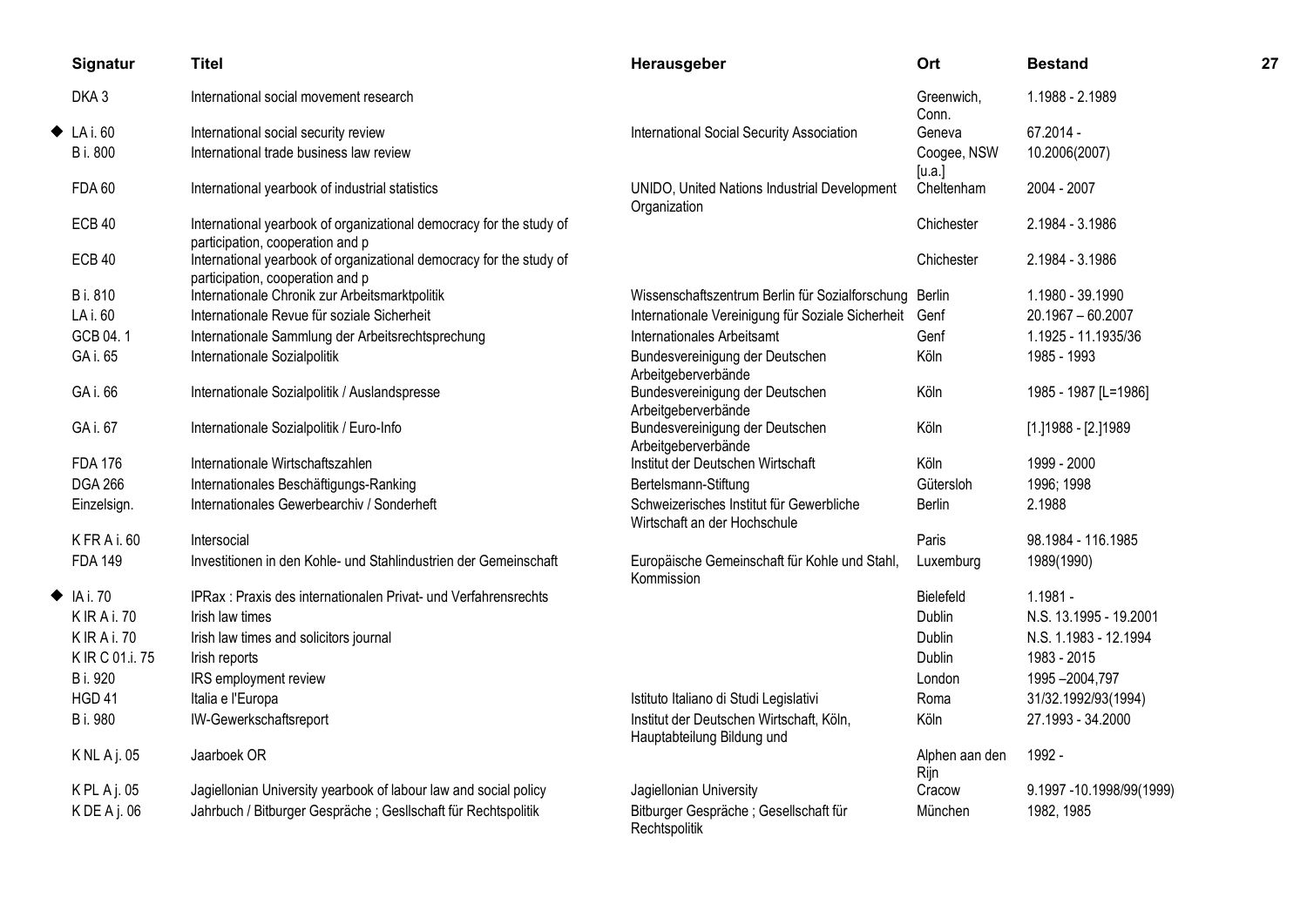| Signatur                    | <b>Titel</b>                                                                                                  | Herausgeber                                                                                 | Ort                            | <b>Bestand</b>                              | 28 |
|-----------------------------|---------------------------------------------------------------------------------------------------------------|---------------------------------------------------------------------------------------------|--------------------------------|---------------------------------------------|----|
| DHA 01.18<br><b>ECB 247</b> | Jahrbuch Arbeit, Bildung, Kultur<br>Jahrbuch Arbeiterbewegung                                                 | Forschungsinstitut für Arbeiterbildung                                                      | Recklinghausen<br>Frankfurt am | 10.1992 - 12.1994<br>1981                   |    |
| AGA j. 05                   | Jahrbuch der deutschen Bibliotheken                                                                           | Verein Deutscher Bibliothekare                                                              | Main<br>Wiesbaden              | 50.1983; 55.1993; 60.2003/04;<br>64.2011/12 |    |
| HA j. 10                    | Jahrbuch der europäischen Integration                                                                         | Institut für Europäische Politik                                                            | Bonn                           | 1.1980(1981) - [N=2002/03]                  |    |
| K DE A j. 15                | Jahrbuch des Arbeitsrechts                                                                                    |                                                                                             | Mannheim                       | 1.1918/20 - 12.1931                         |    |
| K DE A j. 16                | Jahrbuch des Arbeitsrechts                                                                                    |                                                                                             | <b>Berlin</b>                  | 36.1998(1999) -                             |    |
| Einzelsign.                 | Jahrbuch des Föderalismus                                                                                     | Europäisches Zentrum für Föderalismus-<br>Forschung                                         | Tübingen                       | 1.2000                                      |    |
| K SE A j. 15                | Jahrbuch des Schweizerischen Arbeitsrechts                                                                    |                                                                                             | Bern                           | 1979(1980) -                                |    |
| K DE A j. 20                | Jahrbuch des Sozialrechts                                                                                     |                                                                                             | Berlin                         | 21.1999=1998(1999) -                        |    |
| K DE A j. 20                | Jahrbuch des Sozialrechts der Gegenwart                                                                       |                                                                                             | Berlin                         | 1.1979 - 20.1998                            |    |
| Einzelsign.                 | Jahrbuch für christliche Sozialwissenschaften                                                                 | Institut für Christliche Sozialwissenschaften, Münster<br>Westfälische Wilhelms-Universität |                                | 52.2011                                     |    |
| Einzelsign.                 | Jahrbuch für Handlungs- und Entscheidungstheorie                                                              |                                                                                             | Wiesbaden                      | 4.2006                                      |    |
| KITAj. 10                   | Jahrbuch für italienisches Recht                                                                              | Vereinigung für den Gedankenaustausch<br>zwischen Deutschen und Italienis                   | Heidelberg                     | 3.1990 - 4.1991                             |    |
| CBD 01.7                    | Jahrbuch für neue politische Ökonomie                                                                         |                                                                                             | Tübingen                       | 1.1982-14.1995 [N=4,9,10,12]                |    |
| <b>B</b> j. 20              | Jahrbuch für Rechtssoziologie und Rechtstheorie                                                               |                                                                                             | Wiesbaden                      | 1.1970 - 15.1993                            |    |
| Einzelsign.                 | Jahrbuch für Sozialökonomie und Gesellschaftstheorie                                                          |                                                                                             | Opladen                        | 1986                                        |    |
| Einzelsign.                 | Jahrbuch normative und institutionelle Grundfragen der Ökonomik                                               |                                                                                             | Marburg                        | 2.2003; 6.2007                              |    |
| Einzelsign.                 | Jahrbuch sozialer Protestantismus                                                                             |                                                                                             | Gütersloh                      | 8.2015                                      |    |
| FBC 05.11                   | Jahrbuch sozialwissenschaftliche Technikberichterstattung                                                     | Institut für Sozialwissenschaftliche Forschung<br>(ISF)                                     | Berlin                         | 1993 - 1997; 1998/99; 2000                  |    |
| Einzelsign.                 | Jahrbuch sozialwissenschaftliche Technikberichterstattung / Sonderband                                        | Institut für Sozialwissenschaftliche Forschung<br>(ISF), München                            | Berlin                         | 1998                                        |    |
| Einzelsign.                 | Jahrbücher für Nationalökonomie und Statistik                                                                 |                                                                                             | Stuttgart                      | 219.1999,1/2; 226.2006,5                    |    |
| <b>DGK 261</b>              | Jahresbericht / Bundesanstalt für Arbeit <nürnberg>, Landesarbeitsamt<br/>Rheinland-Pfalz-Saarland</nürnberg> | Landesarbeitsamt Rheinland-Pfalz-Saarland                                                   | Saarbrücken                    | 1993 - 1995, 1997                           |    |
| K DE A j. 25                | Jahresbericht / Bundesarbeitsgericht                                                                          | Präsident des Bundesarbeitsgerichts                                                         | Erfurt                         | $2006 -$                                    |    |
| KDEAj. 30                   | Jahresbericht / Bundesvereinigung der Deutschen Arbeitgeberverbände                                           | Bundesvereinigung der Deutschen<br>Arbeitgeberverbände                                      | Köln                           | 23.1971/72 - 45.1993/94                     |    |
| HDD <sub>1</sub>            | Jahresbericht / Europäische Gemeinschaften, Gerichtshof                                                       | Gerichtshof und Gericht Erster Instanz der<br>Europäischen Gemeinschaften                   | Luxemburg                      | 1991(1993)                                  |    |
| HDE <sub>2</sub>            | Jahresbericht / Europäische Gemeinschaften, Wirtschafts- und<br>Sozialausschuß                                | Europäische Gemeinschaften, Wirtschafts- und<br>Sozialausschuß                              | <b>Brüssel</b>                 | 1983; 1988 - 1992                           |    |
| HA j. 13                    | Jahresbericht / Europäische Kommission, Vertretung in der Bundesrepublik<br>Deutschland                       | Europäische Kommission, Vertretung in der<br><b>Bundesrepublik Deutschland</b>              | Bonn                           | 1994(1995) - 1997(1998)                     |    |
| HEB <sub>2</sub>            | Jahresbericht / Europäische Stiftung zur Verbesserung der Lebens- und                                         | Europäische Stiftung zur Verbesserung der                                                   | Dublin                         | 1984 - 1997; 1999                           |    |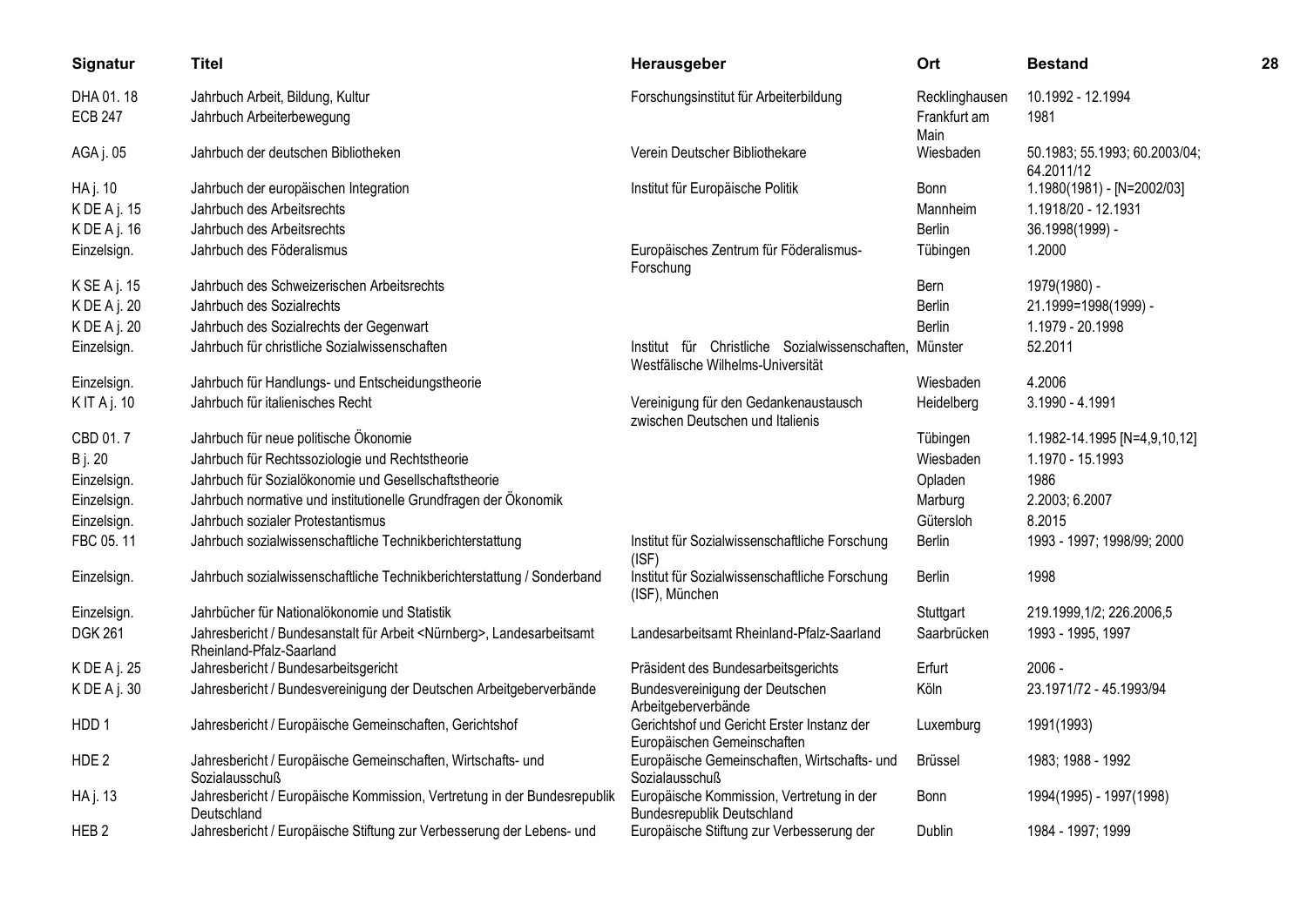| Signatur                     | <b>Titel</b>                                                                                                                              | Herausgeber                                                                                    | Ort              | <b>Bestand</b>                                                 | 29 |
|------------------------------|-------------------------------------------------------------------------------------------------------------------------------------------|------------------------------------------------------------------------------------------------|------------------|----------------------------------------------------------------|----|
|                              | Arbeitsbedingungen                                                                                                                        | Lebens- und Arbeitsbedingung                                                                   |                  |                                                                |    |
| HDD <sub>4</sub>             | Jahresbericht / Europäischer Gerichtshof [Elektronische Ressource]                                                                        | Gerichtshof der Europäischen Gemeinschaften                                                    | Luxembourg       | 2005(2006) - 2009(2010)                                        |    |
| HDD <sub>1</sub>             | Jahresbericht / Gerichtshof der Europäischen Union                                                                                        | Gerichtshof der Europäischen Union                                                             | Luxemburg        | 1995(1997) - [N=2010(2011) -<br>2011(2012)]                    |    |
| $KDEA$ j. 30                 | Jahresbericht / Gesamtüberblick                                                                                                           | Bundesvereinigung der Deutschen<br>Arbeitgeberverbände                                         | Köln             | 1984; 1987-1989; 1992-1993                                     |    |
| K SE A j. 30                 | Jahresbericht / Schweizerischer Arbeitgeberverband                                                                                        | Schweizerischer Arbeitgeberverband                                                             | Zürich           | 98.2005 - 100.2007                                             |    |
| HDE <sub>2</sub>             | Jahresbericht / Wirtschafts- und Sozialausschuss                                                                                          | Wirtschafts- und Sozialausschuss                                                               | Brüssel          | 1993(1994) - 1998(1999)                                        |    |
| <b>HDB 15</b>                | Jahresbericht an das Europäische Parlament über die Kontrolle der<br>Anwendung des Gemeinschaftsrechts                                    | Kommission der Europäischen Gemeinschaften                                                     | Luxemburg        | 7.1989(1990)-1.1993(1994)                                      |    |
| HED <sub>1</sub>             | Jahresbericht der Kommission an den Rat, das Europäische Parlament und<br>den Wirtschafts- und Sozialau                                   | Kommission der Europäischen Gemeinschaften,<br>Europäischer Fonds für Reg                      | Brüssel          | 1.1975(1976) - 14.1988(1990)                                   |    |
| HDB <sub>15</sub>            | Jahresbericht über die Kontrolle der Anwendung des Gemeinschaftsrechts                                                                    | Kommission der Europäischen Gemeinschaften                                                     | Luxemburg        | 12.1994(1995)-13.1995(1996)                                    |    |
| Einzelsign.                  | Jahresdokumentation / Gesellschaft für Arbeitswissenschaft                                                                                |                                                                                                | Dortmund         | 2001; 2006                                                     |    |
| <b>DGK 261</b>               | Jahresergebnisse : Daten zum Arbeitsmarkt / Bundesagentur für Arbeit<br><nürnberg>, Regionaldirektion Rheinland-Pfalz-Saarland</nürnberg> | Bundesagentur für Arbeit <nürnberg>,<br/>Regionaldirektion Rheinland-Pfalz-Saarland</nürnberg> | Saarbrücken      | 2003                                                           |    |
| Einzelsign.                  | Jahresgutachten                                                                                                                           | Sachverständigenrat für die Konzertierte Aktion<br>im Gesundheitswesen                         | Baden-Baden      | 1990 - 1991                                                    |    |
| <b>B</b> j. 30               | Jahresgutachten  des Sachverständigenrates zur Begutachtung der<br>Gesamtwirtschaftlichen Entwicklun                                      | Sachverständigenrat zur Begutachtung der<br>gesamtwirtschaftlichen Entwic                      | <b>Bonn</b>      | 9.1972/73 - 30.1993/94 [L]                                     |    |
| <b>B</b> j. 30               | Jahresgutachten / Sondergutachten                                                                                                         | Sachverständigenrat zur Begutachtung der<br>Gesamtwirtschaftlichen Entwic                      | Bonn             | 1972 - 1991                                                    |    |
| $KDEA$ j. 50                 | Jahres-Handbuch Personal                                                                                                                  |                                                                                                | München          | 2002                                                           |    |
| $K$ DE A j. 50               | Jahres-Handbuch Personal [Computerdatei]                                                                                                  |                                                                                                | München          | 2002                                                           |    |
| B j. 35                      | Jahreswirtschaftsbericht  der Bundesregierung                                                                                             | Bundesregierung Deutschland                                                                    | <b>Bonn</b>      | 1973 - [N=1972,77,80,81,84]                                    |    |
| GA j. 05                     | Jährliche Übersicht über die Verletzungen von Gewerkschaftsrechten                                                                        | Internationaler Gewerkschaftsbund                                                              | <b>Brüssel</b>   | 1983/84(1984) - 2006(2007)                                     |    |
| HA j. 40                     | Janus : EG-Informationssystem für Gesundheit und Sicherheit am<br>Arbeitsplatz                                                            | Europäische Kommission, Generaldirektion;<br>Beschäftigung, Arbeitsbeziehu                     | Luxembourg       | 1.1989 - 28.1998                                               |    |
| K JA A j. 15                 | Japan labor bulletin                                                                                                                      | Japan Institute of Labor                                                                       | Tokyo            | 26.1987 - 42.2003,9                                            |    |
| $\blacklozenge$ K JA A j. 15 | Japan labor issues                                                                                                                        | Japan Institute for Labour Policy and Training                                                 | Tokyo            | $1.2017,1 -$                                                   |    |
| K JA A j. 15                 | Japan labor review                                                                                                                        | Japan Institute for Labour Policy and Training                                                 | Tokyo            | $1.2004 - 14.2017,1$                                           |    |
| <b>FDA 145</b>               | Japanese working life profile                                                                                                             | Japan Institute of Labour                                                                      | Tokyo            | 1988-89;1994/95-1996/9;2000;<br>2002 - 2003; 2004/05 - 2016/17 |    |
| HA j. 55                     | JCMS annual review of the European Union                                                                                                  |                                                                                                | Oxford           | 44.2005(2006) -                                                |    |
| DIB 01.106                   | Joint report on social protection and social inclusion                                                                                    | European Commission, Directorate-General for<br>Employment, Social Affair                      | Luxembourg       | 1.2005                                                         |    |
| K BE A j. 50                 | Journal des tribunaux du travail                                                                                                          |                                                                                                | <b>Bruxelles</b> | Nr. 15.1971 - 844.2002                                         |    |
| IA j. 50                     | Journal du droit international                                                                                                            |                                                                                                | Paris            | 77.1950 - 110.1983,1                                           |    |
| $\bullet$ B j. 40            | Journal of East European mananagement studies                                                                                             |                                                                                                | Mering           | 15.2004 -                                                      |    |
| B j. 45                      | Journal for labour market research                                                                                                        |                                                                                                | <b>Berlin</b>    | 37.2004 - 49.2016                                              |    |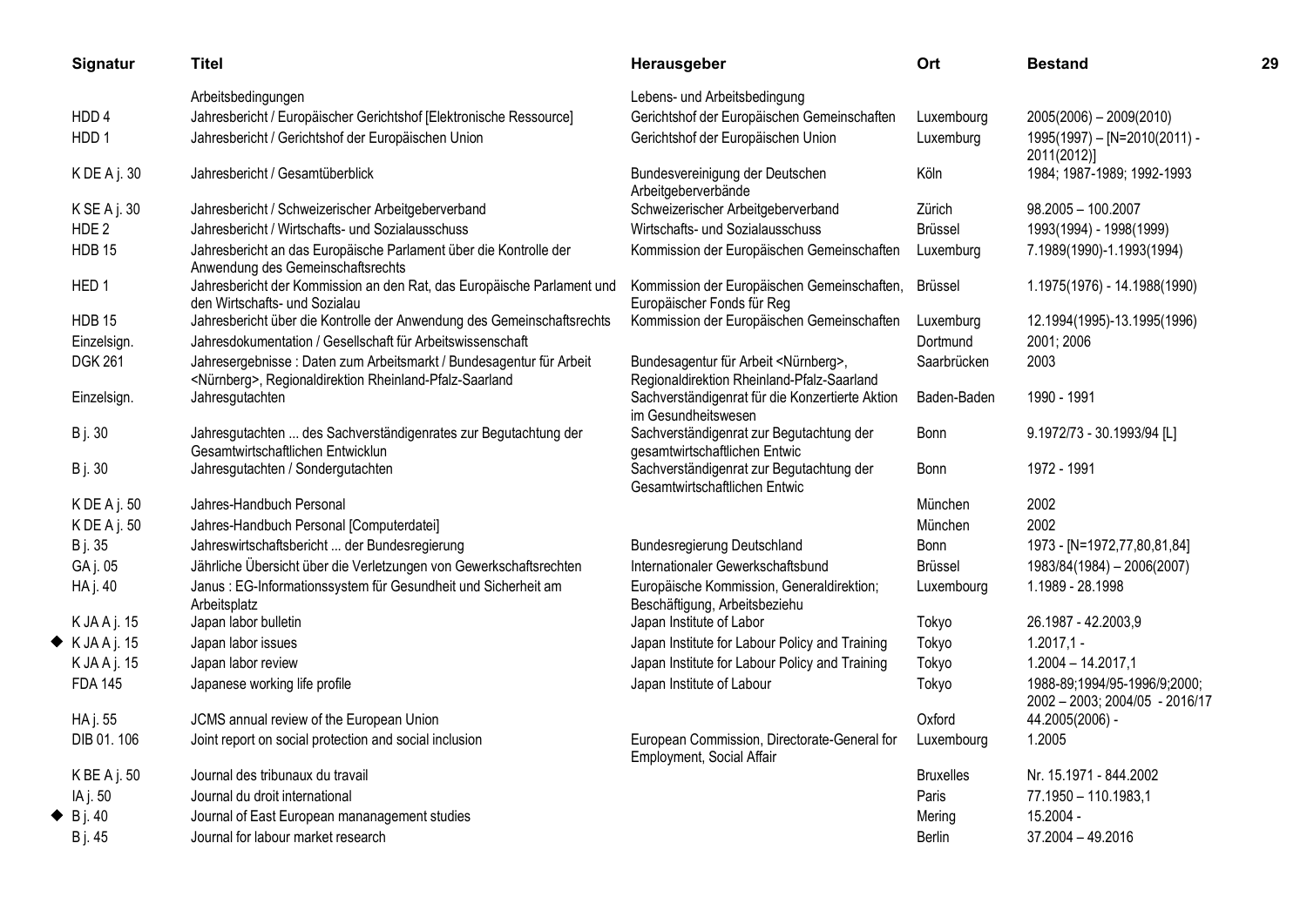| Signatur                       | <b>Titel</b>                                                                                            | Herausgeber                                                               | Ort                    | <b>Bestand</b>               | 30 |
|--------------------------------|---------------------------------------------------------------------------------------------------------|---------------------------------------------------------------------------|------------------------|------------------------------|----|
| <b>B</b> j. 50                 | Journal für Sozialforschung                                                                             | Medieninhaber Internationale<br>Studiengesellschaft für Interdisziplinäre | Frankfurt am<br>Main   | 29.1989,3; 30.1990 - 35.1995 |    |
| EA 144                         | Journal of arts management and law                                                                      |                                                                           | Washington, DC         | 16.1986,1-2                  |    |
| $\bullet$ B j. 52              | Journal of behavioral and experimental economics                                                        |                                                                           | Amsterdam [u.a.]       | $54.2015 -$                  |    |
| <b>B</b> j. 53                 | Journal of business                                                                                     | Graduate School of Business of the University of<br>Chicago               | Chicago, III.          | 62.1989 - 68.1995            |    |
| $\bullet$ B j. 55              | Journal of comparative economics                                                                        | Association for Comparative Economic Studies                              | New York, NY<br>[u.a.] | $9.1985 -$                   |    |
| $\bullet$ B j. 57              | Journal of economic literature                                                                          | American Economic Association                                             | Nashville, Tenn.       | Nur die lezten 3 Jahrgänge   |    |
| $\bullet$ B j. 59              | Journal of economic perspectives                                                                        | American Economic Association                                             | Nashville, Tenn.       | Nur die lezten 3 Jahrgänge   |    |
| Einzelsign.                    | Journal of economics / Supplement                                                                       |                                                                           | Wien [u.a.]            | 9.2002                       |    |
| $\bullet$ B j. 62              | Journal of empirical legal studies                                                                      |                                                                           | Oxford [u.a.]          | $1.2004 -$                   |    |
| K US A j. 50                   | Journal of individual employment rights                                                                 |                                                                           | Amityville, NY         | 1.1992/93 - 12.2005/07       |    |
| B j. 65                        | Journal of industrial relations                                                                         | Industrial Relations Society of Australia                                 | Sydney                 | 28.1986 - 36.1994 [L]        |    |
| $\triangle$ B j. 70            | Journal of institutional and theoretical economics                                                      |                                                                           | Tübingen               | 142.1986 -                   |    |
| $\blacklozenge$ B j. 75        | Journal of labor economics                                                                              | Economics Research Center                                                 | Chicago, III.          | $1.1983 -$                   |    |
| $\bullet$ B j. 78              | Journal of labor research                                                                               | Department of Economics, George Mason<br>University                       | Fairfax, Va.           | $1.1980 -$                   |    |
| $\blacklozenge$ B j. 83        | Journal of law & economics                                                                              |                                                                           | Chicago, III.          | 32.1989-38.1995; 48.2005 -   |    |
| $\bullet$ B j. 87              | Journal of law, economics, and organization                                                             |                                                                           | New Haven,<br>Conn.    | $6.1990 -$                   |    |
| $\blacklozenge$ KUSAj. 60      | Journal of legal studies                                                                                | University of Chicago, Law School                                         | Chicago, III.          | 18.1989 - 30.2001; 34.2005 - |    |
| <b>B</b> i. 770                | Journal of the economics of business                                                                    |                                                                           | Abingdon,<br>Oxfordsh  | 1.1994                       |    |
| K IR A j. 50                   | Journal of the Irish Society for Labour Law                                                             | Irish Society for Labour Law                                              | <b>Dublin</b>          | 1.1982 - 10.1994/95(1995)    |    |
| B j. 92                        | Journal of the Japanese and international economies                                                     | Tokyo Center for Economic Research                                        | San Diego, Calif.      | $1.1987 - 35.2015$           |    |
| K US A j. 50                   | Journal of workplace rights                                                                             |                                                                           | Amityville, NY         | 13.2008 - 17.2013/14         |    |
| Einzelsign.                    | Journal officiel de la République Française                                                             |                                                                           | Paris                  | 1994,1652                    |    |
| LA j. 60                       | Journées de la Société de Legislation Comparée                                                          |                                                                           | Paris                  | 1979(1981) - 1980(1981)      |    |
| $\blacklozenge$ K BE A j. 50   | Jtt                                                                                                     |                                                                           | <b>Bruxelles</b>       | Nr. 845.2003 -               |    |
| GCB 04.2                       | Judgments of the Administrative Tribunal of the International Labour<br>Organisation                    | Administrative Tribunal of the International<br>Labour Organisation       | Geneva                 | 55/56.1985 - 113.2012        |    |
| K FR E 01.77                   | Juridisques Lamy / Social [Computerdatei]                                                               | Lamy SA                                                                   | Paris                  | 1993, Déc. - 1995, Oct.      |    |
| KDEC <sub>12</sub>             | Juris-DVD-ROM / Arbeitsrecht / Premium [Elektronische Ressource]                                        |                                                                           | Saarbrücken            | 24.2005                      |    |
| $\blacklozenge$ KLX C 01.j. 80 | <b>JurisNews</b>                                                                                        |                                                                           | Luxembourg             | $1.2005 -$                   |    |
| K BE C 01.j. 80                | Jurisprudence des juridictions du travail de Bruxelles = Rechtspraak van de<br>arbeidsgerechten van Bru |                                                                           | <b>Bruxelles</b>       | 1985 - 1990                  |    |
| K BE C 01.j. 85                | Jurisprudence du droit social = Rechtspraak van sociaal recht                                           |                                                                           | <b>Bruxelles</b>       | 1991 - 1992                  |    |
| K BE C 01.j. 90                | Jurisprudence du travail = Arbeidsrechtspraak                                                           |                                                                           | <b>Bruxelles</b>       | 1.1922/48 - 6.1971/75        |    |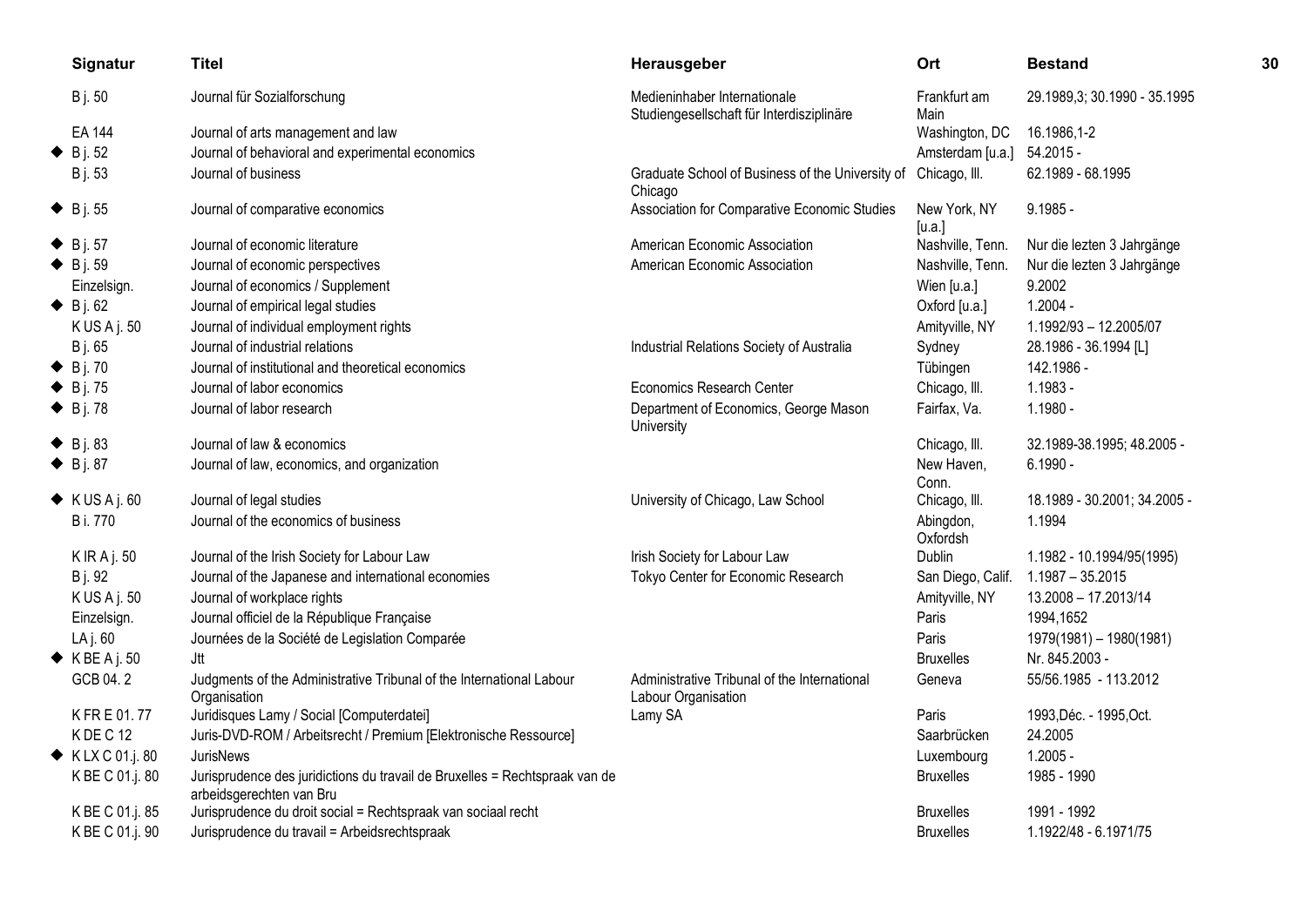| Signatur                  | <b>Titel</b>                                                                                                            | Herausgeber                                                               | <b>Ort</b>      | <b>Bestand</b>                              | 31 |
|---------------------------|-------------------------------------------------------------------------------------------------------------------------|---------------------------------------------------------------------------|-----------------|---------------------------------------------|----|
| K FR C 01.j. 80           | Jurisprudence sociale                                                                                                   | Union des Industries Métallurgiques et Minières                           | Paris           | 458.1985 - 703.2006; 713.2007 -<br>814.2016 |    |
| K FR E 01.13              | Jurisprudence sociale commentée                                                                                         |                                                                           | Mayenne         | 1995(1996) - 2001(2002)                     |    |
| K FR C 01.j. 85           | Jurisprudence sociale et code du travail [Computerdatei]                                                                |                                                                           | Rueil-Malmaison | 2002 - 2005                                 |    |
| K SP C 01.j. 70           | Jurisprudencia constitucional                                                                                           | Tribunal Constitucional, Secretaria General                               | Madrid          | 1.1980/81(1985) - 39.1995                   |    |
| K SP C 01.j. 75           | Jurisprudencia constitucional sobre trabajo y seguridad social                                                          |                                                                           | Madrid          | 1.1981/83(1984) -                           |    |
| K SP C 01.j. 77           | Jurisprudencia del Tribunal Supremo / Sala Primera de lo Civil                                                          | Consejo General del Poder Judicial                                        | Madrid          | 1986(1987)                                  |    |
| K SP C 01.j. 80           | Jurisprudencia laboral y de seguridad social                                                                            | Ministerio de Trabajo y Seguridad Social                                  | Madrid          | 26.1984 - 40.1986                           |    |
| K SP C 01.j. 85           | Jurisprudencia social                                                                                                   |                                                                           | Madrid          | 6.1992(1995)                                |    |
| K NL C 01.j. 80           | Jurisprudentie arbeidsrecht                                                                                             |                                                                           | 's-Gravenhage   | 14.2005 - 25.2016,4                         |    |
| K DE A j. 80              | Juristische Schulung                                                                                                    |                                                                           | München         | 1.1961 - 35.1995                            |    |
| HA j. 80                  | JUS letter <baden-baden> / EG-Recht</baden-baden>                                                                       |                                                                           | Baden-Baden     | 1994 - 1995                                 |    |
| $\blacklozenge$ KDEA k.50 | <b>KAN-Brief</b>                                                                                                        | Kommission Arbeitsschutz und Normung                                      | Sankt Augustin  | 1998 -                                      |    |
| ← AHD 01.k. 10            | Karlsruher juristische Bibliographie                                                                                    |                                                                           | München         | 1970 -                                      |    |
| HGA7                      | Karnovs EF-samling = Europaeiske Fællesskaber-samling                                                                   |                                                                           | Kobenhavn       | 1990(1991)                                  |    |
| K DA B 01.k. 15           | Karnovs lovsamling                                                                                                      |                                                                           | Kobenhavn       | 10.1982(1983)-13.1994(1995)                 |    |
| K DA B 01.k. 15           | Karnovs lovsamling / Registre                                                                                           |                                                                           | Kobenhavn       | 10.1983(1984)-13.1994(1995)                 |    |
| K DA B 01.k. 15           | Karnovs lovsamling / Tillæg                                                                                             |                                                                           | Kobenhavn       | 10.1983(1984)-19.1985(1986)                 |    |
| <b>FDA 52</b>             | Kaufkraftparitäten und Bruttoinlandsprodukt in realen Werten : Ergebnisse  Eurostat, Statistisches Amt der Europäischen | Gemeinschaften                                                            | Luxembourg      | 1985(1988)                                  |    |
| <b>FDA 190</b>            | Key indicators oft he labour market                                                                                     | International Labour Office                                               | Geneva          | 9.2016                                      |    |
| <b>FDA 190</b>            | Key indicators oft he labour market [Elektronische Ressource : CD-ROMs]                                                 | International Labour Office                                               | Geneva          | $4.2005 - 5.2007$                           |    |
| B k. 30                   | Kieler Kurzberichte aus dem Institut für Weltwirtschaft                                                                 | Institut für Weltwirtschaft                                               | Kiel            | 1992 - 2005                                 |    |
| B k. 40                   | Kirche und Wirtschaft                                                                                                   | Bundesvereinigung der Deutschen<br>Arbeitgeberverbände                    | Köln            | 1.1986 - 20.2004                            |    |
| K DE A k. 60              | Kompass                                                                                                                 | Bergbau-Berufsgenossenschaft und<br>Bundesknappschaft                     | Bochum          | 90.1980 - 111.2001,5/6                      |    |
| $\blacklozenge$ KDEA k.61 | Kompass / Knappschaft-Bahn-See                                                                                          | Bergbau-Berufsgenossenschaft und Deutsche<br>Rentenversicherung Knappscha | Bochum          | 115.2005,9/10 -                             |    |
| K DE A k. 60              | Kompass / Zeitschrift der Bergbau-Berufsgenossenschaft                                                                  | Bergbau-Berufsgenossenschaft und<br>Bundesknappschaft                     | Bochum          | 111.2001,7/8 - 119.2009                     |    |
| K DE A k. 61              | Kompass / Zeitschrift der Bundesknappschaft                                                                             | Bundesknappschaft                                                         | Bochum          | 111.2001,7/8 - 115.2005,7/8                 |    |
| Einzelsign.               | Kompendium  zur Informations- und Kommunikations-Technologie                                                            |                                                                           | Münster         | 2000                                        |    |
| <b>B</b> k.70             | konzenTRiert                                                                                                            | Universität Trier, Kommunikation & Marketing                              | Trier           | 45.2019 -                                   |    |
| CCA41                     | Kostenrechnungspraxis / Sonderheft                                                                                      |                                                                           | Wiesbaden       | 2000,2                                      |    |
| K DE A k. 70              | Krankenversicherung [KrV]                                                                                               | Bundesverband der Innungskrankenkassen                                    | Berlin [u.a.]   | 38.1986 - 55.2003                           |    |
| EA 86                     | Kritisches Gewerkschaftsjahrbuch                                                                                        |                                                                           | Berlin          | 1977/78 - 1979/80                           |    |
| <b>B</b> k. 75            | Kurzberichte                                                                                                            | Institut für Arbeitsmarkt- und Berufsforschung<br>der Bundesanstalt für A | Nürnberg        | 1.1976/79(1979) - 13.1991                   |    |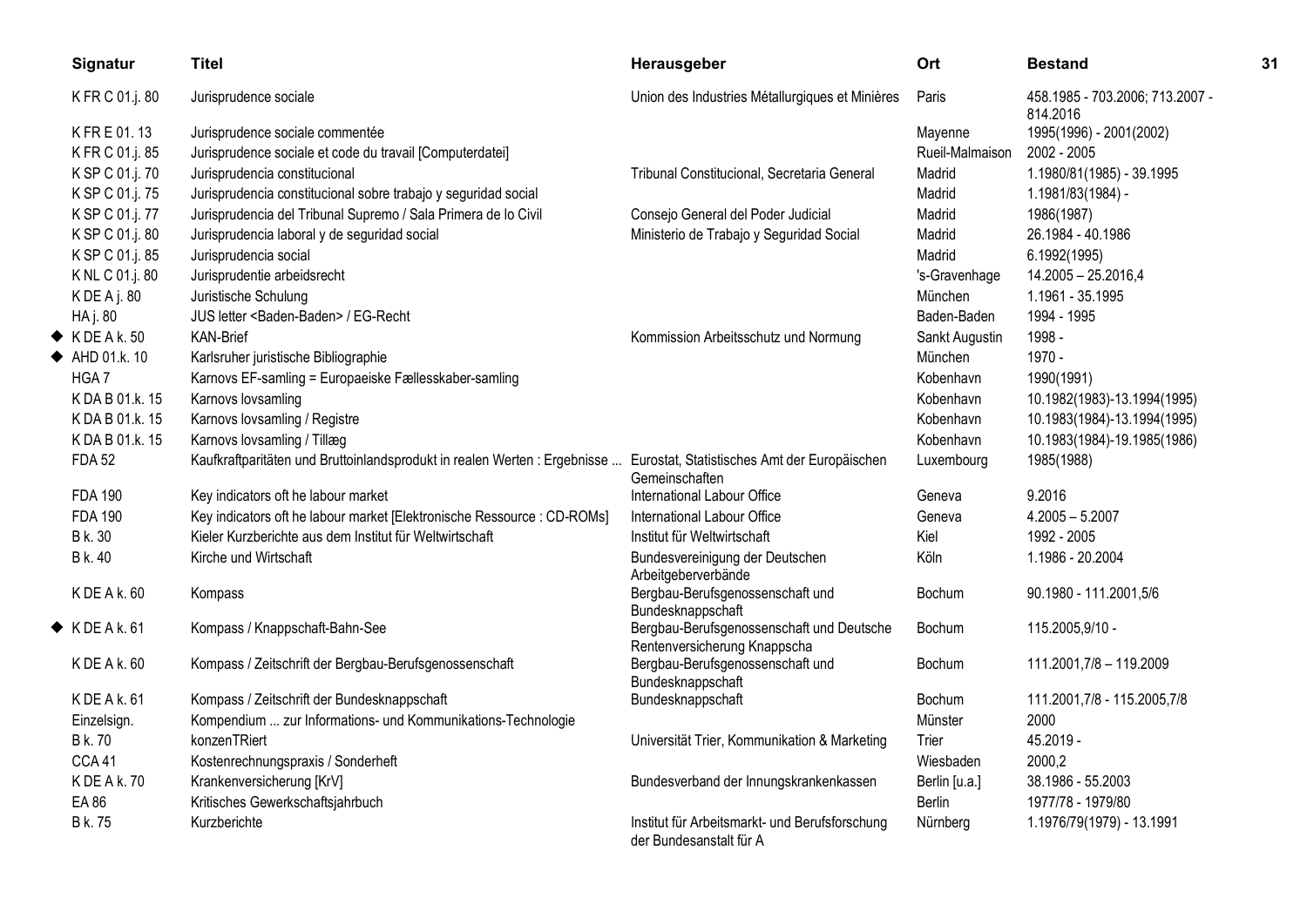|   | Signatur                 | <b>Titel</b>                                                   | Herausgeber                                                               | Ort             | <b>Bestand</b>                                  | 32 |
|---|--------------------------|----------------------------------------------------------------|---------------------------------------------------------------------------|-----------------|-------------------------------------------------|----|
|   | AHD 01.k. 80             | Kuselit-R & njb [Computerdatei]                                |                                                                           | Ulmet           | 30.2003                                         |    |
|   | KFRAa50                  | L'année de drot social                                         |                                                                           | Rueil-Malmaison | 2009 - 2012; 2014                               |    |
|   | <b>BI.10</b>             | Labor / Deutsche Ausgabe                                       | Weltverband der Arbeitnehmer                                              | <b>Brüssel</b>  | 68.1990 - 73.1995/96                            |    |
|   | K US A I. 07             | Labor and employment law newsletter                            |                                                                           | New York, NY    | 4.1987,9 - 12.1995,11                           |    |
|   | K US C 01.I.10           | Labor arbitration reports                                      | <b>Bureau of National Affairs</b>                                         | Washington, DC  | 1.1946 - 113.2000                               |    |
|   | <b>KUSAI.13</b>          | Labor law developments                                         | Southwestern Legal Foundation                                             | New York, NY    | 36.1990 - 45.1999                               |    |
|   | $\blacklozenge$ KUSAI.18 | Labor law journal                                              | <b>Commerce Clearing House</b>                                            | Chicago, III.   | 1.1949/1950 - [N=59.2008]                       |    |
|   | K US A I. 25             | Labor lawyer                                                   | Section of Labor and Employment Law,<br>American Bar Association          | Chicago, III.   | 1.1985 - 24.2008/09                             |    |
|   | <b>BI.10</b>             | Labor magazine / Deutsche Ausgabe                              | Weltverband der Arbeitnehmer                                              | <b>Brüssel</b>  | 74.1996 - 77.1999 [N=1999,4]                    |    |
|   | <b>BI.10</b>             | Labor magazine / Englische Ausgabe                             | World Confederation of Labour                                             | <b>Brussels</b> | 78.2000 - 82.2004                               |    |
|   | K US A I. 30             | Labor relations reference manual                               | <b>Bureau of National Affairs</b>                                         | Washington, DC  | 1.1935/37 - 164.2000; 174.2004 -<br>178.2005/06 |    |
|   | <b>BI.15</b>             | Labor situation in Japan and analysis / Detailed exposition    | The Japan Institute for Labour Policy and<br>Training                     | Tokyo           | 2009/10(2009) - 2016/17(2017)                   |    |
|   | <b>BI.16</b>             | Labor situation in Japan and analysis / General overview       | The Japan Institute for Labour Policy and<br>Training                     | Tokyo           | 2009/10(2009) - 2015/16(2016)                   |    |
| ◆ | <b>BI.17</b>             | Labour                                                         |                                                                           | Roma            | $1.1987 -$                                      |    |
|   | <b>BI.20</b>             | Labour and society                                             | International Institute for Labour Studies                                | Genf            | 14.1989 - 16.1991                               |    |
|   | $\bullet$ Bl. 25         | Labour economics                                               |                                                                           | Amsterdam       | 1.1993/94 -                                     |    |
|   | <b>BI.27</b>             | Labour education                                               | International Labour Office, Geneva                                       | Geneva          | 102.1996 - 148/149.2007                         |    |
|   | <b>FDA 93</b>            | Labour force statistics = Statistiques de la population active | OECD                                                                      | Paris           | 1967/87;1969/89;1976/96,1987/07,<br>1989/09     |    |
|   | GCB 01.2                 | Labour law documents                                           |                                                                           | Genf            | 1990 - 1995                                     |    |
|   | <b>KGRAI.10</b>          | Labour law review                                              | Institute of Employment Rights                                            | [London]        | 1990 - 1992                                     |    |
|   | <b>BI.29</b>             | Labour market & skill trends                                   | Department for Education and Employment,<br>Skills and Enterprise Network | Sheffield       | 1998/99(1999) - 2000                            |    |
|   | <b>BI.30</b>             | Labour market quarterly report                                 | Department for Education and Employment,<br>Skills and Enterprise Network | Sheffield       | 1988, March - 2001, August                      |    |
|   | <b>KGRAI.14</b>          | Labour market trends                                           | <b>Office for National Statistics</b>                                     | London          | 103.1995,11 - 114.2006                          |    |
|   | Einzelsign.              | Labour Research Department booklets                            | Labour Research Department                                                | London          | 1990 - [L=1990-2009]                            |    |
|   | K KA E 01, 13            | Labour standards in Canada                                     | Labour Canada, Federal Provincial Relations,<br>Policy and Liaison        | Ottawa          | 1986                                            |    |
|   | <b>FDA 165</b>           | Labour-management relations in Japan                           | Japan Institute of Labour                                                 | Tokyo           | 1995; 1997                                      |    |
|   | $\blacklozenge$ KSDAI.10 | Lag & avtal                                                    | Stiftelsen Arbetsrättslig Tidskrift                                       | Stockholm       | 1.1978 - [2011,3,9]                             |    |
|   | K SD A I. 11             | Lag & avtal / Årsbok                                           | Stiftelsen Arbetsrättslig Tidskrift                                       | Stockholm       | 1980(81)-1987(88); 1999(00)                     |    |
|   | Einzelsign.              | Lag & avtal / Special issue                                    |                                                                           | Stockholm       | 1987                                            |    |
|   | KDEC41                   | LAG-Report                                                     |                                                                           | Köln            | 5.2005                                          |    |
|   | K FR E 14.01.13          | Lamy negociation collective                                    | Lamy SA                                                                   | Paris           | 2012 - 2018                                     |    |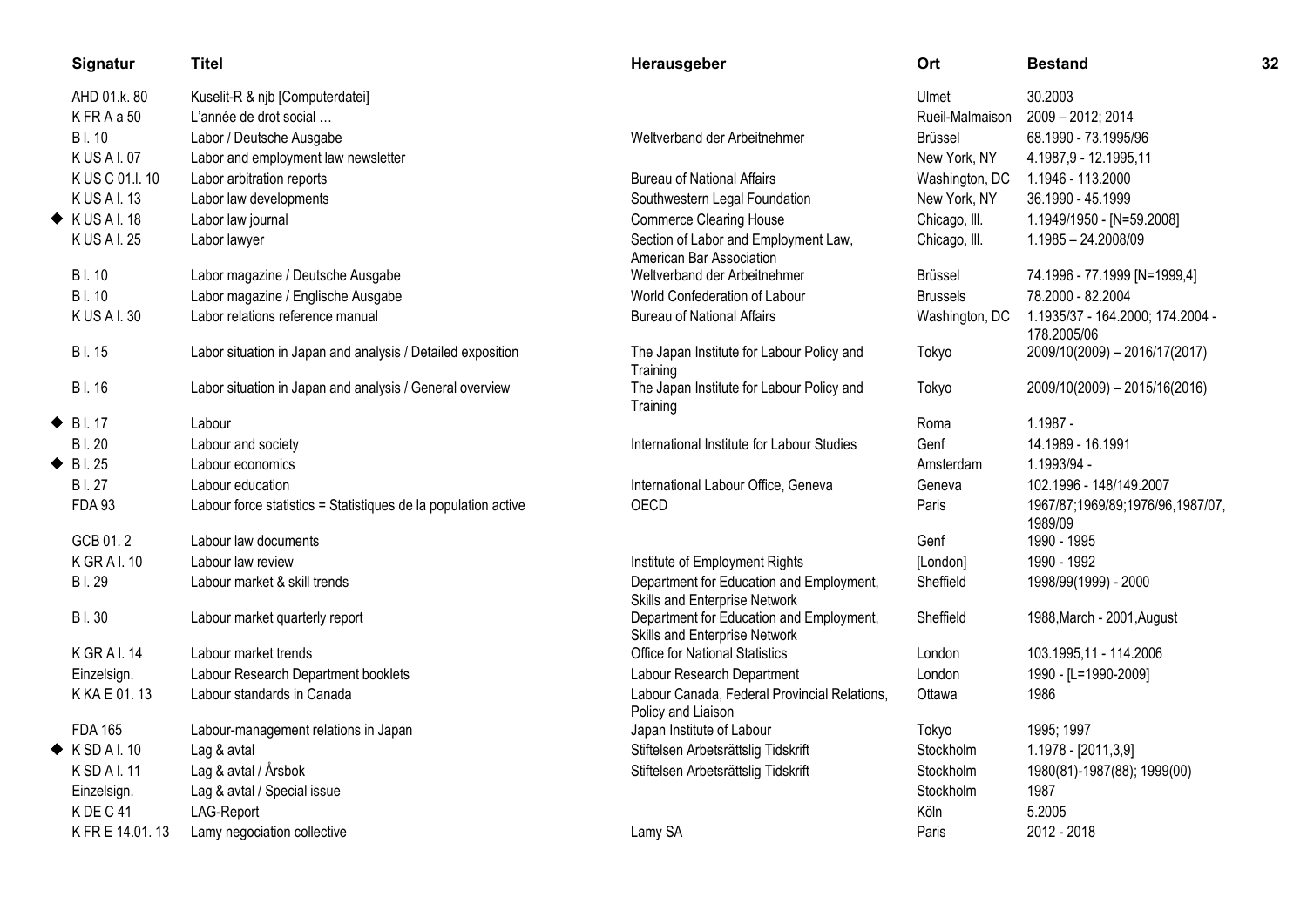| Signatur                   | <b>Titel</b>                                     | Herausgeber                                                        | Ort                   | <b>Bestand</b>                                                  | 33 |
|----------------------------|--------------------------------------------------|--------------------------------------------------------------------|-----------------------|-----------------------------------------------------------------|----|
| KFRF1                      | Lamy protection sociale                          | Lamy SA                                                            | Paris                 | 1990 - 2001 [N=1994]                                            |    |
| KFRF1                      | Lamy protection sociale / Bulletins d'actualité  | Lamy SA                                                            | Paris                 | 1990 - 2001,156 [N=1994 ; L=2008]                               |    |
| KFRF84                     | Lamy protection sociale / Hors-série             | Lamy SA                                                            | Paris                 | 2000, Février - 2001, Novembre                                  |    |
| KFRF82                     | Lamy protection sociale [Computerdatei]          | Lamy SA                                                            | Paris                 | 1999, Octobre - 2001, Juillet                                   |    |
| KFRE01.3                   | Lamy social                                      | Lamy SA                                                            | Paris                 | 1983 - 1988; 1990; 1992 - 2007;<br>2009 - 2016                  |    |
| K FR E 01.3                | Lamy social / Agenda social                      | Lamy SA                                                            | Paris                 | 1998/99 - 2004/05                                               |    |
| KFRE01.3                   | Lamy social / Bulletins d'actualité              | Lamy SA                                                            | Paris                 | 14.1990 -310.2016 [N=17-18, 24-<br>37, 220, 223-231, 276, 281]  |    |
| KFRE01.3                   | Lamy social / Cahiers de jurisprudence           | Lamy SA                                                            | Paris                 | 1999 - 2007; 2009                                               |    |
| K FR E 01.3                | Lamy social / Code du travail                    | Lamy SA                                                            | Paris                 | 1998 - 2007; 2009 - 2016                                        |    |
| K FR E 01.3                | Lamy social / Guide                              | Lamy SA                                                            | Paris                 | 1994 - 1998                                                     |    |
| KFRE01.3                   | Lamy social / Guide pratique                     | Lamy SA                                                            | Paris                 | 1999 - 2016                                                     |    |
| KFRE01.3                   | Lamy social / Hors-série                         | Lamy SA                                                            | Paris                 | 1998, Avril ; 2000, Mars                                        |    |
| KFRE01.3                   | Lamy social / Mises à jour                       | Lamy SA                                                            | Paris                 | 1983 - 1988                                                     |    |
| K FR E 01.77               | Lamy social [Computerdatei]                      | Lamy SA                                                            | Paris                 | 1997, Oct. - 2012                                               |    |
| Einzelsign.                | Lan harremanak : revista de relaciones laborales |                                                                    | Bilbao                | 132.2005,20                                                     |    |
| KDEB38                     | Landesrecht Rheinland-Pfalz                      | Ministerium der Justiz                                             | Baden-Baden           | 1993                                                            |    |
| DAC 01.57                  | Landwirtschaftliches Einkommen                   | Eurostat, Statistisches Amt der Europäischen<br>Gemeinschaften     | Luxemburg             | 1990(1991)                                                      |    |
| <b>KIT AI. 25</b>          | Lavoro 80                                        |                                                                    | Milano                | 1.1981 - 10.1990                                                |    |
| Einzelsign.                | Lavoro 80 / Quaderni                             |                                                                    | Milano                | 1(1982) - 9(1991)                                               |    |
| $\blacklozenge$ KITAI.10   | Lavoro e diritto                                 |                                                                    | Bologna               | $1.1987 -$                                                      |    |
| <b>KIT AI. 15</b>          | Lavoro e previdenza oggi                         |                                                                    | Roma                  | 1.1974 - 43.2016,1/2                                            |    |
| K IT A I. 20               | Lavoro e sicurezza sociale                       | Confederazione Italiana Dirigenti di Azienda                       | Milano                | N.S., 1985 - 1999                                               |    |
| $\blacklozenge$ KIT AI. 23 | Lavoro nella giurisprudenza                      |                                                                    | Milano                | 13.2005 -                                                       |    |
| K IT A I. 23-CD            | Lavoro nella giurisprudenza [Computerdatei]      |                                                                    | Milano                | 1994/2011(2011)                                                 |    |
| KUSG40                     | Law and contemporary problems                    | Duke University School of Law                                      | Durham, NC            | 30.1995,20                                                      |    |
| <b>BI.45</b>               | Law and human behavior                           |                                                                    | New York, NY          | 13.1989 - 19.1995                                               |    |
| <b>BI.50</b>               | Law and society review                           | Law and Society Association                                        | Beverly Hills, Cal    | 24.1990 - 29.1995                                               |    |
| Einzelsign.                | Law Commission                                   | Great Britain / Law Commission                                     | London                | 179.1989                                                        |    |
| <b>HAI.25</b>              | Legal issues of economic integration             | Europa Instituut and the Amsterdam Center for<br>International Law | The Hague             | 27.2000 - 42.2015                                               |    |
| <b>HAI.25</b>              | Legal issues of European integration             | Europa Instituut, University of Amsterdam                          | The Hague             | [1.]1974 - 26.1999                                              |    |
| <b>KFRAL20</b>             | Legi social                                      |                                                                    | Paris                 | 114-115.1983; 125.1984; 136.1985;<br>140-142.1985; 164-165.1987 |    |
| K SP B 01.I. 20            | Legislación laboral                              |                                                                    | Las Rozas<br>(Madrid) | $2007 - 2008$                                                   |    |
| GCB 01.2                   | Legislative series / International Labour Office | International Labour Office                                        | Geneva                | 1919-75 [MF]; 1922-36,1981-89                                   |    |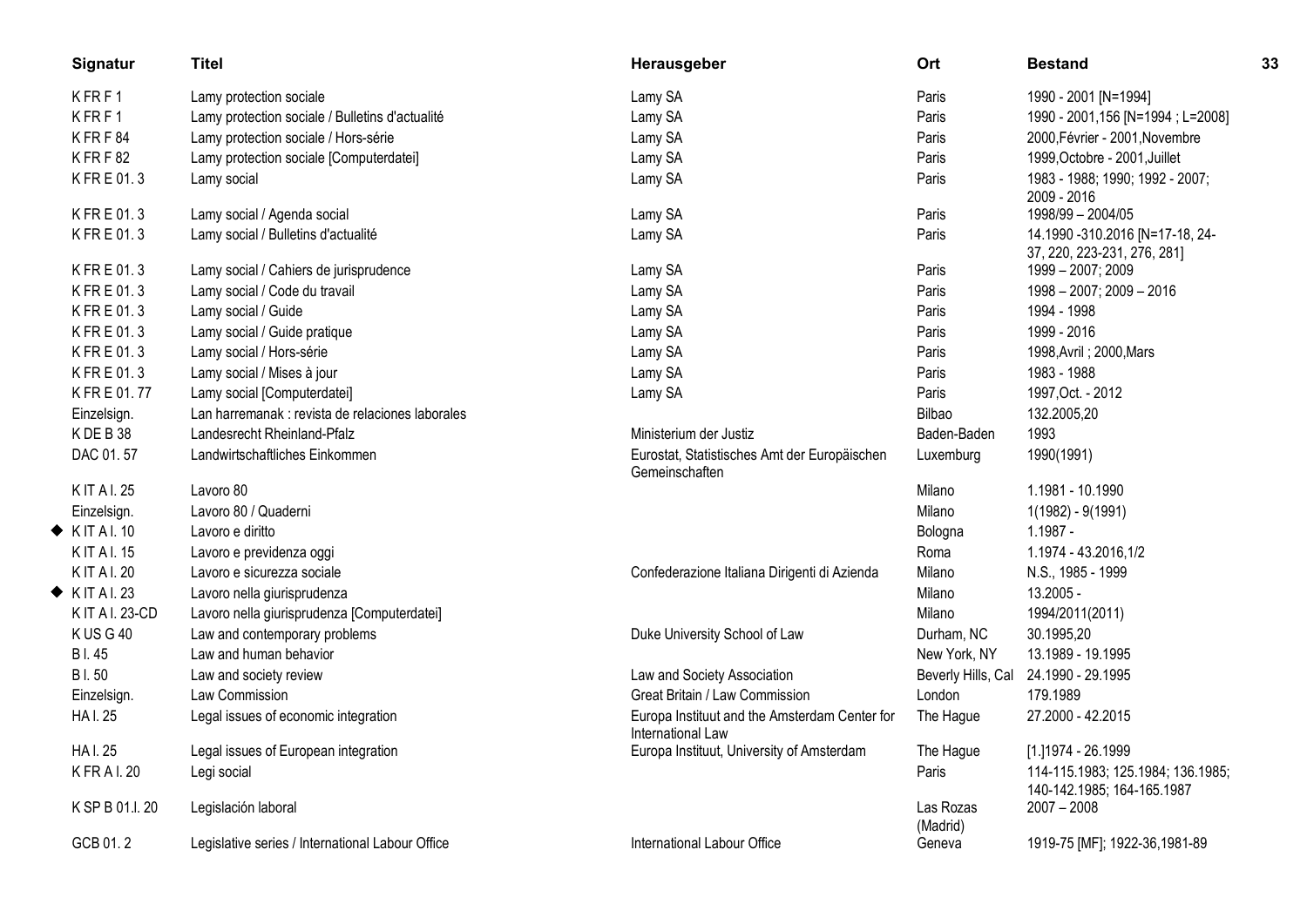|   | Signatur        | <b>Titel</b>                                        | Herausgeber                                                 | Ort                   | <b>Bestand</b>                                                                     | 34 |
|---|-----------------|-----------------------------------------------------|-------------------------------------------------------------|-----------------------|------------------------------------------------------------------------------------|----|
|   | <b>BI.60</b>    | Leitende Angestellte                                | Union der Leitenden Angestellten                            | Hamm                  | 34.1984 - 36.1986                                                                  |    |
|   | HEA1            | Leitlinien des CEDEFOP                              | Europäisches Zentrum für die Förderung der<br>Berufsbildung | Berlin                | 1983/85(1985)                                                                      |    |
|   | Einzelsign.     | Les rapports du Sénat :  session ordinaire          | France / Senat                                              | Paris                 | 414.2000/01                                                                        |    |
|   | B I. 65         | Lettre de l'IRES                                    | Institut de Recherches Économiques et Sociales              | Noisy-le-Grand        | 1.1989 - 101.2014                                                                  |    |
|   | <b>KUNAI.40</b> | Lex HR-munkajog                                     |                                                             | <b>Budapest</b>       | $1.2010 - 3.2012,9$                                                                |    |
|   | <b>KFRAL50</b>  | Liaisons sociales / Bref social                     |                                                             | Paris                 | 9330.1984 - 16038.2012<br>$[N=10348.1988]$                                         |    |
|   | <b>KFRAL51</b>  | Liaisons sociales / Conventions et accords          |                                                             | Paris                 | 1.1998 - 396.2006                                                                  |    |
|   | <b>KFRAL53</b>  | Liaisons sociales / Documents                       |                                                             | Paris                 | 1984 - 2006                                                                        |    |
|   | Einzelsign.     | Liaisons sociales / Europe : les synthèses          |                                                             | Paris                 | 87.2003; 236/237.2009                                                              |    |
|   | <b>KFRAL55</b>  | Liaisons sociales / Jurisprudence                   |                                                             | Paris                 | 361.1984 - 989.2006 [L]                                                            |    |
|   | <b>KFRAL50</b>  | Liaisons sociales / L'actualité                     |                                                             | Paris                 | 16039.2012 - 16988.2015                                                            |    |
|   | <b>KFRAI.53</b> | Liaisons sociales / Législation sociale             |                                                             | Paris                 | 5431.1983 - 8740.2006 [L=1983-<br>1996]                                            |    |
|   | <b>KFRAL59</b>  | Liaisons sociales / Magazine                        |                                                             | Paris                 | 131.1998-137.1999; 1.1999 -<br>167.2015                                            |    |
|   | Einzelsign.     | Liaisons sociales / Numéro spécial                  |                                                             | Paris                 | 1981 - 2012; 1.2012 - 28.2015 [L]                                                  |    |
|   | K FR A I. 62    | Liaisons sociales / Revue de presse                 |                                                             | Paris                 | 1757.1985 - 2740.2006                                                              |    |
|   | K FR A I. 62    | Liaisons sociales / Revue des hebdomadaires         |                                                             | Paris                 | 1713.1984 - 1756.1985                                                              |    |
|   | Einzelsign.     | Liaisons sociales / Supplément au service quotidien |                                                             | Paris                 | 1961 - 1980 [L]                                                                    |    |
|   | <b>KFRAL59</b>  | Liaisons sociales / Supplément mensuel              |                                                             | Paris                 | 1.1985 - 130.1998                                                                  |    |
|   | <b>KFRAL65</b>  | Liaisons sociales quotidien                         |                                                             | Paris                 | 1.2007 - 235.2015                                                                  |    |
|   | Einzelsign.     | Liasons sociales / Les thématiques                  |                                                             | Paris                 | $29.2015 - 35.2016$                                                                |    |
|   | DAC 01.56       | Life insurance fact book                            | American Council of Life Insurance                          | Washington, DC        | 1990                                                                               |    |
|   | <b>HAI.45</b>   | LLE journal                                         |                                                             | London                | 1.1984/85                                                                          |    |
|   | K KA B 01.I.40  | Lois du travail                                     |                                                             | Cowansville,<br>Québe | 3.1996/97; 5.1998/99                                                               |    |
|   | K GRF 22        | Low pay review                                      | Low Pay Unit                                                | London                | 32.1988                                                                            |    |
|   | ECA 01.132      | Management bibliographies and reviews               |                                                             | <b>Bradford</b>       | 7.1981,2/3                                                                         |    |
|   | Einzelsign.     | Management international review / Special issue     |                                                             | Wiesbaden             | 1990; 1996,1; 1997,1                                                               |    |
|   | <b>FBA 40</b>   | Managementforschung                                 |                                                             | Wiesbaden             | 1991-1993; 1995-1998; 2000                                                         |    |
| ◆ | B m. 05         | Management-Revue                                    |                                                             | Mering                | 15.2004 -                                                                          |    |
|   | B m. 10         | Mannheimer Forum                                    | Boehringer Mannheim GmbH                                    | <b>Mannheim</b>       | 1979/80 - 1997/98 [L]                                                              |    |
|   | Einzelsign.     | Mannheimer Jahrbuch für Europäische Sozialforschung |                                                             | Frankfurt am<br>Main  | 2.1997; 11.2007                                                                    |    |
|   | KITC5           | Massimario di giurisprudenza del lavoro             | Confederazione Generale dell'Industria Italiana             | Roma                  | 54.1981 - 67.1994,5; 68.1995 -<br>77.2004; 77.2005 - 79.2007;<br>81.2009 - 89.2017 |    |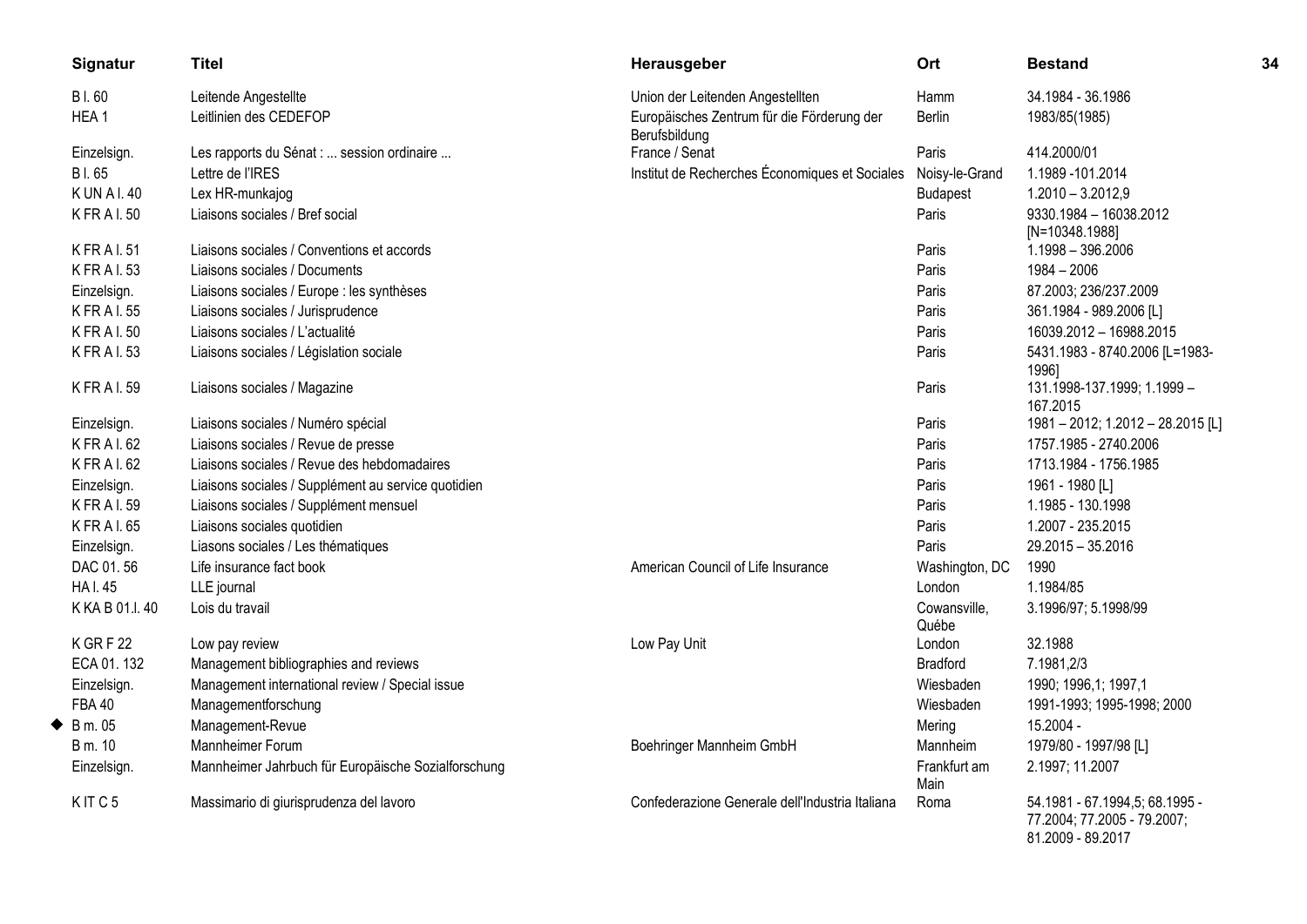|   | Signatur                   | <b>Titel</b>                                                                          | Herausgeber                                                                   | Ort                  | <b>Bestand</b>                                                    | 35 |
|---|----------------------------|---------------------------------------------------------------------------------------|-------------------------------------------------------------------------------|----------------------|-------------------------------------------------------------------|----|
|   | B m. 17                    | Materialien aus der Arbeitsmarkt- und Berufsforschung                                 | Institut für Arbeitsmarkt und Berufsforschung der<br>Bundesanstalt für Arbeit | Nürnberg             | 1989 - 1996; 1998                                                 |    |
|   | B m. 22                    | Materialien zur Vermögensbildung in Arbeitnehmerhand                                  | Institut für Städtebau, Wohnungswirtschaft und<br>Bausparwesen                | <b>Bonn</b>          | 1.1946/65(65)-6.1981/85(85)                                       |    |
|   | Einzelsign.                | Measuring globalisation                                                               | Organisation for Economic Co-operation and<br>Development                     | Paris                | 2000/04(2007)                                                     |    |
|   | Einzelsign.                | Measuring globalisation [Elektronische Ressource]                                     | Organisation for Economic Co-operation and<br>Development                     | Paris                | 1999                                                              |    |
|   | AE 11                      | Membership directory                                                                  | Labor and Employment Relations Association                                    | Madison, Wis.        | 2006                                                              |    |
|   | K DE E 01.159              | Memento Personal                                                                      |                                                                               | Freiburg             | 2000(1999)                                                        |    |
|   | K DE E 01.159              | Memento Personal  [Computerdatei]                                                     |                                                                               | Freiburg             | 2000                                                              |    |
|   | K SP E 01.133              | Memento práctico Francis Lefebvre / Social                                            |                                                                               | Madrid               | 2009; 2010                                                        |    |
|   | K IT E 01.93               | Memento pratico IPSOA-Francis Lefebvre / Lavoro                                       |                                                                               | Milano               | 1996                                                              |    |
|   | KFRG1                      | Mémento pratique Francis Lefebvre / Fiscal                                            |                                                                               | Paris                | 1988 - 1990                                                       |    |
|   | Einzelsign.                | Mémento pratique Francis Lefebvre / Retraites e prévoyance d'entreprise               |                                                                               | Levallois            | 2009                                                              |    |
|   | KFRE01.1                   | Mémento pratique Francis Lefebvre / Social                                            |                                                                               | Paris                | 1985; 1988 - 1990; 1992 - 1993;<br>1995 - 2001; 2003; 2005 - 2015 |    |
|   | K BE E 01.1                | Memento social                                                                        |                                                                               | <b>Bruxelles</b>     | 1989 - 2002                                                       |    |
|   | K NL E 20.01.31            | Memo OR                                                                               |                                                                               | Deventer             | 1988 - 1989                                                       |    |
|   | KFRE01.2                   | Memo social                                                                           |                                                                               | Paris                | 1993 - 2015                                                       |    |
|   | KFRE01.2                   | Mémo social [Elektronische Ressource]                                                 |                                                                               | Paris                | 2001-2006 [L=2004]                                                |    |
|   | Einzelsign.                | Memorandum / Arbeitsgruppe Alternative Wirtschaftspolitik                             | Arbeitsgruppe Alternative Wirtschaftspolitik                                  | Köln                 | 1991                                                              |    |
|   | K SP E 21.77               | Memoria / Sistema Extrajudicial de Resolución de Conflictos Liberales de<br>Andalucía | Sistema Extrajudicial de Resoulucón de<br>Conflictos Liberales de Andalucía   | Sevilla              | 2003                                                              |    |
|   | KLX B 01.m. 50             | Mémorial / A                                                                          | Ministère d'Etat, Service Central de Législation                              | Luxembourg           | 1984 - 2008                                                       |    |
|   | KLX B 01.m. 55             | Mémorial / B                                                                          | Ministère d'Etat, Service Central de Législation                              | Luxembourg           | $1984 - 2008$                                                     |    |
|   | KLX B 01.m. 45             | Mémorial / Jahresausgabe [Elektronische Ressource]                                    | Grand Duché de Luxembourg                                                     | Luxembourg           | 1996 - 2014                                                       |    |
|   | K FR A m. 20               | Mensuel du droit du travail                                                           | Cour de Cassation                                                             | Paris                | $1.2009 - 27.2011$                                                |    |
|   | B m. 30                    | Mercado de trabajo en España                                                          | Ministerio de Trabajo y Seguridad Social                                      | Madrid               | 1985(1986) - 1987(1989)                                           |    |
|   | Einzelsign.                | Meredith memorial lectures = Conférences commémoratives Meredith                      | Faculty of Law, McGill University                                             | Don Mills, Ont.      | 1980(1981)                                                        |    |
|   | B m. 34                    | Metall <frankfurt, main=""></frankfurt,>                                              | <b>IG Metall</b>                                                              | Frankfurt am<br>Main | $50.1998 - 59.2007,7/8$                                           |    |
| ◆ | B m. 34                    | Metallzeitung                                                                         | <b>IG Metall</b>                                                              | Frankfurt, M.        | 59.2007,9(Sept.) -                                                |    |
|   | GCB 03.7                   | Minutes of the  session of the Governing Body [MF]                                    | International Labour Office                                                   | Geneva               | 1.1919 - 249.1990                                                 |    |
|   | Einzelsign.                | Missoc-Info                                                                           | Europäische Kommission, Generaldirektion<br>Beschäftigung und Soziales        | Luxemburg            | 2003,1                                                            |    |
|   | $\blacklozenge$ KDEA m. 50 | Mitarbeitervertretung: ZMV                                                            |                                                                               | Köln                 | $1.1991 -$                                                        |    |
| ◆ | B m. 45                    | Mitbestimmung                                                                         | Hans-Böckler-Stiftung                                                         | Baden-Baden          | 30.1984 -                                                         |    |
|   | B m. 45                    | Mitbestimmungsgespräch                                                                | Hans-Böckler-Stiftung                                                         | Köln                 | 3.1956,9 - 25.1979 [L]                                            |    |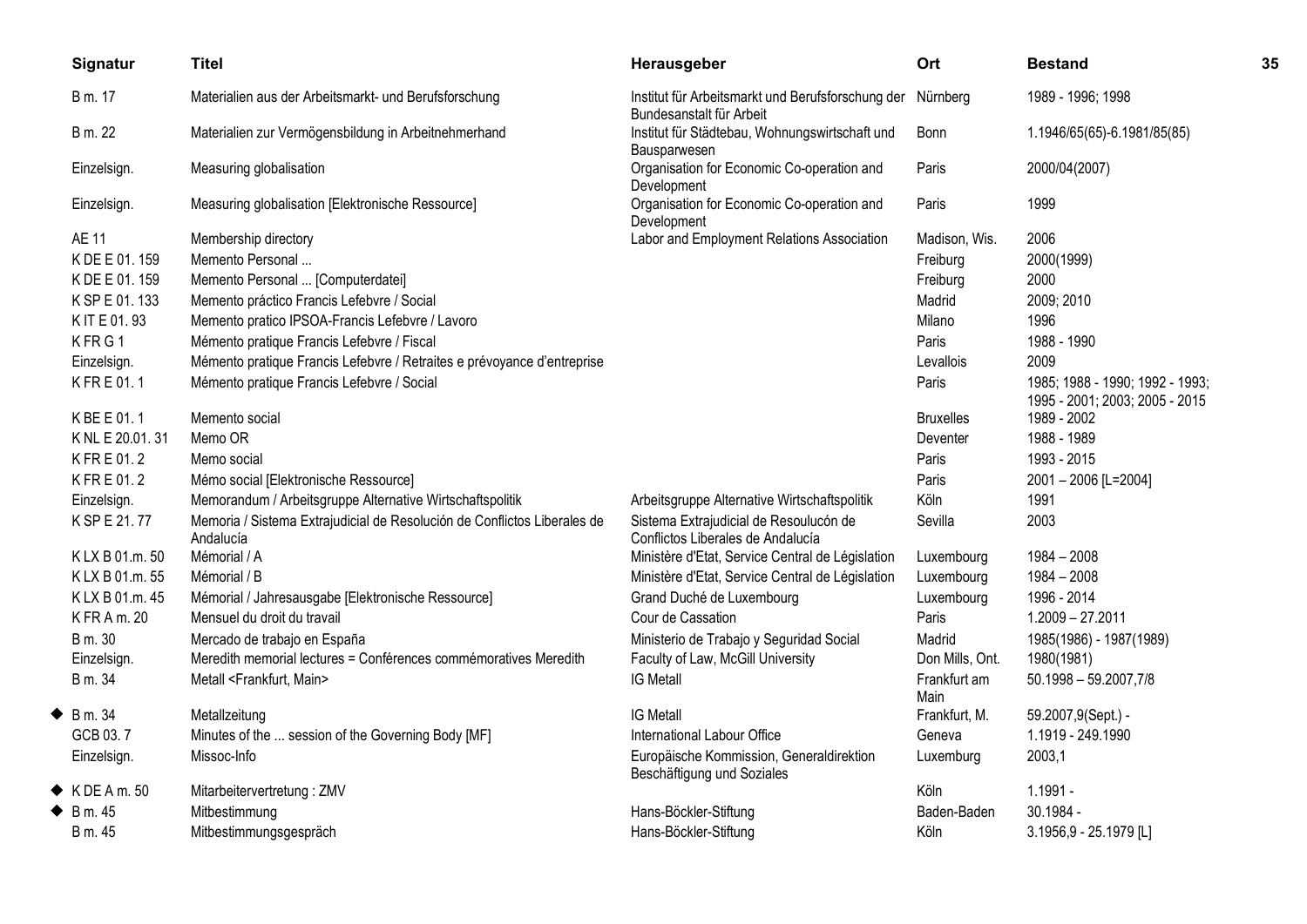| Signatur         | <b>Titel</b>                                                                                                           | Herausgeber                                                                                                                                               | Ort                 | <b>Bestand</b>                                        | 36 |
|------------------|------------------------------------------------------------------------------------------------------------------------|-----------------------------------------------------------------------------------------------------------------------------------------------------------|---------------------|-------------------------------------------------------|----|
| Einzelsign.      | Mitteilung                                                                                                             | Deutsche Forschungsgemeinschaft,<br>Senatskommission für Frauenforschung                                                                                  | Berlin              | 11.1994                                               |    |
| AGA m. 37        | Mitteilungen / Arbeitsgemeinschaft für Juristisches Bibliotheks- und<br>Dokumentationswesen                            | Arbeitsgemeinschaft für Juristisches Bibliotheks-<br>und Dokumentationswe                                                                                 | Augsburg            | 15.1985 - 17.1987                                     |    |
| LA m. 30         | Mitteilungen / Zentrum für Europäische Rechtspolitik, ZERP                                                             | Zentrum für Europäische Rechtspolitik, ZERP                                                                                                               | Bremen              | 1988 - 1992,1                                         |    |
| B m. 50          | Mitteilungen aus der Arbeitsmarkt- und Berufsforschung                                                                 | Institut für Arbeitsmarkt- und Berufsforschung                                                                                                            | Stuttgart           | 18.1985 - 36.2003                                     |    |
| B w. 85          | Mitteilungen des Wirtschaftswissenschaftlichen Instituts der Gewerkschaften Wirtschaftswissenschaftliches Institut der | Gewerkschaften                                                                                                                                            | Köln                | 1.1948 - 7.1954,1                                     |    |
| Einzelsign.      | Mitteilungsblatt des Instituts zur Erforschung der Europäischen<br>Arbeiterbewegung                                    | IGA, Ruhr-Universität Bochum                                                                                                                              | Bochum              | 101.1990                                              |    |
| B m. 72          | Monatliche Aufstellung                                                                                                 | Observatoire Européen des Relations<br>Industrielles                                                                                                      | <b>Bruxelles</b>    | 1993,6 - 1994,4 [L=1993,7-8]                          |    |
| Einzelsign.      | Monographs in organizational behavior and industrial relations                                                         |                                                                                                                                                           | Greenwich,<br>Conn. | 1.1983-13.1990 [N=3;4 / L=6]                          |    |
| DC 104           | Monopolies and mergers yearbook                                                                                        | Institute of economic affairs                                                                                                                             | London              | 1989/90(1991)                                         |    |
| B m. 80          | Monthly labor review                                                                                                   | United States Department of Labor, Bureau of<br><b>Labor Statistics</b>                                                                                   | Washington, DC      | 109.1986-111.1989; 115.1992 -<br>130.2007             |    |
| B m. 90          | Multinational employer                                                                                                 |                                                                                                                                                           | Farnham, Surrey     | 6.1989 - 18.2001,4                                    |    |
| K UN A m. 80     | Munkajog                                                                                                               |                                                                                                                                                           | <b>Budapest</b>     | 4.2008 - 6.2010, 5                                    |    |
| B a. 42          | <b>MZES Annual report</b>                                                                                              | Mannheimer Zentrum für Europäische Sozial-<br>forschung                                                                                                   | Mannheim            | 2006(2007) - 2008(2009);<br>$2014(2015) - 2017(2018)$ |    |
| <b>FDA 94</b>    | National accounts / 1                                                                                                  | Organisation for Economic Co-operation and<br>Development, Department of                                                                                  | Paris               | 1960/95(1996)                                         |    |
| <b>FDA 95</b>    | National accounts / 2                                                                                                  | Organisation for Economic Co-operation and<br>Development, Department of                                                                                  | Paris               | 1977/89(1991)                                         |    |
| B n. 10          | National Institute economic review                                                                                     | National Institute of Economic and Social<br>Research                                                                                                     | London              | 1988 -                                                |    |
| GCA <sub>1</sub> | National legislation and regulations relating to transnational corporations                                            | United Nations Centre on Transnational<br>Corporations                                                                                                    | New York, NY        | $[1.11978 - 8.1995]$                                  |    |
| Einzelsign.      | NAUT-rapport                                                                                                           | Nordisk Ministeråd                                                                                                                                        | Kobenhavn           | 1989,4; 1989,8; 1990,4                                |    |
| B n. 20          | NBER macroeconomics annual                                                                                             | National Bureau of Economic Research                                                                                                                      | Cambridge,<br>Mass. | 5.1990; 8.1993; 20.2005(2006) -<br>21.2006(2007)      |    |
| K NL C 01.n. 20  | Nederlandse jurisprudentie                                                                                             |                                                                                                                                                           | Zwolle              | 1944 - 1970                                           |    |
| K NL C 01.n. 28  | Nederlandse jurisprudentie / Register                                                                                  |                                                                                                                                                           | Zwolle              | 1980/84 - 1995/99(2000)                               |    |
| K NL C 01.n. 25  | Nederlandse jurisprudentie / Uitspraken in burgerlijke en strafzaken                                                   |                                                                                                                                                           | Zwolle              | $1976 - 2003,30$                                      |    |
| K NL C 01.n. 25  | Nederlandse jurisprudentie / Uitspraken in burgerlijke, straf- en<br>onteigeningszaken                                 |                                                                                                                                                           | Zwolle              | 1971 - 1975                                           |    |
| K FR E 14.02.1   | Négociation collective                                                                                                 | Ministère du Travail, de l'Emploi et de la<br>Formation Professionelle, Direction des<br>Relations du Travail, Service des Etudes et de la<br>Statistique | Paris               | 1991(1992)                                            |    |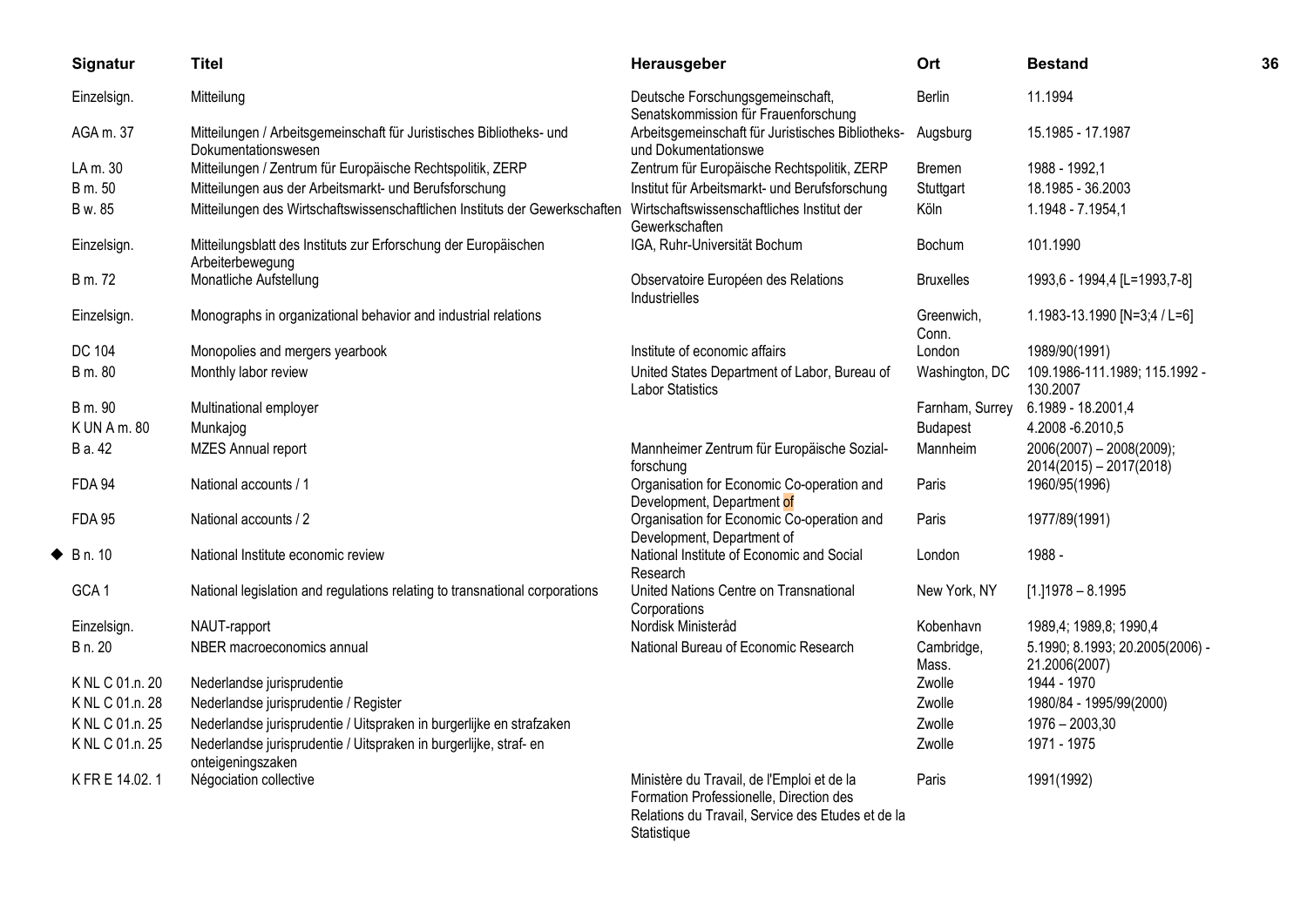| Signatur                  | <b>Titel</b>                                                                                                           | Herausgeber                                                                 | Ort                      | <b>Bestand</b>                                                  | 37 |
|---------------------------|------------------------------------------------------------------------------------------------------------------------|-----------------------------------------------------------------------------|--------------------------|-----------------------------------------------------------------|----|
| <b>FDA 15</b>             | Nettoverdienst der Arbeiter im verarbeitenden Gewerbe in der Gemeinschaft Eurostat, Statistisches Amt der Europäischen | Gemeinschaften                                                              | Luxembourg               | 1993                                                            |    |
| Einzelsign.               | Neue Erfolgs- und Karrierehandbuch für Selbständige und Führungskräfte                                                 |                                                                             | Bonn                     | 1988 - 1990 [L]                                                 |    |
| $\blacklozenge$ KDEAn. 14 | Neue juristische Wochenschrift                                                                                         |                                                                             | München                  | 1.1947/48 - 48.1995; 62.2009 -                                  |    |
| K DE A n. 16              | Neue juristische Wochenschrift / Computerreport                                                                        |                                                                             | München                  | 1.1988 - 8.1995                                                 |    |
| K DE A n. 18              | Neue juristische Wochenschrift / NJW-Fundhefte / 2                                                                     |                                                                             | München                  | 1.1945/52 - 6.1959                                              |    |
| K DE A n. 21              | Neue juristische Wochenschrift / NJW-Fundhefte / 5                                                                     |                                                                             | München                  | 1.1945/53 - 6.1959                                              |    |
| K DE A n. 28              | Neue Zeitschrift für Arbeits- und Sozialrecht                                                                          |                                                                             | München                  | 1.1984 - 9.1992                                                 |    |
| $\blacklozenge$ KDEAn. 28 | Neue Zeitschrift für Arbeitsrecht                                                                                      |                                                                             | München                  | 10.1993 -                                                       |    |
| K DE A n. 32              | Neue Zeitschrift für Arbeitsrecht                                                                                      |                                                                             | Mannheim                 | 2.1922 - 13.1933,7                                              |    |
| $\blacklozenge$ KDEAn. 30 | Neue Zeitschrift für Arbeitsrecht / NZA-Rechtsprechungsreport Arbeitsrecht                                             |                                                                             | München                  | 1.1996 -                                                        |    |
| $\blacklozenge$ KDEAn. 40 | Neue Zeitschrift für Sozialrecht                                                                                       |                                                                             | München                  | 1.1992 -                                                        |    |
| HEB <sub>1</sub>          | Neues von der Stiftung                                                                                                 | Europäische Stiftung zur Verbesserung der<br>Lebens- und Arbeitsbedingungen | Dublin                   | 26.1991 - 47.1995                                               |    |
| <b>FDA 106</b>            | New earnings survey / A                                                                                                | Department of Employment                                                    | London                   | 1990                                                            |    |
| <b>FDA 106</b>            | New earnings survey / B                                                                                                | Department of Employment                                                    | London                   | 1990                                                            |    |
| <b>FDA 106</b>            | New earnings survey / C                                                                                                | Department of Employment                                                    | London                   | 1990                                                            |    |
| <b>FDA 106</b>            | New earnings survey / D                                                                                                | Department of Employment                                                    | London                   | 1990                                                            |    |
| <b>FDA 106</b>            | New earnings survey / E                                                                                                | Department of Employment                                                    | London                   | 1990                                                            |    |
| <b>FDA 106</b>            | New earnings survey / F                                                                                                | Department of Employment                                                    | London                   | 1990                                                            |    |
| Einzelsign.               | New economy yearbook                                                                                                   |                                                                             | Münster                  | 1.2000                                                          |    |
| K GR A n. 20              | New law journal                                                                                                        |                                                                             | London                   | 134.1984 - 145.1995                                             |    |
| $\triangle$ B n. 50       | New technology, work and employment                                                                                    |                                                                             | Oxford                   | 4.1989 -                                                        |    |
| K US E 24.3               | New York University review of law and social change                                                                    | New York University                                                         | New York, NY             | 13.1984/85,1                                                    |    |
| HA n. 20                  | Newsletter / D                                                                                                         | European Trade Union Institute                                              | <b>Bruxelles</b>         | 9.1992 - 11.1994,1                                              |    |
| K NL A n. 30              | Nieuwsbrief PZ                                                                                                         |                                                                             | Deventer                 | 1.1985 - 10.1995                                                |    |
| K NO B 01.n. 60           | Norges lover                                                                                                           | Juridiske Fakultet                                                          | Oslo                     | 1685/1983 - 1687/2014<br>[N=1695/1989; 1687/2001;<br>1687/2007] |    |
| Einzelsign.               | Norges offentlige utredninger                                                                                          |                                                                             | Oslo                     | 1985,1                                                          |    |
| B n. 75                   | Note de l'IRES                                                                                                         | Institut de Recherches Économiques et Sociales                              | Paris                    | 1.1984 - 20.1989                                                |    |
| HCA <sub>3</sub>          | Notes                                                                                                                  | Cour de Justice des Communautés<br>Européennes                              | Luxembourg               | 1997 - 2005                                                     |    |
| K SP A n. 60              | Noticiario juridico Aranzadi                                                                                           |                                                                             | Elcano (Navarra)         | 1.1999 - 139.2001 [N=103]                                       |    |
| KITC6                     | Notiziario di giurisprudenza del lavoro                                                                                | Associazione Sindacale fra Aziende del Credito                              | Roma                     | $28.1988 - 55.2015$                                             |    |
| K IT A n. 50              | Notiziario giuridico                                                                                                   |                                                                             | Roma                     | 1986 - 9.1994,3                                                 |    |
| K SP A n. 80              | Nueva revista española de derecho del trabajo                                                                          |                                                                             | Cizur Menor<br>(Navarra) | 161.2014 - 204.2017                                             |    |
| K IT A n. 80              | Nuove leggi civili commentate                                                                                          |                                                                             | Padova                   | 7.1984 - 38.2015                                                |    |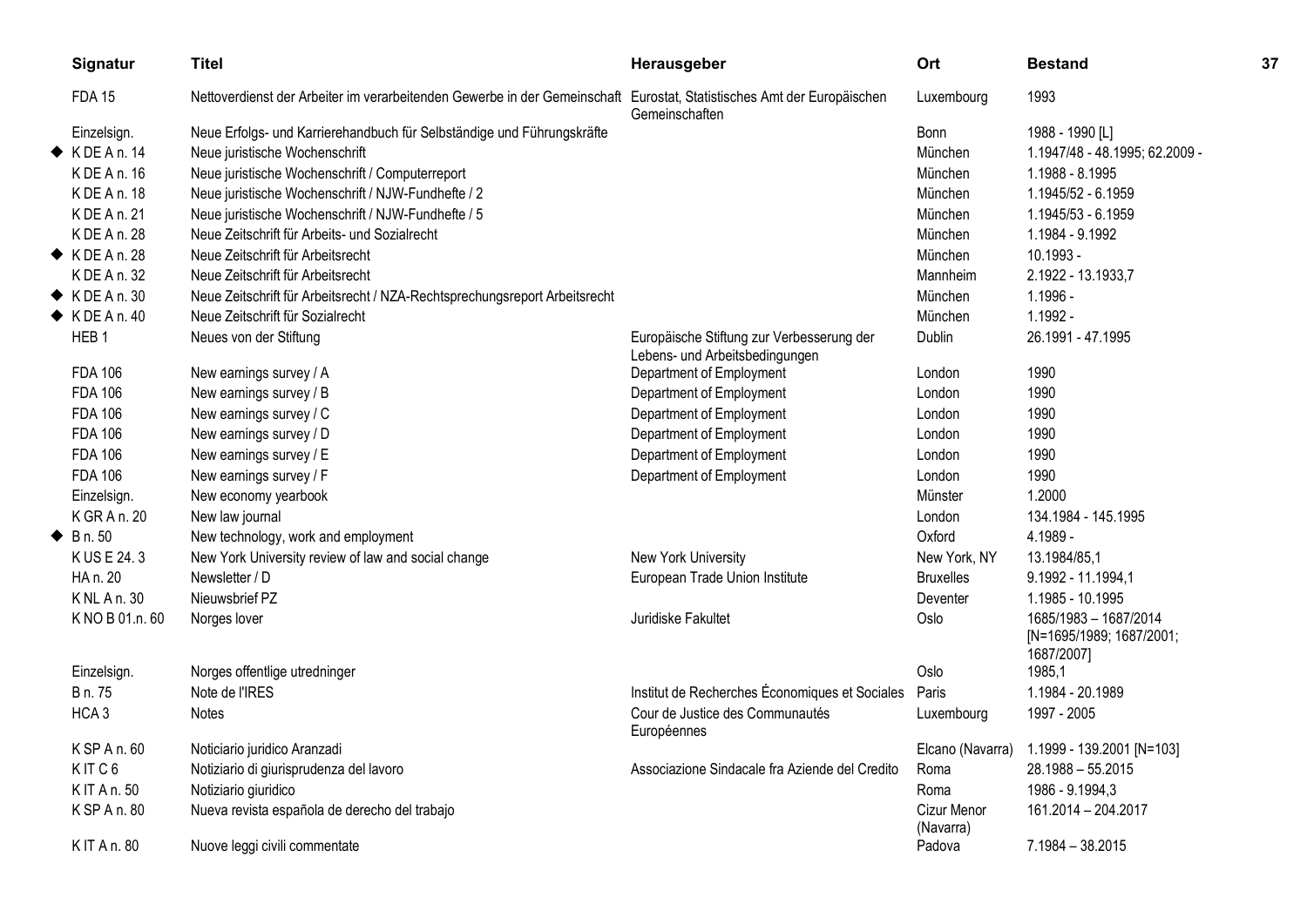| <b>Signatur</b>   | Titel                                                                | <b>Herausgeber</b>                                           | Ort            | Bestand                       | 38 |
|-------------------|----------------------------------------------------------------------|--------------------------------------------------------------|----------------|-------------------------------|----|
| KITC8             | Nuovo repertorio di giurisprudenza del lavoro                        |                                                              | Milano         | 2002/03(2003) - 2008/09(2010) |    |
| Einzelsign.       | Occasional papers                                                    | Arbeitsstelle über Neue Institutionenökonomik                | Saarbrücken    | 2.1990                        |    |
| <b>FDA 103</b>    | Occupational injuries and illnesses in the United States by industry | US Department of Labor, Bureau of Labor<br><b>Statistics</b> | Washington, DC | 1987(1989) - 1988(1990)       |    |
| K GR E 05.07.25   | Occupational pension schemes                                         | The Government Actuary                                       | London         | 7.1983(1986)                  |    |
| Einzelsign.       | Occupational safety and health series                                | International Labour Organization                            | Genf           | 1987 -                        |    |
| B b. 91           | Occupational wages and hours of work and retail of food prices       | International Labour Office                                  | Geneva         | 2003/04=2005 - 2007/08=2009   |    |
| B o. 15           | OECD economic outlook                                                | Organisation for Economic Co-operation and<br>Development    | Paris          | 43.1988 - 51.1992             |    |
| B o. 20           | OECD economic studies                                                | Organisation for Economic Co-operation and<br>Development    | Paris          | 9.1987; 21.1993 - 22.1994     |    |
| <b>DAB 42</b>     | OECD economic surveys / Belgium, Luxembourg                          | Organisation for Economic Co-operation and<br>Development    | Paris          | 1990/91                       |    |
| DAB <sub>43</sub> | OECD economic surveys / Canada                                       | Organisation for Economic Co-operation and<br>Development    | Paris          | 1990/91                       |    |
| <b>DAB 44</b>     | OECD economic surveys / Denmark                                      | Organisation for Economic Co-operation and<br>Development    | Paris          | 1990/91                       |    |
| Einzelsign.       | OECD economic surveys / Euro area                                    | Organisation for Economic Co-operation and<br>Development    | Paris          | 2007                          |    |
| <b>DAB 45</b>     | OECD economic surveys / Finland                                      | Organisation for Economic Co-operation and<br>Development    | Paris          | 1990/91                       |    |
| <b>DAB 46</b>     | OECD economic surveys / Italy                                        | Organisation for Economic Co-operation and<br>Development    | Paris          | 1990/91                       |    |
| DAB <sub>47</sub> | OECD economic surveys / Japan                                        | Organisation for Economic Co-operation and<br>Development    | Paris          | 1989/90                       |    |
| <b>DAB48</b>      | OECD economic surveys / New Zealand                                  | Organisation for Economic Co-operation and<br>Development    | Paris          | 1990/91                       |    |
| <b>DAB 50</b>     | OECD economic surveys / Portugal                                     | Organisation for Economic Co-operation and<br>Development    | Paris          | 1990/91                       |    |
| <b>DAB 51</b>     | OECD economic surveys / Spain                                        | Organisation for Economic Co-operation and<br>Development    | Paris          | 1990/91                       |    |
| <b>DAB 52</b>     | OECD economic surveys / Sweden                                       | Organisation for Economic Co-operation and<br>Development    | Paris          | 1990/91                       |    |
| DAB <sub>53</sub> | OECD economic surveys / Switzerland                                  | Organisation for Economic Co-operation and<br>Development    | Paris          | 1990/91                       |    |
| DAB <sub>57</sub> | OECD economic surveys / United Kingdom                               | Organisation for Economic Co-operation and<br>Development    | Paris          | 1990/91                       |    |
| <b>DAB 58</b>     | OECD economic surveys / United States                                | Organisation for Economic Co-operation and<br>Development    | Paris          | 1989/90                       |    |
| B o. 25           | OECD employment outlook                                              | Organisation for Economic Co-operation and<br>Development    | Paris          | [3.]1985-8.1990; 1999-        |    |
| B o. 27           | OECD employment outlook / Deutsche Übersetzung der Kapitel 1 und 2   | Organisation for Economic Co-operation and                   | Paris          | 1988; 1989                    |    |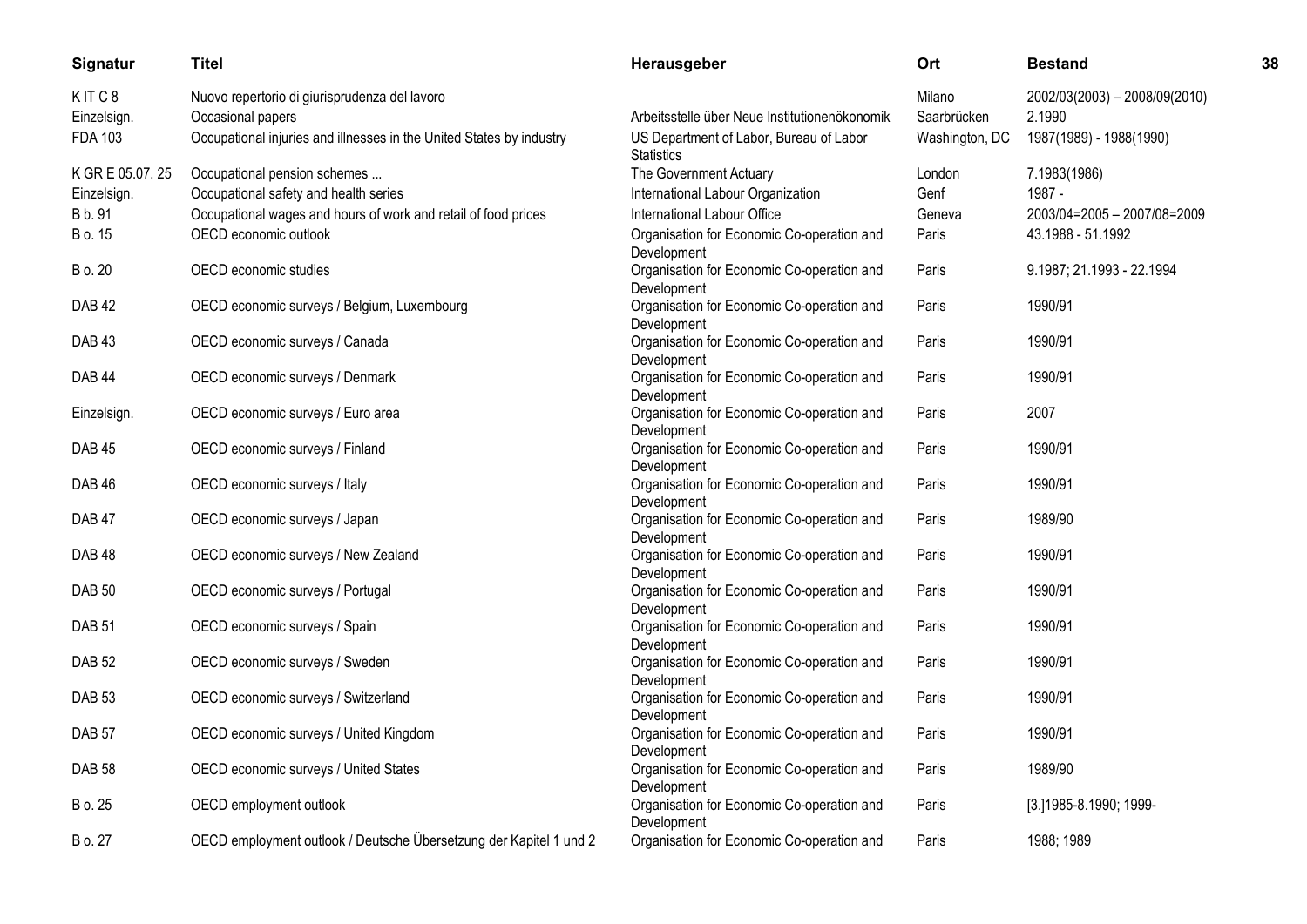| Signatur          | <b>Titel</b>                                                                        | Herausgeber                                                              | Ort           | <b>Bestand</b>                                               | 39 |
|-------------------|-------------------------------------------------------------------------------------|--------------------------------------------------------------------------|---------------|--------------------------------------------------------------|----|
|                   |                                                                                     | Development                                                              |               |                                                              |    |
| Einzelsign.       | OECD health data [Computerdatei]                                                    | Organisation für Wirtschaftliche Zusammenarbeit Paris<br>und Entwicklung |               | 2004                                                         |    |
| B o. 30           | OECD in figures                                                                     | Organisation for Economic Co-operation and<br>Development                | Paris         | 1988 - 2009 [N=1989; 1991; 2001]                             |    |
| <b>FDA 194</b>    | OECD in Zahlen und Fakten                                                           | Organisation for Economic Co-operation and<br>Development                | Paris         | 2010 - 2011(2012)                                            |    |
| B o. 35           | OECD observer                                                                       | Organisation for Economic Co-operation and<br>Development                | Paris         | 104.1980 - 157.1989 [Mikrofiches];<br>155.1988/90 - 304.2015 |    |
| B o. 38           | OECD policy brief                                                                   | Organisation for Economic Co-operation and<br>Development                | Paris         | Nr. 1.1997 - 9.1998                                          |    |
| DDC 01.256        | OECD science, technology and industry scoreboard                                    | Organisation for Economic Co-operation and<br>Development                | Paris         | 1999                                                         |    |
| <b>FDA 198</b>    | OECD skills outlook                                                                 | Organisation for Economic Co-operation and<br>Development                | Paris         | 2017                                                         |    |
| B o. 40           | OECD yearbook                                                                       | Organisation for Economic Co-operation and<br>Development                | Paris         | 2011 - 2015                                                  |    |
| B o. 45           | OECD-Wirtschaftsausblick                                                            | Organisation für Wirtschaftliche Zusammenarbeit Paris<br>und Entwicklung |               | $51.1992 - 98.2015$                                          |    |
| <b>DAB 168</b>    | OECD-Wirtschaftsberichte / Deutschland                                              | Organisation für Wirtschaftliche Zusammenarbeit Paris<br>und Entwicklung |               | 1997/98(1998); 2004(2004)                                    |    |
| DAB <sub>49</sub> | OECD-Wirtschaftsberichte / Polen                                                    | Organisation für Wirtschaftliche Zusammenarbeit Paris<br>und Entwicklung |               | 1992                                                         |    |
| <b>DAB 54</b>     | OECD-Wirtschaftsberichte / Tschechische und Slowakische Föderalistische<br>Republik | Organisation für Wirtschaftliche Zusammenarbeit Paris<br>und Entwicklung |               | 1991                                                         |    |
| <b>DAB 56</b>     | OECD-Wirtschaftsberichte / Ungarn                                                   | Organisation für Wirtschaftliche Zusammenarbeit Paris<br>und Entwicklung |               | 1991                                                         |    |
| <b>FDA 24</b>     | Öffentliche Aufwendungen für Forschung und Entwicklung                              | Eurostat                                                                 | Luxembourg    | 1980/89(1990)                                                |    |
| B o. 50           | Öffentliche Dienst                                                                  | Gewerkschaft Öffentlicher Dienst (GÖD)                                   | Königswinter  | 36.1986 - 44.1994                                            |    |
| GCB 01.1          | Official bulletin                                                                   | International Labour Office                                              | Geneva        | 1.1919/20(1923) - 57.1974                                    |    |
| GCB 01.1          | Official bulletin / A                                                               | International Labour Office                                              | Geneva        | 58.1975 - 95.2012                                            |    |
| GCB 01.1          | Official bulletin / B                                                               | International Labour Office                                              | Geneva        | 58.1975 - 95.2012                                            |    |
| GCB 01.1          | Official bulletin / C                                                               | International Labour Office                                              | Geneva        | 58.1975 - 60.1977                                            |    |
| B o. 70           | OGB-L aktuell                                                                       | Onofhängege Gewerkschaftsbond Letzeburg                                  | Esch, Alzette | 1989,10 - 2006                                               |    |
| Einzelsign.       | Ökonomie und Gesellschaft: Jahrbuch                                                 |                                                                          | Frankfurt     | 1985; 1989-1995; 1999                                        |    |
| K NL A o. 60      | Ondernemingsrecht                                                                   |                                                                          | Deventer      | 1.1999 - 4.2002; 2003 - 2009,1                               |    |
| K NL A o. 60      | Ondernemingsrecht, effectenrecht                                                    |                                                                          |               | 2009,2 - 2013                                                |    |
| K NL A o. 60      | Ondernemingsrecht, financieel recht                                                 |                                                                          |               | 2014                                                         |    |
| K BE E 08.01.15   | Ontslagzakboekje                                                                    |                                                                          | Diegem        | 1997                                                         |    |
| K NL E 05.02.1    | Ontwikkeling ziekteverzuim en arbeidsongeschiktheid                                 | Sociale Verzekeringsraad                                                 | Zoertemeer    | 1994                                                         |    |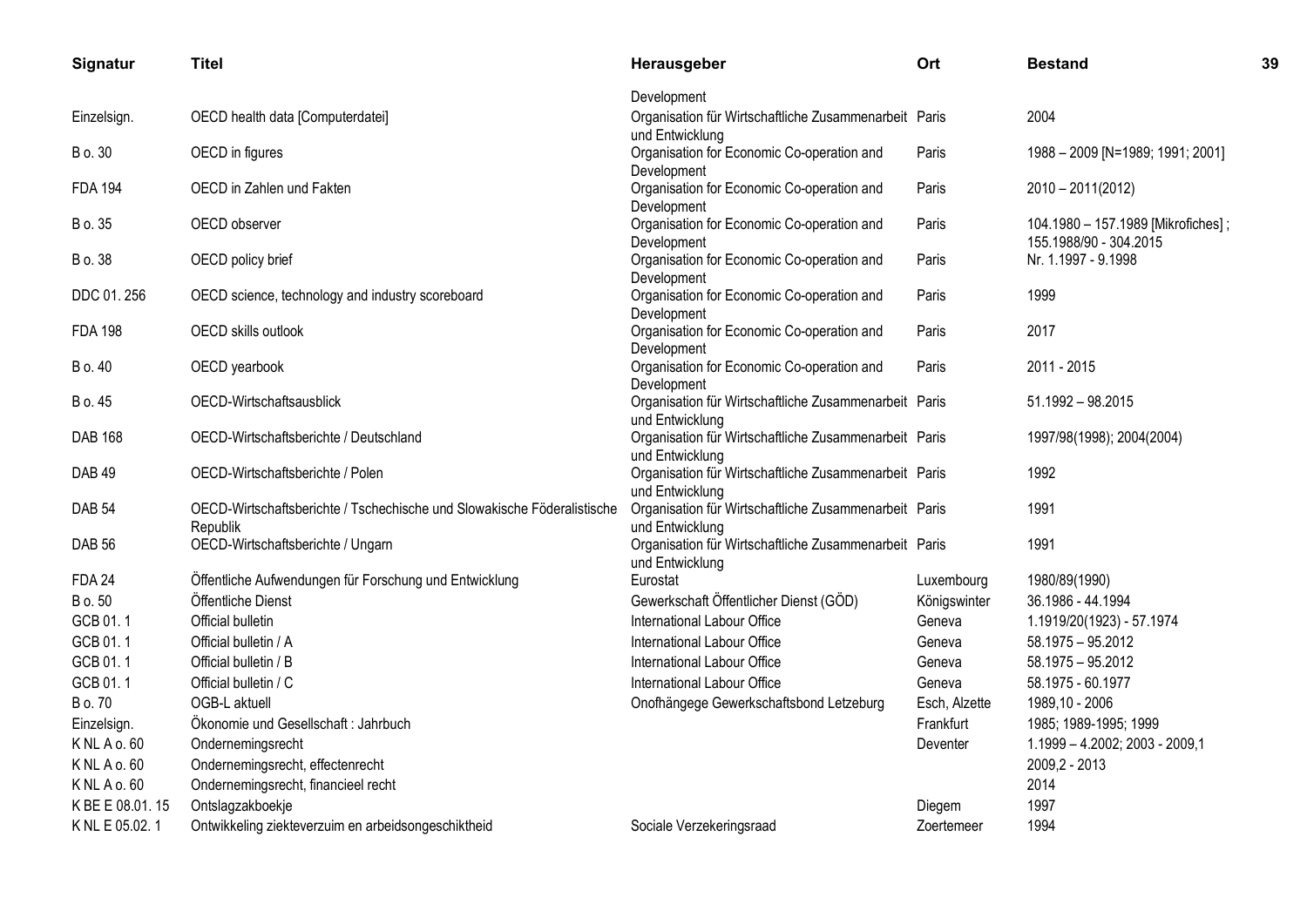| Signatur                   | <b>Titel</b>                                                                                                                      | Herausgeber                                                                         | Ort                            | <b>Bestand</b>                     | 40 |
|----------------------------|-----------------------------------------------------------------------------------------------------------------------------------|-------------------------------------------------------------------------------------|--------------------------------|------------------------------------|----|
| HDB <sub>1</sub>           | Organisationsplan der Europäischen Kommission                                                                                     | Europäische Kommission                                                              | Luxemburg                      | 1993(1994), Dez. - 1994, Juni      |    |
| HDB <sub>1</sub>           | Organisationsplan der Kommission der Europäischen Gemeinschaften                                                                  | Kommission der Europäischen Gemeinschaften                                          | Luxemburg                      | 1976, Feb.; 1985 - 1993(1994), Mai |    |
| KITC7                      | Orientamenti della giurisprudenza del lavoro                                                                                      | Associazione Industriale Lombarda                                                   | Milano                         | $1.1952 - 61.2012$                 |    |
| KITC7                      | Orientamenti della giurisprudenza del lavoro [Elektronische Ressource : CD- Associazione Industriale Lombarda<br>ROM <sub>s</sub> |                                                                                     | Milano                         | 2000/2001; 2002-2005; 2008-2012    |    |
| K BE A o. 70               | Orientatie                                                                                                                        |                                                                                     | Diegem                         | 18.1988 - 31.2001,6/7              |    |
| K BE A o. 72               | Orientatie / Sociale actualiteit                                                                                                  |                                                                                     | Diegem                         | 62.1985 - 813.2001 [N=91-193]      |    |
| K BE A o. 75               | Orientations                                                                                                                      |                                                                                     | Diegem                         | 15.1985 - 30.2000                  |    |
| K BE A o. 77               | Orientations / Actualités sociales                                                                                                |                                                                                     | Diegem                         | 88.1985 - 777.2000                 |    |
| K DE A o. 75               | Ortskrankenkasse                                                                                                                  | Bundesverband der Ortskrankenkassen                                                 | Bonn-Bad<br>Godesberg          | 68.1986 - 70.1988                  |    |
| KOSD1                      | Österreichische Landesberichte zum  Internationalen Kongreß für das<br>Recht der Arbeit und der Sozialen Sicherheit               | International Congress for Labour Law and<br>Social Legislation                     | Wien                           | 6.1966(1967) - 14.1994             |    |
| K OS A o. 20               | Österreichisches Recht der Wirtschaft                                                                                             |                                                                                     | Wien                           | $1.1983 - 33.2015$                 |    |
| B o. 60                    | ÖTV-Argumente                                                                                                                     | Gewerkschaft Öffentliche Dienste, Transport und<br>Verkehr                          | Stuttgart                      | 1985 - 1999,3                      |    |
| B o. 65                    | ÖTV-Magazin                                                                                                                       | Gewerkschaft Öffentliche Dienste, Transport und Stuttgart<br>Verkehr, Hauptvorstand |                                | 1985 - 2001                        |    |
| Einzelsign.                | Oxford review of economic policy                                                                                                  |                                                                                     | Oxford                         | 10.1994,10                         |    |
| HEB <sub>6</sub>           | P+ / Englische Ausgabe                                                                                                            | European Foundation for the Improvement of<br>Living and Working Conditions         | Loughinstown,<br><b>Dublin</b> | 1.1991 - 13.1997                   |    |
| <b>FDA 139</b>             | Panorama de l'économie française                                                                                                  |                                                                                     | Paris                          | 1987/88                            |    |
| HA p. 10                   | Panorama der EG-Industrie                                                                                                         | Kommission der Europäischen Gemeinschaften                                          | Luxemburg                      | [2.]1990(1989) - 4.1993            |    |
| HA p. 12                   | Panorama der EG-Industrie / Statistischer Ergänzungsband                                                                          | Kommission der Europäischen Gemeinschaften                                          | Luxemburg                      | 1992                               |    |
| HA p. 10                   | Panorama der EU-Industrie                                                                                                         | Europäische Kommission, GD III, Industrie                                           | Luxemburg                      | 1997                               |    |
| HA p. 10                   | Panorama europäischer Unternehmen                                                                                                 | Europäische Kommission, Eurostat                                                    | Luxemburg                      | 1989/99(2001)                      |    |
| HA p. 10                   | Panorama of EC industry                                                                                                           | Commission of the European Communities                                              | Luxemburg                      | [1.]1989(1988)                     |    |
| Einzelsign.                | Papers / House of Commons                                                                                                         | Great Britain / House of Commons                                                    | London                         | 1993/94,676,1                      |    |
| Einzelsign.                | Papers presented at the  annual Middlebury Conference on Economic<br><b>Issues</b>                                                | Middlebury Conference on Economic Issues                                            | Cambridge, Mass.               | 4.1982(1983)                       |    |
| K IT E 06.02.14            | Pari e dispari                                                                                                                    |                                                                                     | Milano                         | 4.1993                             |    |
| $\blacklozenge$ KLX Ap. 10 | Pasicrisie luxembourgeoise                                                                                                        |                                                                                     | Luxemburg                      | 22.1972/74(1975) -                 |    |
| <b>DGA 133</b>             | Pay and conditions in Belgium                                                                                                     | <b>Incomes Data Services</b>                                                        | London                         | 1991                               |    |
| <b>DGA 134</b>             | Pay and conditions in France                                                                                                      | <b>Incomes Data Services</b>                                                        | London                         | 1991 - 1992; 2000                  |    |
| <b>DGA 135</b>             | Pay and conditions in Germany                                                                                                     | <b>Incomes Data Services</b>                                                        | London                         | 1991 - 1992                        |    |
| <b>DGA 136</b>             | Pay and conditions in Italy                                                                                                       | <b>Incomes Data Services</b>                                                        | London                         | 1991                               |    |
| <b>DGA 138</b>             | Pay and conditions in Spain                                                                                                       | <b>Incomes Data Services</b>                                                        | London                         | 1991                               |    |
| <b>DGA 139</b>             | Pay and conditions in Sweden                                                                                                      | <b>Incomes Data Services</b>                                                        | London                         | 1992                               |    |
| <b>DGA 137</b>             | Pay and conditions in the Netherlands                                                                                             | Incomes Data Services                                                               | London                         | 1991 - 1992                        |    |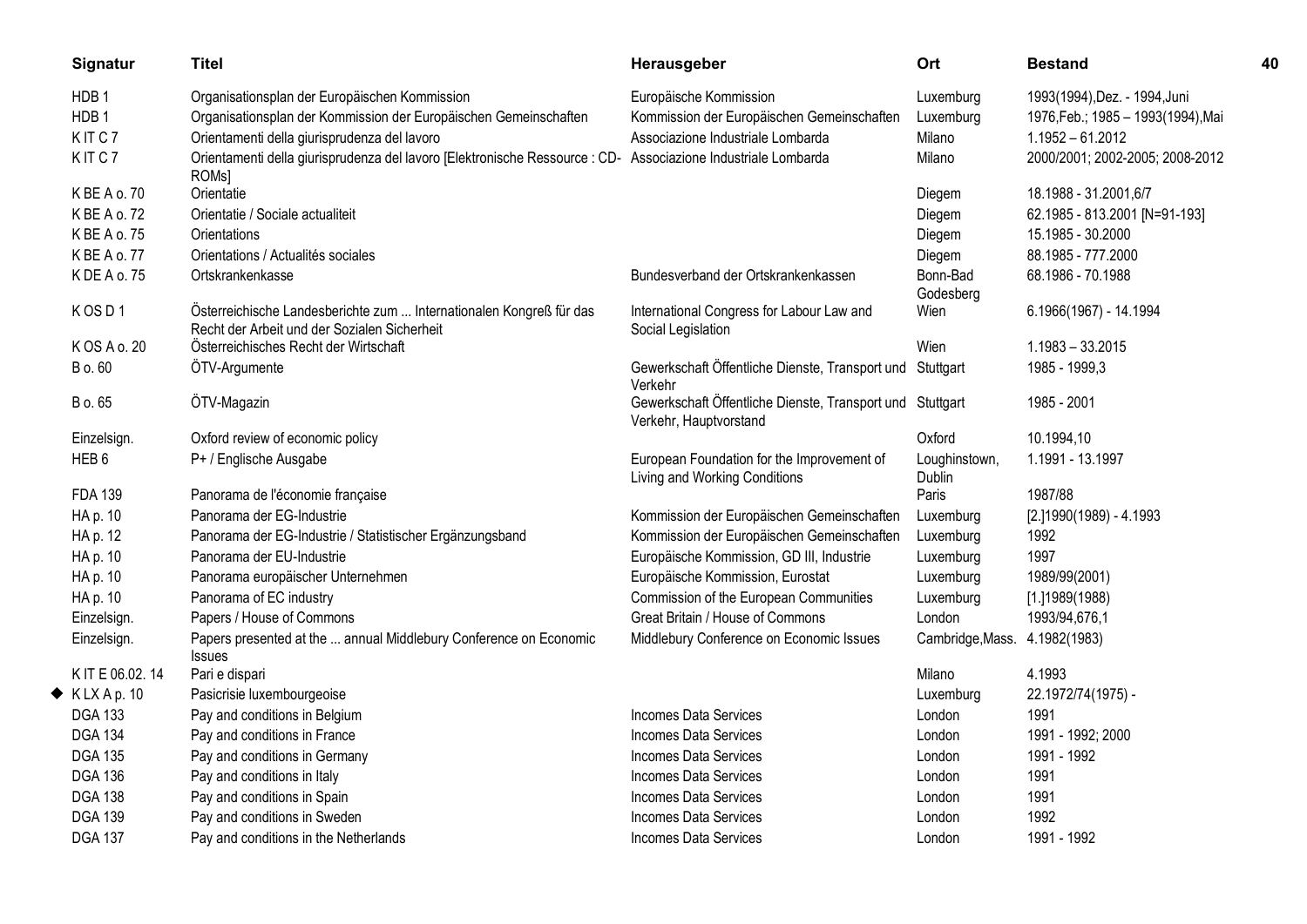| Signatur                  | <b>Titel</b>                                                                      | Herausgeber                                                                                                                 | Ort                   | <b>Bestand</b>                  | 41 |
|---------------------------|-----------------------------------------------------------------------------------|-----------------------------------------------------------------------------------------------------------------------------|-----------------------|---------------------------------|----|
| HAP.20                    | Pécsi munkajogi közlemények                                                       |                                                                                                                             | Pécs                  | $1.2008 -$                      |    |
| KNLF1                     | Pensioen antwoordenboek                                                           |                                                                                                                             | Alphen aan den<br>Rij | 1993 - 1996                     |    |
| DIB 03.105                | Pensions at a glance / OECD and G20 indicators                                    |                                                                                                                             | Paris                 | 1.2005; 3.2009; 7.2017          |    |
| KSDF1                     | Pensions in Sweden = Altersversorgung in Schweden                                 | <b>SSP</b>                                                                                                                  | Stockholm             | 1986 - 1991; 1995 [L]           |    |
| K BE A p. 20              | Permanent overzicht van juridische tijdschriften                                  |                                                                                                                             | <b>Bruxelles</b>      | $2012 - 2014,2$                 |    |
| B p. 15                   | Personal                                                                          |                                                                                                                             | Köln                  | 41.1989 - 47.1995               |    |
| B p. 17                   | Personal bei der Post AG, Telekom AG, Postbank AG und deren<br>Tochterunternehmen | Christliche Gewerkschaft Post im Christlichen<br>Gewerkschaftsbund                                                          | München               | 1997 - 1999,3                   |    |
| $\blacklozenge$ B p. 17   | Personal bei Unternehmen für Postservice, Logistik und Telekommunikation          | Christliche Gewerkschaft Postservice und                                                                                    | Bonn                  | 1999,4 -                        |    |
| KDEAp. 23                 | Personaldienstleister                                                             | <b>Bundesverband Zeitarbeit</b>                                                                                             | Bonn                  | 1995 - 1999; 2001 - 2003        |    |
| <b>CEA 289</b>            | Personalforschung                                                                 |                                                                                                                             | München               | 1987(1988) - 1988(1989)         |    |
| B p. 20                   | Personalführung                                                                   | Deutsche Gesellschaft für Personalführung e.V.                                                                              | Düsseldorf            | 1988 - 28.1995                  |    |
| $\blacklozenge$ KDEAp. 25 | Personalrat                                                                       |                                                                                                                             | Köln                  | [1.] 1984 - [2.] 1985; 3.1986 - |    |
| $\blacklozenge$ KDEAp. 35 | Personalvertretung                                                                |                                                                                                                             | <b>Berlin</b>         | $1.1958 -$                      |    |
| B p. 28                   | Personalwirtschaft                                                                |                                                                                                                             | Kriftel               | 16.1989 - 22.1995               |    |
| B p. 31                   | Personnel                                                                         | Association Nationale des Directeurs et Chefs de Paris<br>Personnel                                                         |                       | 301.1989; 303.1989-311.1990     |    |
| K GR A p. 60              | Personnel in practice / Employment case digest                                    |                                                                                                                             | Kingston upon<br>Tham | 1992 - 93.1999                  |    |
| K GR A p. 62              | Personnel in practice / Employment digest                                         |                                                                                                                             | Kingston upon<br>Tham | 332.1992 - 499.1999 [L]         |    |
| B p. 33                   | Personnel psychology                                                              |                                                                                                                             | Durham, NC            | 36.1983-48.1995,2 [83-84=MF]    |    |
| <b>CEA 29</b>             | Personnel review                                                                  |                                                                                                                             | <b>Bradford</b>       | 1988                            |    |
| HA p. 25                  | Perspektive 92                                                                    | Kommission der Europäischen Gemeinschaften,<br>Generaldirektion Audiovisuelle Medien,<br>Information, Kommunikation, Kultur | Luxembourg            | 1988 - 1992                     |    |
| KFRAp.50                  | Point sur la retraite des cadres                                                  | Association Générale des Institutions de<br>Retraites des Cadres                                                            | Paris                 | 161.1989 - 213.2000 [N=211]     |    |
| Einzelsign.               | Politische Studien                                                                | Hanns-Seidel-Stiftung e.V.                                                                                                  | München               | 43.1992,33                      |    |
| Einzelsign.               | Politische Studien / Sonderheft                                                   | Hanns-Seidel-Stiftung e.V.                                                                                                  | München               | 1992,2                          |    |
| Einzelsign.               | Politische Vierteljahresschrift / Sonderheft                                      |                                                                                                                             | Opladen               | 19.1988; 22.1991 - 24.1993      |    |
| B p. 49                   | Post-Personal                                                                     | Christliche Gewerkschaft des Post- und<br>Fernmeldepersonals, Berufsverband im CGP                                          | München               | 1985 - 1996                     |    |
| K NL A p. 40              | Praktijkgids                                                                      |                                                                                                                             | Arnheim               | 1991 - 1995                     |    |
| $K$ NL A p. 43            | Praktijkgids arbeidsrecht                                                         |                                                                                                                             | Alphen aan den<br>Rij | 2006                            |    |
| K NL A p. 48              | Praktijkgids sociale zekerheid                                                    |                                                                                                                             | Alphen aan den<br>Rij | 2006                            |    |
| $\blacklozenge$ KITAp.72  | Pratica lavoro                                                                    |                                                                                                                             | Milano                | $1.2000 -$                      |    |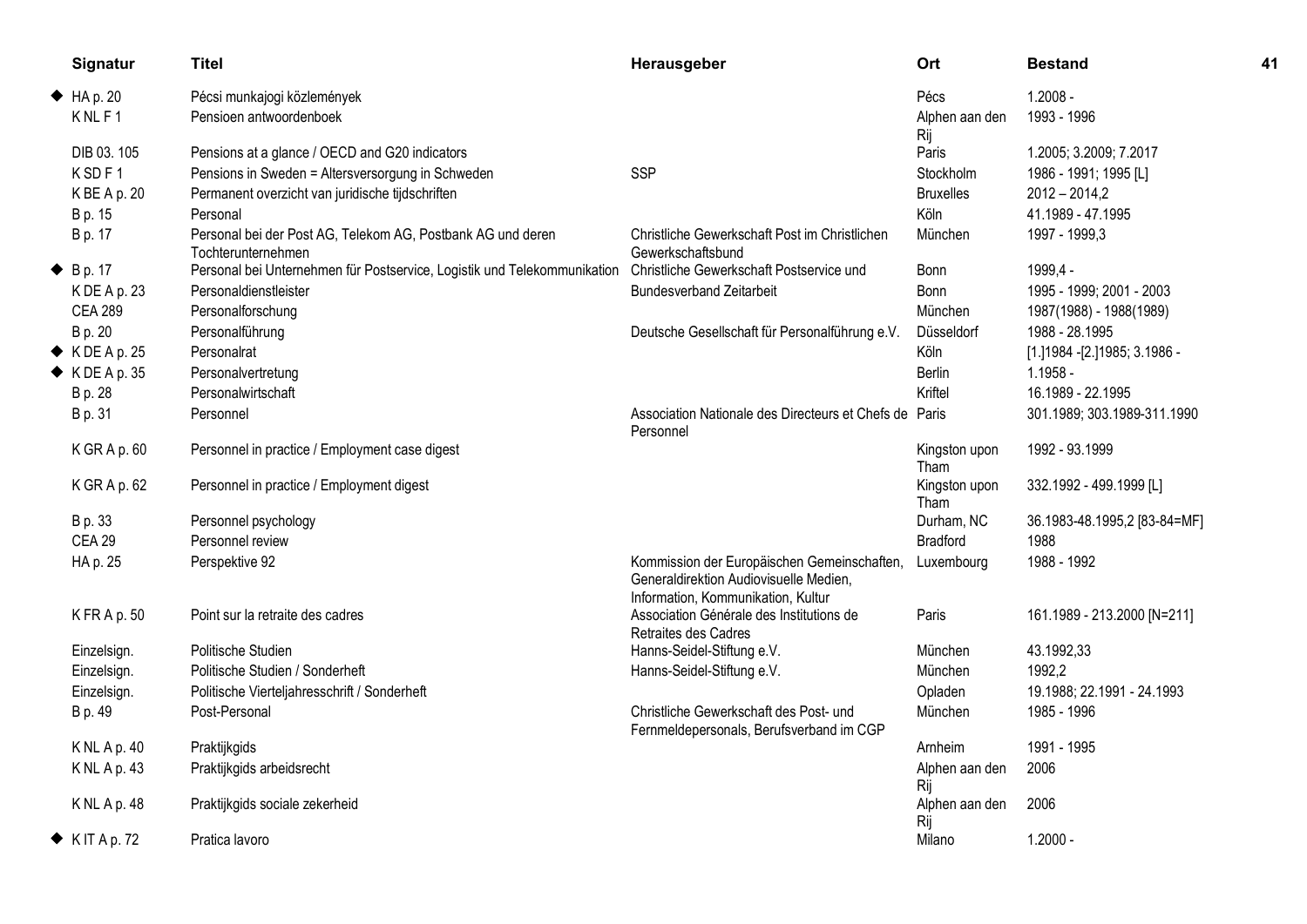| Signatur          | <b>Titel</b>                                                                         | Herausgeber                                                                                                                       | Ort             | <b>Bestand</b>                          | 42 |
|-------------------|--------------------------------------------------------------------------------------|-----------------------------------------------------------------------------------------------------------------------------------|-----------------|-----------------------------------------|----|
| K DE A p. 75      | Pressedienst der Deutschen Arbeitgeberverbände                                       | Bundesvereinigung der Deutschen<br>Arbeitgeberverbände                                                                            | Köln            | 1986 - 1993                             |    |
| B p. 55           | Pressespiegel                                                                        | Hans-Böckler-Stiftung ; Dokumentationszentrum<br>Europäische Gewerkschaft                                                         | Düsseldorf      | 1.1988 - 9.1996                         |    |
| KLXAp.75          | Prestations familiales au Grand-Duché de Luxembourg                                  | Caisse Nationale des Prestations Familiales                                                                                       | Luxemburg       | 1987 - 2004; 2006/07[2008]              |    |
| <b>KIT Ap. 75</b> | Previdenza sociale                                                                   | Istituto Nazionale della Previdenza Sociale                                                                                       | Roma            | 36.1980 - 46.1990                       |    |
| B p. 59           | Pro Arbeit [Elektronische Ressource]                                                 | Institut für Arbeitsmarkt- und Berufsforschung<br>der Bundesagentur für Arbeit                                                    | Nürnberg        | 2007                                    |    |
| K MS E 01.5       | Problèmes d'Amérique Latine                                                          |                                                                                                                                   | Paris           | 69.1983                                 |    |
| Einzelsign.       | Problèmes économiques                                                                | La Documentation Francaise-Actualités,<br>Communique du Bureau Promotion                                                          | Paris           | 2753.2002; 2815.2003                    |    |
| B p. 62           | Proceedings of New York University Annual Conference on Labor                        | New York University, Conference on Labor                                                                                          | Boston, Mass.   | 49.1996 - 63.2010; 66.2013 -<br>68.2015 |    |
| B p. 62           | Proceedings of New York Unversity Annual National Conference on Labor                | New York University, Conference on Labor                                                                                          | New York, NY    | 37.1984 - 42.1989[N=35.1983]            |    |
| B p. 70           | Proceedings of the  annual meeting                                                   | Labor and Employment Relations Association                                                                                        | Champaign, III. | $57.2005 - 60.2008$                     |    |
| KUSAp.70          | Proceedings of the  annual meeting                                                   | National Academy of Arbitrators                                                                                                   | Washington, DC  | 32.1979 - 36.1983; 42.1989              |    |
| B p. 70           | Proceedings of the annual meeting                                                    | Industrial Relations Research Association                                                                                         | Madison, Wis.   | 31.1978-56.2004 [N=40.1987]             |    |
| B p. 70           | Proceedings of the annual winter meeting                                             | Industrial Relations Research Association,<br>University of Wisconsin                                                             | Madison, Wis.   | 22.1969-30.1977 [N=25.1972]             |    |
| B p. 72           | Proceedings of the spring meeting                                                    | <b>Industrial Relations Research Association</b>                                                                                  | Madison, Wis.   | 1988 - 1997                             |    |
| <b>FDA 101</b>    | Productivity measures for selected industries and government services                | US Department of Labor, Bureau of Labor<br><b>Statistics</b>                                                                      | Washington, DC  | 1986(1988)                              |    |
| AHD 01.p. 75      | ProFILE / Europäische Arbeitsmärkte [Computerdatei]                                  | Institut für Arbeitsmarkt- und Berufsforschung<br>der Bundesanstalt für Arbeit                                                    | Nürnberg        | 2001                                    |    |
| CEG 03.11         | Profit sharing survey                                                                | Profit Sharing Council of America                                                                                                 | Chicago, III.   | 1986(1987)                              |    |
| HDB4              | Programm der Kommission : für                                                        | Europäische Gemeinschaft für Kohle und Stahl;<br>Europäische Wirtschaftsgemeinschaft;<br>Europäische Atomgemeinschaft, Kommission | Brüssel [u.a.]  | 1982/83(1982)                           |    |
| B p. 85           | Programme de Recherche du Département économique                                     | Institut de Droit du Travail et des Relations<br>Industrielles au sein de la Communauté<br>Européenne                             | Trèves          | 1997(1998)                              |    |
| DGL 01.227        | Progress of the world's women                                                        | United Nations Development Fund for Women                                                                                         | New York, NY    | 2005                                    |    |
| Einzelsign.       | Prokla                                                                               | Vereinigung zur Kritik der politischen Ökonomie<br>e.V.                                                                           | Berlin          | 19.1989,2 - 4; 20.1990,4                |    |
| Einzelsign.       | Promoting health and safety in European Small and Medium-sized<br>Enterprises (SMEs) | European Agency for Safety and Health at Work Luxemburg                                                                           |                 | 2003/2004(2005)                         |    |
| K NL A p. 70      | PS                                                                                   |                                                                                                                                   | Deventer        | 1979 - 1997                             |    |
| <b>KNLAp.72</b>   | PS / Actua                                                                           |                                                                                                                                   | Deventer        | 1998 - 2000                             |    |
| <b>KNLAp.74</b>   | PS / Documenta                                                                       |                                                                                                                                   | Deventer        | 1998 - 2000                             |    |
| Einzelsign.       | PS / Special                                                                         |                                                                                                                                   | Deventer        | 1998 - 2000                             |    |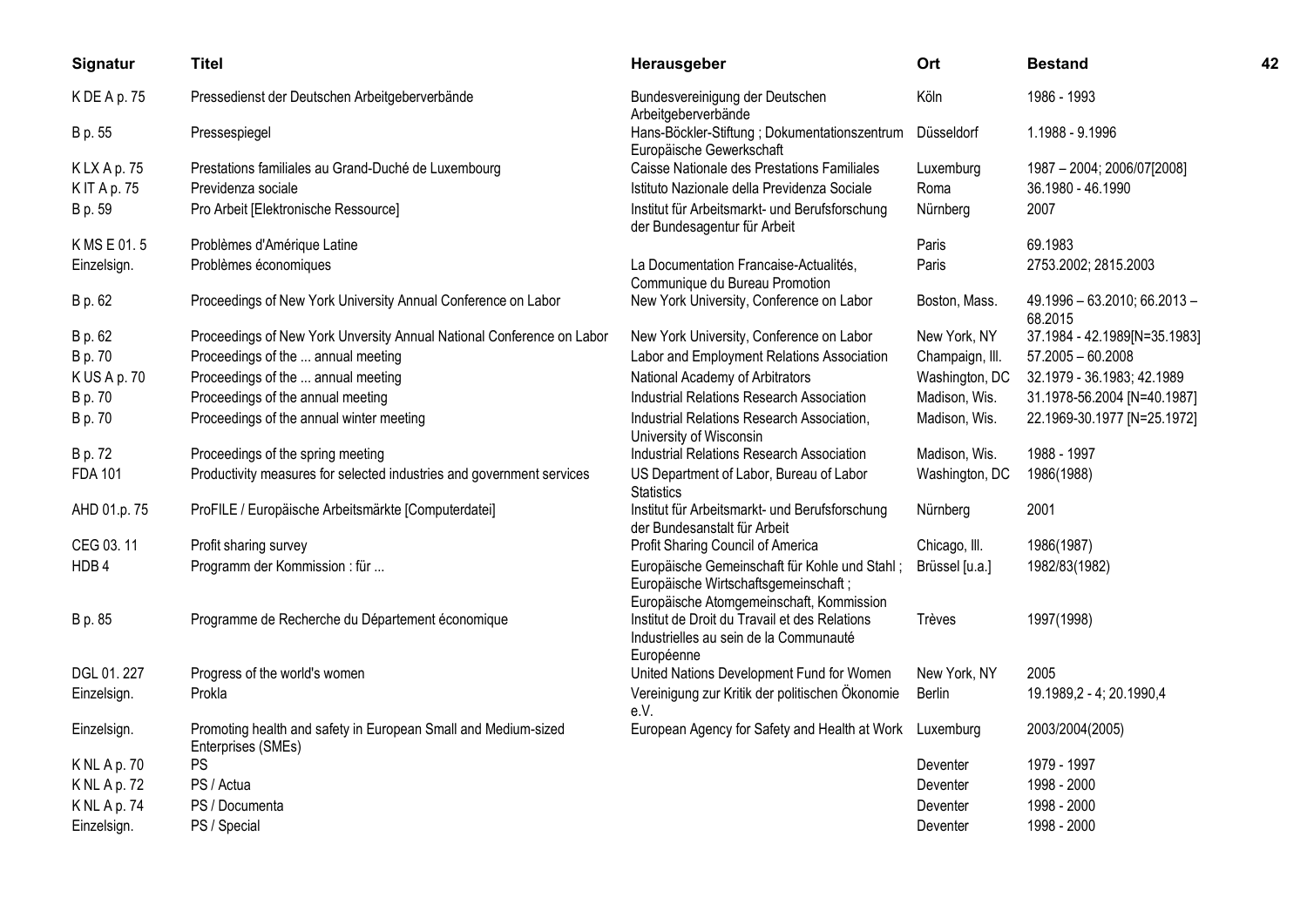| Signatur                    | <b>Titel</b>                                                                               | Herausgeber                                                                          | Ort                     | <b>Bestand</b>                   | 43 |
|-----------------------------|--------------------------------------------------------------------------------------------|--------------------------------------------------------------------------------------|-------------------------|----------------------------------|----|
| GCC 03.2                    | Publications de la Cour Européenne des Droits de l'Homme / A                               | Cour Européenne des Droits de l'Homme                                                | Köln                    | $[1]$ .1960/61(1961) - 338.1996  |    |
| GCC 03.3                    | Publications de la Cour Européenne des Droits de l'Homme / B                               | Cour Européenne des Droits de l'Homme                                                | Köln                    | [1.]1960/61 - 104.1985/88        |    |
| ADD <sub>2</sub>            | Publishers' international directory                                                        |                                                                                      | München                 | 23.1996/97                       |    |
| Einzelsign.                 | Quaderni di diritto del lavoro e delle relazione industriali                               |                                                                                      | Torino                  | $1.1987 - 31.2009$ [N=6]         |    |
| B q. 10                     | Quarterly labour force statistics = Statistiques trimestrielles de la population<br>active | Department of Economics and Statistics,<br>Organization for Economic Coop            | Paris                   | 1990 - 2004                      |    |
| B q. 40                     | Quelle                                                                                     | Deutscher Gewerkschaftsbund                                                          | Köln                    | 35.1984 - 48.1997                |    |
| K FR A q. 20                | Questions prud'homales, commerciales & fiscales                                            |                                                                                      | Paris                   | 1930 - 1935                      |    |
| K FR A q. 20                | Questions prud'homales, fiscales et commerciales                                           |                                                                                      | Paris                   | 1936 - 1950                      |    |
| K LX A q. 25                | Questions sociales                                                                         | Centre de Droit Social                                                               | Luxemburg               | 1.1970/71 - 10.1991/92           |    |
| $\blacklozenge$ KPO A q. 20 | Questoes laborais                                                                          | Associação de Estudos Laborais                                                       | Coimbra Codex           | 1.1994 -                         |    |
| Einzelsign.                 | Quintessenzen aus der Arbeitsmarkt- und Berufsforschung                                    | Institut für Arbeitsmarkt- und Berufsforschung<br>der Bundesanstalt für Arbeit       | Nürnberg                | 1.1975 - 11.1981                 |    |
| $\blacklozenge$ LA r. 04    | Rabels Zeitschrift für ausländisches und internationales Privatrecht                       | Max-Planck-Institut für Ausländisches und                                            | Tübingen                | 26.1961 -                        |    |
| K FR C 01.r. 10             | Rapport annuel / France / Cour de Cassation                                                | Cour de Cassation                                                                    | Paris                   | 2004(2005) -                     |    |
| K FR C 01.r. 10             | Rapport de la Cour de Cassation                                                            | Cour de Cassation                                                                    | Paris                   | 1979 - 2003 [N=1984;1985]        |    |
| KLXAr. 15                   | Rapport général sur la sécurité sociale au Grand-Duché de Luxembourg                       | Ministère du Travail et de la Sécurité Sociale                                       | Luxembourg              | 1983(1984) -                     |    |
| DHA 01.55                   | Rapporto ISFOL                                                                             | Istituto per lo Sviluppo della Formazione<br>Professionale dei Lavoratori            | Roma                    | 1989                             |    |
| <b>KIT Ar. 10</b>           | Rassegna giuridica dell'energia elettrica                                                  | Ente Nazionale per l'Energia Elettrica                                               | Roma                    | 1.1984 - 12.1995                 |    |
| $\triangle$ Br. 03          | Rationality and society                                                                    |                                                                                      | Newbury Park,<br>Calif. | 8.1996 -                         |    |
| B r. 05                     | Rechenschaftsbericht  und Forschungsplan                                                   | Institut für Arbeitsrecht und Arbeitsbeziehungen<br>in der Europäischen Gemeinschaft | Trier                   | 1983/90; 1991 - 2011/12(2012)    |    |
| Br. 05                      | Rechenschaftsbericht und Forschungsplan                                                    | Institut für Arbeitsrecht und Arbeitsbeziehungen<br>in der Europäischen Union        | Trier                   | 2012/13(2013) -                  |    |
| Einzelsign.                 | Recherches économiques de Louvain                                                          | Departement des Sciences Economiques,<br>Université Catholique de Louvain            | <b>Bruxelles</b>        | 58.1992,3/4                      |    |
| AGA r. 20                   | Recht, Bibliothek, Dokumentation                                                           | Arbeitsgemeinschaft für Juristisches Bibliotheks-<br>und Dokumentationswesen         | Berlin                  | 18.1988 - 48.2018                |    |
| $\blacklozenge$ KOSAr. 20   | Recht der Arbeit (DRdA)                                                                    | Bundeskammer für Arbeiter und Angestellte                                            | Wien                    | $23.1973 -$                      |    |
| $\blacklozenge$ KDEAr. 20   | Recht der Arbeit (RdA)                                                                     |                                                                                      | München                 | 1/2.1948/49 -                    |    |
| $\blacklozenge$ LA r. 15    | Recht der internationalen Wirtschaft (RIW)                                                 |                                                                                      | Heidelberg              | 21.1975 -                        |    |
| K DE A r. 30                | Recht im Amt                                                                               |                                                                                      | Neuwied                 | 31.1984 - 50.2003                |    |
| K JA A r. 20                | Recht in Japan                                                                             |                                                                                      | Baden-Baden             | 8.1991                           |    |
| ← KNL C.01.r. 10            | Rechtspraak arbeidsrecht (RAR)                                                             |                                                                                      | Deventer                | $2007,3 -$                       |    |
| K NL C 01.r. 25             | Rechtspraak medezeggenschapsrecht                                                          |                                                                                      | Deventer                | 1971/81(1982) - 4.1984(1985)     |    |
| K NL C 01.r. 60             | Rechtspraak ondernemingsraad (ROR)                                                         |                                                                                      | Deventer                | 1971/84(1986)-1994;2002-2013 [L] |    |
| K NL C 02.5                 | Rechtspraakoverzicht arbeidsrecht                                                          |                                                                                      | Den Haag                | $2007(2008) - 2013(2014)$        |    |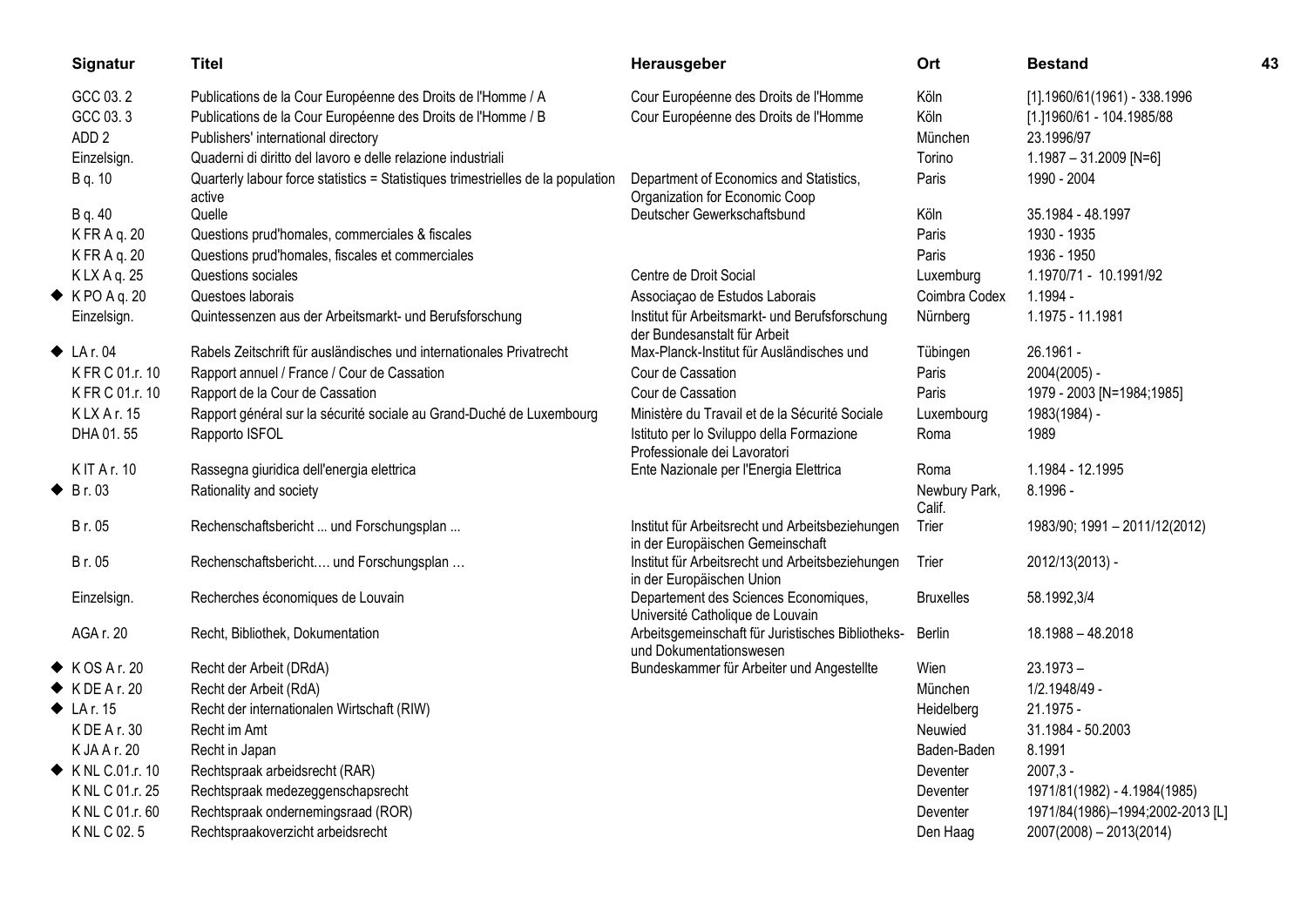|   | Signatur          | <b>Titel</b>                                                                               | Herausgeber                                                                     | Ort              | <b>Bestand</b>                   | 44 |
|---|-------------------|--------------------------------------------------------------------------------------------|---------------------------------------------------------------------------------|------------------|----------------------------------|----|
|   | K NL C 02.5-CD    | Rechtspraakoverzicht arbeidsrecht [Elektronische Ressource]                                |                                                                                 | Den Haag         | 1993/2007(2008) -1993/2011(2012) |    |
|   | K DE A r. 50      | Rechtsprechung                                                                             | Bundesvereinigung der Deutschen<br>Arbeitgeberverbände                          | Köln             | 1985 - 1995                      |    |
|   | KDEC <sub>5</sub> | Rechtsprechung des Arbeitsrechtes                                                          |                                                                                 | Stuttgart        | [1.]1914/25; 1.1927/28           |    |
|   | K DE E 16.02.1    | Rechtsprechung des Bundesarbeitsgerichts zum Betriebsverfassungsgesetz<br>im Jahre         |                                                                                 | Freiburg i. Br.  | 1972/86(1991);1987-1997(1998     |    |
|   | KDEC6             | Rechtsprechung in Arbeitssachen                                                            |                                                                                 | Berlin           | 1.1927/28 - 5.1932               |    |
|   | KDEC35            | Rechtsprechungsbericht des Bundesarbeitsgerichts ; für das Jahr ; FA-<br>Spezial           |                                                                                 | Köln             | $2006(2007) - 2009(2010)$        |    |
|   | Einzelsign.       | Rechtstheorie                                                                              |                                                                                 | <b>Berlin</b>    | 28.1997,2; 35.2004,3/4           |    |
|   | GCC 01.15         | Recommendation  of the Committee of Ministers to member states                             | Council of Europe, Committee of Ministers                                       | Strasbourg       | einzelne Hefte                   |    |
|   | GCC 01.16         | Recommendation  on the application of the European Social Charter<br>during the period     | Council of Europe, Committee of Ministers                                       | Strasbourg       | einzelne Hefte                   |    |
|   | GCC 01.18         | Recommendations and resolutions of the Committee of Ministers in the<br>Social Field       | Committee of Ministers in the Social Field                                      | Strasbourg       | 12.1988/90 - 13.1995             |    |
|   | GCB 03.1          | Record of proceedings / International Labour Conference                                    | International Labour Conference                                                 | Geneva           | 1.1919-101.2012 [1919-1984=MF]   |    |
|   | GCB 03.1          | Record of proceedings [Comptuterdatei] / International Labour Conference                   | International Labour Conference                                                 | Geneva           | $90.2002 - 91.2003$              |    |
|   | ECA 02.81         | Recruitment and dismissal in France                                                        | <b>Incomes Data Services</b>                                                    | London           | 2000,1                           |    |
|   | K BE A r. 20      | Recueil annuel de jurisprudence belge                                                      |                                                                                 | <b>Bruxelles</b> | 1971(1972) - 58.2006(2007)       |    |
|   | K FR C 01.r. 20   | Recueil de jugements des tribunaux administratifs                                          |                                                                                 | Paris            | 1988(1989)                       |    |
|   | KSEC1             | Recueil de jugements du droit du travail                                                   | <b>Union Patronales Suisses</b>                                                 | Zürich           | 1988 - 1992; 1994 - 1997         |    |
|   | GCC 03.2          | Recueil des arrêts et décisions = Reports of judgments and decisions                       | Cour Europénne des Droits de l'Homme                                            | Strasbourg       | 1.1996 - 97.1998                 |    |
|   | K FR A r. 20      | Recueil juridique de l'est                                                                 |                                                                                 | Strasbourg       | 1984 - 2007                      |    |
|   | K BE A r. 20      | Recueil permanent des revues juridiques                                                    |                                                                                 | <b>Bruxelles</b> | 2008 - 2014                      |    |
|   | KLXAr.30          | Recueil sécurité et santé au travail                                                       |                                                                                 | Windhof          | $2012 -$                         |    |
|   | <b>FDA 141</b>    | Recueil statistique / Caisse Nationale d'Assurance Vieillesse des<br>Travailleurs Salariés | Caisse Nationale d'Assurance Vieillesse des<br>Travailleurs Salariés            | Paris            | 1984(1986) - 1986/87(1989)       |    |
|   | Einzelsign.       | Regards sur l'actualité                                                                    |                                                                                 | Paris            | 110.1985; 326.2006               |    |
|   | <b>FDA 27</b>     | Regionen / Finanzbeiträge der Gemeinschaft für Investititonen                              | Eurostat, Statistisches Amt der Europäischen<br>Gemeinschaften                  | Luxembourg       | 1987(1990)                       |    |
|   | <b>FDA 28</b>     | Regionen / Statistisches Jahrbuch                                                          | Eurostat, Statistisches Amt der Europäischen<br>Gemeinschaften                  | Luxemburg        | 1988(1989) - 1989(1990)          |    |
|   | DGK <sub>2</sub>  | Regionen in den 90er Jahren                                                                | Kommission der Europäischen Gemeinschaften,<br>Generaldirektion Regionalpolitik | Luxemburg        | 1991                             |    |
|   | <b>FDA 135</b>    | Regioni in cifre                                                                           | ISTAT, Istituto Nazionale di Statistica                                         | Roma             | 1992                             |    |
|   | KDEB1             | Reichsgesetzblatt / 1                                                                      | Reichsministerium des Innern                                                    | <b>Berlin</b>    | 1925 - 1940; 1943                |    |
|   | K SP A r. 20      | Relaciones laborales                                                                       |                                                                                 | Madrid           | $2.1986 - 30.2014$               |    |
| ◆ | Br. 10            | Relations industrielles = Industrial relations                                             | Département des Relations Industrielles,<br>Université Laval                    | Québec           | 40.1985 -                        |    |
|   | Br. 15            | Relazioni industriali                                                                      |                                                                                 | Milano           | 1.1983 - 9.1991                  |    |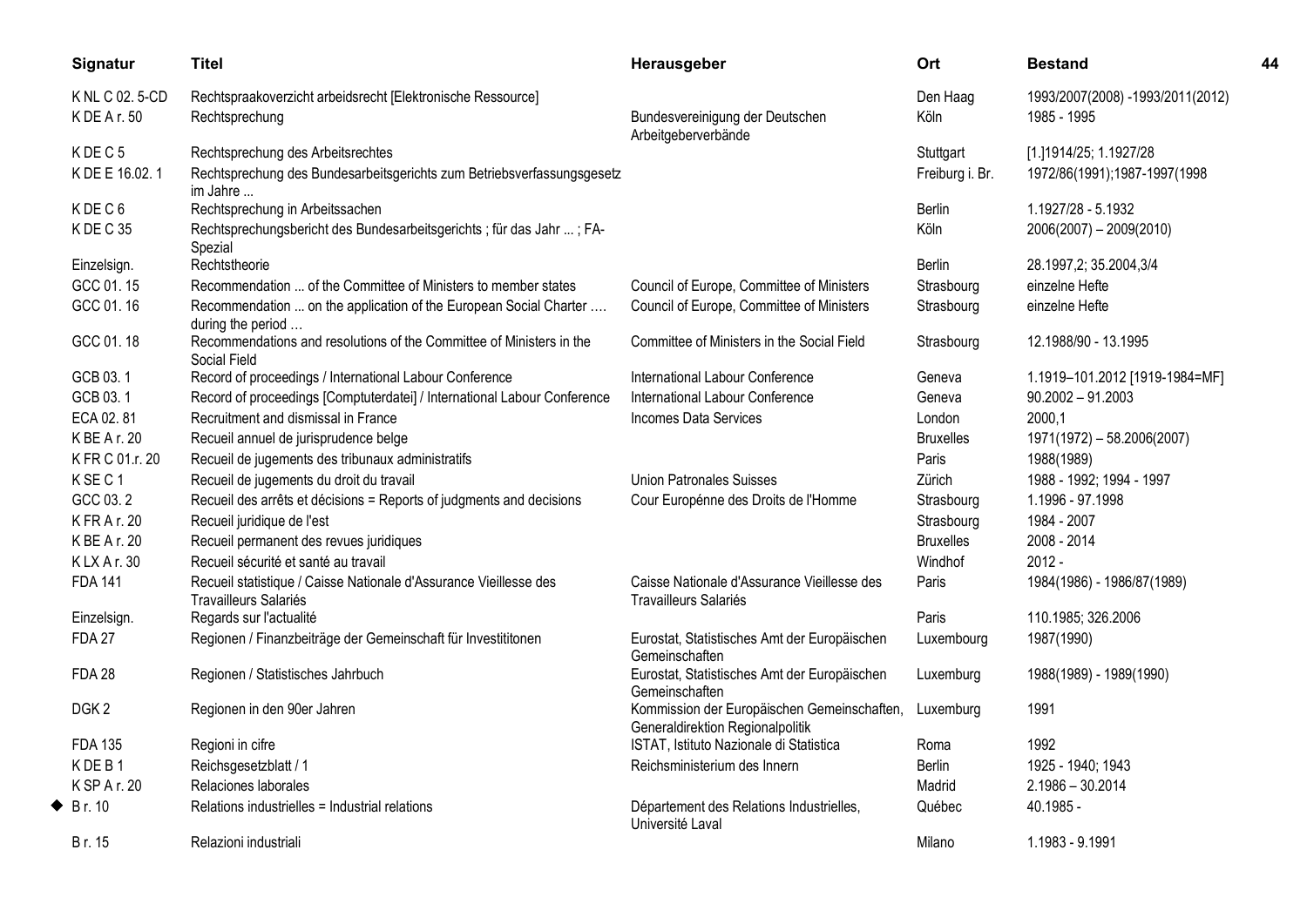| Signatur            | <b>Titel</b>                                                                           | Herausgeber                                                            | Ort                  | <b>Bestand</b>                                                     | 45 |
|---------------------|----------------------------------------------------------------------------------------|------------------------------------------------------------------------|----------------------|--------------------------------------------------------------------|----|
| Br. 18              | Relazioni sindacali in Italia                                                          | Centro di Studi Sociali e Sindacali, CESOS                             | Roma                 | 1981 - 1997/98 [L]                                                 |    |
| K LX B 01.r. 20     | Relevé général de la législation                                                       | Service Central de Législation                                         | Luxembourg           | 1.1996 - 2008 [L]                                                  |    |
| DIB 03.133          | Renten auf einen Blick                                                                 | OECD                                                                   | Paris                | [1.]2005; 2.2007                                                   |    |
| K DE E 04.03.127    | Rententabelle                                                                          |                                                                        | Freiburg             | 1998/99(1999)                                                      |    |
| ADA 19              | Répertoire d'adresses sociales  du Dictionnaire permanent social                       |                                                                        | Montrouge Cedex 2003 |                                                                    |    |
| K SP C 01.r. 20     | Repertorio de la jurisprudencia constitucional en materia laboral en                   |                                                                        | Madrid               | 1991(1992) - 1992(1993)                                            |    |
| K SP C 01.r. 20     | Repertorio de la jurisprudencia constitucional en materia laboral en                   |                                                                        | Madrid               | 1995(1996) - 1997(1998)                                            |    |
| HA r. 22            | Repertorio de la jurisprudencia laboral del Tribunal de Justicia de la Unión           |                                                                        | Madrid               | 1993(1994) - 1994(1995)                                            |    |
|                     | Europea en                                                                             |                                                                        |                      |                                                                    |    |
| HA r. 22            | Repertorio de la jurisprudencia laboral del Tribunal de Justicia de las                |                                                                        | Madrid               | 1990(1991) - 1992(1993)                                            |    |
|                     | Comunidades Europeas en                                                                |                                                                        |                      |                                                                    |    |
| K SP C 01.r. 25     | Repertorio de sentencias del Tribunal Central de Trabajo                               | Tribunal Central de Trabajo                                            | Pamplona             | 1979 - 1989(1990/91)                                               |    |
| <b>KIT G39</b>      | Repertorio del foro italiano                                                           |                                                                        | Roma                 | 1988(1989)                                                         |    |
| KITC <sub>5-S</sub> | Repertorio di giurisprudenza del lavoro                                                |                                                                        | Milano               | 1991/2002 - 1991/2004                                              |    |
| KITC8               | Repertorio di giurisprudenza del lavoro                                                |                                                                        | Milano               | 1968/75(1976/77)-2001/02(02)                                       |    |
| KITC5               | Repertorio di giurisprudenza del lavoro [Elektronische Ressource]                      |                                                                        | [Milano]             | 1991/2002 - 1991/2005                                              |    |
| K GR E 13.02.30     | Report                                                                                 | Royal Commission on Trade Unions and<br><b>Employers' Associations</b> | London               | 1965/68(1968)                                                      |    |
| K IR A a. 58        | Report & accounts / Labour Relations Agency <belfast></belfast>                        | Labour Relations Agency                                                | <b>Belfast</b>       | 1991/92(1992) - 1992/93(1993                                       |    |
| GCB 03.5            | Report / International Conference of Labour Statisticians                              | International Conference of Labour Statisticians                       | Geneva               | 14.1987,1; 14.1987,3                                               |    |
| GCB 03.2            | Report / International Labour Conference                                               | International Labour Conference                                        | Geneva               | 1.1919 - 66.1980 [Mikrofilm];<br>60.1975,3; 67.1981 - 101.2012 [L] |    |
| <b>DFA 53</b>       | Report / Observatoire National de la Pauvreté et de l'Exclusion Sociale                | Oberservatoire National de la Pauvreté et de<br>l'Exclusion Sociale    | Paris                | 2000(2001) - 2001/02(2002)                                         |    |
| <b>CEA 12</b>       | Report / Price Waterhouse Cranfield Project on International Strategic                 | Price Waterhouse Cranfield Project on                                  | London               | 1990 - 1991                                                        |    |
|                     | Human Resource Management                                                              | International Strategic Human Resource<br>Management                   |                      |                                                                    |    |
| K GR E 06.02. 52    | Report and statement of accounts of the Fair Employment Agency for<br>Northern Ireland | Fair Employment Agency for Northern Ireland                            | London               | 10.1985/86                                                         |    |
| <b>DFA 53</b>       | Report by the National Observatory on Poverty and Social Exclusion                     | Oberservatoire National de la Pauvreté et de<br>l'Exclusion Sociale    | Paris                | 2003/04(2004) - 2013/14(2014)                                      |    |
| Br. 22              | Report of activities                                                                   | Public Services International                                          | Ferney-Voltaire      | 1997 - 2004 [N=1998]                                               |    |
| <b>KIRAr.75</b>     | Report of proceedings                                                                  | Irish Congress of Trade Unions                                         | <b>Dublin</b>        | 1.1993 - 3.1995                                                    |    |
| K GR E 12.02.39     | Report of the Chief Inspector of Factories and Workshops                               | Great Britain, Factory Inspectorate                                    | London               | 1890(1891)                                                         |    |
| K GR A a. 65        | Report of the Commission for Racial Equality / Summary of the  report                  | <b>Commission for Racial Equality</b>                                  | London               | 1.1977(1978)                                                       |    |
| GA r. 20            | Report of the  conference                                                              | International Law Association                                          | Wechs. Verl.         | 42.1947; 45.1952 - 59.1980                                         |    |
| HCB <sub>5</sub>    | Report of the EFTA Court                                                               | <b>EFTA Court</b>                                                      | Luxembourg           | 1994/95(1995) - 2015(2016)                                         |    |
| Br. 25              | Report of the Executive Council                                                        | Irish Congress of Trade Unions                                         | <b>Dublin</b>        | 1989/90 - 1990/91, 1993/95 -                                       |    |
| GCB 03.4            | Report of the International Labour Organisation to the United Nations                  | International Labour Organisation                                      | Geneva               | 1.1946/47(1947)-31.1977 [MF]                                       |    |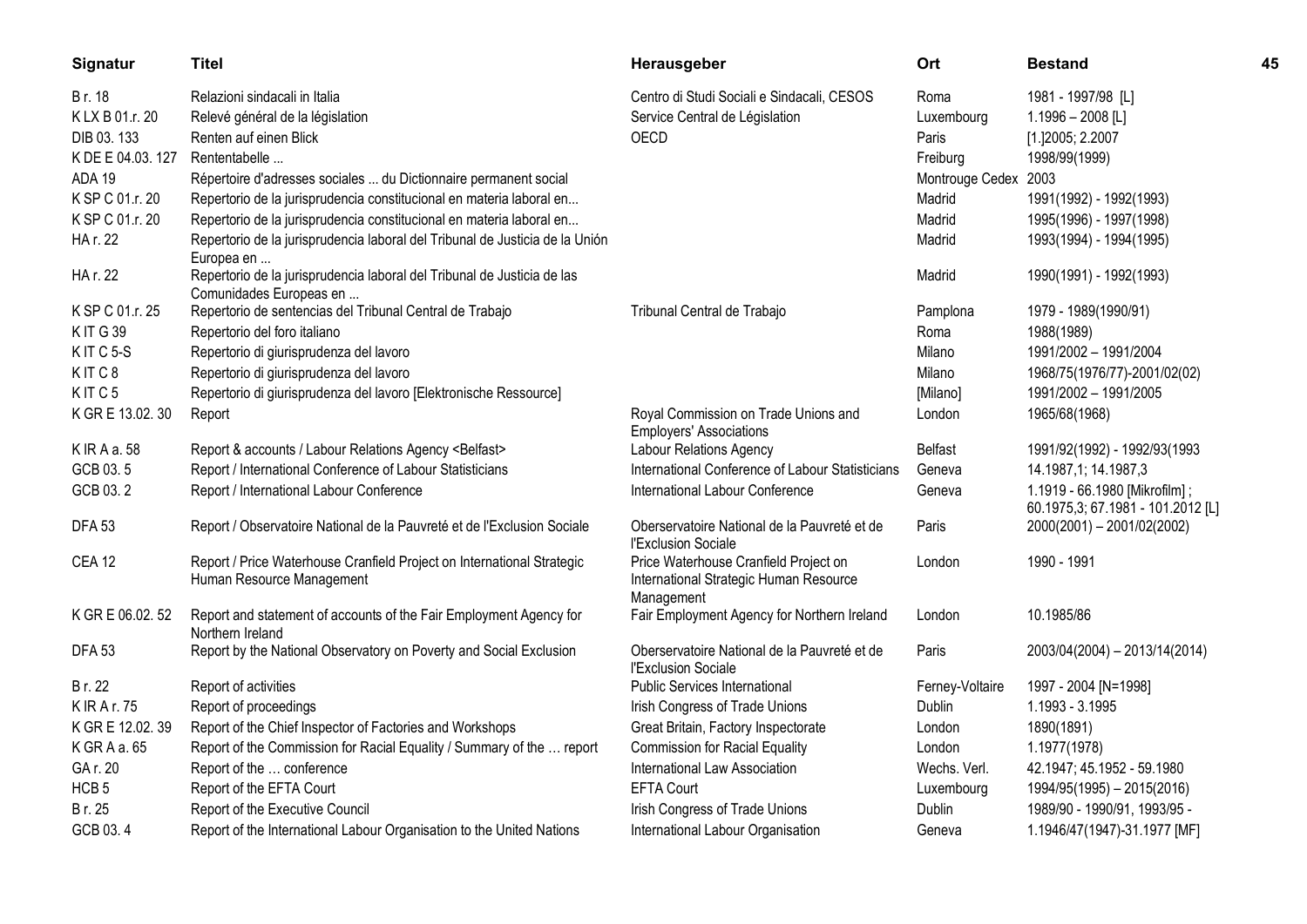| Signatur          | <b>Titel</b>                                                        | Herausgeber                                                                                                    | Ort                   | <b>Bestand</b>                              | 46 |
|-------------------|---------------------------------------------------------------------|----------------------------------------------------------------------------------------------------------------|-----------------------|---------------------------------------------|----|
| DHA 01.95         | Report of the National Skills Task Force                            | National Skills Task Force                                                                                     | Sudbury               | 1.1998 - 4.2000                             |    |
| Einzelsign.       | Report on equality between women and men                            | European Commission, Directorate-General for<br>Employment. Social Affairs and Equal<br>Opportunities, Unit G1 | Luxembourg            | 4.2007                                      |    |
| DBB 04.104        | Report on social inclusion                                          | European Commission, Directorate-General for<br>Employment. Social Affairs and Equal<br>Opportunities, Unit E2 | Luxembourg            | 2005=2004/06(2005)                          |    |
| <b>GCA 13</b>     | Report on the  session                                              | United Nations, Committee on Economic, Social<br>and Cultural Rights                                           | New York, NY          | 18/19.1998(1999) -                          |    |
| Einzelsign.       | Report on the European economy                                      | <b>EEAG</b>                                                                                                    | Munich                | 1.2002                                      |    |
| K GR C 01.r. 20   | Reported decisions of the Social Security Commissioner              | Great Britain / Department of Health and Social<br>Security                                                    | London                | 7.1973/76(1978)-14.1991/92(2001)<br>$[N=9]$ |    |
| GCC 03.2          | Reports of judgment and decisions = Recueil des arrêts et décisions | Cour Europénne des Droits de l'Homme                                                                           | Strasbourg            | 1999 -                                      |    |
| CBB 03.41         | Research in corporate social performance and policy                 |                                                                                                                | Greenwich,<br>Conn.   | 1.1978 - 11.1989                            |    |
| FBE 02. 169       | Research in economic history                                        |                                                                                                                | Greenwich,<br>Conn.[u | 15.1995 - 16.1996                           |    |
| CAE 78            | Research in governmental and nonprofit accounting                   |                                                                                                                | Amsterdam             | 11.2004                                     |    |
| Einzelsign.       | Research in human capital and development                           |                                                                                                                | Greenwich,<br>Conn.   | 1.1979 - 6.1990; 12.1998                    |    |
| Einzelsign.       | Research in human capital and development / Supplement              |                                                                                                                | Greenwich,<br>Conn.   | 1.1981                                      |    |
| FBC 01.50         | Research in inequality and social conflict                          |                                                                                                                | Greenwich,<br>Conn.   | 1.1989                                      |    |
| Einzelsign.       | Research in international business and international relations      |                                                                                                                | Greenwich,<br>Conn.   | 1.1986 - 3.1989                             |    |
| DGA 620           | Research in labor economics                                         |                                                                                                                | Bingley [u.a.]        | $1.1977 -$                                  |    |
| Einzelsign.       | Research in labor economics / Supplement                            |                                                                                                                | Greenwich.<br>Conn.   | 1.1979 - 2.1983                             |    |
| <b>DLA 12</b>     | Research in law and economics                                       |                                                                                                                | Bingley               | 1.1979 - 18.1997; 19.2000 -                 |    |
| DLA <sub>9</sub>  | Research in law and economics / Supplement                          |                                                                                                                | Greenwich,<br>Conn.   | 1.1980                                      |    |
| DLA <sub>13</sub> | Research in law and policy studies                                  |                                                                                                                | Greenwich,<br>Conn.   | 2.1988                                      |    |
| FBB 05.50         | Research in occupational stress and well being                      |                                                                                                                | <b>Bingley</b>        | 5.2006; 7.2009; 10.2012-13.2015             |    |
| <b>CBA 98</b>     | Research in organizational behavior                                 |                                                                                                                | Greenwich,            | 1.1979 - 14.1992; 18.1996                   |    |
|                   |                                                                     |                                                                                                                | Conn.                 |                                             |    |
| CBB 01.6          | Research in organizational change and development                   |                                                                                                                | Greenwich,<br>Conn.   | 1.1987; 19.2011                             |    |
| CEA4              | Research in personnel and human resources management                |                                                                                                                | Greenwich,<br>Conn.   | 1.1983 - 8.1990                             |    |
| CEA4              | Research in personnel and human resources management / Supplement   |                                                                                                                | Greenwich,            | 1.1989                                      |    |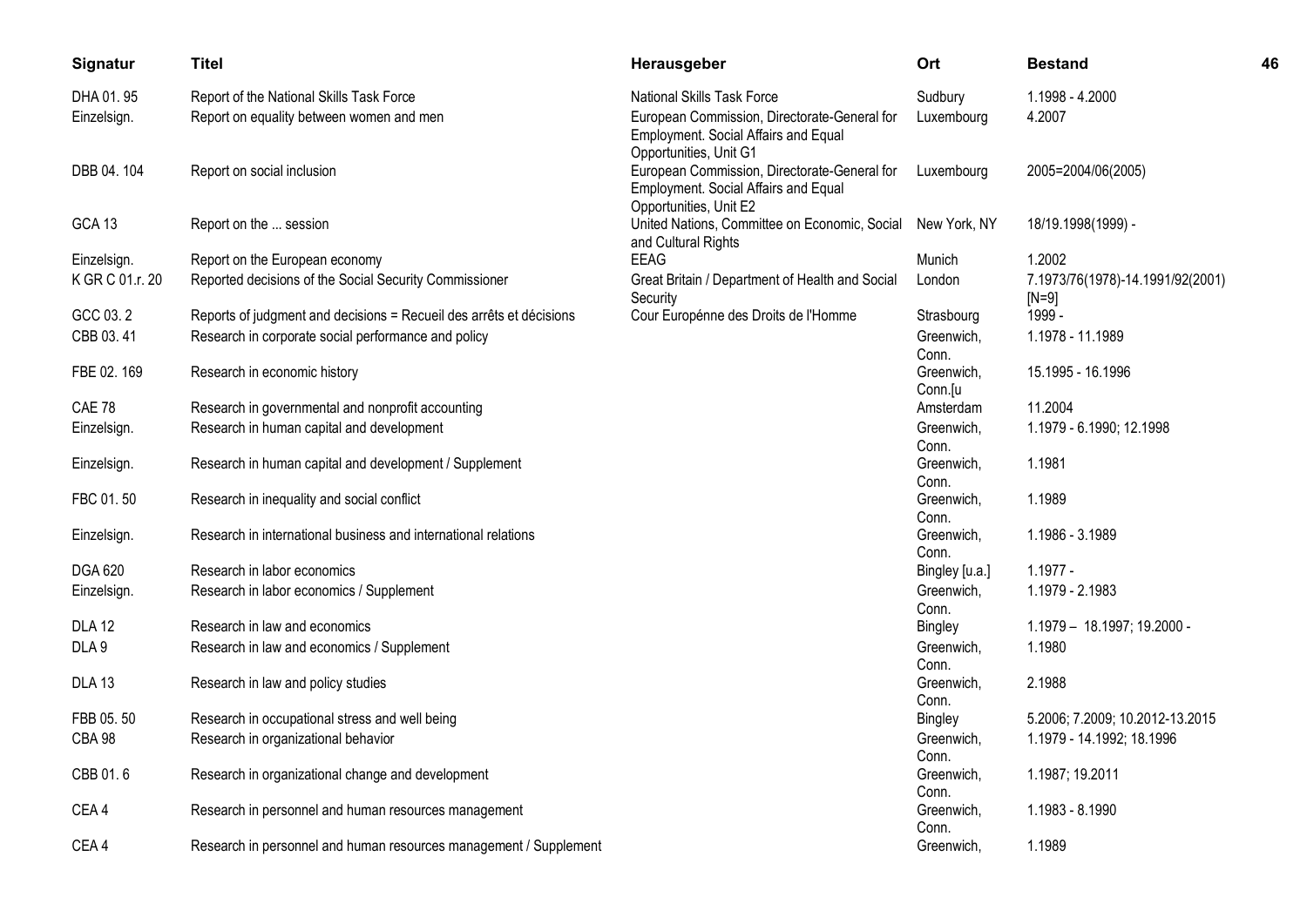| Signatur         | <b>Titel</b>                                                      | Herausgeber                                                          | Ort                 | <b>Bestand</b>                               | 47 |
|------------------|-------------------------------------------------------------------|----------------------------------------------------------------------|---------------------|----------------------------------------------|----|
|                  |                                                                   |                                                                      | Conn.               |                                              |    |
| DAC 02.74        | Research in public administration                                 |                                                                      | Greenwich.          | 1.1991                                       |    |
| <b>DGK39</b>     | Research in rural sociology and development                       |                                                                      | Conn.<br>Greenwich, | 4.1989                                       |    |
|                  |                                                                   |                                                                      | Conn.               |                                              |    |
| FBC 03.84        | Research in social stratification and mobility                    |                                                                      | Greenwich,          | 1.1981 - 11.1992 [N=10.1991]                 |    |
|                  |                                                                   |                                                                      | Conn.               |                                              |    |
| <b>DIA 17</b>    | Research in the sociology of health care                          |                                                                      | Greenwich,<br>Conn. | 5.1987                                       |    |
| CBB 01.5         | Research in the sociology of organizations                        |                                                                      | Greenwich,          | 1.1982 - 10.1992 [N=8.1990]                  |    |
|                  |                                                                   |                                                                      | Conn.               |                                              |    |
| Einzelsign.      | Research in the sociology of work                                 |                                                                      | Greenwich,          | 1.1981 - 5.1995; 11.2003 -                   |    |
| DFA <sub>2</sub> | Research on economic inequality                                   |                                                                      | Conn.<br>Greenwich, | 14.2004; 16.2006; 22.2011<br>1.1989 - 3.1992 |    |
|                  |                                                                   |                                                                      | Conn.               |                                              |    |
| CBB 01.7         | Research on negotiation in organizations                          |                                                                      | Greenwich,          | 1.1986 - 2.1990                              |    |
|                  |                                                                   |                                                                      | Conn.               |                                              |    |
| CBE 02.45        | Research on technological innovation, management and policy       |                                                                      | Greenwich,          | 4.1989; 5.2005                               |    |
|                  |                                                                   |                                                                      | Conn.               | 22.1993 - 24.1995                            |    |
| Br. 30<br>Br. 34 | Research policy                                                   | Institute of Labour Law and Industrial Relations                     | Amsterdam           |                                              |    |
|                  | Research report of the socio-economics group for the year         | in the European Communities                                          | Trier               | $2000(2001) - 2010(2011)$                    |    |
| GCB 03.3         | Resolutions adopted by the International Labour Conference at its | International Labour Conference                                      | Geneva              | 1981 - 1983                                  |    |
|                  | session                                                           |                                                                      |                     |                                              |    |
| K SP C 01.r. 35  | Resumen Colex / Jurisprudencia laboral                            |                                                                      | Madrid              | 1993(1994)                                   |    |
| K FR A r. 24     | Retraite complémentaire                                           | Association des Régimes de Retraites<br>Complémentaires              | Paris               | 90.1989 - 149.2003 [L]                       |    |
| K FR A r. 24     | Retraite complementaire Agirc-Arrco                               | Association Générale des Institutions de Retraite                    | Paris               | $1.2004 - 26.2010$                           |    |
|                  |                                                                   | des Cadres ; Association des Régimes de<br>Rétraites Complémentaires |                     |                                              |    |
| <b>FDA 153</b>   | Retribuciones = Verdienste                                        | Eurostat                                                             | Luxembourg          | 1991                                         |    |
| Br. 38           | Review / European Employment Observatory                          | European Employment Observatory                                      | Luxembourg          | 2002, s.; 2003, s.; 2005, s.; 2011.          |    |
| <b>FDC 12</b>    | Review of the year's work / Centre for Economic Performance       | Centre for Economic Performance                                      | London              | 1989/90(1991)-1994/95(1996)                  |    |
| <b>FDC 12</b>    | Review of the year's work / Centre for Labour Economics           | Centre for Labour Economics, London School of<br>Economics           | London              | 1988/89(1990)                                |    |
| HA r. 24         | Revista de derecho comunitario europeo                            | Centro de Estudios Constitucionales                                  | Madrid              | 1.1997 - 24.2020                             |    |
| KPO A r. 20      | Revista de direito e de estudos sociais                           |                                                                      | Coimbra             | 2.Ser. 1=28.1986 - 7=34.1992                 |    |
| K PO A r. 25     | Revista de direito e economia                                     | Centro Interdisciplinar de Estudos Jurídico-                         | Coimbra             | 1.1975 - 16/19.1990/93                       |    |
|                  |                                                                   | Económicos, Instituto de Alta Cultura da<br>Universidade de Coimbra  |                     |                                              |    |
| HA r. 25         | Revista de instituciones europeas                                 | Centro de Estudios Constitucionales                                  | Madrid              | 12.1985 - 23.1996; Reg.1/10                  |    |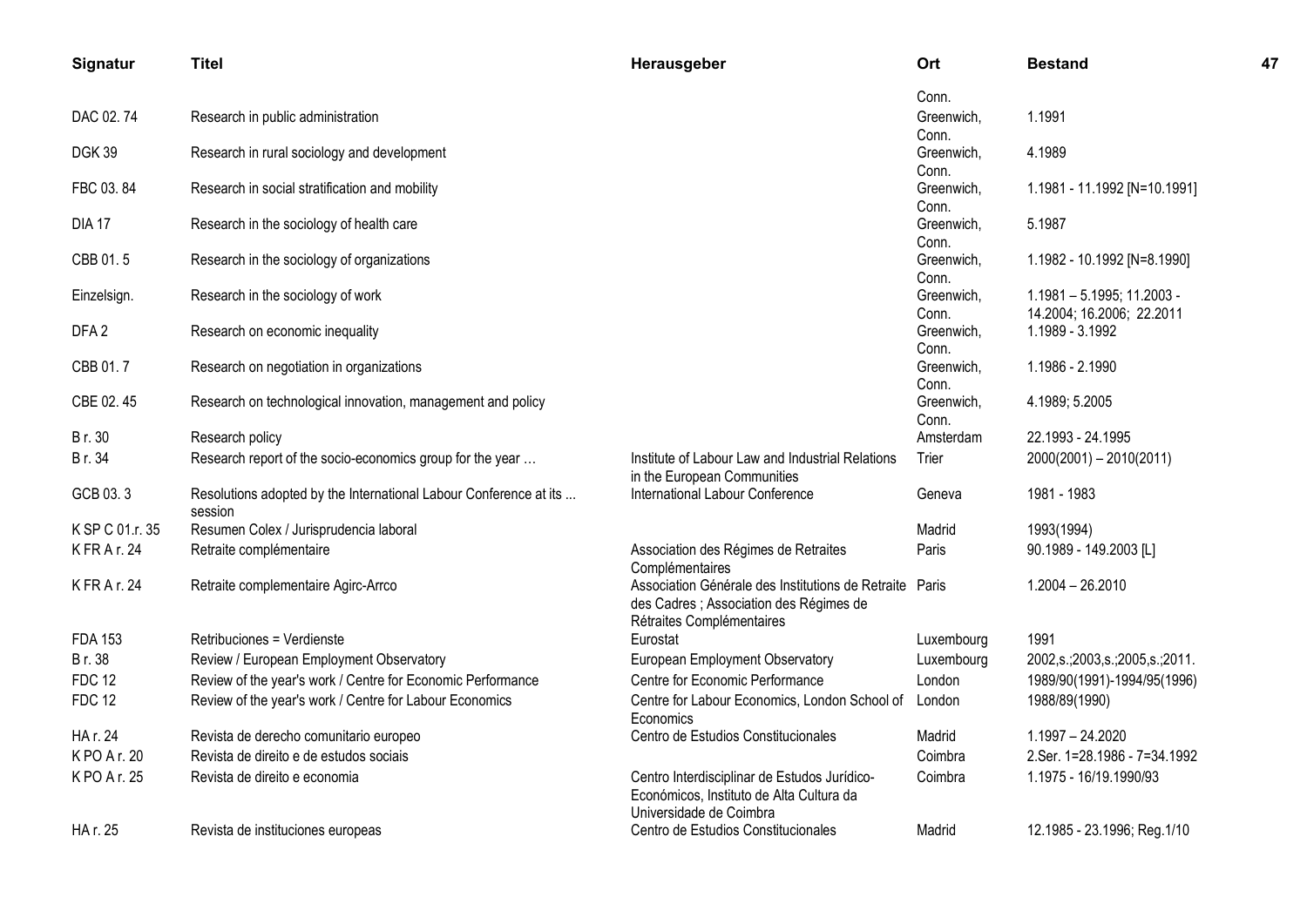| Signatur                  | <b>Titel</b>                                                                                        | Herausgeber                                                              | Ort              | <b>Bestand</b>                               | 48 |
|---------------------------|-----------------------------------------------------------------------------------------------------|--------------------------------------------------------------------------|------------------|----------------------------------------------|----|
| K PO C 01.r. 20           | Revista de legislação e de jurisprudencia                                                           |                                                                          | Coimbra          | 115.1982/83-133.2000/01 [L]                  |    |
| K SP A r. 30              | Revista de politica social                                                                          | Centro de Estudios Constitucionales                                      | Madrid           | 141.1984 - 148.1985                          |    |
| K SP A r. 34              | Revista de seguridad social                                                                         | Ministerio de Trabajo y Seguridad Social                                 | Madrid           | 21.1984 - 43/44.1989                         |    |
| K SP A r. 36              | Revista de trabajo                                                                                  | Ministerio de Trabajo y Seguridad Social,<br>Secretaría General Técnica  | Madrid           | 70;82;83; 89.1988 - 100.1990                 |    |
| K SP A r. 38              | Revista de trabajo y seguridad social                                                               | Ministerio de Trabajo y Seguridad Social,<br>Secretaría General Técnica  | Madrid           | 1.1991 - 22.1996                             |    |
| Einzelsign.               | Revista del Instituto de Estudios Económicos                                                        | Instituto de Estudios Económicos                                         | Madrid           | 1981,1; 1984,4                               |    |
| K SP A r. 41              | Revista del Ministerio de Empleo y Seguridad Social                                                 | Ministerio de Empleo y Seguridad Social                                  | Madrid           | 96.2012 - 136.2018                           |    |
| K SP A r. 41              | Revista del Ministerio de Trabajo e Inmigración                                                     | Ministerio de Trabajo e Inmigración                                      | Madrid           | 75.2008 - 95.2011                            |    |
| K SP A r. 41              | Revista del Ministerio de Trabajo, Migraciones y Seguridad Social                                   | Subdirección General de Información<br>Administrativa y Publicaciones    | Madrid           | 137.2018 - 145.2019                          |    |
| K SP A r. 41              | Revista del Ministerio de Trabajo y Asuntos Sociales                                                | Ministerio de Trabajo y Asuntos Sociales                                 | Madrid           | $1.1997 - 74.2008$                           |    |
| $\blacklozenge$ KSPAr. 41 | Revista del Ministerio de Trabajo y Economía Social                                                 | Gobierno de España, Ministerio de Trabajo y<br>Economía Social           | Madrid           | 146.2020 -                                   |    |
| $\blacklozenge$ KSPAr. 45 | Revista española de derecho del trabajo                                                             |                                                                          | Madrid           | 1.1980 - 160.2013; 205.2018 -<br>$[N=100,2]$ |    |
| K BE A r. 30              | Revue belge de sécurité sociale                                                                     | Ministère de la Prévoyance Sociale                                       | <b>Bruxelles</b> | 26.1984 - 36.1994                            |    |
| $\blacklozenge$ LA r. 20  | Revue de droit comparé du travail et de la sécurité sociale                                         | COMPTRASEC, UMR 5114, CNRS, Université Pessac<br>Montesquieu-Bordeaux IV |                  | $2011 -$                                     |    |
| $\blacklozenge$ KFRAr. 27 | Revue de droit du travail : mensuel                                                                 |                                                                          | Paris            | $1.2006 -$                                   |    |
| HA r. 40                  | Revue de droit européen                                                                             |                                                                          | Paris            | 16.1980                                      |    |
| K BE A r. 35              | Revue de droit social = Tijdschrift voor sociaal recht                                              |                                                                          | <b>Bruxelles</b> | 1971-1987; 75.1988-80.1993                   |    |
| $\bullet$ Br. 42          | Revue de gestion des ressources humaines                                                            |                                                                          | Paris            | No. 15.1995 -                                |    |
| $\blacklozenge$ KFRAr. 30 | Revue de jurisprudence sociale (RJS)                                                                |                                                                          | Paris            | 1989 -                                       |    |
| HA r. 34                  | Revue de l'Union Européenne                                                                         |                                                                          | Paris            | 542.2010 - 593.2015                          |    |
| $\triangle$ Br. 45        | Revue de l'IRES                                                                                     | Institut de Recherches Economiques et Sociales                           | Paris            | 1.1989 -                                     |    |
| K FR A r. 35              | Revue des comités d'entreprise                                                                      |                                                                          | Paris            | N.S. 16.1984-85.2000 [N=40]                  |    |
| HA r. 30                  | Revue d'intégration européenne = Journal of European integration                                    | Conseil Canadien des Affaires Européennes                                | Saskatoon, Sask. | 14.1990/91 - 17.1993/94                      |    |
| HA r. 34                  | Revue du marché commun                                                                              |                                                                          | Paris            | 129.1970 - 342.1990                          |    |
| HA r. 34                  | Revue du marché commun et de l'union européenne                                                     |                                                                          | Paris            | 343.1991 - 541.2010                          |    |
| Br. 55                    | Revue du travail                                                                                    | Ministère Fédéral de l'Emploi et du Travail                              | <b>Bruxelles</b> | 1984 - 1998                                  |    |
| Br. 75                    | Revue française de gestion                                                                          | Fondation Nationale pour l'enseignement de la<br>Gestion des Entreprises | Paris            | 1.1976 - 1995                                |    |
| K FR A r. 42              | Revue française des affaires sociales                                                               | Ministère des Affaires Sociales et de l'Emploi                           | Paris            | 37.1983 - 54.2000                            |    |
| KFRAr. 44                 | Revue française des affaires sociales / Cahier de jurisprudence / Emploi<br>travail                 | Ministère des Affaires Sociales et de l'Emploi                           | Paris            | 1984/85 - 1990                               |    |
| KFRAr. 44                 | Revue française des affaires sociales / Cahier de jurisprudence / Sécúrité<br>sociale, aide sociale | Ministère des Affairs Sociales et de l'Emploi                            | Paris            | 1984/85 - 1990                               |    |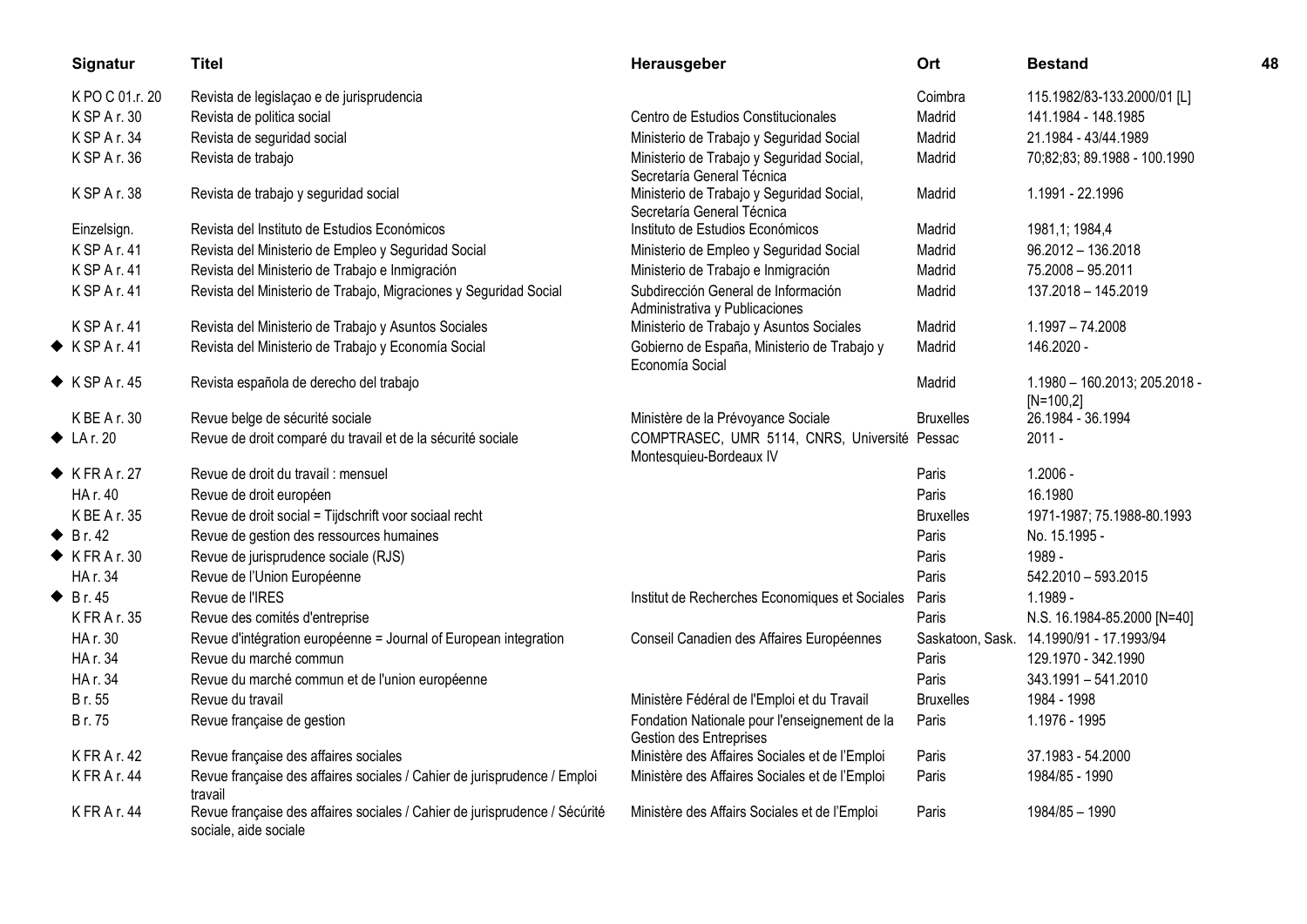| Signatur                   | <b>Titel</b>                                                                         | Herausgeber                                                      | Ort                     | <b>Bestand</b>                                     | 49 |
|----------------------------|--------------------------------------------------------------------------------------|------------------------------------------------------------------|-------------------------|----------------------------------------------------|----|
| IA r. 20                   | Revue hellenique de droit international                                              | Institut Hellénique de Droit International et<br>Etranger        | Athènes [u.a.]          | 29.1976 - 37.1984                                  |    |
| $\blacklozenge$ LA r. 25   | Revue internationale de droit comparé                                                | Société de Législation Comparée                                  | Paris                   | 36.1984 -                                          |    |
| $\blacklozenge$ KFRAr.50   | Revue pratique de droit social (RPDS)                                                |                                                                  | Paris                   | 1979 -                                             |    |
| HA r. 40                   | Revue trimestrielle de droit européen (RTD)                                          |                                                                  | Paris                   | 1.1965-15.1979;17.1981 - 48.2012;<br>2013-2015     |    |
| <b>KIT Ar. 35</b>          | Rivista degli infortuni e delle malattie professionali                               | Istituto Nazionale per l'Assicurazione                           | Roma                    | 75.1988,3; 76.1989; 83.1996 -<br>102.2015          |    |
| <b>KIT Ar. 40</b>          | Rivista di diritto del lavoro                                                        |                                                                  | Milano                  | 1.1949 - 32.1980                                   |    |
| LA r. 35                   | Rivista di diritto internazionale e comparato del lavoro                             |                                                                  | Padova                  | 1.1953 - 23/25.1983/85                             |    |
| IA r. 30                   | Rivista di diritto internazionale privato e processuale                              |                                                                  | Padova                  | $1.1965 - 18.1982$                                 |    |
| $\blacklozenge$ KIT Ar. 50 | Rivista giuridica del lavoro e della previdenza sociale                              |                                                                  | Roma                    | 29.1978 -                                          |    |
| <b>KIT Ar. 55</b>          | Rivista italiana di diritto del lavoro                                               |                                                                  | Milano                  | 1.1982 - 33.2014                                   |    |
| K IT A r. 60               | Rivista italiana di previdenza sociale                                               |                                                                  | Milano                  | 1.1948 - 33.1980                                   |    |
| K BE E 08.01.10            | Rupture du contrat de travail                                                        |                                                                  | <b>Bruxelles</b>        | 1979/81 - 1992/95; 2002/05                         |    |
| K DE A r. 85               | RVaktuell                                                                            | Deutsche Rentenversicherung                                      | Berlin                  | 52.2005,10/11 -<br>67.2020,11/12(Nov./Dez.)        |    |
| K DE A s. 03               | Saarländische Arbeitnehmer                                                           | Arbeitskammer des Saarlandes                                     | Saarbrücken             | 18.1970 - 24.1976,3                                |    |
| AHD 02.25                  | Safety and health at work                                                            | International Labour Organisation                                | Geneva                  | Index 1984-88                                      |    |
| Einzelsign.                | Sage annual reviews of communication research                                        |                                                                  | Newbury Park,<br>Calif. | 131.1985                                           |    |
| KSEC <sub>2</sub>          | Sammlung arbeitsrechtlicher Entscheide / Deutsche Ausg.                              | Schweizerischer Arbeitgeberverband                               | Zürich                  | 1980(1981) - 1997(1998)                            |    |
| KSEC <sub>2</sub>          | Sammlung arbeitsrechtlicher Entscheide / Deutsch-franz. Ausg.                        | Schweizerischer Arbeitgeberverband                               | Zürich                  | 1998 - 2014                                        |    |
| K SE C 2-CD                | Sammlung arbeitsrechtlicher Entscheide, Obligationenrecht [Computerdatei]            | Schweizerischer Arbeitgeberverband                               | Zürich                  | 1980/2000(2001)                                    |    |
| K DE A s. 10               | Sammlung arbeitsrechtlicher Entscheidungen                                           | Bundesvereiningung der Deutschen<br>Arbeitgeberverbände          | Köln                    | 1.1928 - 6.1933; 1964 - 1987;<br>41.1987 - 67.2013 |    |
| ◆ KOS C 01.s. 10           | Sammlung arbeitsrechtlicher Entscheidungen                                           | Bundesministerium für Justiz                                     | Wien                    | 58.1989(1990) -                                    |    |
| KOS C 01.s. 10             | Sammlung arbeitsrechtlicher Entscheidungen der Gerichte und<br>Einigungsämter        | Bundesministerium für Justiz                                     | Wien                    | 47.1978(1979)-57.1988(1989)                        |    |
| LA s. 05                   | Sammlung der deutschen Entscheidungen zum interzonalen Privatrecht                   |                                                                  | Berlin [u.a.]           | 1945/53(1956/57) - 1960/61(1964);<br>1964/65(1969) |    |
| HCA <sub>1</sub>           | Sammlung der Rechtsprechung des Gerichtshofes                                        | Gerichtshof der Europäischen Gemeinschaft für<br>Kohle und Stahl | Luxemburg               | 1.1954/55(1955) - 4.1958                           |    |
| HCA <sub>1</sub>           | Sammlung der Rechtsprechung des Gerichtshofes und des Gerichts Erster<br>Instanz     | Gerichtshof der Europäischen Gemeinschaften                      | Luxemburg               | 5.1958/59 - 1989                                   |    |
| HCA <sub>1</sub>           | Sammlung der Rechtsprechung des Gerichtshofes und des Gerichts Erster<br>Instanz / 1 | Europäische Gemeinschaften / Gerichtshof                         | Luxemburg               | 1990 - 1993                                        |    |
| HCA <sub>1</sub>           | Sammlung der Rechtsprechung des Gerichtshofes und des Gerichts Erster<br>Instantz/2  | Europäische Gemeinschaften / Gerichtshof                         | Luxemburg               | 1990 - 1993                                        |    |
| HCA <sub>1</sub>           | Sammlung der Rechtsprechung des Gerichtshofs und des Gerichts / 1                    | Europäischer Gerichtshof                                         | Luxemburg               | 1994 - 2011                                        |    |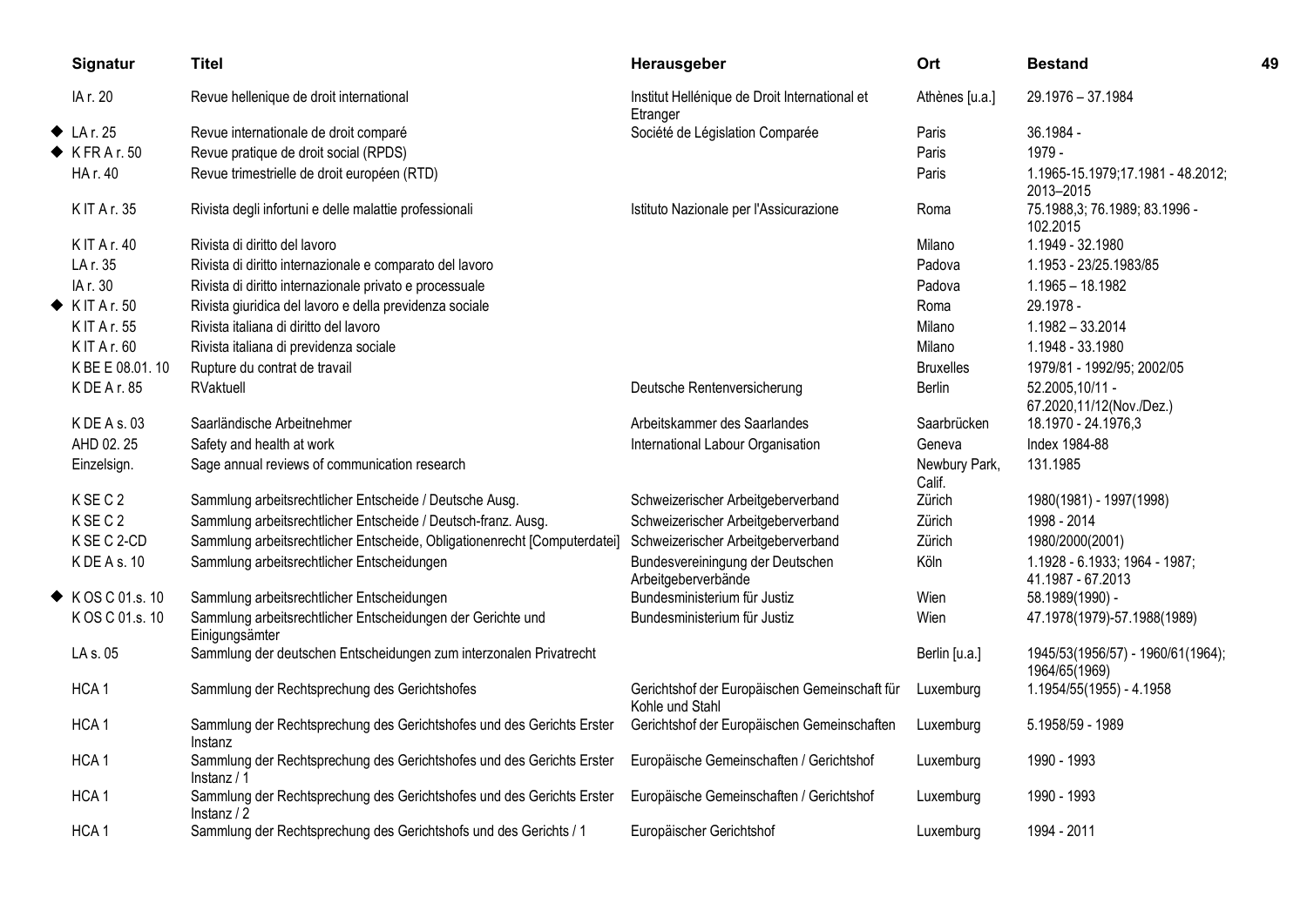| Signatur                  | <b>Titel</b>                                                                                            | Herausgeber                                                                    | Ort                   | <b>Bestand</b>                | 50 |
|---------------------------|---------------------------------------------------------------------------------------------------------|--------------------------------------------------------------------------------|-----------------------|-------------------------------|----|
| HCA <sub>1</sub>          | Sammlung der Rechtsprechung des Gerichtshofs und des Gerichts / 2                                       | Europäischer Gerichtshof                                                       | Luxemburg             | 1994 - 2011                   |    |
| KDEC <sub>14</sub>        | Sammlung von Entscheidungen aus dem Sozialrecht                                                         |                                                                                | München               | 66.1977 - 104.2015            |    |
| KDEC14                    | Sammlung von Entscheidungen der Sozialversicherung, Versorgung und<br>Arbeitslosenversicherung          |                                                                                | München               | 43.1954 - 65.1976             |    |
| $K$ NL A s. 05            | Samsoms praktijdgids medezeggenschap voor de bestuurder                                                 |                                                                                | Alphen an den<br>Rijn | 1992                          |    |
| K NL A s. 03              | Samsoms praktijkgids arbeidsrecht                                                                       |                                                                                | Alphen aan den<br>Rij | 1999                          |    |
| <b>KNLAs.10</b>           | Samsoms praktijkgids sociale zekerheid                                                                  |                                                                                | Alphen an den<br>Rijn | 1992 - 1995                   |    |
| <b>KNLAs.10</b>           | Samsoms praktijkgids sociale zekerheid / Nieuwsbrief                                                    |                                                                                | Alphen aan den<br>Rij | 1992 - 1995                   |    |
| Einzelsign.               | Schmollers Jahrbuch: Zeitschrift für Wirtschafts- und Sozialwissenschaften;<br>journal of applied soc   |                                                                                | Berlin                | 123.2003,3; 125.2005,4        |    |
| B s. 07                   | Schnellberichte / Außenhandel                                                                           | Eurostat                                                                       | Luxembourg            | $1992,1 - 3$                  |    |
| <b>B</b> s. 07            | Schnellberichte / Außenhandel und Zahlungsbilanz                                                        | Eurostat                                                                       | Luxembourg            | 1992,4 - 1994                 |    |
| <b>B</b> s. 10            | Schnellberichte / Bevölkerung und soziale Bedingungen                                                   | Eurostat                                                                       | Luxembourg            | 1989 - 1994                   |    |
| K DE A s. 18              | Schnellbrief für Personalwirtschaft und Arbeitsrecht                                                    |                                                                                | München               | 1.1993 - 3.1994               |    |
| HA s. 15                  | Schriftenreihe der Europäischen Rechtsakademie Trier                                                    | Europäische Rechtsakademie Trier                                               | Köln                  | $1.1992 - [L]$                |    |
| <b>FDA 68</b>             | Schweden in Zahlen                                                                                      | <b>Statistics Sweden</b>                                                       | Stockholm             | 1991                          |    |
| KSEB1                     | Schweizerische Sozialgesetzgebung = Législation sociale de la Suisse                                    | Bundesamt für Industrie, Gewerbe und Arbeit in<br>Verbindung mit dem Bund      | Zürich                | 1946(1947) - 1965(1966)       |    |
| K SE A s. 20              | Schweizerische Zeitschrift für Sozialversicherung                                                       |                                                                                | Bern                  | 1.1957, März - 25.1981        |    |
| K SE A s. 21              | Schweizerische Zeitschrift für Sozialversicherung und berufliche Vorsorge =<br>Revue Suisse des assuran |                                                                                | Bern                  | 26.1982 - 37.1993             |    |
| <b>B</b> s. 16            | Schwerpunktprogramm / Institut für Arbeitsmarkt- und Berufsforschung                                    | Institut für Arbeitsmarkt- und Berufsforschung<br>der Bundesanstalt für Arbeit | Nürnberg              | 5.1988/92(1988); 7.2001/05    |    |
| DDC 01.217                | Science, technology and industry outlook                                                                | Organisation for Economic Co-operation and<br>Development                      | Paris                 | 2.1998                        |    |
| Einzelsign.               | Scottish Law Commission                                                                                 | Great Britain / Scottish Law Commission                                        | London                | 117.1989                      |    |
| K NL B 01.s. 40           | Sdu wettenverzameling / Arbeidsrecht                                                                    |                                                                                | Den Haag              | 2007                          |    |
| K NL B 01.s. 50           | Sdu wettenverzameling / Socialezekerheidsrecht                                                          |                                                                                | Den Haag              | 2007                          |    |
| $\bullet$ Bs. 45          | SEER : journal for labour and social affairs in Eastern Europe                                          | European Trade Union Institute                                                 | Baden-Baden           | 13.2010 -                     |    |
| Einzelsign.               | Selbstorganisation : Jahrbuch für Komplexität in den Natur-, Sozial-                                    |                                                                                | <b>Berlin</b>         | 9.1998                        |    |
| K FR A s. 21              | Semaine juridique / Edition entreprise                                                                  |                                                                                | Paris                 | 68.1994 - 71.1997             |    |
| K FR A s. 21              | Semaine juridique / Entreprise et affaires                                                              |                                                                                | Paris                 | 72.1998 - 89.2015             |    |
| $\blacklozenge$ KFRAs. 23 | Semaine juridique / Social                                                                              |                                                                                | Paris                 | 79.2005 -                     |    |
| K FR A s. 20              | Semaine juridique [JCP]                                                                                 |                                                                                | Paris                 | 21.1947 - 67.1993             |    |
| $\blacklozenge$ KFRAs. 25 | Semaine sociale Lamy                                                                                    |                                                                                | Paris                 | 1982 - 1992 [L]; 1993 -       |    |
| K FR A s. 25              | Semaine sociale Lamy [Computerdatei]                                                                    |                                                                                | Paris                 | 1998/00(2000) - 2010/13(2013) |    |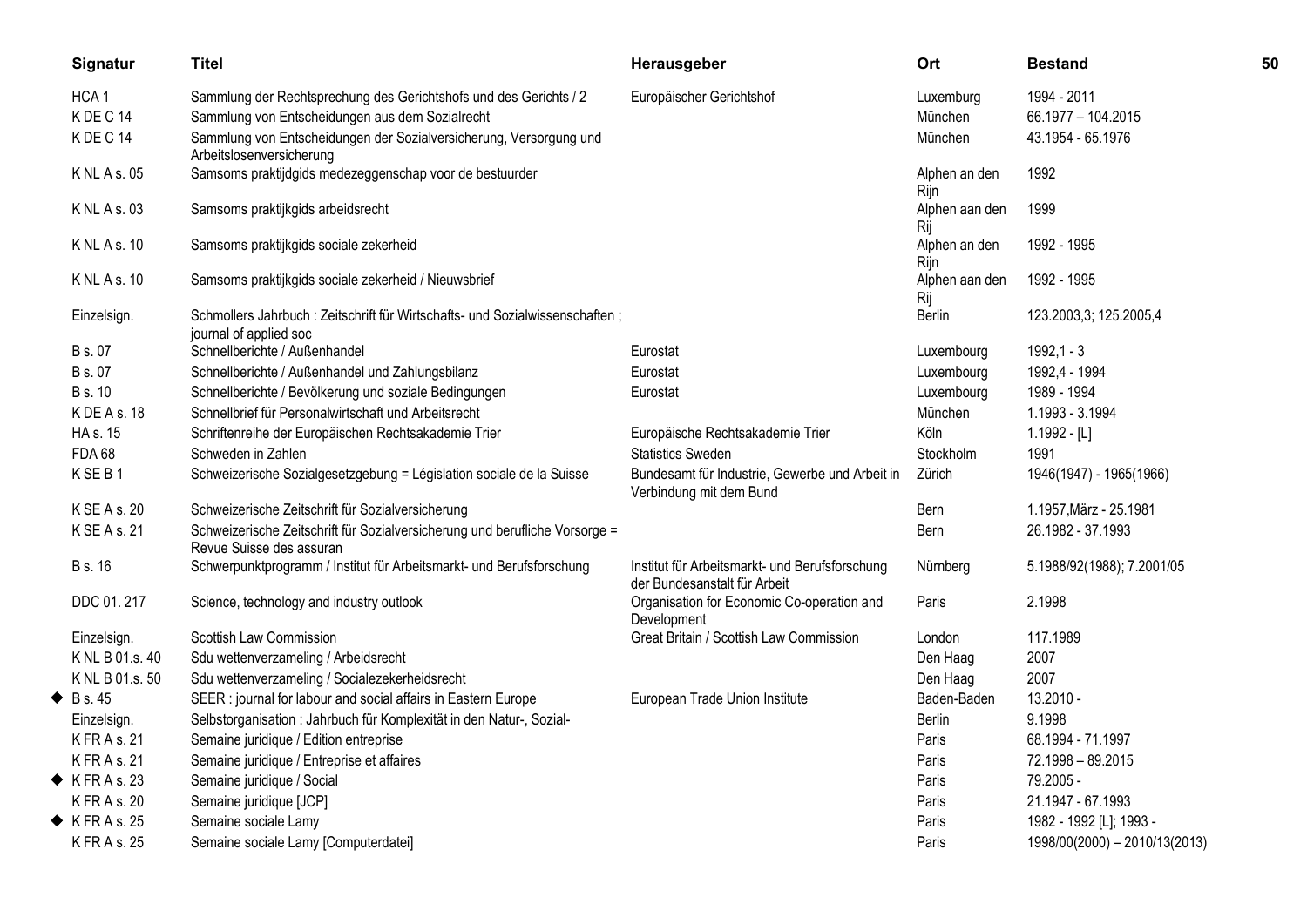| Signatur                      | <b>Titel</b>                                                                                    | Herausgeber                                                                                                    | Ort                    | <b>Bestand</b>                | 51 |
|-------------------------------|-------------------------------------------------------------------------------------------------|----------------------------------------------------------------------------------------------------------------|------------------------|-------------------------------|----|
| K KA E 01.18                  | Service de la Formation Permanente, Barreau du Québec                                           | Service de la Formation Permanente <québec></québec>                                                           | Cowansville,<br>Québe  | 78.1996                       |    |
| K IR A s. 20                  | Servicing the legal system                                                                      | Queen's University of Belfast                                                                                  | <b>Belfast</b>         | 6.1985/86 - 14.1994           |    |
| $\blacklozenge$ KNL B01.s. 65 | SEW : tijdschrift voor Europees en economisch recht                                             |                                                                                                                | Zwolle                 | 44.1996 -                     |    |
| K IT A s. 20                  | Sezione lavoro                                                                                  |                                                                                                                | Roma                   | 4.1993,36 - 7.1996            |    |
| <b>B</b> s. 20                | Short-term economic indicators, Central and Eastern Europe                                      | Organisation for Economic Co-operation and<br>Development, Centre for Co-                                      | Paris                  | 1.1993,1-3                    |    |
| <b>B</b> s. 20                | Short-term economic indicators, transition economies                                            | Organisation for Economic Co-operation and<br>Development, Centre for Co-                                      | Paris                  | 1.1993,4 - 3.1995             |    |
| KDEAs.30                      | Sicher ist sicher                                                                               | Senatsverwaltung für Gesundheit und Soziales,<br>Berlin                                                        | Berlin                 | 42.1991 - 54.2003             |    |
| K DE A s. 30                  | Sicher ist sicher, Arbeitsschutz aktuell                                                        |                                                                                                                | <b>Berlin</b>          | 55.2004 - 65.2014             |    |
| <b>FDA 39</b>                 | Siderurgia / Anuario estadístico                                                                | Eurostat, Statistisches Amt der Europäischen<br>Gemeinschaften                                                 | Luxemburg              | 1989, 1991 - 1992             |    |
| Einzelsign.                   | Significant issues series / Georgetown Center for Strategic and International<br><b>Studies</b> | Center for Strategic & International Studies,<br>Georgetown                                                    | Washington, DC         | 11.1989,3; 14.1992,9          |    |
| B s. 24                       | Sindacati europei fra il  e il                                                                  | Centro di Studi Sociali e Sindacali                                                                            | Bologna                | 4.1983/84(1985)               |    |
| CEF 06.18                     | Skill needs in Britain                                                                          | <b>IFF Research</b>                                                                                            | London                 | 3.1992                        |    |
| K PL A s. 45                  | Służba pracownicza                                                                              | Ministerstwa Pracy i Polityki Spolecznej                                                                       | Warszawa               | $31.2004 - 41.2014$           |    |
| K NL A s. 58                  | <b>SMA</b>                                                                                      |                                                                                                                | Alphen aan den<br>Rijn | $53.1998 - 63.2008$           |    |
| <b>B</b> s. 29                | Small business economics                                                                        |                                                                                                                | Dordrecht [u.a.]       | 4.1992 - 50.2018,2            |    |
| KNLF6                         | Sociaal beleid                                                                                  |                                                                                                                | Alphen aan den<br>Rijn | 1991,2 - 1995                 |    |
| K BE E 01.3                   | Sociaal commentaarboekje                                                                        |                                                                                                                | Diegem                 | 1994/95 - 1999/00             |    |
| K BE A s. 40                  | Sociaal compendium / Arbeidsrecht                                                               |                                                                                                                | Antwerpen              | 1991 - 1995/96(1995)          |    |
| K NL A s. 58                  | Sociaal maandblad                                                                               |                                                                                                                | Alphen aan den<br>Rijn | 1.1946,7 - 8.1953             |    |
| K NL A s. 58                  | Sociaal maandblad arbeid                                                                        |                                                                                                                | Alphen aan den<br>Rijn | 9.1954 - 52.1997              |    |
| K BE E 01.4                   | Sociaal praktijkboek                                                                            | Sociale Dienst VEV                                                                                             | Antwerpen              | 1992/93                       |    |
| K NL A s. 65                  | Sociaal recht                                                                                   |                                                                                                                | Deventer               | $1.1986 - 23.2008$ [L=1986]   |    |
| K BE B 01.s. 70               | Sociaal wetboekje                                                                               |                                                                                                                | Diegem                 | 1992; 1994/95 - 1998/99       |    |
| K NL B 01.s. 65               | Sociaal-economische wetgeving                                                                   |                                                                                                                | Zwolle                 | 32.1984-43.1995 [L=41.1993]   |    |
| $\blacklozenge$ K BE A s. 50  | Sociaalrechtelijke kronieken = Chroniques de droit social                                       |                                                                                                                | <b>Bruxelles</b>       | 1986 -                        |    |
| GA s. 60                      | Social and labour bulletin                                                                      | International Labour Office                                                                                    | Geneva                 | 1974 - 1992                   |    |
| DBB 04.122                    | Social developments in the European Union                                                       | European Trade Union Institute                                                                                 | <b>Brussel</b>         | 10.2008(2009)                 |    |
| DBB 04.104                    | Social inclusion in Europe                                                                      | European Commission, Directorate-General for<br>Employment, Social Affairs and Equal<br>Opportunities, Unit E2 | Luxembourg             | 2006=2003/05 u. 2004/06(2006) |    |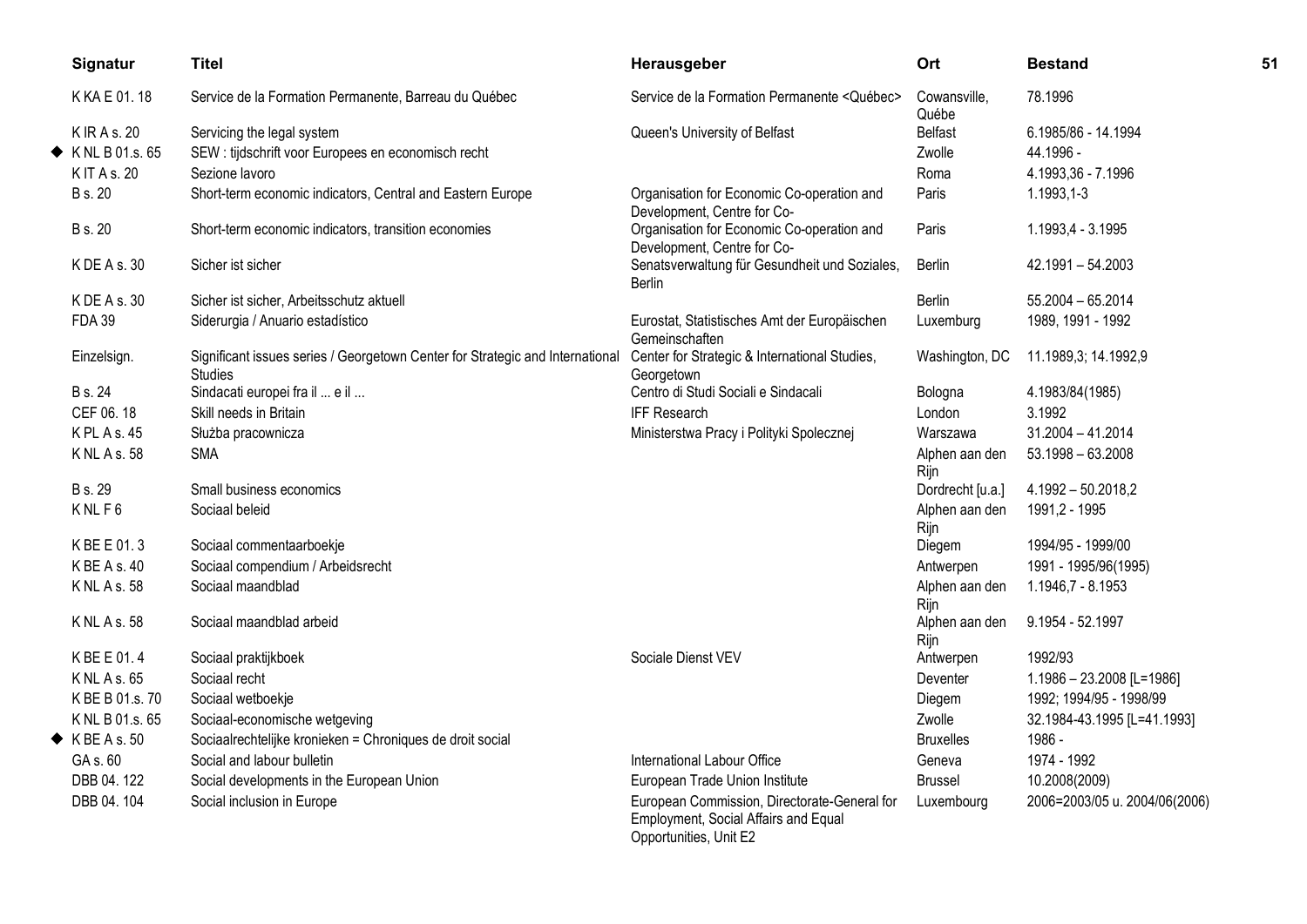|   | Signatur                   | <b>Titel</b>                                                                                                                                           | Herausgeber                                                                       | Ort                                   | <b>Bestand</b>                             | 52 |
|---|----------------------------|--------------------------------------------------------------------------------------------------------------------------------------------------------|-----------------------------------------------------------------------------------|---------------------------------------|--------------------------------------------|----|
|   | <b>FDA 121</b><br>KFRAs.60 | Social indicators of development<br>Social pratique                                                                                                    | the World Bank, Washington, DC, USA                                               | Baltimore, Md. [u.<br>Rueil-Malmaison | 1990(1991)<br>182.1994 - 669.2005 [L=1998, |    |
|   | HHH 01.7                   | Social protection in the member states of the Community                                                                                                | Commission of the European Communities,<br>Directorate-General Employment         | <b>Brussels</b>                       | 2000, 2002, 2004]<br>1993                  |    |
|   | LA s. 60                   | Social security programs throughout the world                                                                                                          | US Department of Health and Human Services                                        | Washington, DC                        | 1985(1986); 1989(1990); 1999               |    |
|   | <b>KNLF75</b>              | Sociale staat van Nederland                                                                                                                            | SCP, Sociaal en Cultureel Planbureau                                              | Den Haag                              | 2009                                       |    |
|   | KNLF5                      | Sociale zaken                                                                                                                                          |                                                                                   | Alphen aan den<br>Rijn                | 1991,4 - 1995                              |    |
|   | KBEF24                     | Sociale zekerheid in                                                                                                                                   |                                                                                   | Antwerpen                             | $[1.]$ 1979(1980)-2.1980(1981)             |    |
|   | <b>B</b> s. 40             | Sociologie du travail                                                                                                                                  | Centre National de la Recherche Scientifique;<br>Association pour le Dév          | Paris                                 | 30.1988 - 37.1995                          |    |
|   | B s. 45                    | South-East Europe review for labour and social affairs                                                                                                 | Hans-Böckler-Stiftung                                                             | Baden-Baden                           | $5.2002 - 12.2009$                         |    |
| ◆ | <b>B</b> s. 48             | Southern economic journal                                                                                                                              | Southern Economic Association ; University of<br>North Carolina                   | Chapel Hill, NC                       | 46.1979/80 -                               |    |
|   | <b>B</b> s. 52             | Sowjetunion heute                                                                                                                                      | Presseabteilung der Botschaft der UdSSR,<br>Rolandswerth                          | Köln                                  | 31.1986 - 36.1991                          |    |
|   | <b>B</b> s. 58             | Sozialbericht                                                                                                                                          | Bundesminister für Arbeit und Sozialordnung                                       | Bonn                                  | 1970, A; 1971 - 1990                       |    |
|   | B s. 58                    | Sozialbericht                                                                                                                                          | Bundesministerium für Arbeit und Soziales                                         | Berlin                                | $2009 -$                                   |    |
|   | B s. 58                    | Sozialbericht                                                                                                                                          | Bundesministerium für Arbeit und Sozialordnung,<br>Referat Öffentlichkeit         | Bonn                                  | 1993(1994) - 2001(2002)                    |    |
|   | <b>B</b> s. 58             | Sozialbericht                                                                                                                                          | Bundesministerium für Gesundheit und Soziale<br>Sicherung                         | Berlin                                | 14.2005                                    |    |
|   | <b>B</b> s. 58             | Sozialbudget                                                                                                                                           | Bundesminister für Arbeit und Sozialordnung,<br>Referat Öffentlichkeitsarbeit     | Bonn                                  | 1974                                       |    |
|   | <b>FDA 159</b>             | Sozialbudget / Materialband                                                                                                                            | Bundesministerium für Arbeit und Sozialordnung,<br>Referat Presse und Information | Bonn                                  | 1993(1994); 2001(2002)                     |    |
|   | <b>B</b> s. 69             | Soziale Sicherheit                                                                                                                                     |                                                                                   | Köln                                  | 1.1952 - 44.1995                           |    |
|   | HHH 01.7                   | Soziale Sicherheit in den Mitgliedstaaten der EU und im Europäischen                                                                                   | Europäische Kommission, Generaldirektion<br>Beschäftigung & Sociales              | Luxemburg                             | 2000 - 2001                                |    |
|   | HHH 01.7                   | Soziale Sicherheit in den Mitgliedstaaten der Europäischen Union, des<br>Europäischen Wirtschaftsraums und in der Schweiz [Elektronische<br>Ressource] | MISSOC, Gegenseitiges Informationssystem zur<br>Sozialen Sicherheit; Eur          | Luxemburg                             | 2005(2006); 2007 - 2008                    |    |
|   | HHH 01.7                   | Soziale Sicherheit in den Mitgliedstaaten der Europäischen Union, im<br>Europäischen Wirtschaftsraum und in der Schweiz                                | MISSOC, Gegenseitiges Informationssystem zur<br>Sozialen Sicherheit: Euro         | Luxemburg                             | 1996, 1998 - 1999, 2003 - 2004             |    |
|   | <b>HHH 01.7</b>            | Soziale Sicherheit in den Mitgliedstaaten der Union                                                                                                    | Europäische Kommission, Generaldirektion<br>Beschäftigung, Arbeitsbeziehugen      | Luxemburg                             | 1994(1995) - 1995(1996)                    |    |
|   | HHH 02.3                   | Soziale Sicherheit in Europa                                                                                                                           | Europäische Kommission, Generaldirektion<br>Beschäftigung und Soziales, R         | Luxemburg                             | 1.1993-3.1997;1999-2001                    |    |
|   | <b>B</b> s. 74             | Sozialer Fortschritt                                                                                                                                   | Gesellschaft für Sozialen Fortschritt e. V., Bonn                                 | Berlin [u.a.]                         | 1.1952 - 44.1995                           |    |
|   | HA s. 60                   | Soziales Europa                                                                                                                                        | Europäische Kommission, Generaldirektion                                          | Luxemburg [u.a.]                      | 1983 - 1995(1995/96)                       |    |
|   |                            |                                                                                                                                                        |                                                                                   |                                       |                                            |    |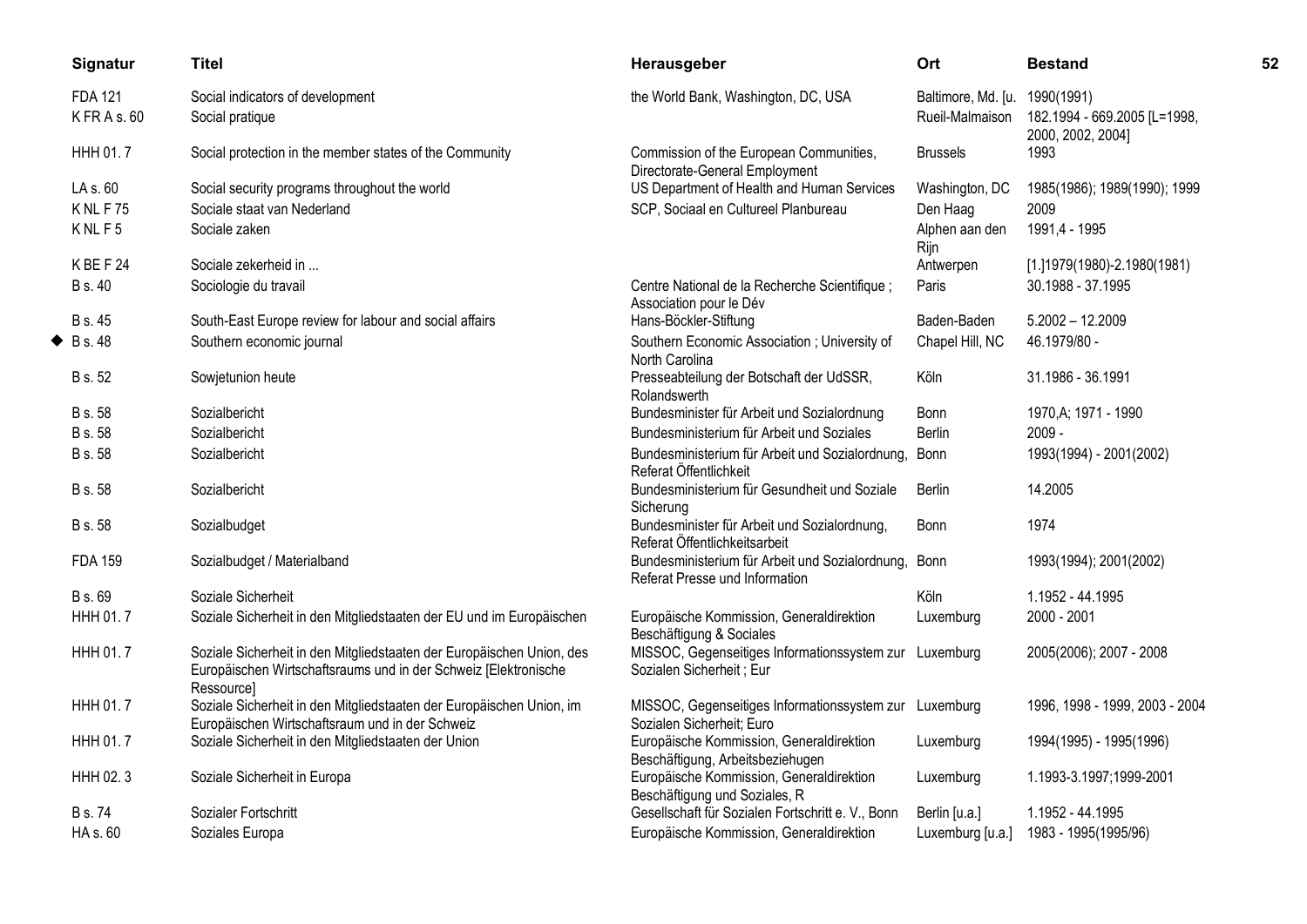| Signatur                 | <b>Titel</b>                                                                                        | Herausgeber                                                                    | Ort              | <b>Bestand</b>                         | 53 |
|--------------------------|-----------------------------------------------------------------------------------------------------|--------------------------------------------------------------------------------|------------------|----------------------------------------|----|
|                          |                                                                                                     | Beschäftigung, Arbeitsbeziehu                                                  |                  |                                        |    |
| HA s. 60                 | Soziales Europa / Beiheft                                                                           | Kommssion der Europäischen Gemeinschaften,<br>Generaldirktion für Beschäf      | Luxemburg [u.a.] | 1984 - 1985; 1986 - 1996               |    |
| HA s. 61                 | Soziales Europa / Magazin                                                                           | Europäische Kommission, Generaldirektion<br>Beschäftigung, Arbeitsbeziehu      | Luxemburg        | 1.1995 - 5.1996                        |    |
| $\blacklozenge$ KDEAs.60 | Soziales Recht: SR                                                                                  | Institut für Arbeitsrecht der Georg-August-<br>Universität Göttingen           | Frankfurt/Main   | $1.2011 -$                             |    |
| $\blacklozenge$ KDEAs.75 | Sozialgerichtsbarkeit                                                                               |                                                                                | Wiesbaden        | 1.1954 - 37.1990; 39.1992 -            |    |
| K DE A s. 75             | Sozialgerichtsbarkeit / A                                                                           |                                                                                | Wiesbaden        | 38.1991                                |    |
| K DE A s. 75             | Sozialgerichtsbarkeit / B                                                                           |                                                                                | Wiesbaden        | 38.1991                                |    |
| K DE A s. 90             | Sozialordnung der Gegenwart                                                                         |                                                                                | <b>Berlin</b>    | $8.1968(1969) - 12.1972(1973)$         |    |
| <b>B</b> s. 80           | Sozialpolitische Informationen                                                                      | Bundesminister für Arbeit und Sozialordnung                                    | Bonn             | 19.1985-39.2005,4; 2006 - 2008         |    |
| K DE A s. 85             | Sozialversicherung                                                                                  |                                                                                | Heidelberg       | 3.1948 - 58.2003                       |    |
| K DE A s. 90             | Sozialversicherung der Gegenwart                                                                    |                                                                                | <b>Berlin</b>    | 1/2.1961/62(1963) - 7.1967(1968)       |    |
| K DE F 01.66             | Sozialversicherungsbeitrag-Handausgabe                                                              |                                                                                | Bonn             | 1998                                   |    |
| <b>FDA 58</b>            | Sozialversicherungspflichtig beschäftigte Arbeitnehmer: Basisstrukturen<br>u. Abgänge aus d. Erwerb | Institut für Arbeitsmarkt- und Berufsforschung<br>der Bundesanstalt für Arbeit | Nürnberg         | 1977/78=1990, 1980=1985/90             |    |
| K OS A s. 60             | Sozialversicherungsrecht : Jahrbuch                                                                 |                                                                                | Wien [u.a.]      | $2008 -$                               |    |
| KOS C 01.s. 60           | Sozialversicherungsrechtliche Entscheidungen                                                        |                                                                                | Wien             | 1.1953 - 18.1986                       |    |
| FBC 02.57                | Sozialwissenschaftlicher Fachinformationsdienst / Industrie- und<br>Betriebssoziologie              | Informationszentrum Sozialwissenschaften der<br>Arbeitsgemeinschaft Sozi       | <b>Bonn</b>      | 1992                                   |    |
| Einzelsign.              | Soziologische Revue / Sonderheft                                                                    |                                                                                | München          | 2.1987                                 |    |
| K SU B 02.3              | Staatskoerant / South Africa                                                                        | Republiek van Suid-Afrika                                                      | Pretoria         | 366.1995,1877=Nr.16861                 |    |
| DGA73                    | State of working America                                                                            |                                                                                |                  | Armonk, NY [u.a.] [1.]1988 - 3.1992/93 |    |
| <b>AAA 16</b>            | Statesman's year-book                                                                               |                                                                                | <b>Berlin</b>    | 126.1989/90(1989)                      |    |
| B b. 91                  | Statistics on occupational wages and hours of work and on food prices                               | International Labour Office                                                    | Geneva           | 1990/91(1992)-2002/03(2004)            |    |
| K NL E 05.02.1           | Statistiek / Nederland, Sociale Verzekeringsraad                                                    | Sociale Verzekeringsraad                                                       | Zoetermeer       | 94,7; 94,10; 94,13; 95,2               |    |
| <b>B</b> s. 10           | Statistik kurzgefasst / Bevölkerung und soziale Bedingungen                                         | Eurostat                                                                       | Luxemburg        | 1995 - 1996                            |    |
| <b>FDA 152</b>           | Statistik regional [Elektronische Ressource]                                                        | Statistische Ämter des Bundes und der Länder                                   | Stuttgart        | 2007                                   |    |
| <b>FDA 18</b>            | Statistiken für die Arbeits- und Sozialpolitik                                                      | Bundesminister für Arbeit und Sozialordnung                                    | Bonn             | 1973 - 1974                            |    |
| <b>FDA 21</b>            | Statistische Grundzahlen der Gemeinschaften                                                         | Europäische Gemeinschaften                                                     | Luxemburg        | 26.1989 - 27.1990                      |    |
| <b>FDA 172</b>           | Statistische Jahrbuch                                                                               | Europäische Audiovisuelle Informationsstelle                                   | Straßburg        | 3.1997(1996)                           |    |
| FDA6                     | Statistisches Handbuch für das Saarland                                                             | Saarland                                                                       | Saarbrücken      | 1988 - 1992                            |    |
| <b>FDA 63</b>            | Statistisches Informationssystem des Bundes / Datenbestand                                          | <b>Statistisches Bundesamt</b>                                                 | Wiesbaden        | 1989; 1992/93(1992)                    |    |
| <b>FDA 11</b>            | Statistisches Jahrbuch für Rheinland-Pfalz                                                          | Statistisches Landesamt Rheinland-Pfalz                                        | <b>Bad Ems</b>   | 1990/91                                |    |
| <b>FDA 82</b>            | Statistisches Jahrbuch für Südtirol                                                                 | Landesinst. für Statistik d. Autonomen Provinz<br>Bozen/Südtirol               | Bozen            | 1992                                   |    |
| <b>FDA 51</b>            | <b>Statistisches Sonderheft</b>                                                                     | Landesarbeitsamt Rheinland-Pfalz-Saarland                                      | Saarbrücken      | 1989,1                                 |    |
| <b>FDA 18</b>            | Statistisches Taschenbuch                                                                           | Bundesministerium für Gesundheit und Soziale                                   | <b>Bonn</b>      | 2004 - 2005                            |    |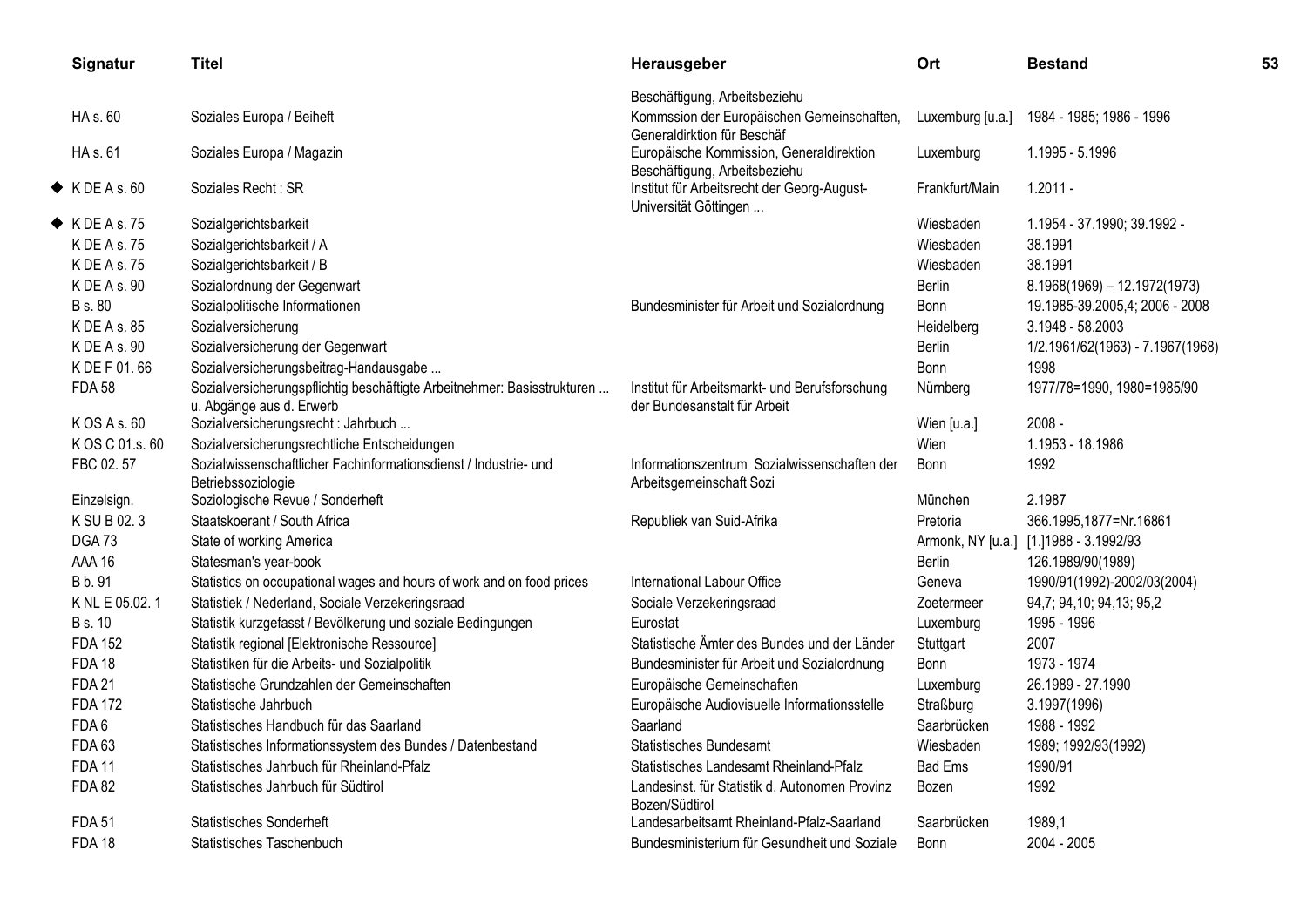| Signatur        | <b>Titel</b>                                                                       | Herausgeber                                                               | Ort                 | <b>Bestand</b>                 | 54 |
|-----------------|------------------------------------------------------------------------------------|---------------------------------------------------------------------------|---------------------|--------------------------------|----|
|                 |                                                                                    | Sicherung                                                                 |                     |                                |    |
| <b>FDA 18</b>   | Statistisches Taschenbuch                                                          | Bundesministerium für Arbeit und Soziales                                 | <b>Bonn</b>         | 2007 - 2008; 2010              |    |
| <b>FDA 18</b>   | Statistisches Taschenbuch / Jahresausgabe                                          | Bundesminister für Arbeit und Sozialordnung                               | Bonn                | 1977-2001 [N=1988;1990;2000]   |    |
| <b>FDA 18</b>   | Statistisches Taschenbuch / Mehrjahresausgabe                                      | Bundesminister für Arbeit und Sozialordnung,<br>Referat Presse und Inform | Bonn                | 1950/90(1992)                  |    |
| <b>FDA 18</b>   | Statistisches Taschenbuch [Elektronische Ressource : CD-ROMs]                      | Bundesministerium für Arbeit und Soziales                                 | Bonn                | 2004/11(2011)                  |    |
| <b>FDA 164</b>  | Statistisches Taschenbuch für das Saarland                                         | Statistisches Landesamt Saarland                                          | Saarbrücken         | 9.1989                         |    |
| <b>FDA 142</b>  | Statistiska meddelanden / Am / 12                                                  | Statistiska Centralbyrån, Avdelningen för<br>Arbetsmarknadsstatistik      | Stockholm           | 1987(1988)                     |    |
| <b>FDA 143</b>  | Statistiska meddelanden / S / 11                                                   | Statistiska Centralbyrån, Utredningsinstitutet för<br>Statistik om        | Stockholm           | 1989                           |    |
| Einzelsign.     | Statute law revision                                                               |                                                                           | London              | 13.1989                        |    |
| K IR B 01.s. 80 | Statutory instruments                                                              |                                                                           | Dublin              | Einzelne Hefte                 |    |
| HDE 3           | Stellungnahme / Europäische Gemeinschaften, Wirtschafts- und                       | Europäische Gemeinschaften, Wirtschafts- und<br>Sozialausschuss           | Luxembourg          | 1985, 88-1024                  |    |
| HDE 3           | Stellungnahmen und Berichte / Europäische Gemeinschaften                           | Europäische Gemeinschaften, Wirtschafts- und<br>Sozialausschuss           | Luxembourg          | 1985, 1083 - 1992 [N=1989, 17] |    |
| HDE3            | Stellungnahmen und Berichte WSA / Europäischer Wirtschafts- und                    | Europäischer Wirtschafts- und Sozialausschuss                             | Luxembourg          | 2000,358 - 2002 [L]            |    |
| HDE 3           | Stellungnahmen und Berichte WSA / Wirtschafts- und Sozialausschuss                 | Wirtschafts- und Sozialausschuss der<br>Europäischen Gemeinschaften       | Luxembourg          | 1993 -2000,244[?] [L]          |    |
| DDC 01.195      | STI review                                                                         | Organisation for Economic Cooperation and<br>Development, Directorate for | Paris               | 18.1996                        |    |
| HA s. 85        | Stichwort Europa                                                                   | Kommission der Europäischen Gemeinschaften,<br>Generaldirektion für Infor | <b>Bruxelles</b>    | 1983 - 1992,7                  |    |
| Einzelsign.     | Strategic management policy and planning                                           |                                                                           | Greenwich,<br>Conn. | 3.1989; 8.1989                 |    |
| K KA A s. 80    | Strikes and lockouts in Canada = Grèves et lock-out au Canada                      | Labour Data, Labour Canada                                                | Ottawa              | 1982(1983) - 1985              |    |
| B s. 85         | Structure and activity of industry / Data by regions                               | Eurostat, Statistisches Amt der Europäischen<br>Gemeinschaften            | Luxembourg          | 1984/85(1990) - 1987/88(1992   |    |
| B s. 85         | Struktur und Tätigkeit der Industrie / Ergebnisse nach Regionen                    | Eurostat, Statistisches Amt der Europäischen<br>Gemeinschaften            | Luxembourg          | 1988/89(1993)                  |    |
| B s. 89         | Struktur und Tätigkeit der Industrie / Ergebnisse nach Unternehmensgröße           | Eurostat, Statistisches Amt der Europäischen<br>Gemeinschaften            | Luxembourg          | 1984(1989) - 1988/90(1994)     |    |
| <b>B</b> s. 91  | Struktur und Tätigkeit der Industrie / Jahreserhebung - wichtigste<br>Ergebnisse   | Eurostat, Statistisches Amt der Europäischen<br>Gemeinschaften            | Luxembourg          | 1985/86(1990)-1989/92(1995)    |    |
| Einzelsign.     | Strukturberichterstattung / Deutsches Institut für Wirtschaftsforschung            | Deutsches Institut für Wirtschaftsforschung                               | <b>Berlin</b>       | 1983; 1987                     |    |
| Einzelsign.     | Strukturberichterstattung / Ifo-Institut für Wirtschaftsforschung                  | Ifo-Institut für Wirtschaftsforschung                                     | München             | 1983: Erg.-Bd.; 1990           |    |
| K IR C 01.s. 75 | Student law reporter                                                               |                                                                           | Dublin              | [1.]1983; 8.1990               |    |
| GCC 02.77       | Supervision of the execution of judgments of the European Court of Human<br>Rights | Council of Europe                                                         | Strasbourg          | 10.2016(2017)                  |    |
| K ID C 01.s. 80 | Supreme Court cases                                                                | India / Supreme Court                                                     | Lucknow             | 1973 - 1988                    |    |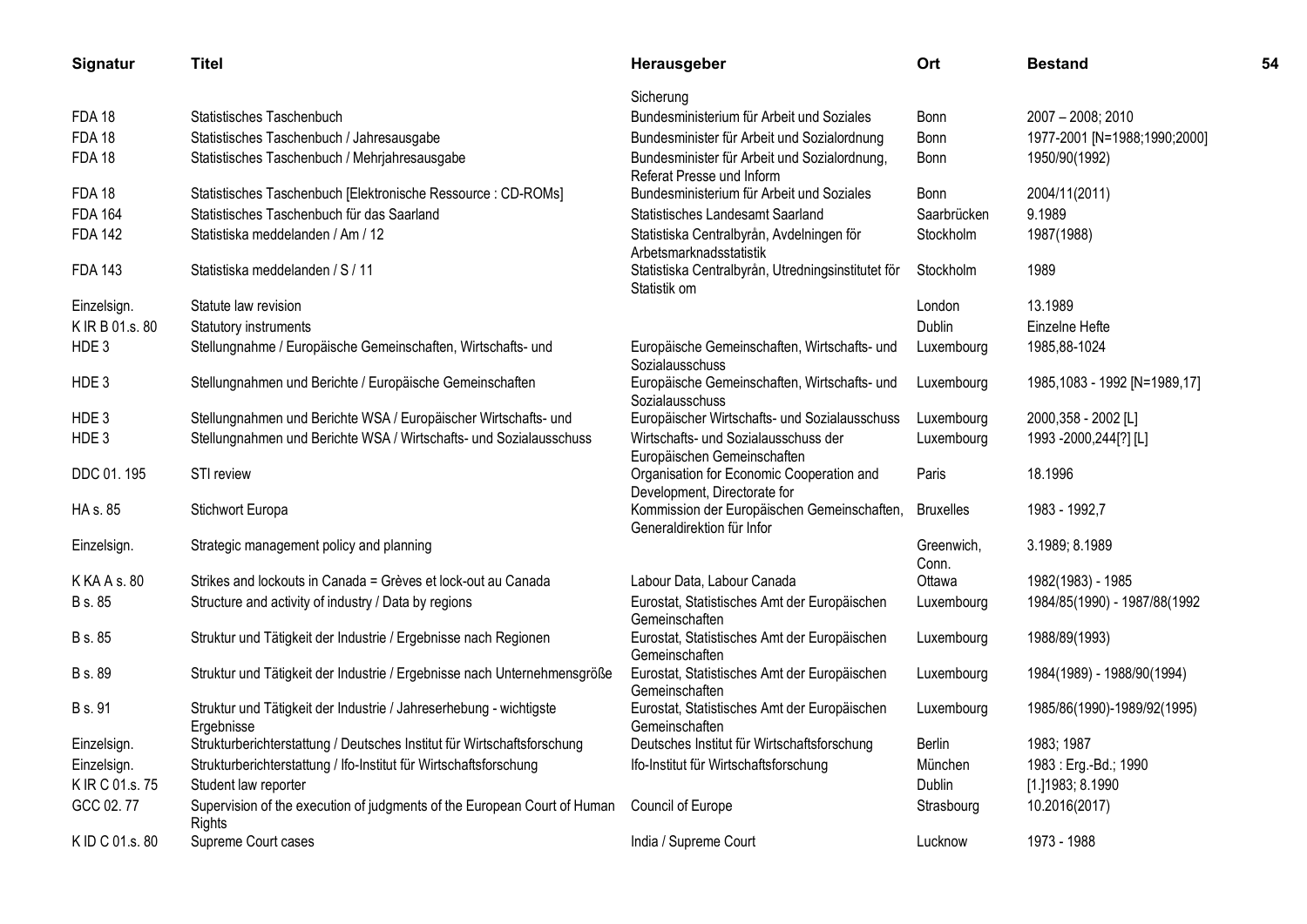| Signatur         | <b>Titel</b>                                                                                                                    | Herausgeber                                                                           | Ort                    | <b>Bestand</b>                                   | 55 |
|------------------|---------------------------------------------------------------------------------------------------------------------------------|---------------------------------------------------------------------------------------|------------------------|--------------------------------------------------|----|
| B s. 94          | Supreme Court economic review                                                                                                   | George Mason University School of Law                                                 | Chicago, III. [u.a]    | 13.2005 - 25.2019                                |    |
| KSDAa.80         | Svensk juristtidning                                                                                                            |                                                                                       | Stockholm              | 64.1979                                          |    |
| K SD B 01.s. 80  | Sveriges Rikes lag                                                                                                              |                                                                                       | Stockholm              | 105.1984 - 136.2015                              |    |
| K SE A s. 21     | SZS: Schweizerische Zeitschrift für Sozialversicherung und berufliche<br>Vorsorge                                               |                                                                                       | Bern                   | 38.1994 - 59.2015                                |    |
| <b>FDA 136</b>   | Tableaux de l'économie française                                                                                                | Institut National de la Statistique et des Etudes<br>Economiques                      | Paris                  | 16.1992/93                                       |    |
| <b>DAE 40</b>    | Tagungsband zur Jahrestagung der Arbeitsgemeinschaft Deutscher<br>Wirtschaftswissenschaftlicher Forschungsinstitute e.V. im  in | Arbeitsgemeinschaft Deutscher<br>Wirtschaftswissenschaftlicher<br>Forschungsinstitute | <b>Berlin</b>          | 1992(1993)                                       |    |
| K TB A t. 05     | Taiwan industrial relations bulletin                                                                                            | Chung Hua Institute for Industrial Relations;<br>Association of Industri              | Taipei                 | 1.1993 - 135.2004                                |    |
| B t. 19          | Tarifauswertung                                                                                                                 | Bundesvereinigung der Deutschen<br>Arbeitgeberverbände                                | Köln                   | 1988                                             |    |
| B t. 19          | Tarifauswertungen                                                                                                               | Bundesvereinigung der Deutschen<br>Arbeitgeberverbände                                | Köln                   | 1989 - 2001,1                                    |    |
| B t. 25          | Tarifgeschehen in Baden-Württemberg; im Jahre                                                                                   | Ministerium für Arbeit, Gesundheit und<br>Sozialordnung Baden-Württemberg             | Stuttgart              | 1976(1977) - 1992(1993)                          |    |
| B t. 30          | Tarifnachrichten                                                                                                                | Bundesvereingigung der Deutschen<br>Arbeitgeberverbände                               | Köln                   | 1987 - 2001,2                                    |    |
| B t. 35          | Tarifpolitisches Taschenbuch                                                                                                    | Wirtschafts- und Sozialwissenschaftliches Institut Köln<br>des DGB                    |                        | 1.1991 - [5.]1995/96                             |    |
| K DE E 14.03.81  | Tarifsammlung für die Bauwirtschaft                                                                                             |                                                                                       | Dieburg                | 2020/21(2020)                                    |    |
| LA t. 20         | Tarifverhandlungen in Westeuropa                                                                                                | Europäisches Gewerkschaftsinstitut                                                    | <b>Bruxelles</b>       | 1979/80-88; 1991-92; 1994/95                     |    |
| K DE E 14.03.28  | Tarifverträge Arbeitsrecht Bau                                                                                                  |                                                                                       | Stamsried              | 7.1994/95; 12.1999/00; 19.2009/10;<br>25.2020/21 |    |
| K DE E 14.03.62  | Tarifverträge für das Baugewerbe                                                                                                | Zentralverband des Deutschen Baugewerbes                                              | Köln                   | 2009/10(2009)                                    |    |
| B t. 42          | Tarifvertragliche Arbeitsbedingungen : im Jahre                                                                                 | Bundesministerium für Arbeit und Sozialordnung                                        | Bonn                   | $1990(1991) - 2004(2005)$                        |    |
| ADA 9            | Taschenbuch des öffentlichen Lebens / Deutschland                                                                               |                                                                                       | Bonn                   | 51.2001/02(2001)                                 |    |
| ADA 41           | Taschenbuch des öffentlichen Lebens / Europa und internationale<br>Zusammenschlüsse                                             |                                                                                       | Bonn                   | 9.2004/05                                        |    |
| <b>FDE 10</b>    | Taschenbuch Wirtschaftspresse                                                                                                   | Hoechst AG, Unternehmenskommunikation                                                 | Garmisch-<br>Partenkir | 1997/98(1997)                                    |    |
| HCA <sub>5</sub> | Tätigkeiten des Gerichtshofes und des Gerichts Erster Instanz der<br>Europäischen Gemeinschaften                                | Gerichtshof der Europäischen Gemeinschaften                                           | Luxemburg              | 1988 - 2004,3 [L=1988]                           |    |
| EBF 02.116       | Tätigkeitsbericht / Deutsche Angestelltengewerkschaft                                                                           |                                                                                       | Hamburg                | 1983/87(1987)-1987/91(1991)                      |    |
| HDD 1            | Tätigkeitsbericht / Europäische Gemeinschaften, Gerichtshof                                                                     | Gerichtshof und Gericht Erster Instanz der<br>Europäischen Gemeinschaften             | Luxemburg              | 1992/94(1995)                                    |    |
| HFB <sub>2</sub> | Tätigkeitsbericht / Europäischer Gewerkschaftsbund                                                                              | Europäischer Gewerkschaftsbund                                                        | <b>Bruxelles</b>       | 1973/75(1976)-1988/90(1991)                      |    |
| HFB <sub>2</sub> | Tätigkeitsbericht / Europäischer Gewerkschaftsbund. Anhang                                                                      | Europäischer Gewerkschaftsbund                                                        | <b>Bruxelles</b>       | 1973/75(1976)-1988/90(1991)                      |    |
| B t. 08          | Tätigkeitsbericht / Public Services International                                                                               | <b>Public Services International</b>                                                  | Ferney-Voltaire        | 1998                                             |    |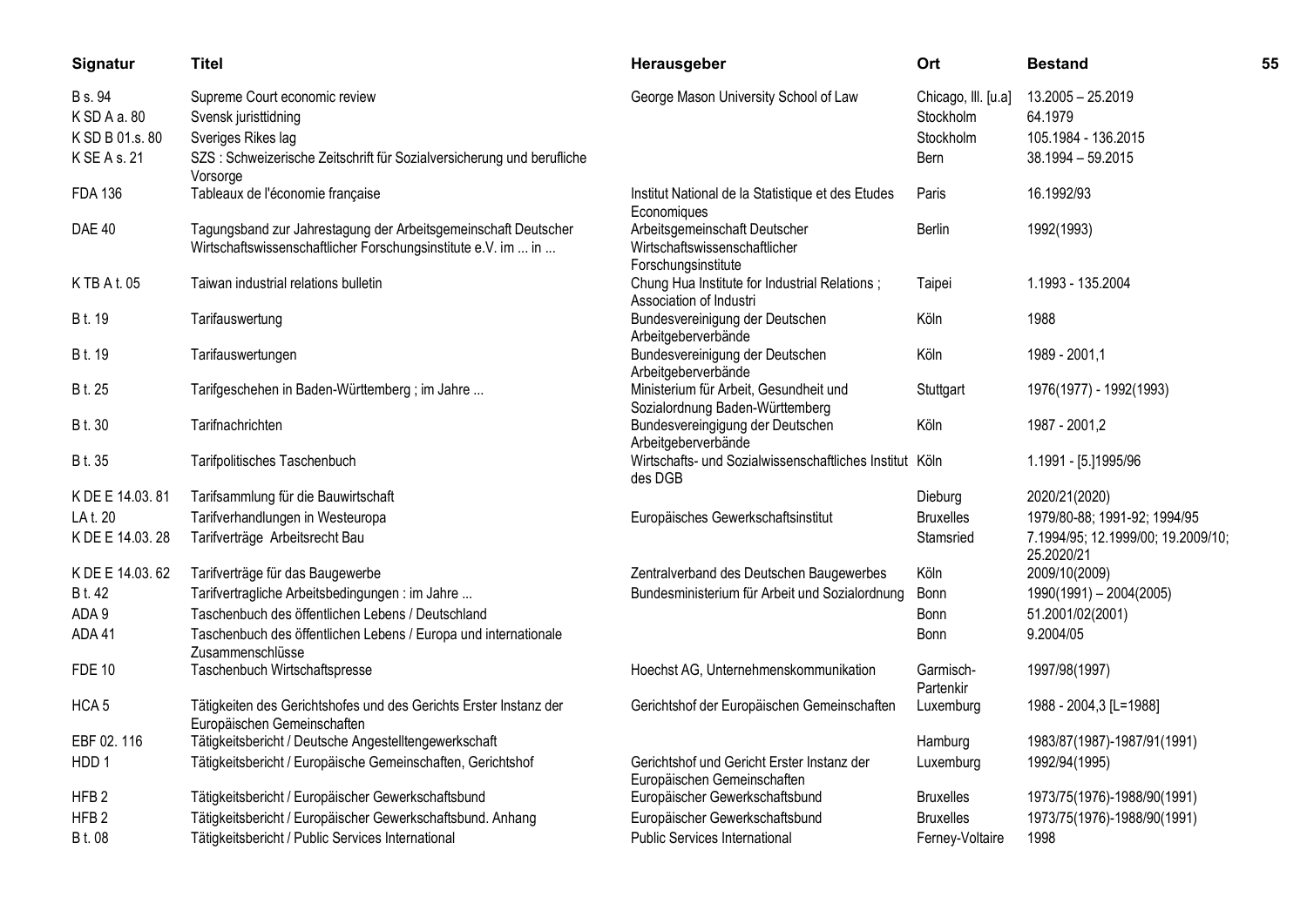| Signatur                   | <b>Titel</b>                                                 | Herausgeber                                                               | Ort                    | <b>Bestand</b>                                  | 56 |
|----------------------------|--------------------------------------------------------------|---------------------------------------------------------------------------|------------------------|-------------------------------------------------|----|
| ECA 08.13                  | Tätigkeitsbericht / Schweizerischer Gewerkschaftsbund        | Schweizerischer Gewerkschaftsbund                                         | Zürich                 | 1982/85(1985)                                   |    |
| LA t. 05                   | Tätigkeitsbericht / Zentrum für Europäische Rechtspolitik    | Zentrum für Europäische Rechtspolitik (ZERP)<br>an der Universität Bremen | Bremen                 | 1988/90(1990); 1997/98(1998) -<br>2001/02(2003) |    |
| DFD <sub>1</sub>           | Tax benefit position of production workers                   | OECD                                                                      | Paris                  | 1984/87(1988)-1987/90(1991)                     |    |
| Einzelsign.                | Technik und Gesellschaft : Jahrbuch                          |                                                                           | Frankfurt am           | 9.1997                                          |    |
| $\blacklozenge$ KSPAt. 20  | Temas laborales                                              | Consejería de Trabajo, Junta de Andalucía                                 | Main<br>Sevilla        | $6.1986 -$                                      |    |
| $\blacklozenge$ KNLAt. 30  | Tijdschrift arbeidsrecht praktijk: TAP                       |                                                                           | `s Gravenhage          | $1.2008 -$                                      |    |
| $\blacklozenge$ KNL At. 75 | Tijdschrift recht en arbeid: TRA                             |                                                                           | Deventer               | $1.2009 -$                                      |    |
| K BE A t. 30               | Tijdschrift voor sociaal recht / Bijzonder nummer            |                                                                           |                        | 1996 -                                          |    |
| $\blacklozenge$ KBE At. 30 |                                                              |                                                                           | <b>Brugge</b>          | 1994 -                                          |    |
|                            | Tijdschrift voor sociaal recht = Revue de droit social (TSR) |                                                                           | <b>Brugge</b>          |                                                 |    |
| KGRF3<br>KGRF2             | Tolley's national insurance contributions                    | <b>Tolley Publishing Company</b>                                          | London                 | 1984/85(1984)                                   |    |
| $\blacklozenge$ KSPAt.75   | Tolley's social security and state benefits                  | <b>Tolley Publishing Company</b>                                          | London<br>Las Rozas,   | 3.1983/84 - 13.1994/95 [L]<br>$1.2015 -$        |    |
|                            | Trabajo y derecho                                            |                                                                           | Madrid                 |                                                 |    |
| K PO C 01.t. 70            | Trabalho & seguranca social                                  |                                                                           | Porto                  | 51.1999                                         |    |
| EBF 02.140                 | Trade union membership                                       | Department of Trade and Industry                                          | London                 | 2003(2004) - 2007(2008)                         |    |
| K US A t. 75               | Training and employment report of the Secretary of Labor     | United States / Department of Labor                                       | Washington, DC         | 1990/91(1994)                                   |    |
| $\bullet$ Bt.59            | Transfer                                                     | European Trade Union Institute                                            | London [u.a.]          | $1.1995 -$                                      |    |
| B t. 61                    | Transparent                                                  | Deutsche Postgewerkschaft                                                 | Frankfurt / Main       | 49.1997,4 - 53.2001                             |    |
| B t. 63                    | Travail dans le monde                                        | Bureau International du Travail                                           | Genève                 | 1.1984 - 6.1993                                 |    |
| $\blacklozenge$ Bt.65      | Travail et emploi                                            | Ministère du Travail, de l'Emploi et de Formation                         | Paris                  | Nr. 15.1983 -                                   |    |
|                            |                                                              | Professionelle, Service des Etudes et de la<br>Statistique                |                        |                                                 |    |
| <b>KFRAt.70</b>            | Travail et protection sociale                                |                                                                           | Paris                  | 47.1996,12 - 56.2005,6                          |    |
| B t. 79                    | Trends and policies in privatisation                         | Centre for Co-operation with European<br>Economies in Transition          | Paris                  | 1.1993/94,1 - 3.1996,1                          |    |
| GA t. 75                   | Trends in der sozialen Sicherheit                            | Internationale Vereinigung für Soziale Sicherheit                         | Genf                   | 1.1992 - 12.1996; 1997-2003                     |    |
| B t. 85                    | Trends in international migration                            | Organisation for Economic Co-opertion and<br>Development                  | Paris                  | 19.1992; 25.2000                                |    |
| Einzelsign.                | Trends in organizational behavior                            |                                                                           | Chichester [u.a.]      | 6.1999                                          |    |
| K SP C 01.t. 70            | Tribunales Superiores de Justicia / Social                   |                                                                           | Pamplona               | 2.1990(1992)                                    |    |
| K SP C 01.t. 72            | Tribunales Superiores de Justicia / Social: Madrid           |                                                                           | Pamplona               | 1.1989(1991) - 2.1990(1992)                     |    |
| B t. 90                    | Trierer Wirtschaft heute                                     | Presse- und Informationsdienst der Stadt Trier                            | Trier                  | 1994/96(1995)                                   |    |
| K BU A t. 75               | Trudovi otnošenija                                           |                                                                           | Sofija                 | 11.2008 -                                       |    |
| K DE E 14.02.78            | TV-L Kommentar                                               |                                                                           | Regensburg             | 2020                                            |    |
| K DE E 14.02.78            | TV-L-Jahrbuch Länder                                         |                                                                           | Regensburg [u.a.]      | 2009 - 2011                                     |    |
| K DE E 14.02.70            | TVÖD-Jahrbuch / Bund                                         |                                                                           | Regensburg             | 2008/09(2008)                                   |    |
| K DE E 14.02.88            | TVÖD-Jahrbuch / Kommunen                                     |                                                                           | Regensburg [u.a.] 2011 |                                                 |    |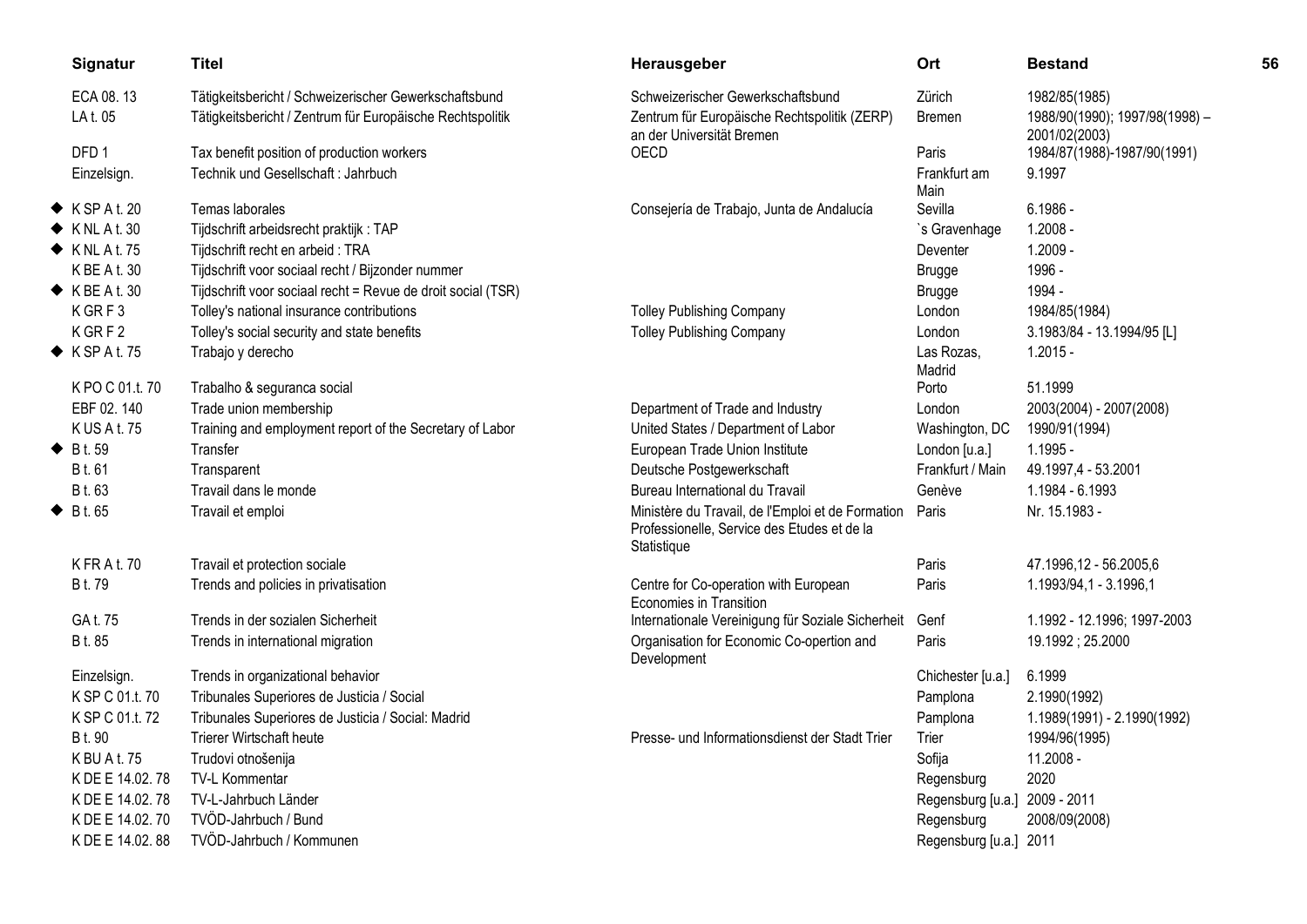| Signatur           | <b>Titel</b>                                                                                                      | Herausgeber                                                               | Ort                  | <b>Bestand</b>                                                                                  | 57 |
|--------------------|-------------------------------------------------------------------------------------------------------------------|---------------------------------------------------------------------------|----------------------|-------------------------------------------------------------------------------------------------|----|
| <b>KNLAt.80</b>    | TVVS : maandblad voor ondernemingsrecht en rechtspersonen                                                         |                                                                           | Deventer             | 28.1985 - 41.1998                                                                               |    |
| KFIAt. 85          | Työoikeudellisen Yhdistyksen vuosikirja = Yearbook of the Finnish Labour<br>Law Society                           | Työoikeudellisen Yhdistyksen                                              | Helsinki             | 1985 -                                                                                          |    |
| KFIAt. 95          | Työtuomioistuimen vuosikirja = Arbetsdomstolens årsbok                                                            | Työtuomioistuin                                                           | Helsinki             | 1981(1984) - 2003(2004)                                                                         |    |
| HDD <sub>1</sub>   | Überblick über die Tätigkeit des Gerichtshofes und des Gerichts Erster<br>Instanz der Europäischen Gemeinschaften | Gerichtshof und Gericht Erster Instanz der<br>Europäischen Gemeinschaften | Luxembourg           | 1986/87(1989) - 1990(1992)                                                                      |    |
| HDA1               | Überblick über die Tätigkeit des Rates                                                                            | Generalsekretariat des Rates der Europäischen<br>Gemeinschaften           | Luxemburg            | 35.1987(1989)                                                                                   |    |
| <b>DAB 26</b>      | Überblick über die Weltwirtschaftslage                                                                            | International Confederation of Free Trade Unions Bruxelles                |                      | 1983 - 1984                                                                                     |    |
| Einzelsign.        | Übersicht über das Arbeitsrecht, Arbeitsschutzrecht                                                               | BW Bildung und Wissen, Verl. und Software-<br>GmbH                        | Nürnberg             | 2008                                                                                            |    |
| Einzelsign.        | Übersicht über das Arbeitsrecht, Arbeitsschutzrecht [Elektronische<br>Ressource]                                  | BW Bildung und Wissen, Verl. und Software-<br>GmbH                        | Nürnberg             | 2008                                                                                            |    |
| K DE F 01.56       | Übersicht über das Sozialrecht                                                                                    | Bundesministerium für Gesundheit und Soziale<br>Sicherheit                | Nürnberg             | 3.1995; [N.F.] Aufl. 1.2004; 3.2006;<br>$5.2008 - 6.2009$ ; $7.2010/11 -$<br>16.2019/2020(2019) |    |
| K DE F 01.56       | Übersicht über das Sozialrecht [Elektronische Ressource]                                                          | Bundesministerium für Gesundheit und Soziale<br>Sicherheit                | Nürnberg             | 2004; 2006; 2008 - 2009; 2010/11<br>$-2019/2020$                                                |    |
| K DA A u. 85       | Ugeskrift for retsvaesen / A                                                                                      |                                                                           | Kobenhavn            | 118.1984 - 149.2015                                                                             |    |
| K DA A u. 85       | Ugeskrift for retsvaesen / B                                                                                      |                                                                           | Kobenhavn            | 118.1984 - 149.2015                                                                             |    |
| $\triangle$ Bu. 30 | ULA-Nachrichten                                                                                                   | ULA-Deutscher Führungskräfteverband                                       | Berlin               | $53.2003,3 -$                                                                                   |    |
| B u. 30            | ULA-Nachrichten                                                                                                   | Union der Leitenden Angestellten                                          | Essen                | 1986, Sept. - 53.2003, 1/2                                                                      |    |
| K GR E 08.01.1     | Unfair dismissal                                                                                                  | <b>Industrial Relations Services</b>                                      | London               | $2.1984 - 33.2015$                                                                              |    |
| B u. 60            | Unijournal                                                                                                        | Universität Trier                                                         | Trier                | $4.1978 - 44.2018$                                                                              |    |
| K US B 01.u. 55    | United States code annotated                                                                                      |                                                                           | St. Paul, Minn.      | 2012                                                                                            |    |
| <b>B</b> u. 70     | Unternehmen & Gesellschaft                                                                                        |                                                                           | Köln                 | 25.1991,6 - 26.1992; 2001 - 2007,2                                                              |    |
| <b>FDA 160</b>     | Unternehmensgrößenstatistik                                                                                       | Bundesministerium für Wirtschaft, Referat<br>Öffentlichkeitsarbeit        | Bonn                 | 1992/93(1993)                                                                                   |    |
| <b>FDA 75</b>      | VDR-Statistik / Rehabilitation                                                                                    | Verband Deutscher Rentenversicherungsträger                               | Frankfurt am<br>Main | 1990(1991) - 1991(1992)                                                                         |    |
| <b>FDA 74</b>      | VDR-Statistik / Rentenanwartschaften                                                                              | Verband Deutscher Rentenversicherungsträger                               | Frankfurt am<br>Main | 1989(1991)                                                                                      |    |
| <b>FDA76</b>       | VDR-Statistik / Rentenbestand                                                                                     | Verband Deutscher Rentenversicherungsträger                               | Frankfurt am<br>Main | 1991(1991) - 1992(1994)                                                                         |    |
| <b>FDA 77</b>      | VDR-Statistik / Rentenzugang                                                                                      | Verband Deutscher Rentenversicherungsträger                               | Frankfurt am<br>Main | 1990(1991)                                                                                      |    |
| ADA 20             | Verbände, Behörden, Organisationen der Wirtschaft : Deutschland + Europa<br>[Computerdatei]                       |                                                                           | Darmstadt            | 2006,1                                                                                          |    |
| <b>FDA 55</b>      | Verdienste in der Landwirtschaft                                                                                  | Eurostat, Statistisches Amt der Europäischen<br>Gemeinschaften            | Luxembourg           | 1988(1990)                                                                                      |    |
| <b>FDA 178</b>     | Verkehr in Zahlen                                                                                                 | Bundesministerium für Verkehr, Bau- und                                   | Hamburg              | 28.1999                                                                                         |    |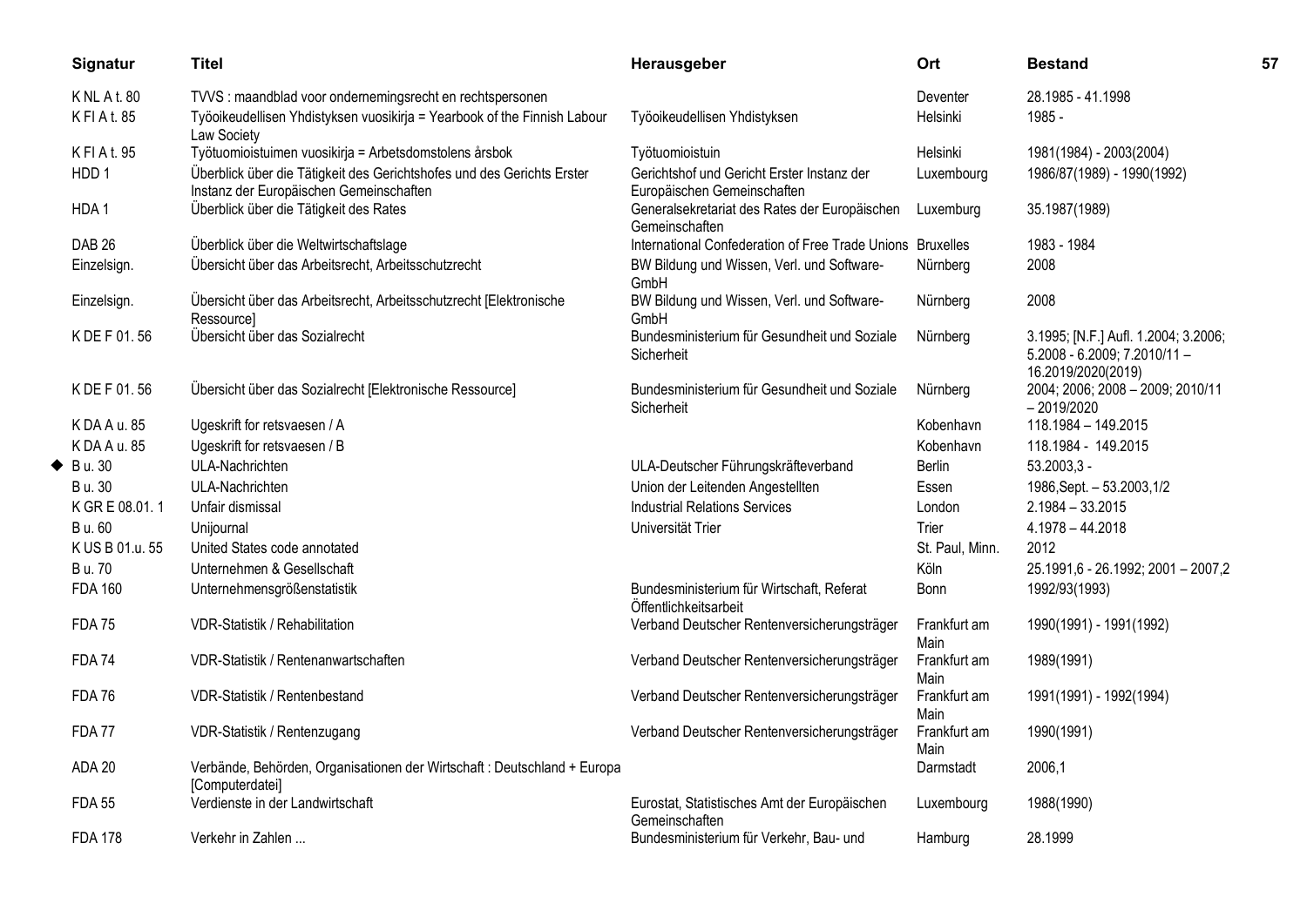| Signatur                   | <b>Titel</b>                                                                                     | Herausgeber                                                                 | Ort                | <b>Bestand</b>                                          | 58 |
|----------------------------|--------------------------------------------------------------------------------------------------|-----------------------------------------------------------------------------|--------------------|---------------------------------------------------------|----|
|                            |                                                                                                  | Wohnungswesen                                                               |                    |                                                         |    |
| <b>FDA 178</b>             | Verkehr in Zahlen  [Computerdatei]                                                               | Bundesministerium für Verkehr, Bau- und<br>Wohnungswesen                    | Hamburg            | 1999                                                    |    |
| <b>HGD 53</b>              | Verwirklichung des europäischen Binnenmarktprogramms in der<br><b>Bundesrepublik Deutschland</b> |                                                                             | Baden-Baden        | 1989(1990)                                              |    |
| Einzelsign.                | Vienna Institute for Comparative Economic Studies yearbook                                       | Wiener Institut für Internationale<br>Wirtschaftsvergleiche                 | Boulder, Colo. [u. | 3.1991; 4.1992                                          |    |
| HEB4                       | Vierjahres-Arbeitsprogramm                                                                       | Europäische Stiftung zur Verbesserung der<br>Lebens- und Arbeitsbedingung   | Luxemburg          | 2005/08(2004)                                           |    |
| HEB4                       | Vierjahresprogramm                                                                               | European Foundation fort he Improvement of<br>Living and Working Conditions | Luxemburg          | 2009/12(2009) -                                         |    |
| HEB4                       | Vierjahresturnusprogramm                                                                         | Europäische Stiftung zur Verbesserung der<br>Lebens- und Arbeitsbedingung   | Shankill           | 1985/88(1984)-1993/96(1996)                             |    |
| $\blacklozenge$ KDEA v. 35 | Vierteljahresschrift für Sozial- und Arbeitsrecht                                                |                                                                             | Köln [u.a.]        | 37.2019 -                                               |    |
| K DE A v. 35               | Vierteljahresschrift für Sozialrecht                                                             |                                                                             | Köln [u.a.]        | 1.1973 - 11.1983; 1990 - 2007,2;<br>25.2007,3 - 36.2018 |    |
| <b>DGA 381</b>             | Vierteljahrshefte zur Wirtschaftsforschung                                                       |                                                                             | <b>Berlin</b>      | 72.2003,10                                              |    |
| <b>FDA 53</b>              | Volkswirtschaftliche Gesamtrechnungen ESVG                                                       | Eurostat, Statistisches Amt der Europäischen<br>Gemeinschaten               | Luxembourg         | 1970/88, 1970/89, 1989                                  |    |
| <b>B</b> v. 70             | Volkswirtschaftlicher Argumentendienst                                                           | Bundesvereinigung der Deutschen<br>Arbeitgeberverbände                      | <b>Berlin</b>      | 12.1989 - 46.2001                                       |    |
| <b>FDA 44</b>              | Volkszählungen in den Ländern der Gemeinschaft                                                   | Eurostat, Statistisches Amt der Europäischen<br>Gemeinschaften              | Luxembourg         | 1981/82(1988)                                           |    |
| DHA 03.23                  | W Jahrbuch Weiterbildung                                                                         |                                                                             | Düsseldorf         | 1991                                                    |    |
| $\blacklozenge$ KDEAw. 18  | Wege zur Sozialversicherung                                                                      |                                                                             | <b>Berlin</b>      | $5.1951 - 69.2015$ ; $72.2018 -$                        |    |
| GA w. 20                   | Welt der Arbeit                                                                                  | Informationsbüro des IAA                                                    | Genf               | 1.1992 - 52.2004                                        |    |
| B w. 68                    | Weltentwicklungsbericht                                                                          | Weltbank                                                                    | Washington, DC     | 18.1995                                                 |    |
| AE <sub>2</sub>            | Wer ist wer?                                                                                     |                                                                             | Lübeck             | 29.1990/91                                              |    |
| K DE A w. 24               | Westdeutsche Arbeitsrechtsprechung                                                               |                                                                             | <b>Bad Homburg</b> | 1.1948 - 18.1965                                        |    |
| HDB <sub>1</sub>           | Who's who in der Europäischen Union?                                                             | Europäische Union                                                           | Luxemburg          | 1997 - 1999                                             |    |
| DAA 41                     | Wicksell lectures                                                                                | <b>Wicksell Lecture Society</b>                                             | Stockholm [u.a.]   | 1990(1994)                                              |    |
| K SE A w. 30               | Wirtschaft und Recht                                                                             |                                                                             | Zürich             | 17.1965 - 42.1990                                       |    |
| DBB 01.13                  | Wirtschaftliche und soziale Lage der Gemeinschaft                                                | Beratende Versammlung zur Vertretung von<br>Wirtschaft und Gesellschaft,    | <b>Brüssel</b>     | 1986(1987); 1989(1990)                                  |    |
| <b>FDA 155</b>             | Wirtschaftsdaten aktuell / Zaire                                                                 | Bundesstelle für Außenhandelsinformation                                    | Köln               | Ausg. April 1994                                        |    |
| B w. 30                    | Wirtschaftsdienst                                                                                | HWWA-Institut für Wirtschaftsforschung                                      | Hamburg            | 65.1989-75.1995 [N=67.1987]                             |    |
| DAB <sub>27</sub>          | Wirtschaftsentwicklung / Osteuropäische Länder                                                   | Bundesstelle für Außenhandelsinformation                                    | Köln               | 1991/92                                                 |    |
| DAF 47                     | Wirtschaftslage / Zaire                                                                          | Bundesstelle für Außenhandelsinformation                                    | Köln               | 1990/91(1991)                                           |    |
| B w. 36                    | Wirtschaftsnachrichten                                                                           | Bundesvereinigung der Deutschen<br>Arbeitgeberverbände                      | Köln               | 1990/91 - 1992                                          |    |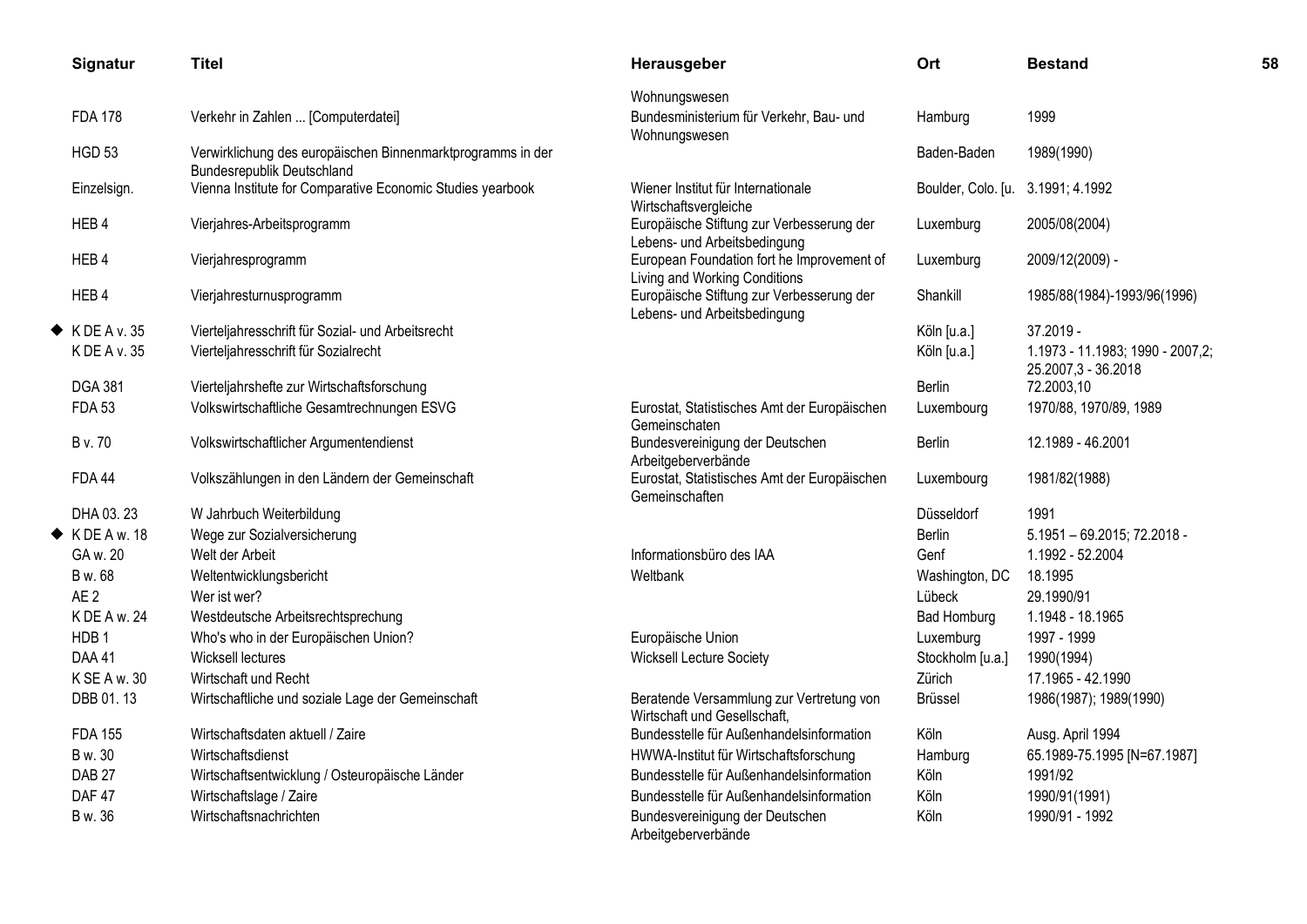|   | Signatur                 | <b>Titel</b>                                                            | Herausgeber                                                                                         | Ort                   | <b>Bestand</b>                | 59 |
|---|--------------------------|-------------------------------------------------------------------------|-----------------------------------------------------------------------------------------------------|-----------------------|-------------------------------|----|
|   | B w. 85                  | Wirtschaftswissenschaftliche Mitteilungen                               | Wirtschaftswissenschaftliches Institut der<br>Gewerkschaften                                        | Köln                  | 7.1954,2 - 22.1969            |    |
|   | Einzelsign.              | Wittener Jahrbuch für ökonomische Literatur                             | Wirtschaftswissenschaftliche Fakultät Universität Marburg<br>Witten, Herdecke                       |                       | 7.2002                        |    |
|   | DGL 01.149               | Women and work                                                          |                                                                                                     | Beverly Hills, Cal    | 1.1985; 3.1988                |    |
|   | DGL 01.152               | Women's studies                                                         |                                                                                                     | London                | 13.1986/87,3                  |    |
|   | <b>CBA 87</b>            | Work and stress                                                         |                                                                                                     | London [u.a.]         | 1.1987,10                     |    |
| ◆ | B w. 56                  | Work, employment and society                                            | <b>British Sociological Association</b>                                                             | London                | $1.1987 -$                    |    |
|   | $\blacklozenge$ Bw. 65   | Workplace report                                                        | Labour Research Department                                                                          | London                | $2003 -$                      |    |
|   | Einzelsign.              | World competitiveness report                                            | World Economic Forum                                                                                | New York, NY<br>[u.a. | 1999                          |    |
|   | B w. 68                  | World development report                                                | <b>World Bank</b>                                                                                   | Washington, DC        | 1988-1994[L16.1993];2012-2013 |    |
| ◆ | B w. 74                  | World economic outlook                                                  | International Monetary Fund                                                                         | Washington, DC        | 1989, Oct. -                  |    |
|   | B w. 75                  | World employment report                                                 | International Labour Office                                                                         | Geneva                | 1998/99(1998); 2004/05(2005)  |    |
|   | B w. 75                  | World employment report [Computerdatei]                                 | International Labour Office                                                                         | Geneva                | 2004/05(2005)                 |    |
|   | DIB 02.87                | World health report                                                     | World Health Organisation                                                                           | Geneva                | 1998 - 1999                   |    |
|   | <b>FDA 171</b>           | World investment report                                                 | United Nations Conference on Trade and<br>Development                                               | New York, NY          | 1994, 1996 -                  |    |
|   | <b>FDA 171</b>           | World investment report [Elektronische Ressource]                       | United Nations Conference on Trade and<br>Development                                               | New York, NY          | $2012 -$                      |    |
|   | <b>FDA 171</b>           | World investment report and statistical annex [Elektronische Ressource] | United Nations Conference on Trade and<br>Development                                               | New York, NY          | 2004 - 2010                   |    |
|   | B w. 77                  | World labour report                                                     | International Labour Organization                                                                   | Genf                  | 1.1984-8.1995;1997/98;2000    |    |
|   | ADB <sub>4</sub>         | World of learning                                                       |                                                                                                     | London                | 35.1984/85(1984); 39.1989     |    |
|   | GA w. 20                 | World of work                                                           | International Labour Organisation                                                                   | Geneva                | 53.2005 - 74.2012             |    |
|   | $\triangleleft$ GA w. 20 | World of work / Special issue                                           | International Labour Organisation                                                                   | Geneva                | $2013 -$                      |    |
|   | <b>FDA 29</b>            | World tables                                                            | <b>World Bank</b>                                                                                   | Baltimore, Md.        | 3.1984; 6.1991                |    |
|   | B w. 80                  | Wostok: Informationen aus dem Osten für den Westen                      |                                                                                                     | Köln                  | 37.1992/93 - 40.1995          |    |
|   | <b>EBG 28</b>            | WSI-Informationen zur Tarifpolitik / Elemente qualitativer Tarifpolitik | Wirtschafts- und Sozialwissenschaftliches Institut Düsseldorf                                       |                       | $31.1997 - 80.2015$           |    |
|   | B w. 82                  | WSI-Informationen zur Tarifpolitik / Kurzinformation                    | Wirtschafts- und Sozialwissenschaftliches Institut Düsseldorf<br>in der Hans-Böckler                |                       | 1998 - 2013                   |    |
|   | B w. 83                  | WSI-Informationen zur Tarifpolitik / Monatsbericht                      | Hans-Böckler-Stiftung, Forschungsabteilung WSI Düsseldorf                                           |                       | 2006, Nov. - 2016, März       |    |
|   | B w. 83                  | WSI-Informationen zur Tarifpolitik / Monatsbericht West und Ost         | Wirtschafts- und Sozialwissenschaftliches Institut Düsseldorf<br>in der Hans-Böckler-Stiftung (WSI) |                       | 1997 - 2006,10                |    |
|   | B w. 84                  | WSI-Informrationen zur Tarifpolitik / Tarifpolitischer Jahresbericht    | Wirtschafts- und Sozialwissenschaftliches Institut Düsseldorf<br>in der Hans-Böckler-Stiftung (WSI) |                       | 2003(2004) - 2015(2016)       |    |
|   | $\triangle$ B w. 85      | WSI-Mitteilungen                                                        | Wirtschafts- und Sozialwissenschaftliches Institut Köln<br>des Deutschen Gewer                      |                       | 25.1972,4 -                   |    |
|   | B w. 89                  | WSI-Tarifhandbuch                                                       | Wirtschafts- und Sozialwissenschaftliches Institut Köln<br>in der Hans-Böckler-Stiftung (WSI)       |                       | 1996 - 2010                   |    |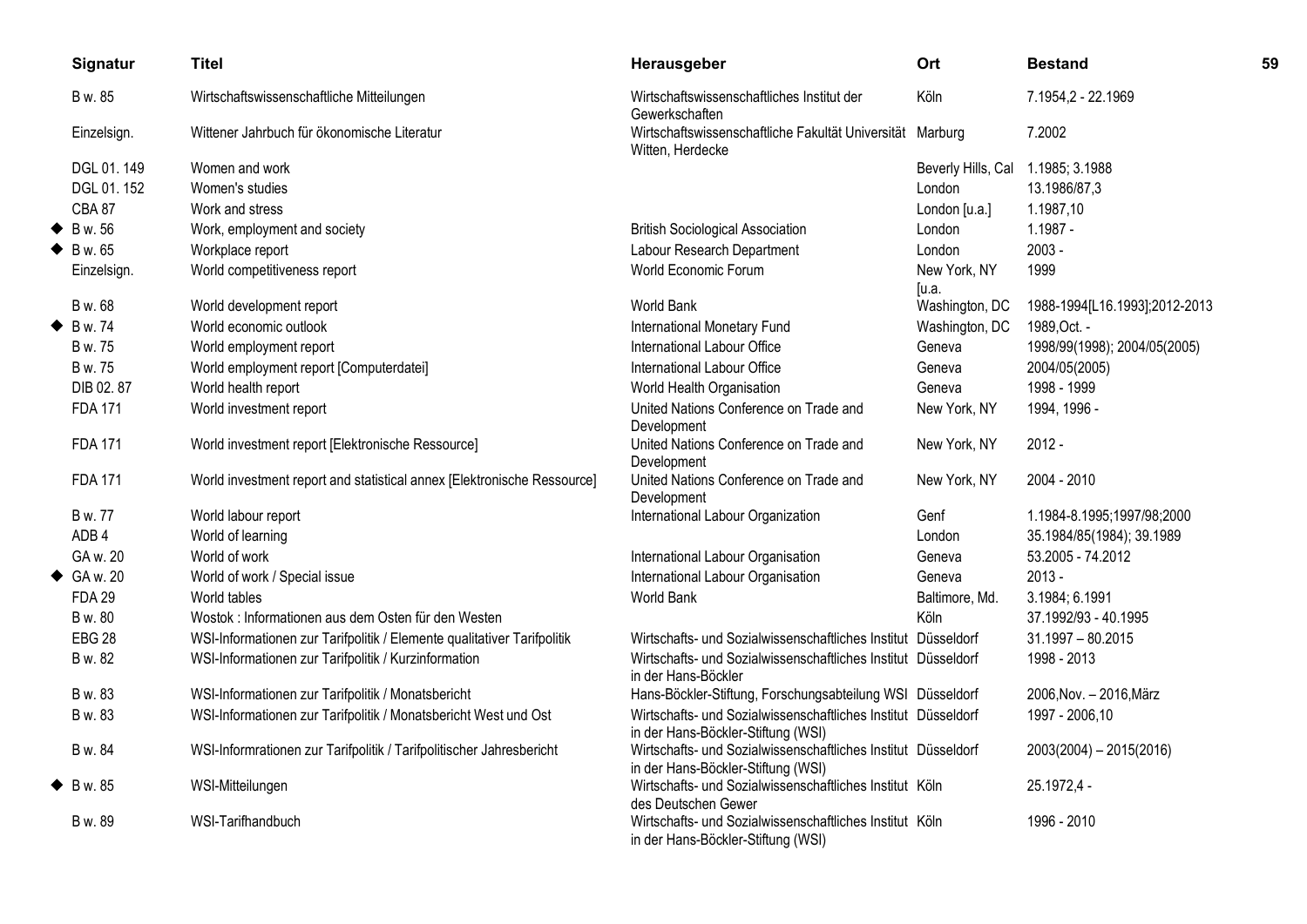| Signatur                     | <b>Titel</b>                                                                                                        | Herausgeber                                                                                                                                                        | Ort            | <b>Bestand</b>               | 60 |
|------------------------------|---------------------------------------------------------------------------------------------------------------------|--------------------------------------------------------------------------------------------------------------------------------------------------------------------|----------------|------------------------------|----|
| B w. 85                      | WWI-Mitteilungen                                                                                                    | Wirtschaftswissenschaftliches Institut der<br>Gewerkschaften                                                                                                       | Köln           | 23.1970 - 25.1972,2/3        |    |
| Einzelsign.                  | WZB-Jahrbuch                                                                                                        | Wissenschaftszentrum Berlin für Sozialforschung Berlin                                                                                                             |                | 1997 - 1999; 2001            |    |
| B w. 96                      | WZB-Mitteilungen                                                                                                    | Wissenschaftszentrum Berlin für Sozialforschung Berlin                                                                                                             |                | 15.1981 -                    |    |
| HA y. 20                     | Yearbook of European law                                                                                            |                                                                                                                                                                    | Oxford         | 1.1981(1982) - 13.1993(1994) |    |
| ADA1                         | Yearbook of international organizations / 1                                                                         | Union of International Associations                                                                                                                                | München        | 22.1985/86; 26.1989/90       |    |
| ADA 2                        | Yearbook of international organizations / 2                                                                         | Union of International Associations                                                                                                                                | München        | 3=22.1985/86; 7.1989/90      |    |
| ADA 3                        | Yearbook of international organizations / 3                                                                         | Union of International Associations                                                                                                                                | München        | 3=22.1985/86; 7.1989/90      |    |
| B y. 30                      | Yearbook of labour statistics                                                                                       | International Labour Office                                                                                                                                        | Geneva         | 48.1988 - 64.2005            |    |
| B y. 31                      | Yearbook of labour statistics / 1                                                                                   | International Labour Office                                                                                                                                        | Geneva         | 65.2006                      |    |
| B y. 32                      | Yearbook of labour statistics / 2                                                                                   | International Labour Office                                                                                                                                        | Geneva         | 2006                         |    |
| B y. 32                      | Yearbook of labour statistics / Country profiles                                                                    | International Labour Office                                                                                                                                        | Geneva         | 2007 - 2009                  |    |
| B y. 30                      | Yearbook of labour statistics / Retrospective edition on population censuses                                        | International Labour Office                                                                                                                                        | Geneva         | 1945/89(1990)                |    |
| B y. 31                      | Yearbook of labour statistics / Time series                                                                         | International Labour Office                                                                                                                                        | Geneva         | 66.2007 - 68.2009            |    |
| K PL A y. 24                 | Yearbook of Polish labour law and social policy                                                                     |                                                                                                                                                                    | Cracow         | 1.1989 - 8.1996              |    |
| Einzelsign.                  | Yearbook of the European convention on human rights = Annuaire de la<br>convention européenne des droits de l'homme |                                                                                                                                                                    | The Hague      | 34A.1995; 41A.1998           |    |
| Einzelsign.                  | Yearbook on illegal migration, human smuggling and trafficking in Central<br>and Eastern Europe                     | International Centre for Migration Policy                                                                                                                          | Vienna         | 9.2005(2006)                 |    |
| <b>FDA 67</b>                | Zahlen-Fibel                                                                                                        | Institut für Arbeitsmarkt- und Berufsforschung<br>der Bundesanstalt für Arbeit                                                                                     | Nürnberg       | 1992, 1995                   |    |
| K SL A z. 05                 | Zákony Slovenskej Republiky                                                                                         | Slovensko                                                                                                                                                          | Žilina         | 2008 - 2009                  |    |
| $\blacklozenge$ K OS A z. 25 | Zeitschrift für Arbeits- und Sozialrecht (ZAS)                                                                      | Wirtschaftskammer Wien                                                                                                                                             | Wien           | $1.1966 -$                   |    |
| $\blacklozenge$ KDEAz. 18    | Zeitschrift für Arbeitsrecht (ZfA)                                                                                  |                                                                                                                                                                    | Köln [u.a.]    | $1.1970 -$                   |    |
| $\blacklozenge$ LA z. 20     | Zeitschrift für ausländisches und internationales Arbeits- und Sozialrecht<br>(ZIAS)                                | Institut für Arbeitsrecht und Arbeitsbeziehungen<br>in der Europäischen Gemeinschaft, Max-Planck-<br>Institut für Ausländisches und Internationales<br>Sozialrecht | Heidelberg     | $1.1987 -$                   |    |
| LA r. 04                     | Zeitschrift für ausländisches und internationales Privatrecht                                                       | Max-Planck-Institut für Ausländisches und<br>Internationales Privatrecht                                                                                           | Berlin [u.a.]  | 1.1927 - 25.1960             |    |
| B z. 15                      | Zeitschrift für betriebliche Prävention und Unfallversicherung                                                      |                                                                                                                                                                    | Berlin         | 124.2012 - 127.2016          |    |
| Einzelsign.                  | Zeitschrift für Betriebswirtschaft / Ergänzungsheft                                                                 |                                                                                                                                                                    | Wiesbaden      | 1988,2 - 2003,5 [L]          |    |
| AGA z. 24                    | Zeitschrift für Bibliothekswesen und Bibliographie                                                                  | Verein Deutscher Bibliothekare; Verein der<br>Diplombibliothekare an Wissenschaftlichen<br>Bibliotheken                                                            | Frankfurt a.M. | 31.1984 - 42.1995            |    |
| $\blacklozenge$ KDEAz. 25    | Zeitschrift für das öffentliche Arbeits- und Tarifrecht : öAT                                                       |                                                                                                                                                                    | München [u.a.] | 1.2010,1(März) -             |    |
| <b>B</b> z. 20               | Zeitschrift für die gesamte Staatswissenschaft                                                                      |                                                                                                                                                                    | Tübingen       | 134.1978 - 141.1985          |    |
|                              | B z. 20-133.1977, S Zeitschrift für die gesamte Staatswissenschaft / Special issue                                  |                                                                                                                                                                    | Tübingen       | 133.1977                     |    |
| $\blacklozenge$ LA z. 23     | Zeitschrift für europäisches Sozial- und Arbeitsrecht (ZESAR)                                                       |                                                                                                                                                                    | Wiesbaden      | $1.2002 -$                   |    |
|                              |                                                                                                                     |                                                                                                                                                                    |                |                              |    |